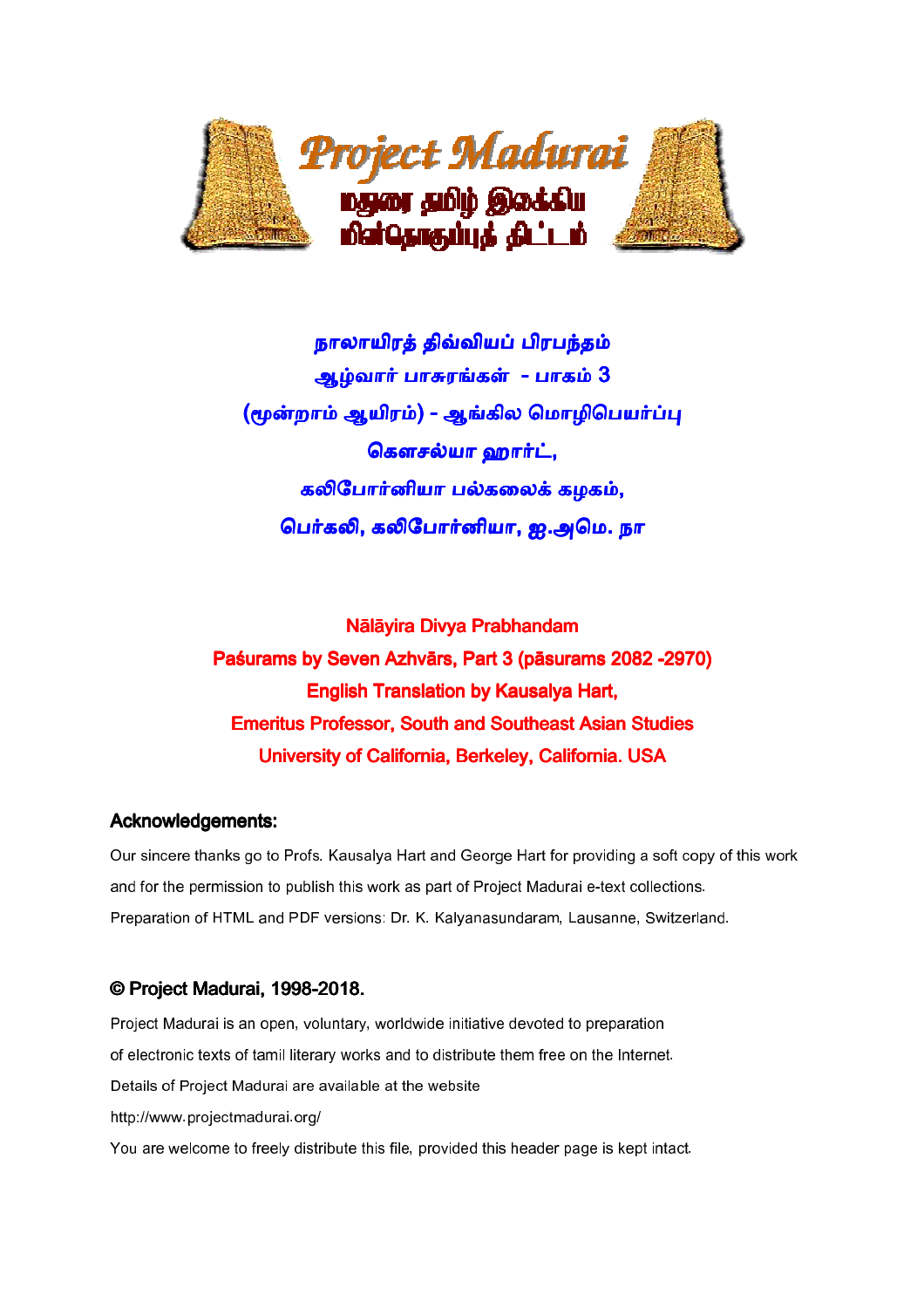# Nālāyira Divya Prabhandam Paśurams by Seven Azhvārs, Part 3 (pāsurams 2081 - 2790) English Translation by Kausalya Hart

## Mudal Thiruvandādi.- Poyhai Azhvar (2082 – 2181)

2082. The world is a lamp for me, wide ocean is its ghee, and the warm sun is its light. I place this garland of words on the feet of the lord with a shining discus and ask him to take me from the ocean of sorrow.

2083. I do not know when you churned the milky ocean or when the whole earth was surrounded with the seas, all I know is that the world is created by you and you swallowed and spat it out at the end of the eon.

2084. With one foot you measured the whole world and with the other rose to the sky and measured it. O wonderful lord! I cannot understand how you are able to measure the world and sky like that.

2085. Our god opens the door of moksha for those who control their five senses and he himself is the path of moksha. Shiva who taught dharma to the four sages staying under the shadow of a banyan tree and drank poison when the milky ocean was churned understands the power of Thirumāl and is a part of our lord's body,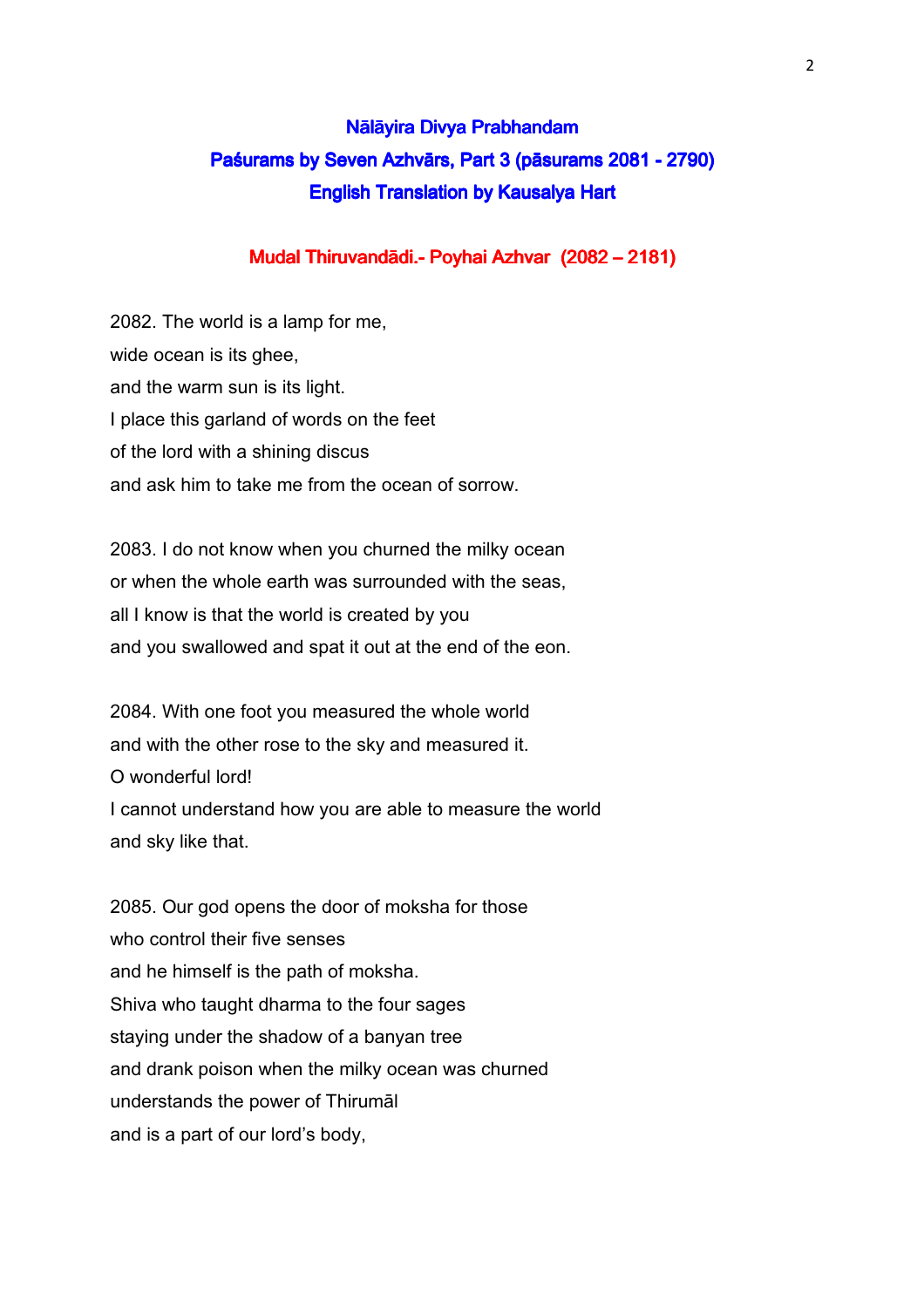2086. The names of Thirumāl and Shiva are Nāranan and Haran and Garuḍa and a bull are their vehicles. They taught the Vedas and the Agamas to the sages, Kailasa and the milky ocean are their temples and their actions are protecting and destroying the world. One carries a discus and the other spear in his hand, and one has a dark shining body like a cloud and the other a body like fire.

2087. He has the color of the ocean rolling with waves and I have never forgotten him. O, innocent ones, how could I forget him today. Even when I was in the womb, I worshiped the lord folding my hands, and I saw the god as I gazed in the direction of Srirangam where he stays.

2088. Our lord is in all the directions with all the gods and is in all the actions that they do and in their results. All these things are the illusions of Neḍumāl who is the everlasting cloud-colored Kannan,

2089. O Thirumāl, why did you put the conch in your mouth and blow it and mesmerize all when you fought in the Bharatha battle holding your heroic weapon, the discus in your hand? Why did you hide the sun with the wheel of a chariot?

2090. You took the form boar and on your single tusk you brought up the earth goddess from the underworld. Was that not the same earth that you measured with your divine feet as the sky and all the directions trembled?

2091. O lord with a heroic discus!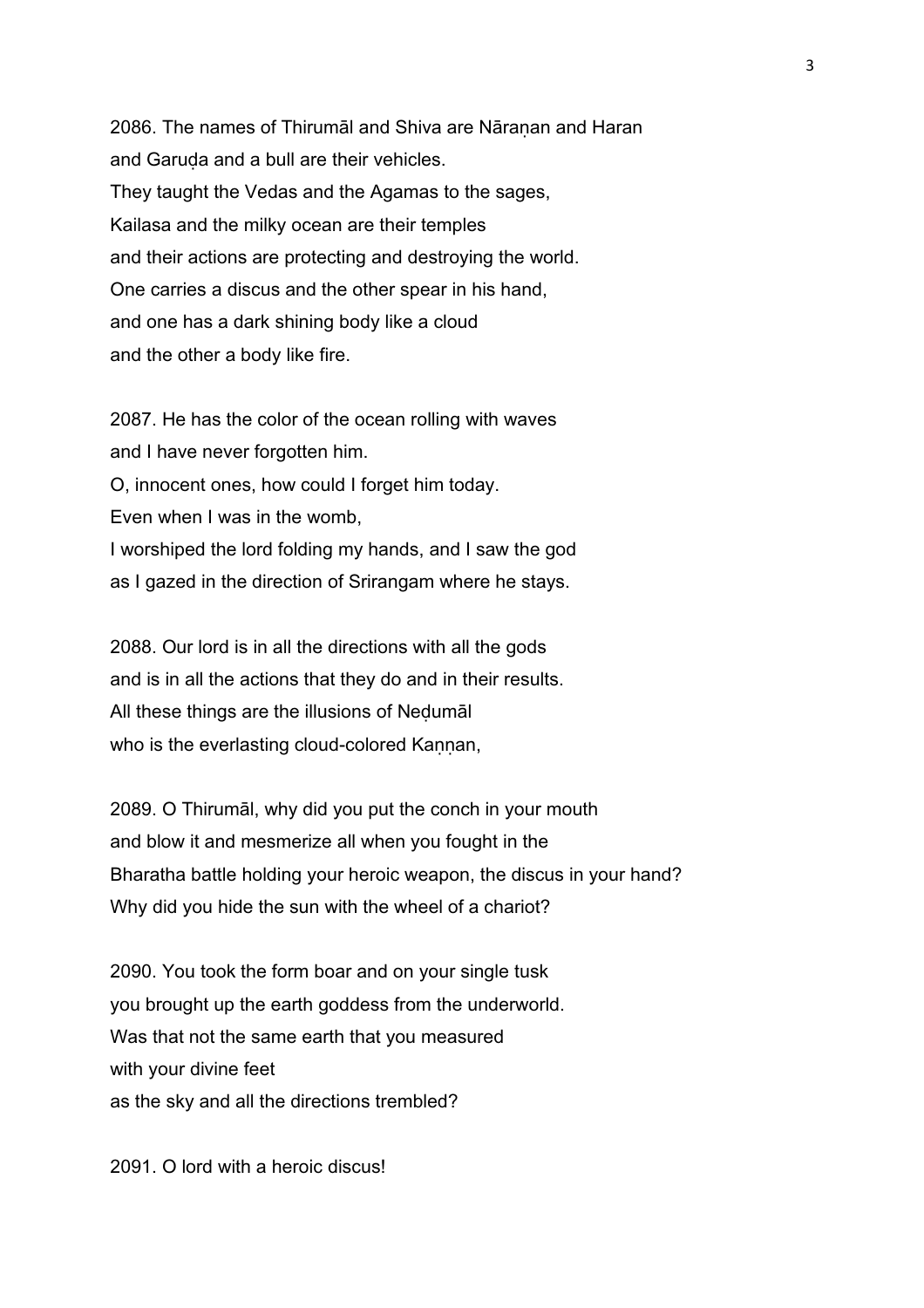People say that you really swallowed the earth, hills, the oceans rolling with waves, the wind and the sky. If one tries to understand how you did that, was your mouth as big as the whole earth at that time?

2092. He measured the world with his feet and my mouth will not praise any other but him. My hands will not worship anyone but him who drank the poisonous milk from the breasts of the devil Putanā. My eyes will not see anyone except him and my ears will not hear any other name except his.

2093. The nature of the lord who took the form of a boar to bring the earth goddess from the underworld is the feelings of all the five sense organs ears, mouth, eyes, nose and body and hot fire, earth, wind, water and the sky, undiminished wisdom, knowledge and good dharma.

2094. They who were born as people in ancient times, recited the sastras and the Vedas in the proper way and worshiped him with the correct rules became the excellent gods and reached the feet of the lord adorned with a thulasi garland.

2095. People praise various gods in the ways they know, saying, "This or that god is our dear lord," and they put their pictures on the wall and worship them, but any god that they pray to is only our lord.

2096. The three gods came first, and among them the ocean-colored god was first.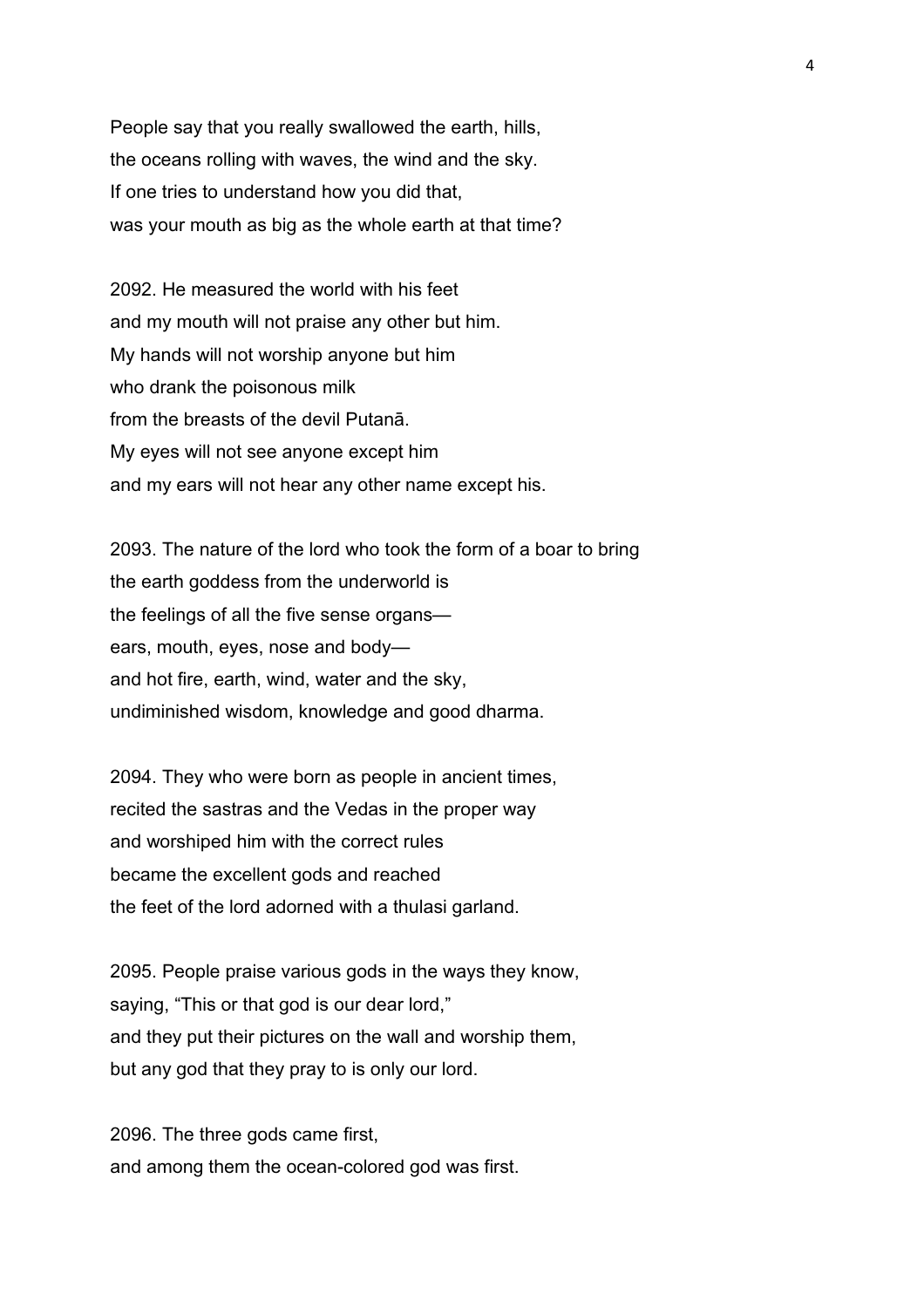If we do not have his grace, the grace given by any of the others is just a waste.

2097. When I realized that I have spent all my days in vain, I was afraid and cried, and I worshiped the feet of the ocean colored lord with lovely eyes resting on Adisesha, the snake bed as the water of the strong waves touches his feet.

2098. People praise his heroism and say, "When the lord who split open the chest of the Hiraṇyan with his sharp claws measured the world, riding on Garuda, one foot was on the earth and his head touched the sky while his arms were extended in all the directions."

2099. The lord drank the poisonous milk from the breasts of Putanā, fought and conquered the elephant Kuvalayaabeedam, split open the mouth of the Asuran that came in the form of a bird, entered between the Marudu trees and killed the Raksasas, and ate the butter from the uri happily. He measured the world and the sky at the sacrifice of Mahābali,

2100. O dark ocean, Thirumāl has a dark body and beautiful eyes. He swallowed the earth

and slept on a banyan leaf as a baby at the end of the eon

rests on you, carrying a discus.

What penance you have done

to touch always the divine dark body of the lord?

2101. The gods sprinkle fresh flowers, fold their hands and worship the beautiful divine lotus feet of the lord who cut the chains on the ankles of his father and released him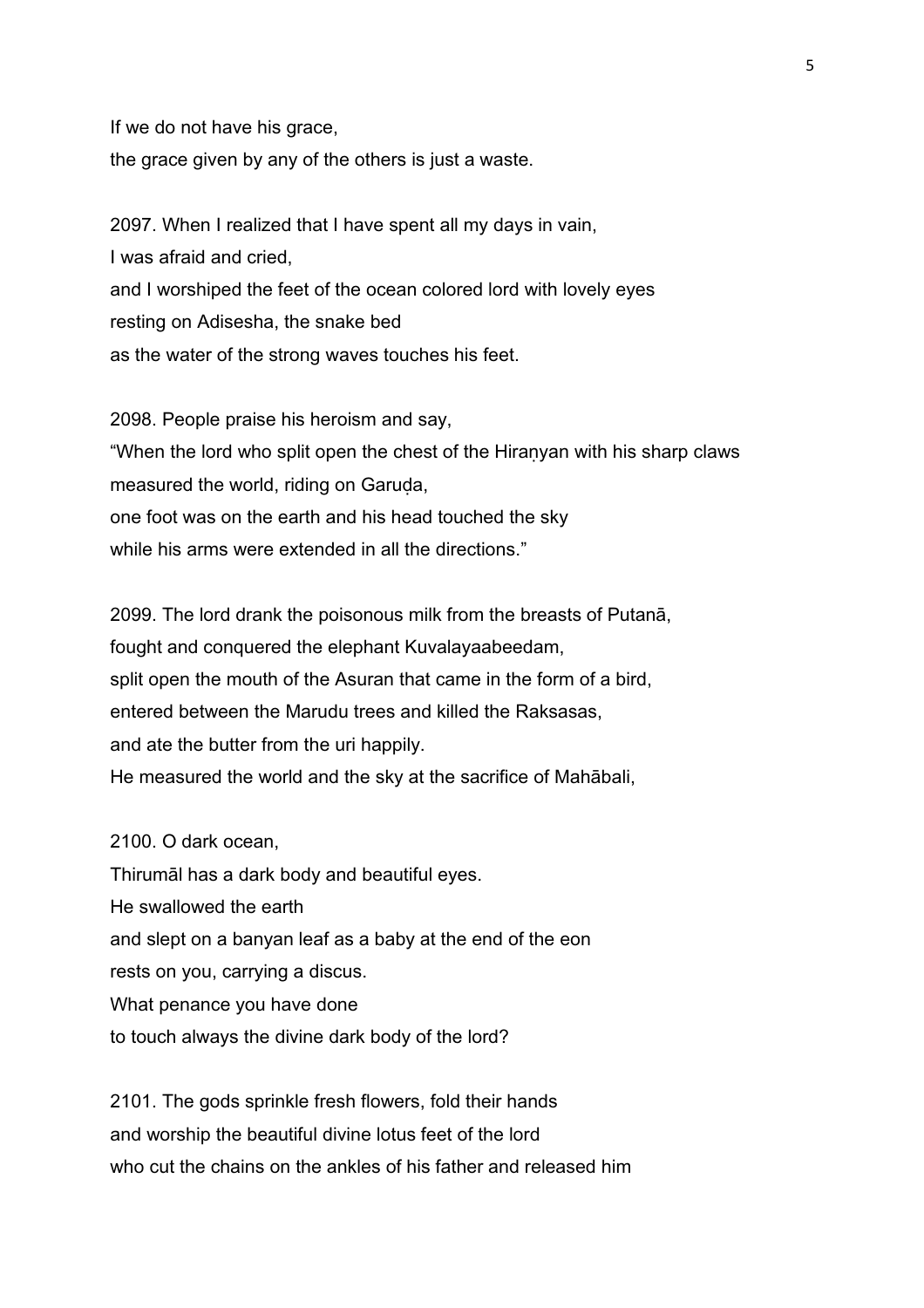and took the form of a dwarf and swallowed the earth and the sky.

2102. Lovely-eyed Thirumāl with a discus who rides on the bird Garuda rests on the snake Adishesa. He took water from Mahābali's hand, asked for three feet of land, measured the earth with one foot and raised his other foot to measure the sky. O heart, you know that we should go to him, our refuge.

2103. O lord, you ride on Garuda with dotted wings! Yashoda with arms soft and round like bamboo tied you with a rope when you stole butter and ate it. It is not only I, but the whole world that knows this— I have seen the rope marks on your body.

2104. The lord with the color of the ocean rolling with waves has scars on his fingers from using his Sharngam bow, a mark on his shoulders where Lakshmi leaned on him and a scar on his feet from when he kicked Sakaṭāsuran, the Asuran in the form of a cart. His fingers are swollen because he split open with his claws the chest of Hiraṇyan as Lakshmi, her hair adorned with flowers, saw him in fear.

2105. O lord with the color of the ocean rolling with waves, when Yasodha the cowherdess saw butter on your mouth and fingers and tied you to the mortar, you did not cry loudly and the neighbors did not hear you. Why you did that? Tell me.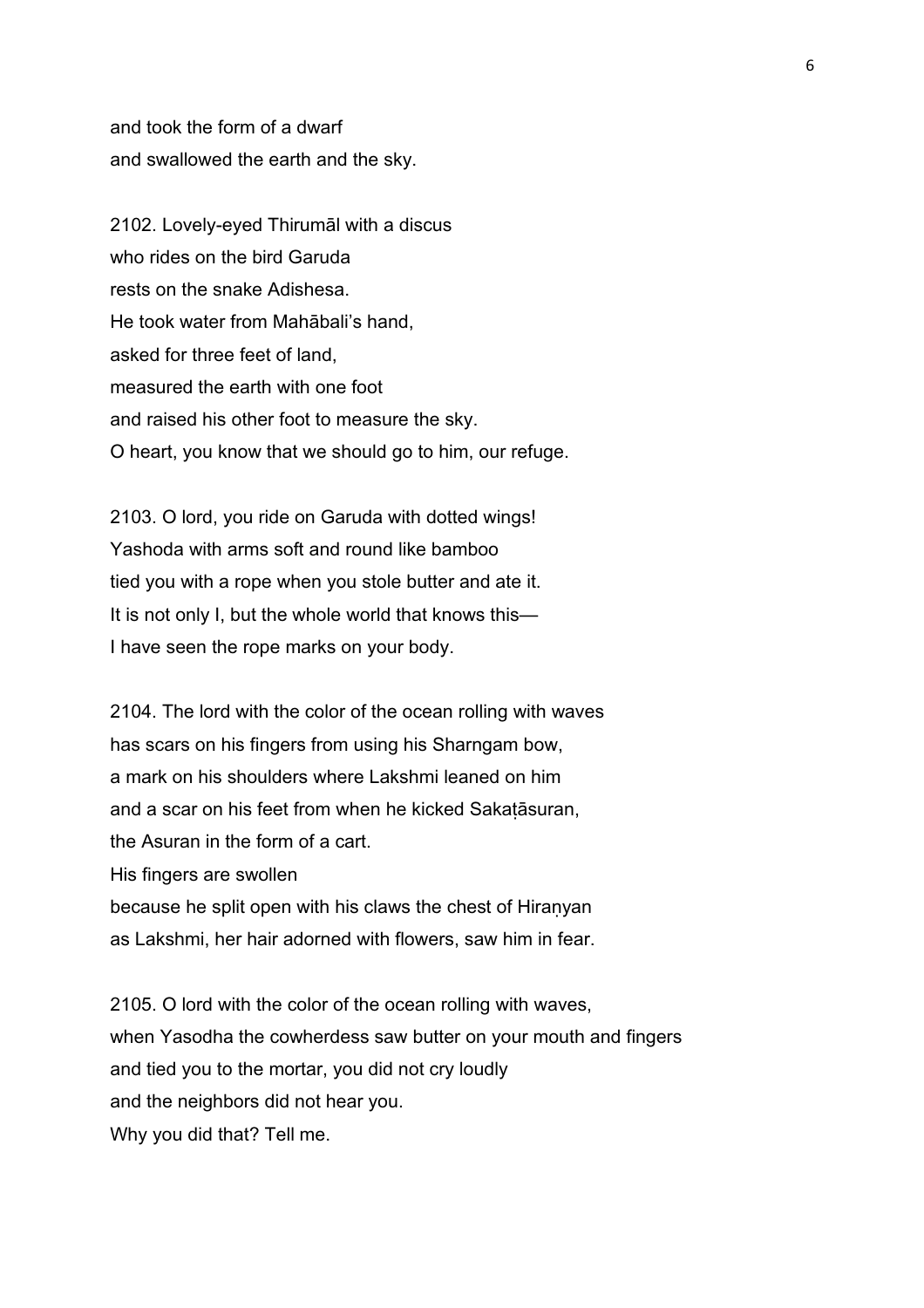2106. My heart praises without ceasing the emerald-colored lord who stays in the hills and rests on the ocean. He split open the chest of Hiraṇyan and, taking the form of a boar, split open the earth and went to the underworld to bring up the earth goddess.

2107. If devotees get up in the morning, go to Thiruvenkaṭam hills that brighten the mind and if every day they worship the lord who wears a thulasi garland, the results of their karma will be removed.

2108. The hands of the lord that carry a strong bow carried Govardhana hills to save the cows and the cowherds. He split open the mouth of the Asuran when he came as a bird, broke seven maraa trees with his bow, broke the tusks of the heroic elephant Kuvalayābeeḍam, and made the blooming kurundam trees fall.

2109. O god with the dark color of a cloud, you carry in your hands the valampuri conch and a discus, embrace Lakshmi, the goddess of wealth on your chest, have Brahma, the creator of the wonderful Vedas on your navel, and have Shiva, the destroyer of the three forts in your body.

2110. He is the earth, the wide sky, the wind, the roaring ocean and hot fire. Know that the lord with lovely eyes removed the suffering of Gajendra with beautiful eyes and tusks like crescent moon when he was caught by a crocodile. You know that he will appear when his devotees are in trouble and help them.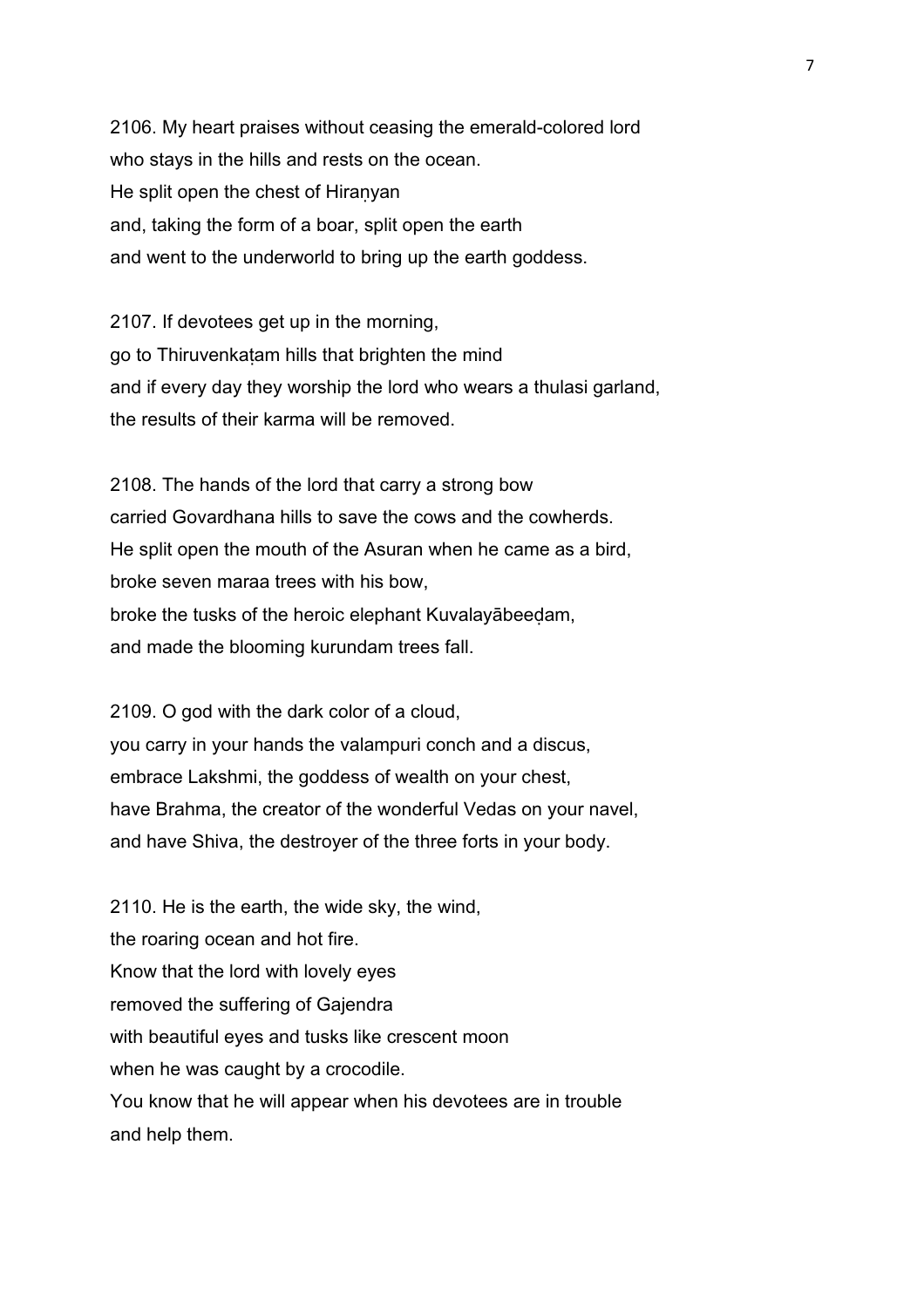2111. If devotees keep their hearts pure, follow the good path and understand clearly what wisdom is, their hearts will go to the feet of the lord adorned with thulasi garland, like a calf that goes to his mother understanding that she is his mother.

2112. Even for the time that to blink an eye I will not think of anything except the feet of Thirumāl who carries a valampuri conch in one hand and a golden discus in the other and took the form of a man-lion, went to Hiranyan and split open his chest.

2113. If devotees remove all faults from their minds, meditate without blinking their eyes, avoid the pleasures of the five senses, and embrace only him in their hearts, they will reach the heaven of the lord, resting on Adishesa, the thousand-mouthed snake.

2114. The good-natured lord, giving his grace to all, taught the Vedas to Brahma so Brahma could give them to the world. What is the use if you just recite his names and do evening rites without thinking of him in your mind?

2115. O cloud-colored one, you swallowed all the seven worlds and slept on the banyan leaf. The cowherd mother Yashoda whose eyes are large and beautiful, fed you milk from her breasts without worrying that you had drunk milk from the devil Putanā.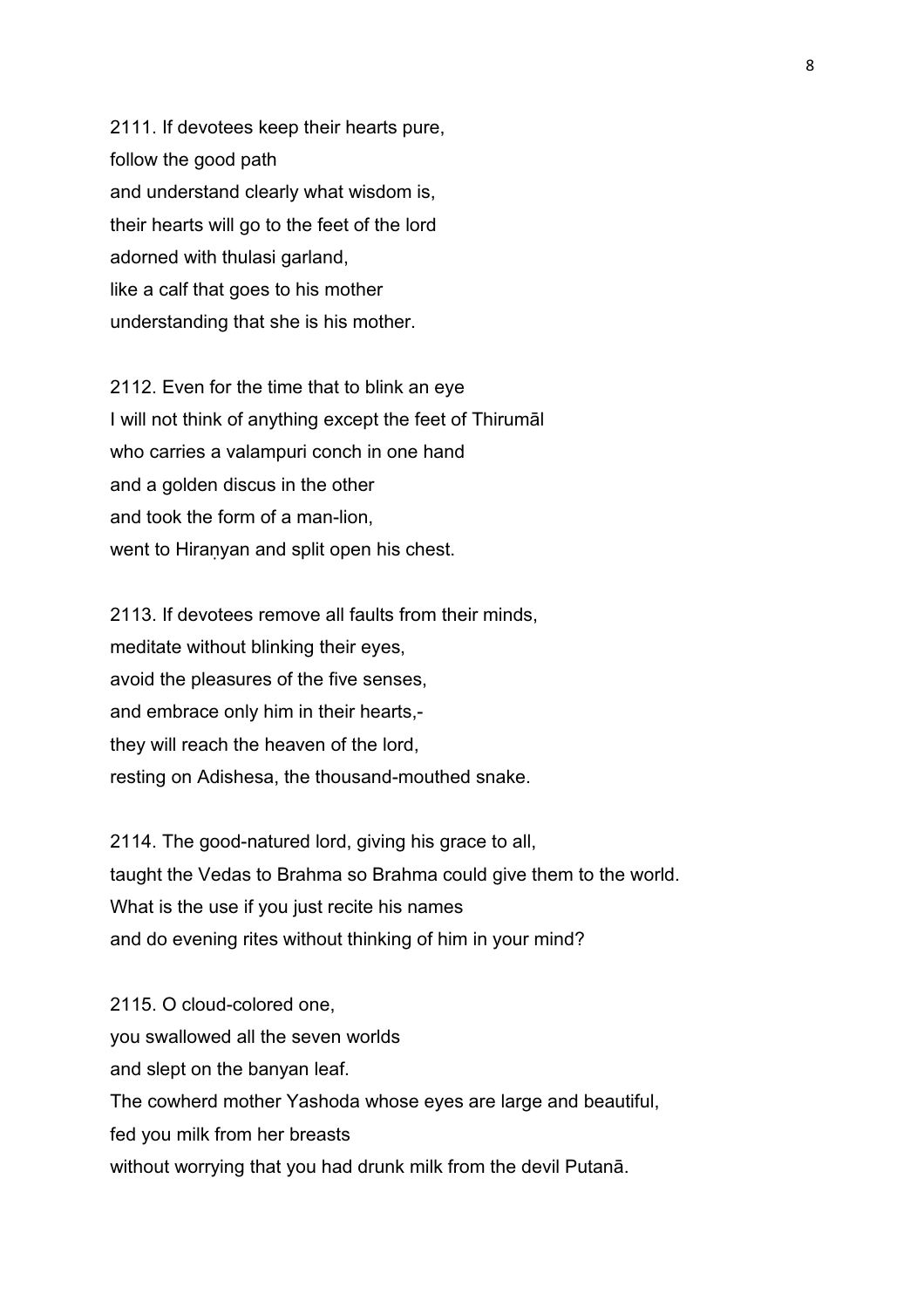All people say that your deeds are true.

2116. O tall one, do not think that we are blaming you what we say is because of our love for you. Didn't the ten-headed Rāvana oppose you because he wanted to reach your feet?

2117. With a golden discus in your hand you fought with Hiraṇyan and split open his chest, and you asked for three feet of land from Mahābali at his sacrifice and measured the world and the sky. Didn't you do this because you wanted to remove the strength of your enemy kings?

2118. In the Thiruvenkatam hills, the favorite place for Thirumāl who blows a white conch, the Vediyars recite the Vedas and the learned ones proficient in the good sastras carry fragrant lamps, flowers and water, come from all directions, go and worship him.

2119. The hill where the Asurans and the gods come and worship Thirumāl who, shining like a jewel, killed the snake and conquered the heroic elephant of the gypsies is Thiruvenkatam where the clouds with lightning float.

2120. The lord who rests on the wide ocean split open the earth to save the earth goddess, carried Govardhana mountain to save the cows and the cowherds, frightened the Asuran Kamsan and conquered him and abides in the Thiruvenkatam hills. If I want to recite his names, they are so many.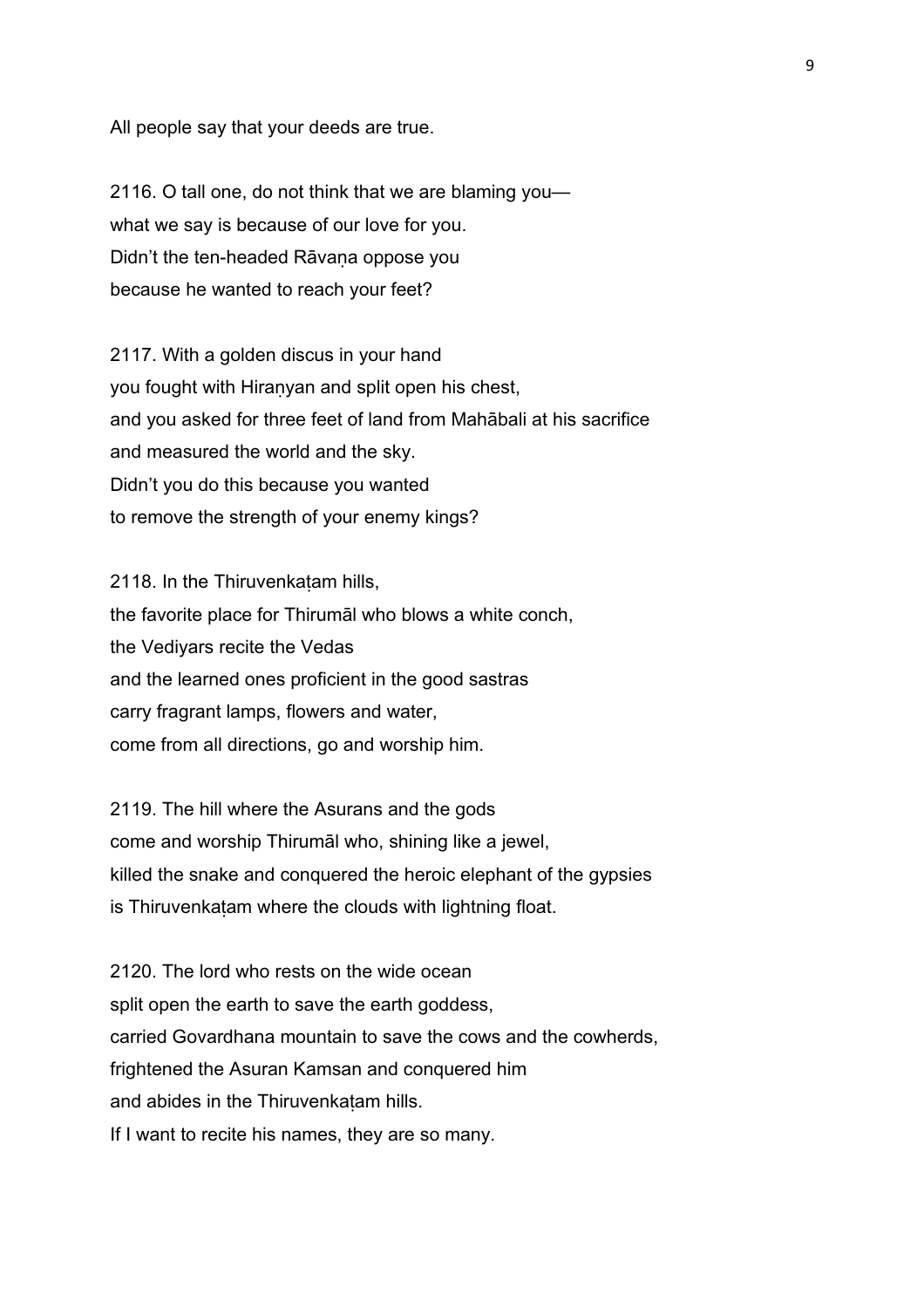2121. It is the Thiruvenkatam hills where gypsies with fine bows and arrows carry hot fires in their hands and the elephants see them and leave the forest, frightened because they think they are stars falling from the sky. It is there that the lord stays who rejoiced when he conquered the Asuras.

2122. O my heart, even if our mistakes are as large as hills, the lord with a golden discus in his hand will not be angry with us. He will only feel happy for the good qualities that we have. From today, even if all the heroic deeds of the lord are only untrue gossip,

you should always think of them as true and believe them.

2123. Even though Lakshmi, the goddess of wealth, the earth goddess and the daughter of the cowherd family love him, the heart of the ocean-colored god resting on the snake bed embraces only Lakshmi from the milky ocean.

2124. If devotees carry flowers and water and go to him to worship his feet, the fault in their minds and the results of their bad karma will disappear and they will achieve whatever they want.

2125. In whatever form the devotees wish to see him, he will appear to them in that form. Whatever name the devotees want to call him happily he will have that name. When they meditate on him quietly without blinking their eyes, whatever color they think he has,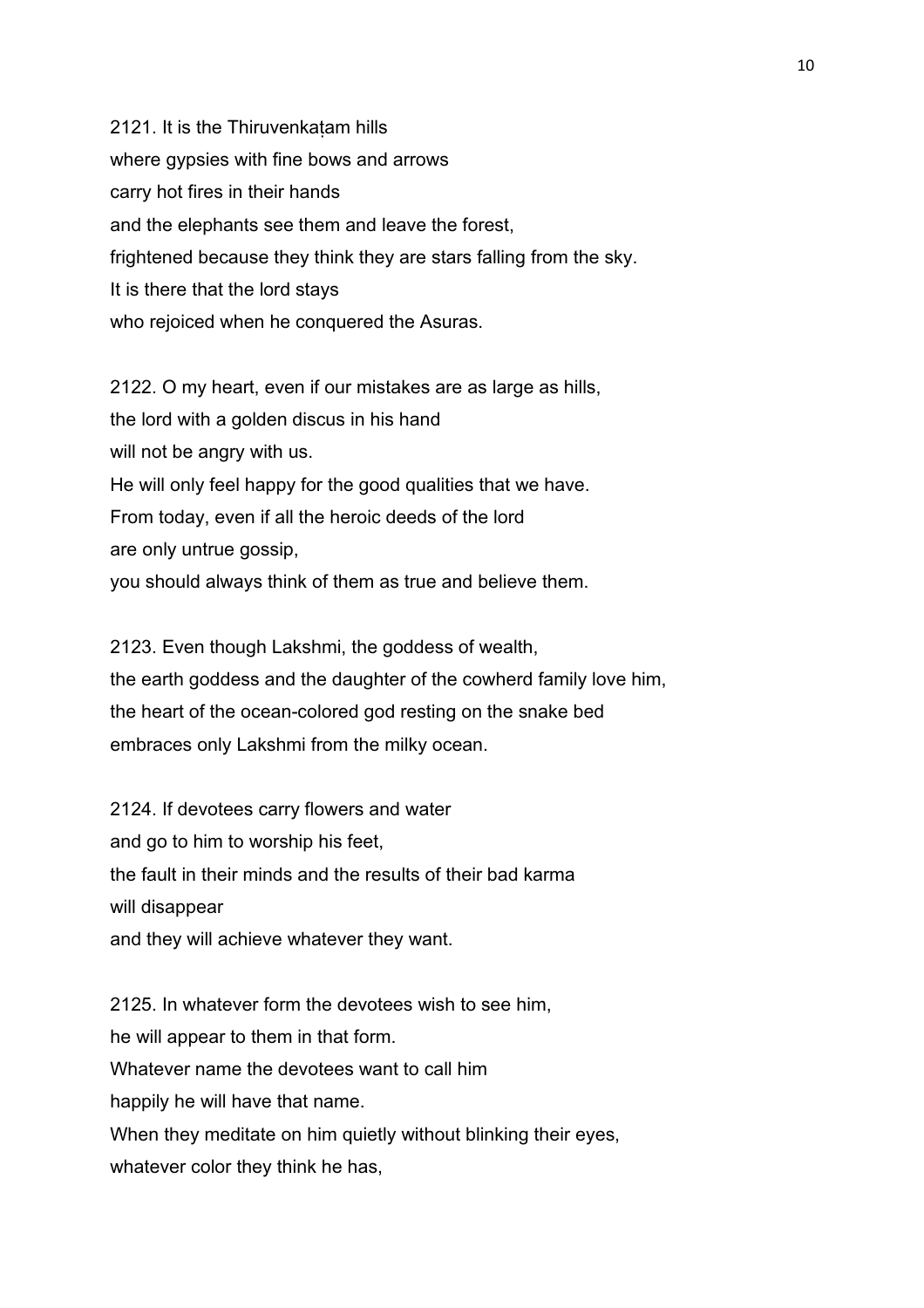he will appear in that color, carrying his discus.

2126. The gods in the sky may not know him, but let that be. O good heart, we know his heroic nature. When Ravana disguised himself pretending he had only one head and asked for a boon from Brahma, Thirumāl came in the form of a baby, and, lying on Brahma's lap, he counted all the heads of Ravana so that Brahma would know the Raksasa Ravana was the one asking for the boon.

2127. When the skull of Nānmuhan,

the giver of the Vedas to the world,

was stuck to the palm of Shiva when he wandered as a beggar wearing a white thread,

Thirumāl cut his own body

and poured his blood into the skull of Nānmuhan,

to release Shiva from his curse.

If devotees worship our lord, they will rule the earth

and enjoy their lives like gods in the sky.

2128. If devotees control their five senses that are as mighty as rutting elephants, not allowing them to wander and keeping them on a good path, they will see with true wisdom the lord's ankleted feet that once saved the snake when it was in distress.

2129. He carries a conch in one hand and in the other a fiery discus that he threw at the Asuras as the gods and the Asurans looked on and were terrified. O heart, be happy that we could reach the divine feet of the lord.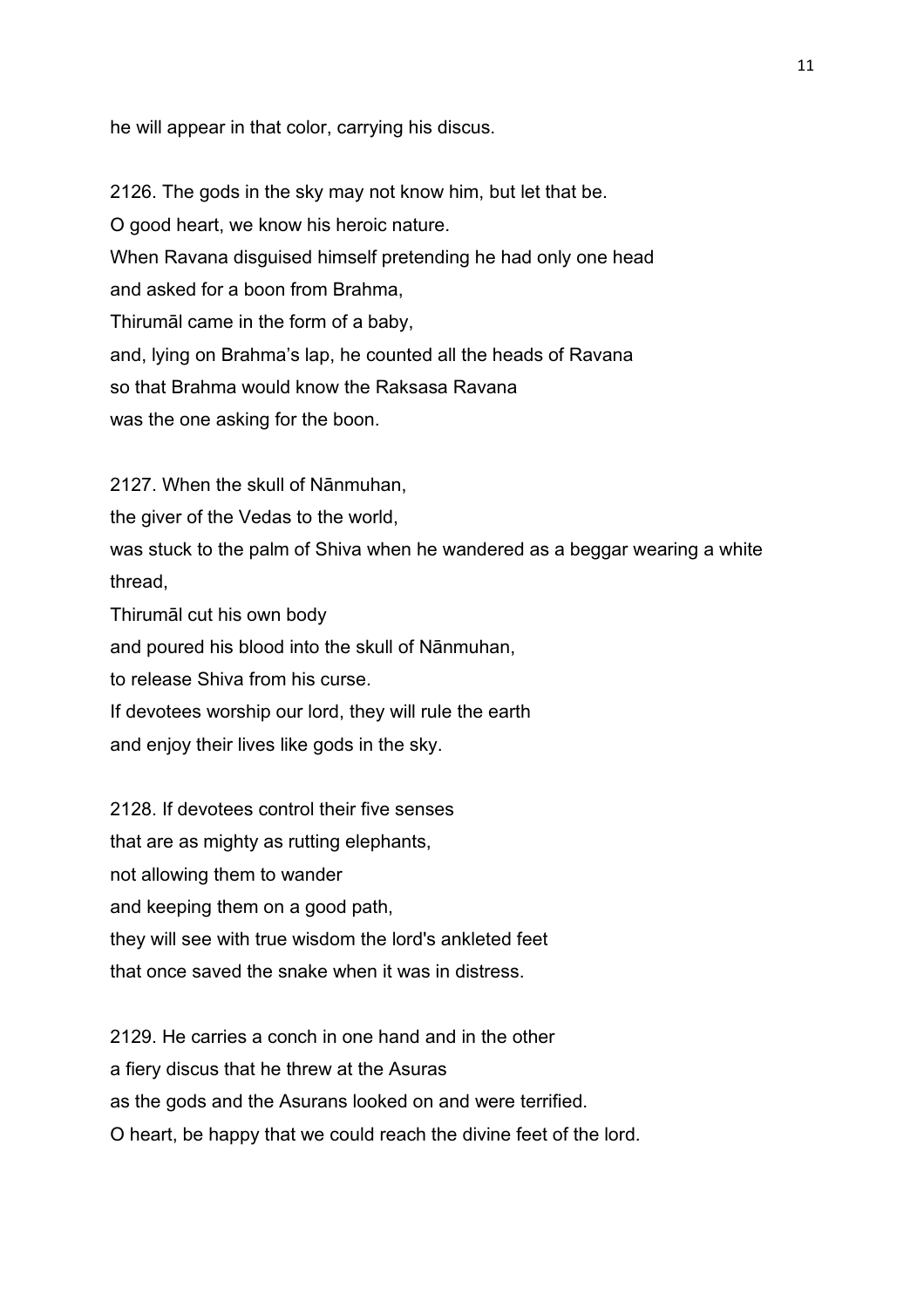2130. It is not possible for devotees to see the ancient cloud-colored god adorned with a shining golden crown, unless they are born many times on this earth in various forms that change like the colors of a peacock's wings.

2131. The lord received three feet of land from generous Mahābali after taking water from his hands and grew tall to measure the earth and the sky with his two feet. If devotees control their five senses and worship him sprinkling fresh flowers, it is easy for them to see him

2132. The lord came in the form of a man-lion and fought fiercely with the matchless Hiraṇyan and killed him. If you wish to see his feet, make your thoughts pure, think and worship him reciting his divine names, and he will present himself to you.

2133. The eight Vasus, eleven Rudras, twelve suns and two Asvins carry beautiful flowers and go to Thirumāl everyday to adorn him with garlands, folding their hands and worshiping him always.

2134. When Thirumāl walks the snake Ādisesha is his umbrella, when he sits he is a throne for him and he is his sandals when he stands. He is a floating bed for the god on the ocean always, a beautiful lamp, a soft silky dress, and the pillow the lord loves to rest on.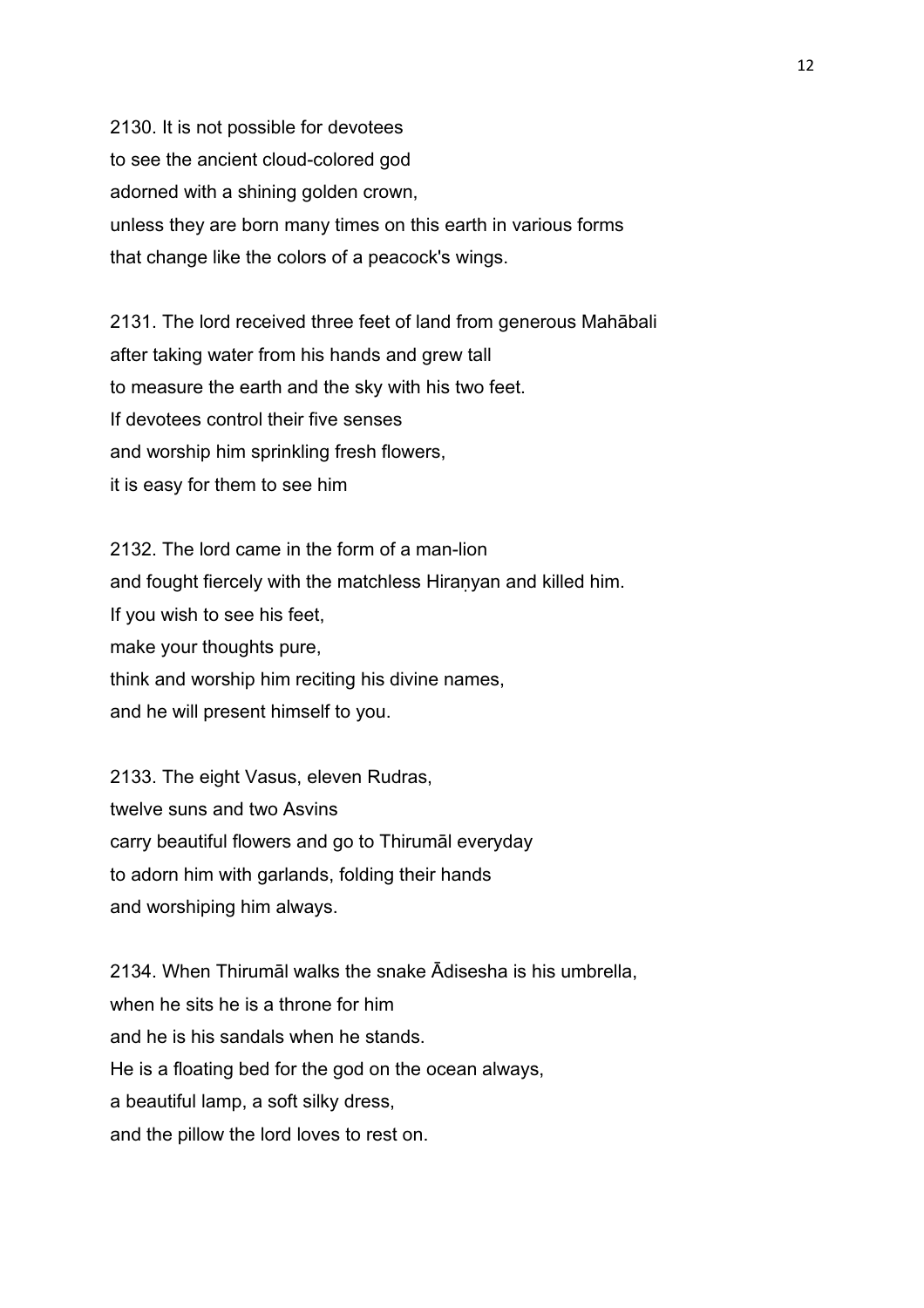2135. He is the lovely-eyed lord who conquered the snake Kālingan, fought with the elephant Kuvalayābeeḍam, killed the Asurans when they came as kurundam trees, split open the beak of the Asuran that came as a bird, killed the wrestlers sent by Kamsan, drank milk from the breasts of the devil Putana, danced the Kuravai dance, carried Govardhana hill as an umbrella to protect the cows that he grazed and the cowherds, and ate the food that was offered for Indra.

2136. The devotees of the god of the gods who rests on the ocean will not have any troubles no matter what bad or good acts they have done they will be always his devotees. Even if the messengers of Yama search for them they will not be able to find them.

2137. Who could see the wonderful lord? People can only prattle his names. Even though he was sitting on the lotus on his chest Brahma could not see Kannan's lotus feet.

2138. When I was afraid

that I would experience the results of my bad karma, I came to the divine feet of you with your beautiful garlands, learned to say your mantra "Namō Nārāyaṇā!" praised you and worshiped you.

2139. O heart, rise and come, let us carry lamps and flowers and worship him. All the mantras and any sastras that you have learned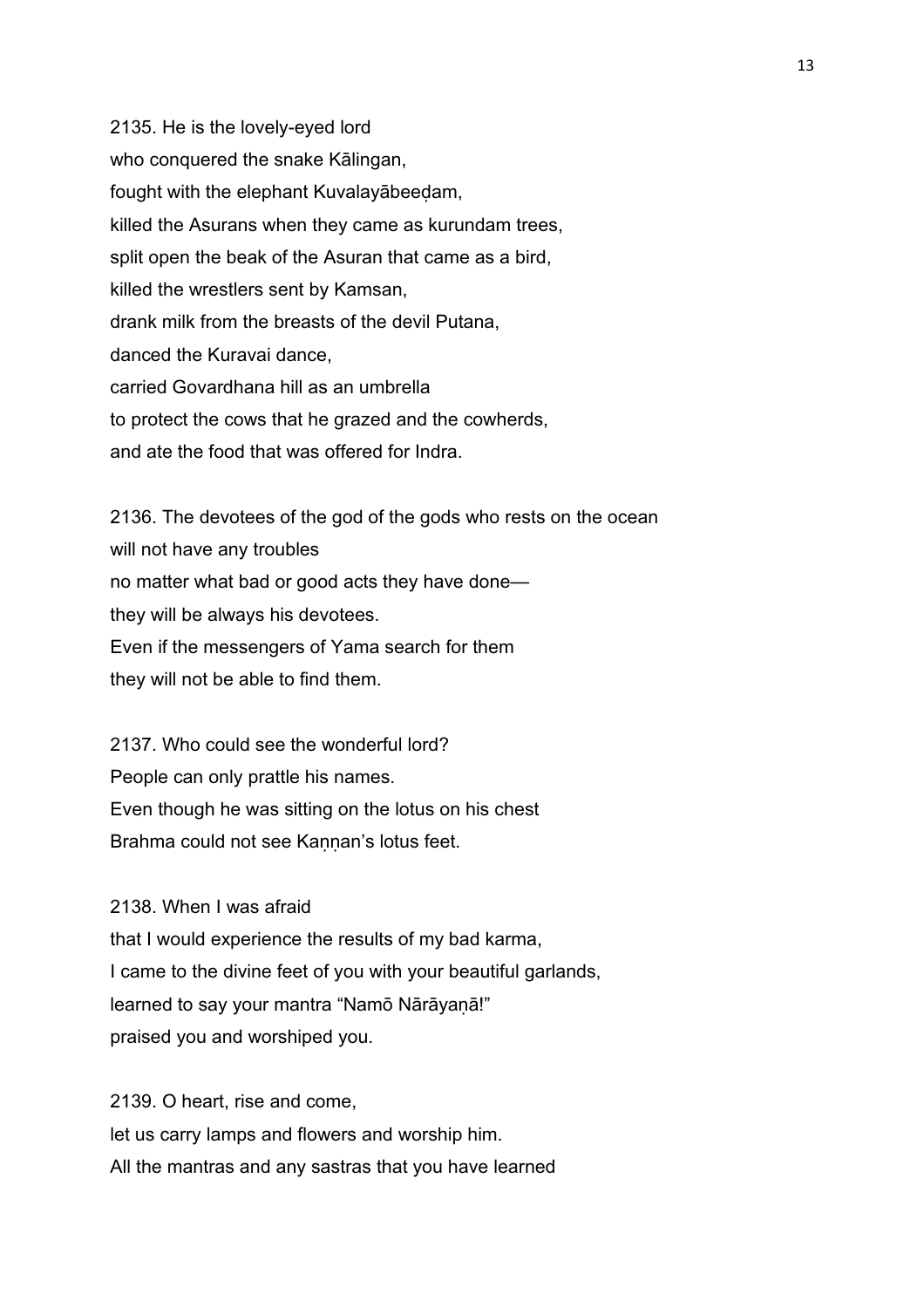are only to worship the feet of Thirumāl. There is nothing more than that. Let us go to worship the feet of the lord.

2140. If you want to remove the results of your bad karma, other troubles in your life, sickness and sin, your only refuge is Rāma who opposed and fought Rāvaṇa in Lanka and killed him with his bow when that king of the Rakshasas kidnapped his wife with a waist soft as a vine.

2141. Nānmuhan seated on a lotus on the navel of Thirumāl gave the Vedas to all the creatures of the world surrounded by the oceans, yet even he does not know the path to moksha. Only Thirumāl knows that and he is the refuge for all.

2142. The world, the end of the eon that destroys the world, , the matchless dark oceans, the hills, fire in the world, , the wind and the sky all were created only by Thirumāl with his wisdom.

2143. The arms of the god resting on the snake Adisesha hold the discus that killed the Asurans when he went through the two marudam trees, broke them and made them fall, they killed the Asurans when they came as beautiful kurundam trees, and they conquered the seven bulls so he could marry Nappinnai. They reached out to all the eight directions when the lord took the form of a dwarf and measured all the seven worlds and the sky.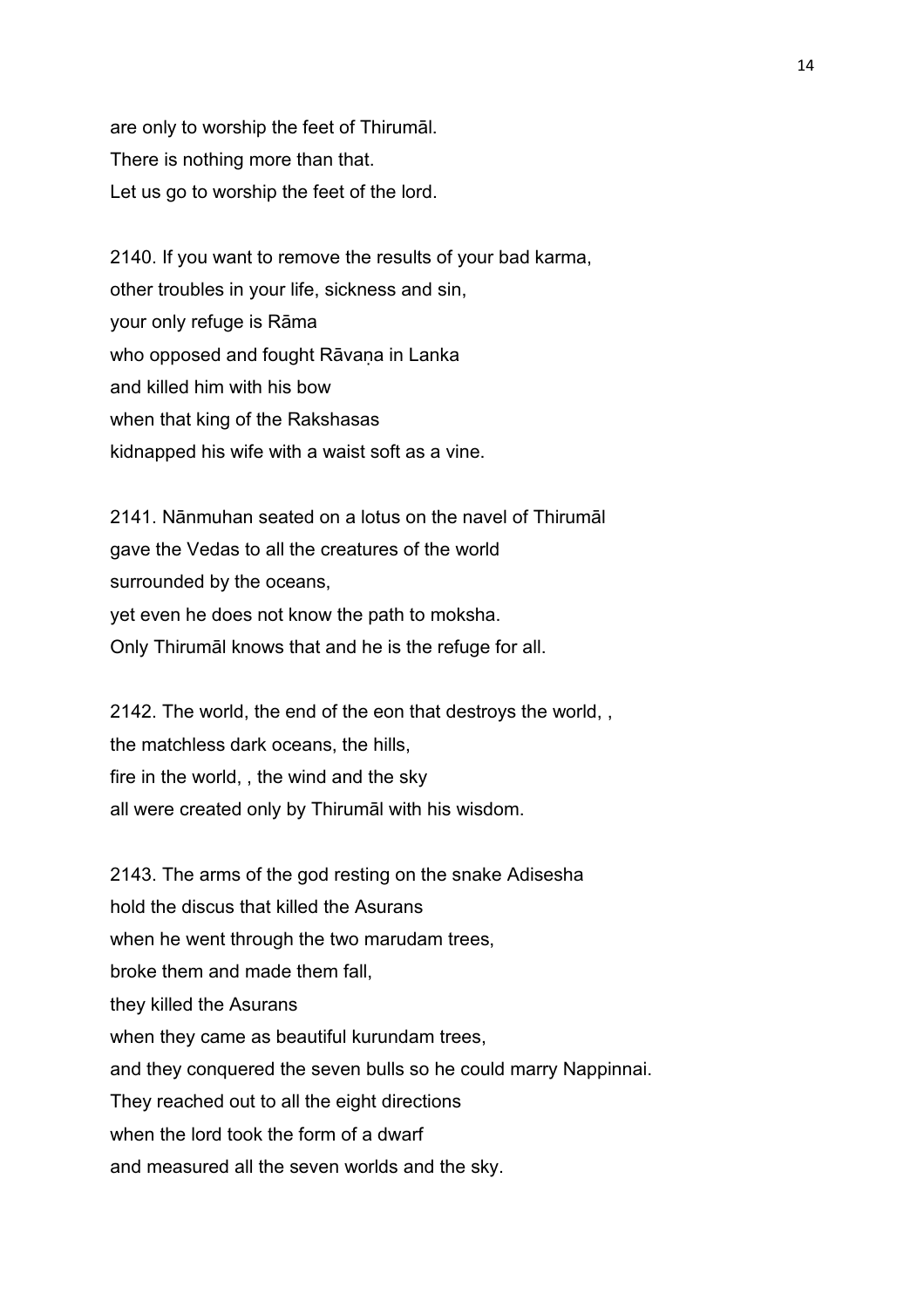2144. My hands worship nothing but him. My ears hear only his sweet words . I will not think of any pleasure except praising the sounding anklets on the feet of the lord whose arrows never miss their targets. Anyone should feel ashamed to desire any pleasure but that.

2145. I do not desire the wealth of others or join with mean people. I make friends only with good people. I do not feel amazement at the deeds of any god but Thirumāl. How could any bad karma come to me?

2146. The lord stays far away and is hard for anyone to know. If devotees worship the feet of the dark-colored lord with beautiful eyes and a thousand names they will not experience the results of their karma and they will not go to cruel hell. They will never, even for the shortest time, involve themselves in bad deeds.

2147. The songs that the world learns when it wakes up, the pāsurams of the Vedas that the Vediyars recite, all things that the world recites, thinks, and worships are the names of him with a discus in his hand.

2148. Wise devotees look only towards him, the beloved of Lakshmi seated on a beautiful lotus, just as the rivers go toward the sea, beautiful lotus flowers turn toward the sun, and lives move towards Yama. ?

2149. O lord, you stay in the sky, you are on the earth,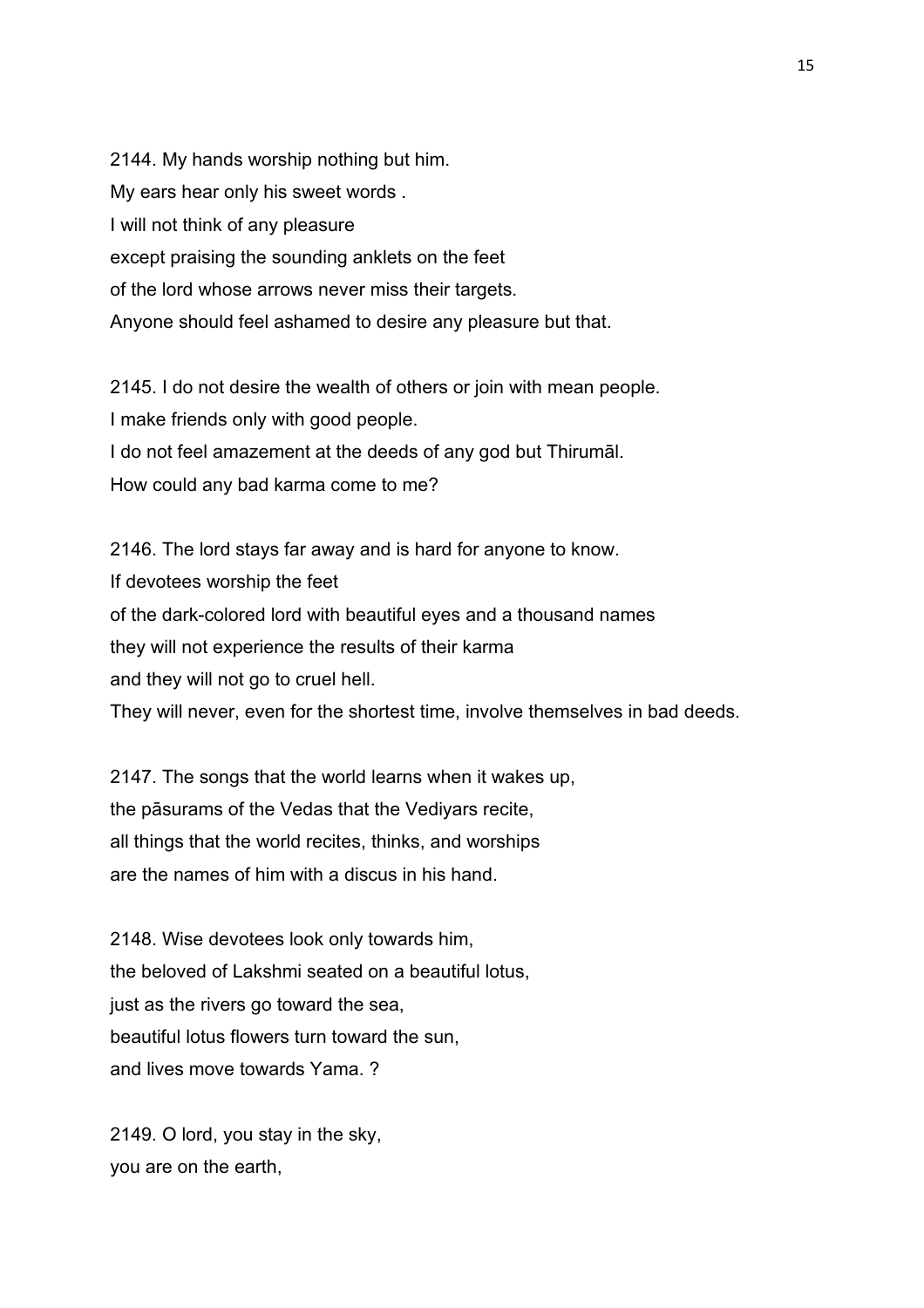you abide in the Thiruvenkaṭam hills and you are in the recitation of the four Vedas. Who can know the milky ocean where you rest? Who can know your power? Who can know your form even in all the eons.

2150. People say it is true that when you were a baby you swallowed all the seven worlds and lay on a banyan leaf. Where was that banyan leaf? Was it in the ocean? Was it in the sky? Was it on the earth? Tell me, O god who carried Govardhana mountain surrounded with groves.

2151. Praise Thirumāl for as long as you can speak. Worship him until your body leaves the world. It is good if you worship him adorning him with flower garlands, performing sacrifices, reciting his names and saying mantras and doing any other deeds you can as praise to him.

2152. O strong heart,

even if I remain healthy without any sickness and old age and rule the whole world for all the four eons, I only want the love of the lord with a heroic discus.

2153. My heart says, "Love the lord with a discus in his hands," my tongue says, "Praise and worship his divine arms," my eyes say, "See the lord without birth" and my ears say, "Hear the fame of the lord, adorned with lovely ornaments."

2154 O heart!

You may praise or blame him who is adorned with thulasi garlands,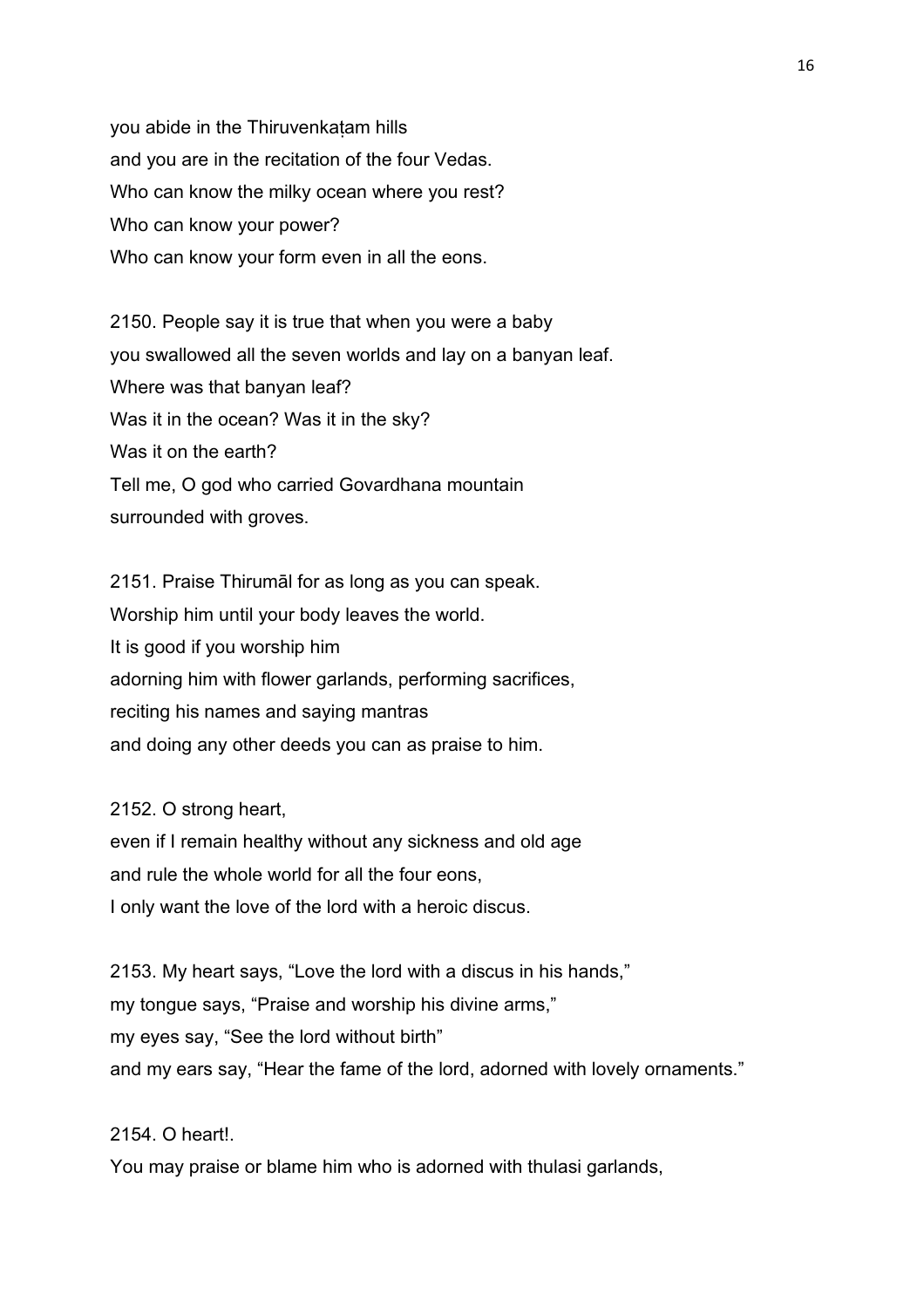you may admire him or scold him. He is the flourishing water of the ocean, the hills, the wide sky, the wind, the body and life of all creatures.

2155. Shiva rides a bull and Thirumāl rides Garuda, Shiva burned the three forts and Māl split open the chest of Hiraṇyan, Shiva wears sacred ash and our lord has a sapphire color, Shiva has Shakthi for half of his body and Thirumāl has Lakshmi seated on his chest, Shiva has long matted hair and Thirumāl is adorned with a large crown. Shiva has the Ganges in his matted hair and Thirumāl measured the world with his long legs. May they both protect us.

2156. If devotees worship him they will not experience the results of their karma and any troubles that come to them will go away. If devotees meditate on him, they will not become old and if they worship his feet, they will find good paths in their lives.

2157. If devotees follow good paths and worship the lord they will be like the three faultless gods in the sky and Thiruvenkaṭam of the wonderful lord who measured the world and the sky will give moksa to them.

2158. All your troubles will go away if you praise him saying, "You stand in Thiruvenkaṭam, you are seated in Vaikuntam, you recline in Thiruvekka and you walk in the beautiful golden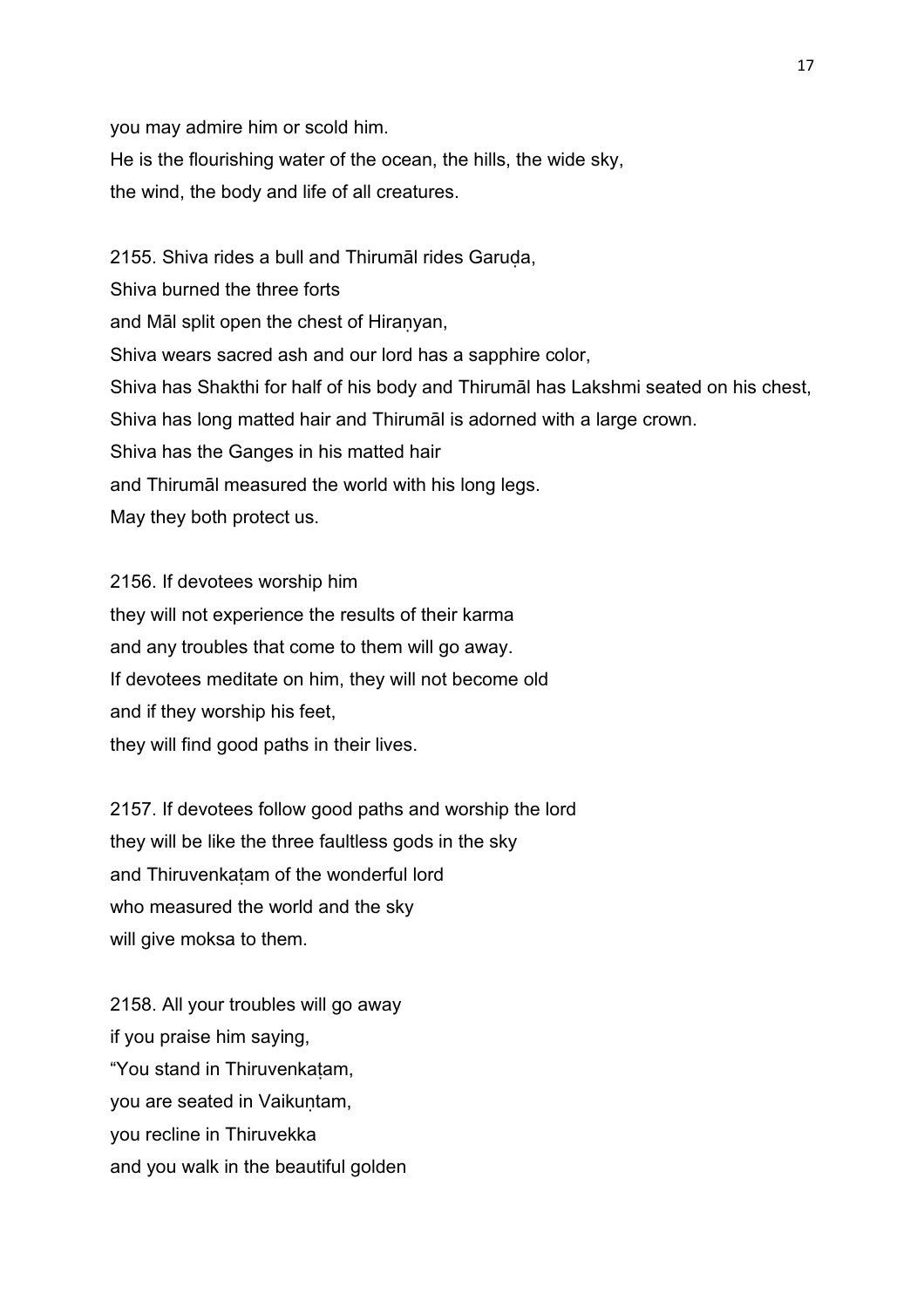### Thirukkovalur filled with ponds."

2159. O heart, rise. We will take fresh flowers from a punnai tree, sprinkle them on his feet, fold our hands and worship him who rests on the thousand-headed snake Adisesha. He killed the cruel crocodile to save the elephant Gajendra when he called the lord for help. Who will have any affliction if they worship him?

2160. Who will blame the one who gives and not the one who receives? Did you not ask for three feet of land and receive the boon with water poured on your palm from Mahābali and did you not grow tall as your beautiful ornamented foot touched the high sky?

2161. A snake terrified of an eagle, his enemy, ran to the ocean where you rest and asked for refuge, and you, the dark colored Māyavan, the strong one, helped it with your generosity. Who could help like that except you?

2162. When the gods fought with the Asuras and asked your help, he churned the milky ocean with them using Mandara mountain as a the stick and Vāsuki, the snake as a rope, and he gave them the nectar that came out of the ocean. Isn't his name the weapon that saves from cruel hell?

2163. O Venkaṭam, you are the hill where lord stays who shot his arrow and killed Mārisan when he came as a golden deer. Women with sword-like eyes go there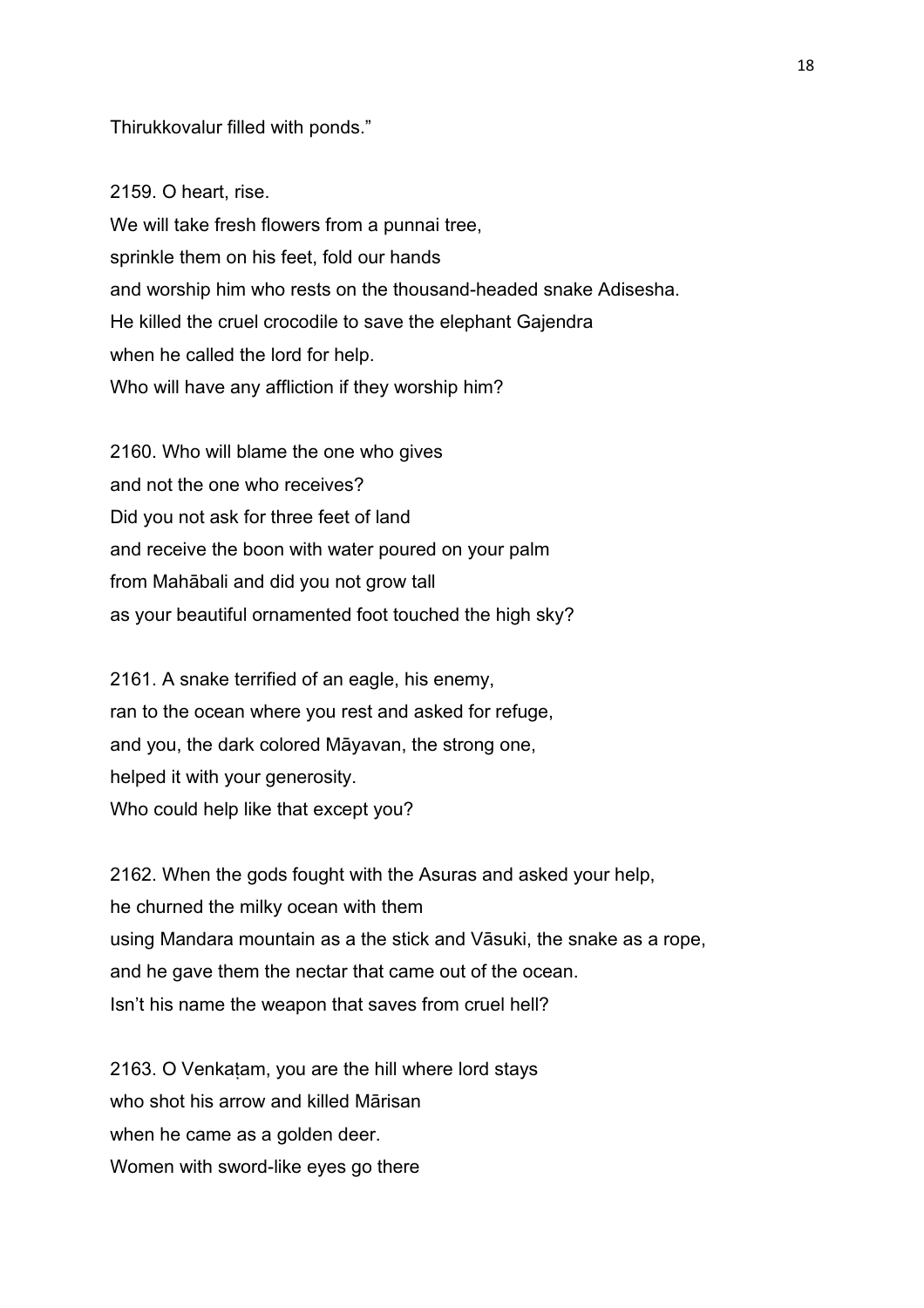to worship the lord with fresh flowers and garlands carrying lamps whose brightness hides the light of the stars in the sky.

2164. You rest on the ocean and you hurl your strong discus at your Asuran enemies, killing them, but you were born as Kaṇṇan and with compassion you carried Govardhana mountain with your arms and saved the cows. You fought with the seven bulls and conquered them to marry Nappinnai. What heroic deeds you have done!

2165. O lord, who knows your power? You measured the world with your feet, yet you found that same world so small that you could carry it on your tusk when you took the form of a boar to bring the earth goddess from the underworld.

2166. O heart, controlling your five senses, you carry water and worship him in the proper way, but do you know the place where he rests on the snake bed? Do you know where his eagle flag is? Tell me.

2167. O lord, you, the generous one, carried Govardhana hills to save the cows and the cowherds from the storm. As you stay with Lakshmi in the beautiful Thikkovalur temple, do you stay at the entrance, in the middle or inside?

2168. All countries worship him, knowing how he threw the calf at the vilam tree and killed the Asuras. Lock the doors of hell!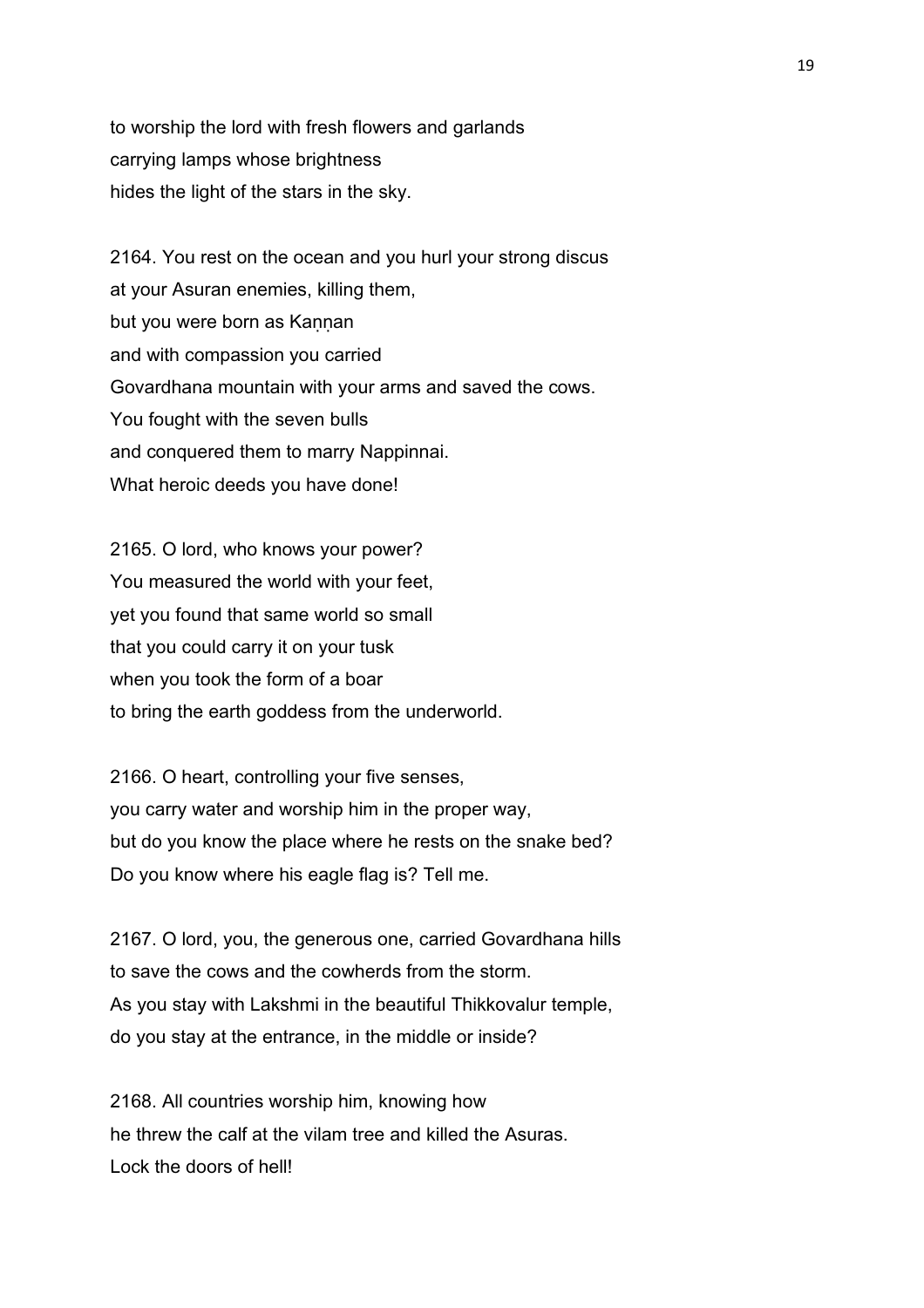If the devotees worship his ankleted feet they will not go there.

2169. I look only for your divine feet, I only sing your fame and I worship only the golden feet of you with a shining discus. How could anything hurt me?

2170. There is no one who can match my dear lord. Since I have his grace how could anyone be equal to me? The blooming dark kāyām flower is fortunate to have the same beautiful dark color that he has.

2171. O Mādhava, Hiraṇyan thought that he had the boon of not being killed by a man and he did not want to worship your feet bowing his head to you. Though he was as strong as you, you were able to kill him taking the form of a man-lion.

2172. He took the form of a boar and split open the earth. If devotees do not remove the darkness in their hearts and inside their bodies, lighting up their wisdom everyday and worshiping the feet of the lord, they will not attain moksha.

2173. O Thirumāl! You are the sky, fire, the rolling ocean, the wind, honey, and milk. Was your stomach that contained the world before you spat it out full when you swallowed the butter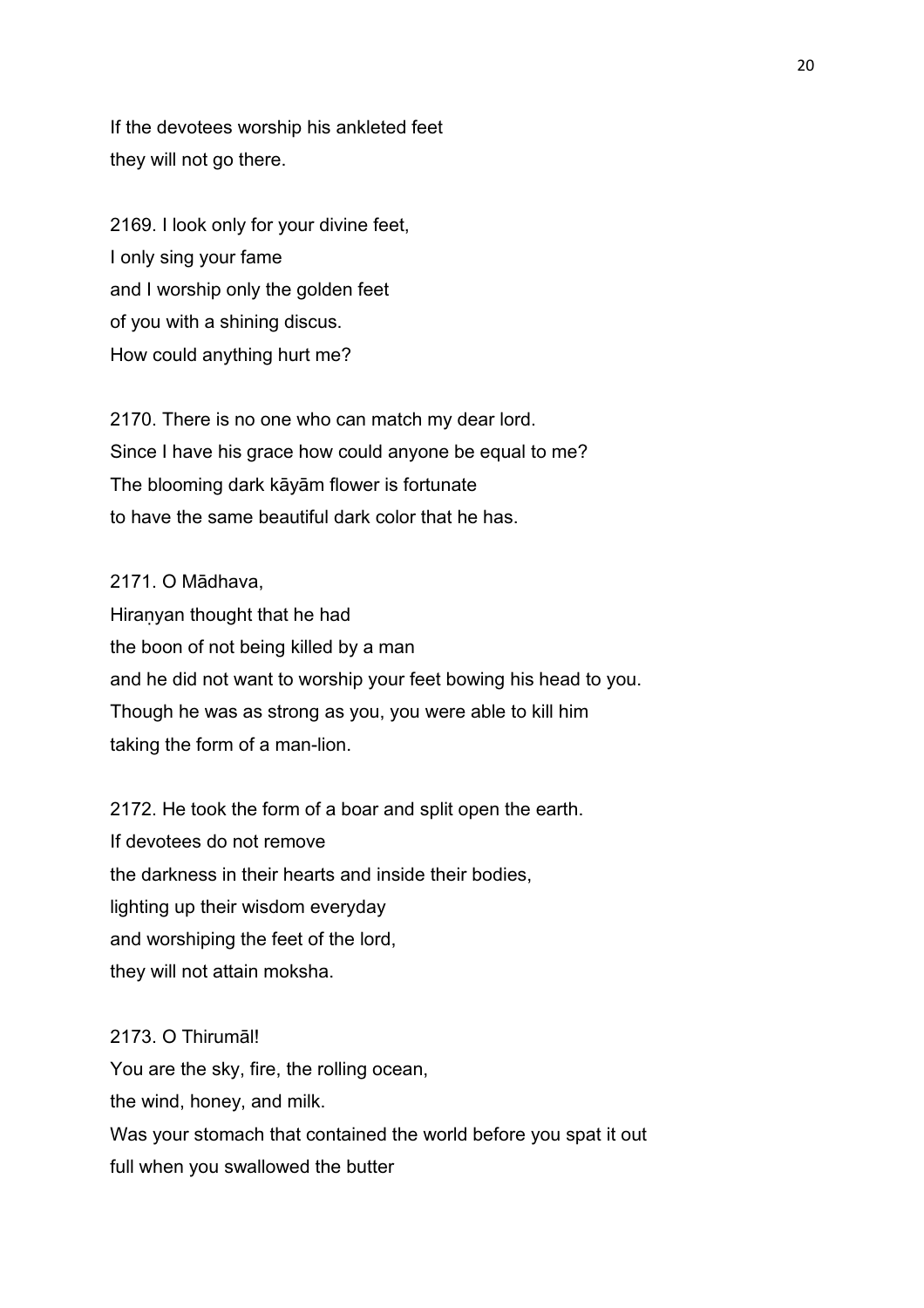that Yashoda the cowherdess churned and kept?

2174. Carrying in your handsome flower-like hand a golden discus, you split open the stomach of Hiranyan when he came to fight with you unsheathing his sword, as you opened your mouth wide showing your teeth and terrifying him. Why? Did you get angry at him to destroy his pride?

2175. Māyavan showed the sages all the worlds he had swallowed, opening his mouth wide and his eyes like fire. My tongue will not praise any other except him. even for a moment.

2176. The words "Namō Nārāyaṇā" that you say with your tongue without stopping are the way to attain everlasting moksha. Why is it that people cannot understand this and go in wrong ways?

2177. O heart, know and understand this well. The beautiful eyed- Thirumāl is both dharma and sin. He is the earth, the ocean with rolling waves, wind and sky. Worship him.

2178. Compassionate, you saved the elephant Gajendra so he could live with his mate. Didn't the golden Ganges receive Thirumāl's grace before she flowed as a fiery river into the spreading matted hair of Shiva who wears vibhuti?

2179. Even though both the divine Shiva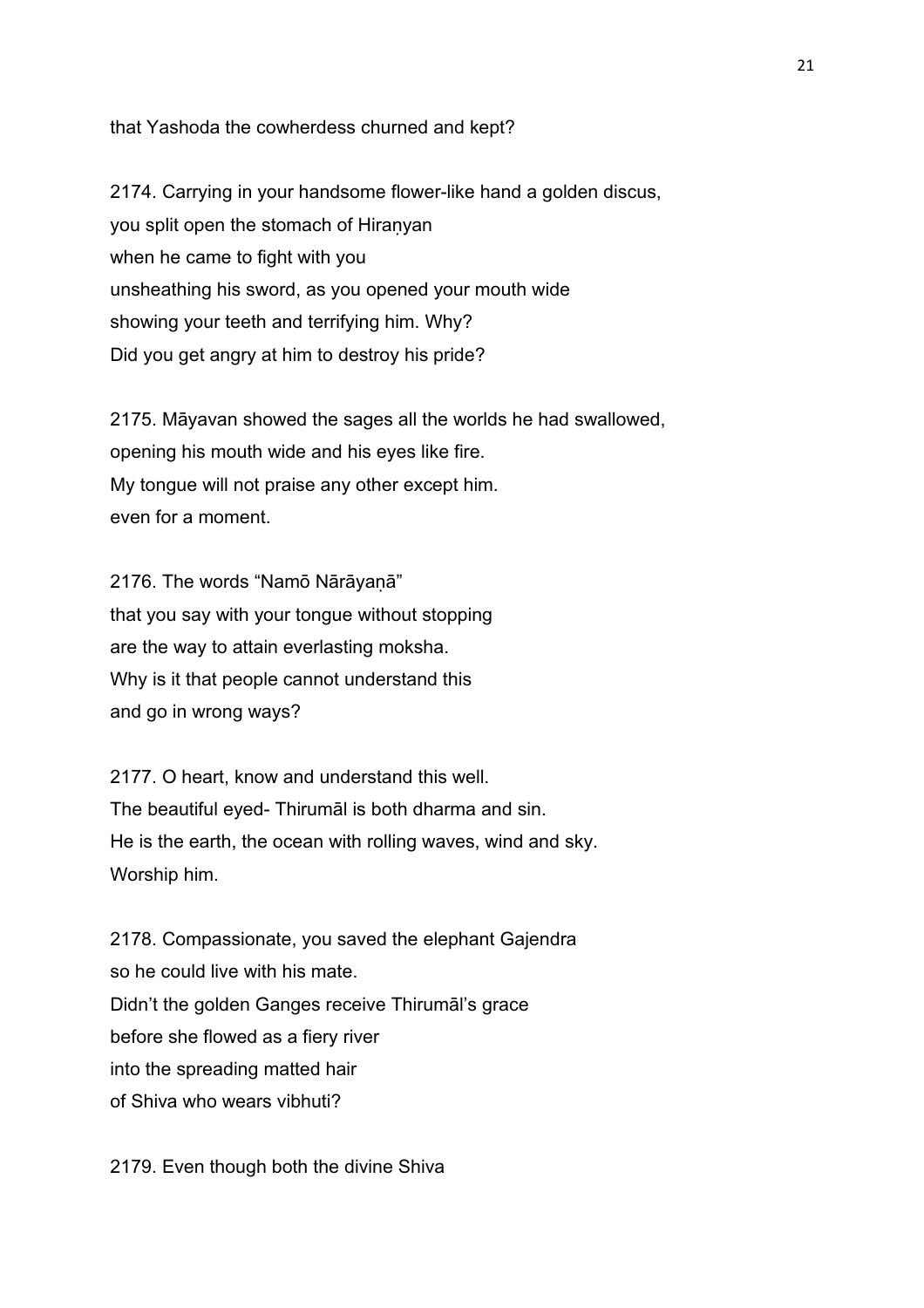with a body that shines like gold and thick matted hair and Neḍumāl who measured the world and the sky with his two feet have two different forms one is inside the body of the other.

2180. O good heart, if the devotees meditate on the faultless eternal lord of Thiruvenkaṭam, he enters their hearts. Understand that Thirumāl resting on Ādisesha in the milky ocean is in your heart.

2181. O my heart, if you keep in your mind the Māyavan, Kesavan adorned with cool thulasi garland, who kicked Sakatāsuran with the same shining lotus feet that measured the world, you will attain moksha.

Mudal Thiruvanthadi ends.

---------------

## Second Thiruvanthaathi. Buthaththāzhvar (2182 -2281)

2182. My love for him is a lamp, the oil in the lamp is my desire to worship him, and the wick is my sweet mind that melts for him. I light the shining lamp with my wisdom. I composed this Thiruvandāthi for Naranan in divine Tamil.

2183. If you stay in a good place and recite the names of Nāranan, understanding him well with your wisdom, the nature of the king of the gods is to give you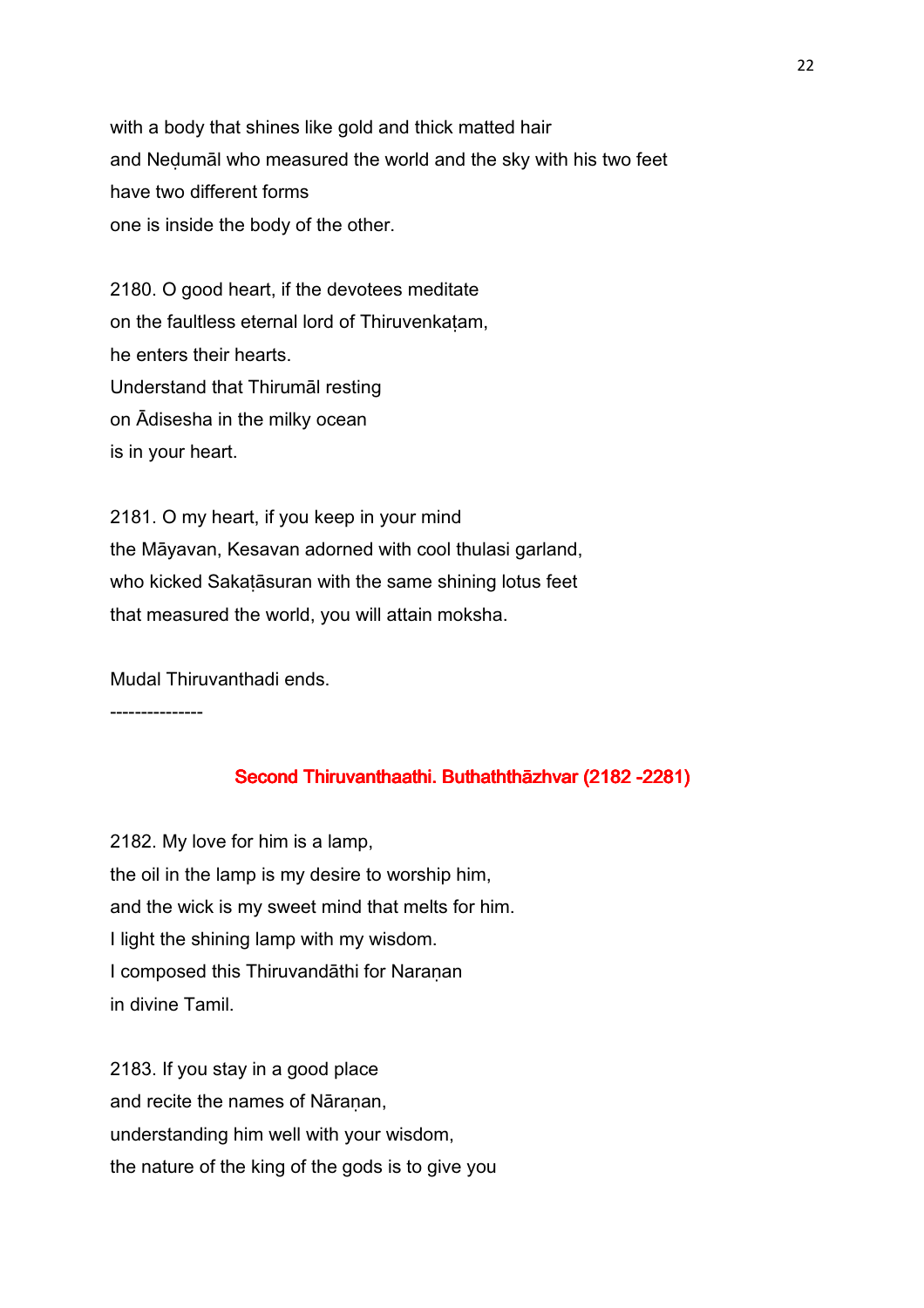the privilege of being a god among the gods in the sky.

2184. If devotees worship sprinkling fragrant flowers on the feet of the god resting on the milky ocean, they will enter the shining world of the ancient god of the gods where only the gods in the sky can enter.

2185. I string garlands with jewels, pearls, diamonds and fresh flowers, carry matchless beautiful lotuses, and worship the feet of him on whose chest Lakshmi seated on a lotus on the right side of his body.

2186. You asked for three feet of land as a boon from Mahābali at his sacrifice and measured the world and the sky with your two feet. O Neḍumal, you are colored like the ocean rolling with waves! Who is able to know the power of your feet and speak of it?

2187. If good-hearted devotees control their five senses, do much tapas with love, sprinkle fresh flowers and worship him reciting his names they will see the ankleted feet of the ocean-colored god.

2188. When he raised his ankleted feet and fought with his enemies Namusi and others with his heroic discus, he scared them and made their minds burn. O heart, worship happily his divine golden lotus feet.

2189. When Putana took you in her lap and gave milk from her beautiful breast saying, "Drink happily," you pretended to drink her milk and killed her.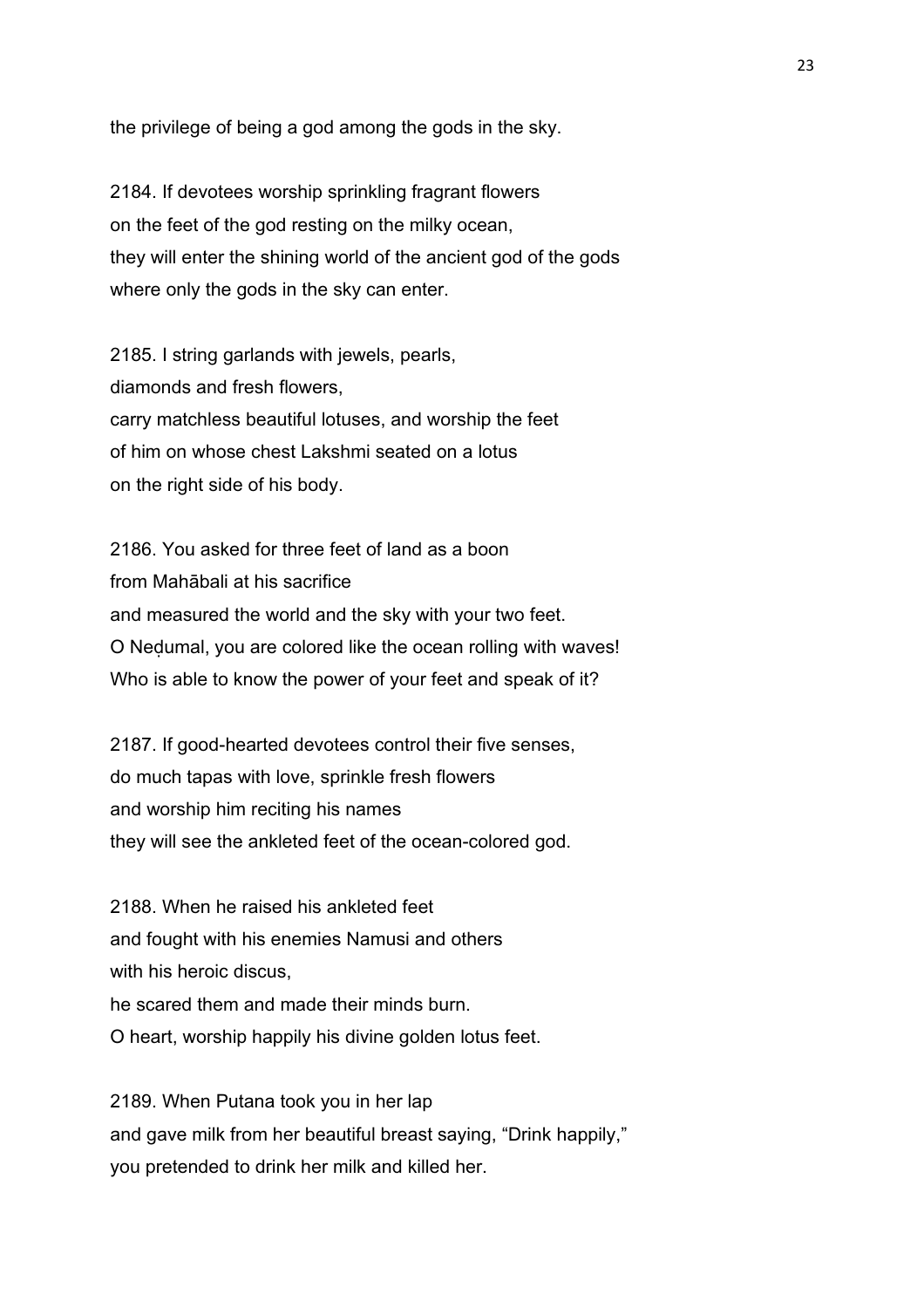Even though she came as a mother and gave milk to you, you killed her because she had come to kill you.

2190. Yashoda was not worried about giving you milk from her breasts with love even though she saw how you killed Putana when she came and fed you milk. Is even this ocean-encircled earth that you measured equal to the love of that cowherd mother?

2191. O lord, I think always of you who kicked and killed Sakatasuran when he came as a large cart and protected the world. You asked for three feet of land from Mahābali and took over the whole earth and saved its people. I worship you with my tongue, sprinkling flowers on your feet. The results of my karma are gone.

2192. Many people worship the feet of other gods and enjoy life only for a short time, but they do not worship you to attain eternal moksha. O Neḍumal with the color of the ocean rolling with waves, who can describe the might of your feet?

2193. If any of his devotes worship him will reach the feet of him resting on the snake bed. He treats everyone equally. Even the bright sun that goes around the world, Nānmuhan on a lotus and Shiva with a forehead eye worship the lord every day without ceasing.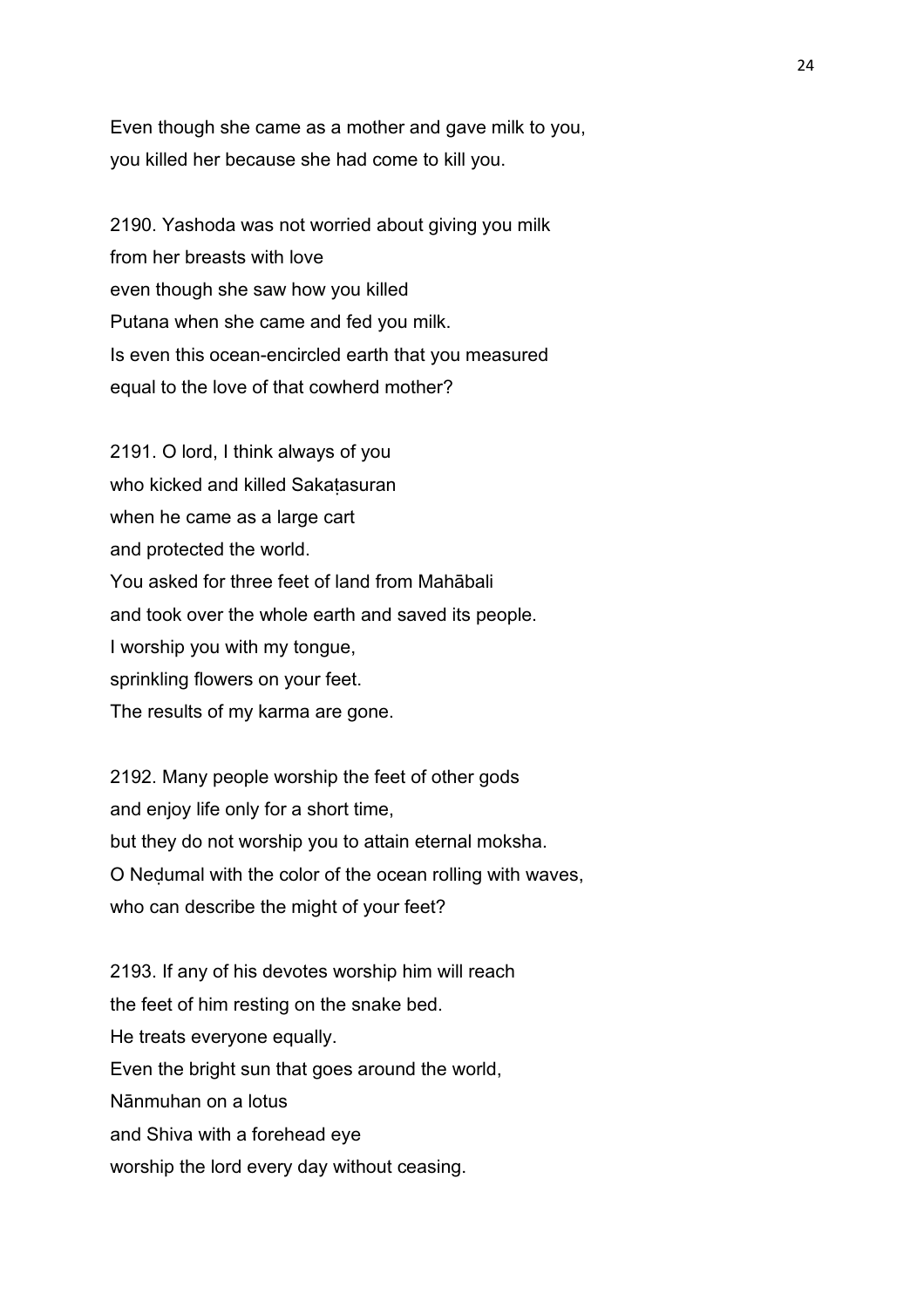2194. When the large elephant Gajendra went to the pond to pick up a beautiful lotus flower to worship him he was caught by a crocodile, and the lord came and saved him, killing the crocodile. Wasn't Gajendra saved and so he could reach the world of Indra, because he worshipped the feet of the lord with a discus?

2195. O ignorant ones, do not praise the people of the world who perform many evil deeds increasing their karma. Recite the names of the lord who grew to the sky and whose hands were extended in all the eight directions. Wander as sages and go to all the temples where he stays, worship him and become faultless.

2196. Are these the things the lord enjoys driving the chariot in the terrible battle for Arjuna, -chasing Marisan to catch him when he came as a golden deer, losing Sita when she was kidnapped by Rāvaṇa and resting on the beautiful snake bed Adisesha on the ocean?

2197. When he enters someone's heart and a devotee locks him in it, the lord may not know that he is imprisoned in the devotee's heart. If someone does not dig out a pond on a mound in a forest and save the rain water, there will be no water to flow and nourish the fields. Lock him in your heart.

2198. Indra, the king of the gods, and Nānmuhan on a lotus worshiped him and asked him to help them when they were in trouble. Like them, Shiva with thick matted hair adorned with the crescent moon went to Thirumāl, asked for his aid and received his grace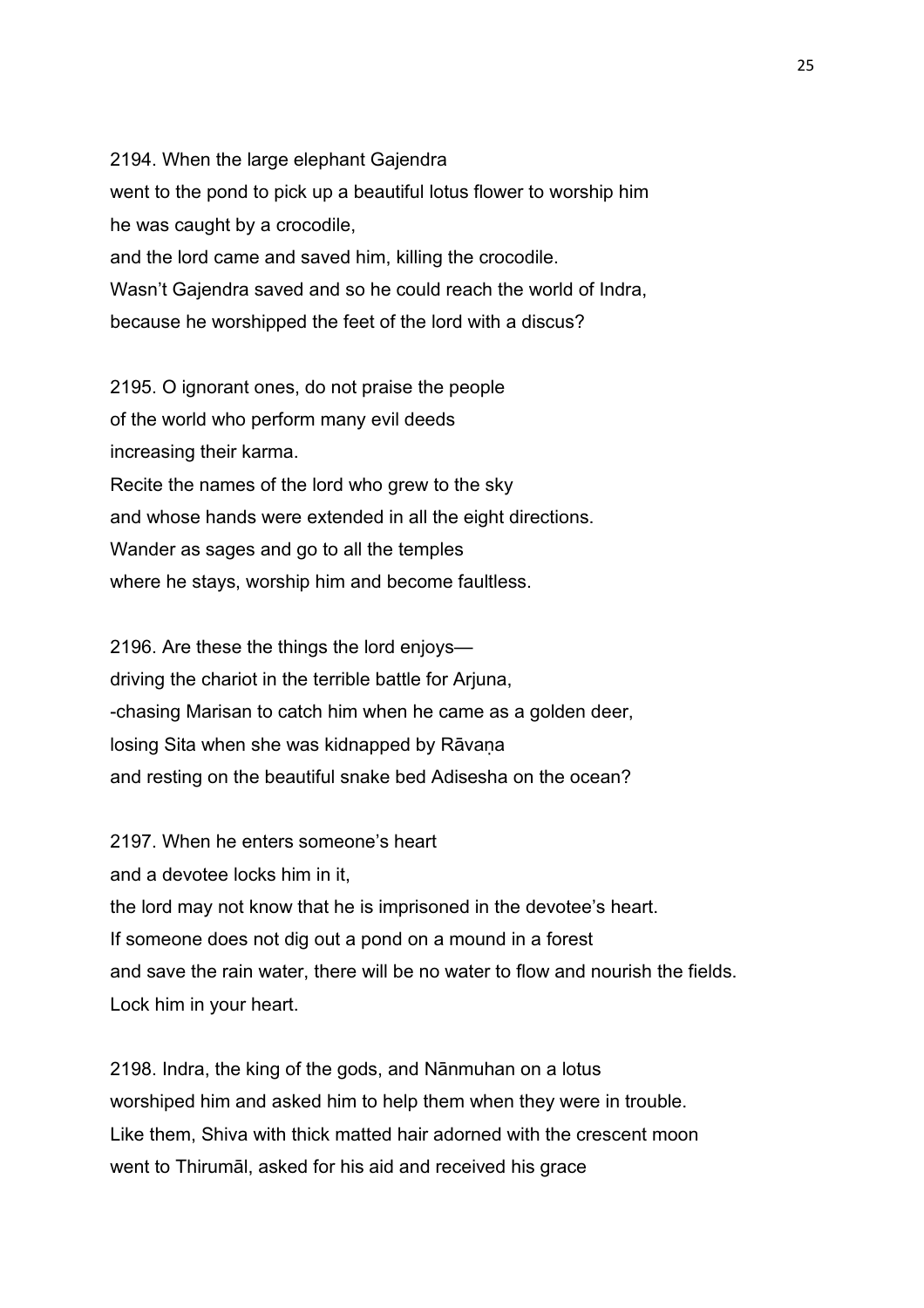when the skull of Nānmuhan was stuck to his hand. Who but our lord could have helped them all?

2199. Thirumāl took the form of a dwarf went to Mahābali's sacrifice, grew tall and measured the earth and the sky, he took the form of a man-lion split open the chest of Hiraṇyan with his claws, and he swallowed all the seven worlds in the eon. Did Thirumāl with beautiful eyes do these things to save the world?

2200. When Sakaṭasuran came as a cart, you kicked it and killed him, but that is not all you did. You also threw the calf on the vilam tree and killed the two Asurans. The world may blame you for breaking a cart or throwing a small calf, but you only did these things to protect the world.

2201. If your devotees do not sin or do bad deeds, and only praise you because they recite your name Narayaṇā without mistake and understand your power, worshiping only you, they will live happily.

2202. Our lord, the beloved of Lakshmi, abides in the hearts of those devotees who always think of him and worship him. They have the good fortune of bowing to the feet of the lord who took the form of a dwarf and they will never go to cruel hell.

2203. Didn't the dark Gajendra, the large elephant with white tusks, worship him with beautiful flowers and get what he wanted? If someone wants to achieve something, it will be easy for him if he truly tries like Gajendra.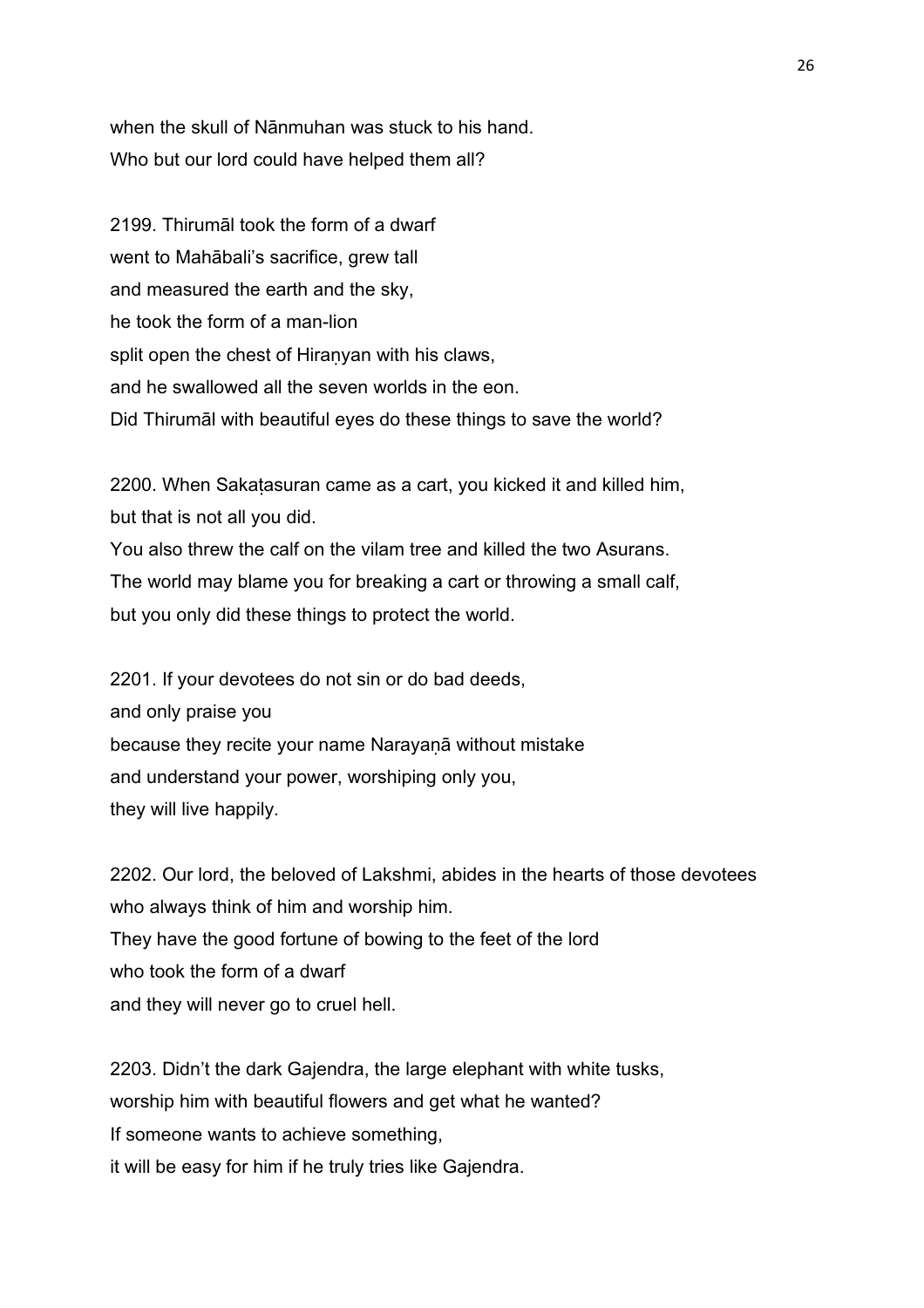2204. The lord who threw the calf onto the vilam tree and killed the two Asurans, went to Mahābali's sacrifice in the form of a dwarf, grew tall and measured the world and the sky with his two feet. If devotees worship him and live following good paths, he will give them a good life.

2205. O good heart, he is happiness and sorrow in life. He is the five senses and he is the wind, fire, water, sky, the dark mountains, the ocean with waves and burning fire. He is everything.

2206. He, famed since ancient times, the creator of the Vedas, praised by the gods in the sky, went to Lanka angrily, fought with the Raksasas and killed their king Rāvana. He has come to stay in the Thiruvenkaṭam hills where bamboo plants grow on the cool slopes.

2207. He rests on Adishesa on the ocean, and in the Venkaṭam hills where his devotees who have controlled their five senses. their feelings and their minds come and worship him. He gave the hills to the gods so that they can come, live there and worship him.

2208. My mind searches for Thirumāl CHECK the god of Thiruvenkatam hills, like a vine climbing on the wall that grows towards the sky looking for a stick to support it.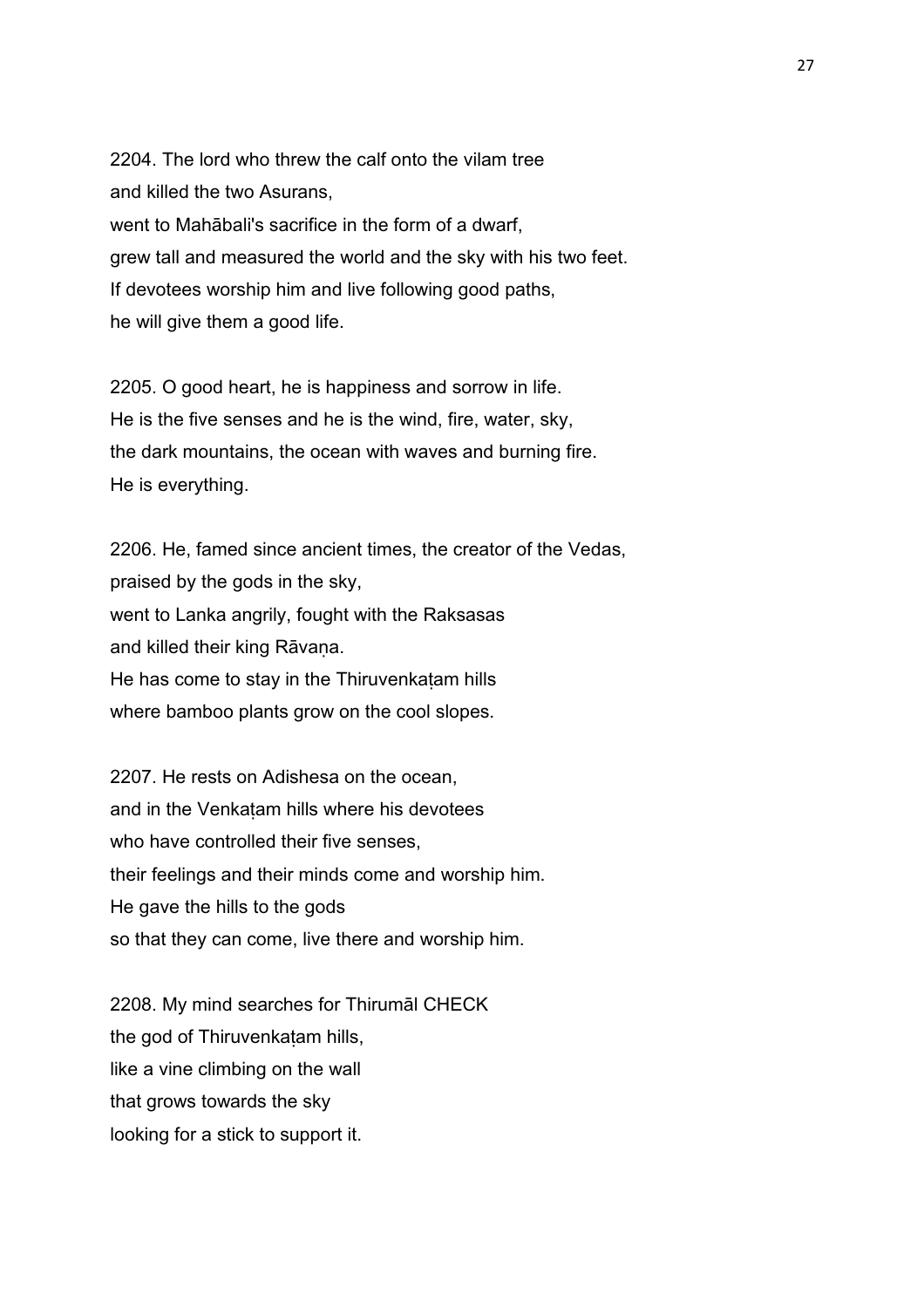2209. The ocean-colored lord stays in Thiruvenkaṭam and in Thiruvarangam, a place that is hard to conceive. He split the mouth of Kesi when he came as a horse and he is praised by all as the god of the gods, abiding in the hearts of all.

2210. You shot your arrows and destroyed southern Lanka. You killed Putana when she came as a mother to give you milk from her breasts. Yet even though your mother Yashoda saw all these heroic deeds she was not afraid to give you her milk.

2211. People say, "O ocean-colored Thirumāl! You measured the world at Mahābali's sacrifice, became a boar and split open the earth to bring the earth goddess up from the underworld, churned the wide milky ocean, took nectar and gave it to the gods, and made a bridge on the ocean and went to Lanka to fight the Raksasas."

2212. If the devotees go every day in the morning taking fresh flowers and worship the feet of the beautiful lord who took the form of a beautiful boar to bring back the earth goddess from the underworld, they will see the lord's shining form and be happy.

2213. O Thirumāl, my heart is happy seeing you and worshiping your feet. I am happy to sing and dance, and your conch and fiery discus are happy seeing me when I worship you.

2214. When I bow to the feet of the lord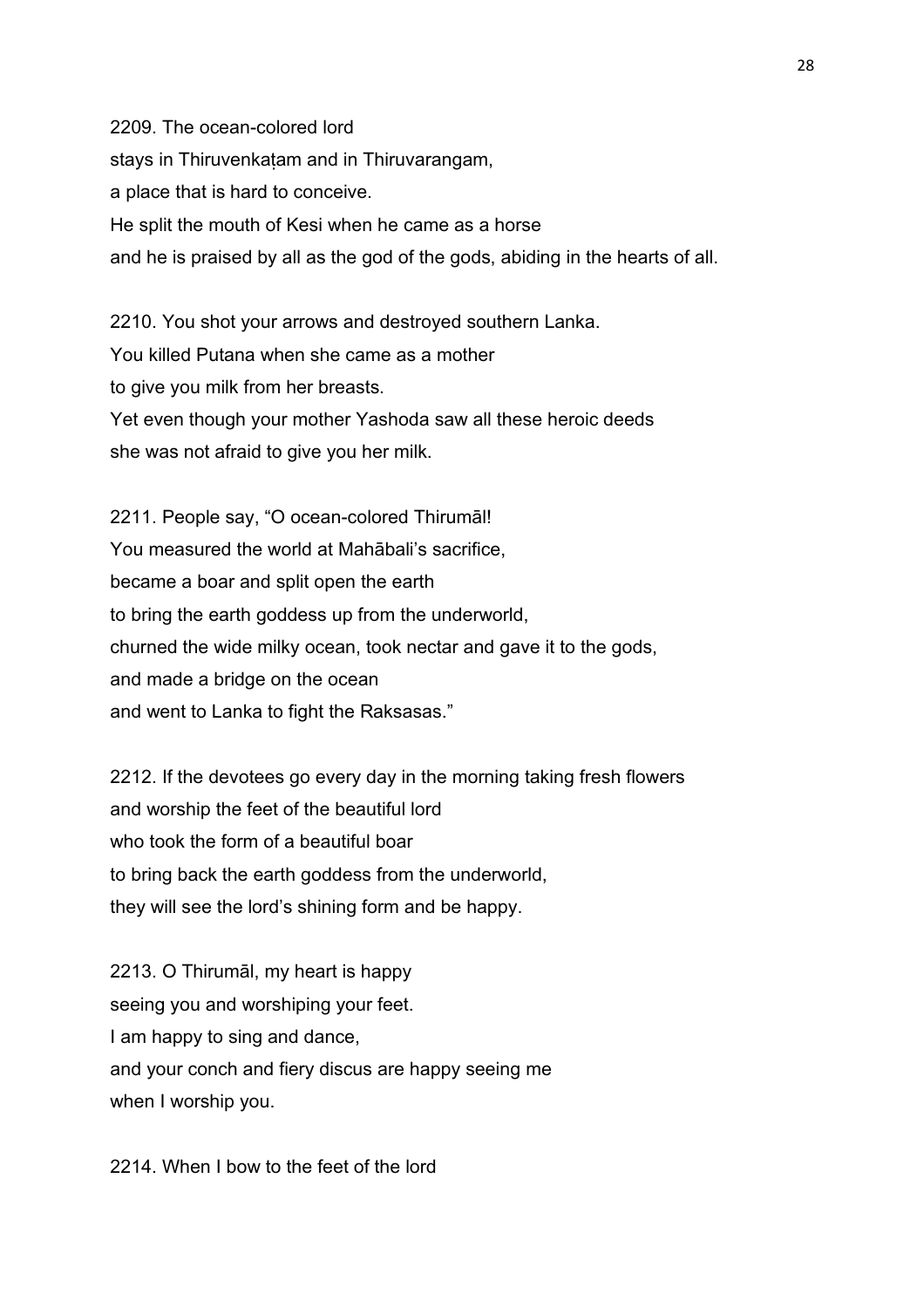adorned with many thulasi garlands, my heart feels happy. I praise the heroic one with my tongue the god of the Thiruvenkatam hills where bamboo grows on the slopes.

2215. As a dwarf you asked for three feet of land from Mahābali and when he gave it, you measured the world and the sky with your feet. I worshiped you lovingly with fragrant smoke and fresh flowers and became your slave. This is my good fortune.

2216. People say passion is sweet but water is sweeter. O father, if people do not want passion or water and only listen to your heroism that will be the water that protects them.

2217. Mean people can achieve fame only by doing mean deeds. They know nothing. O my heart, worship our Māyan who swallowed the earth and spat it out and be calm.

2218. You created the four-headed god, the creator of the Vedas who stays on a beautiful lotus on your navel. If we do not praise your divine feet and bow to you we will have only trouble in all our births.

2219. Do not think you have much wealth and depend on it to make your life without trouble. You should think Mādhavan is yours and keep him in your heart. Reciting his names with your tongue is just like reciting the Vedas.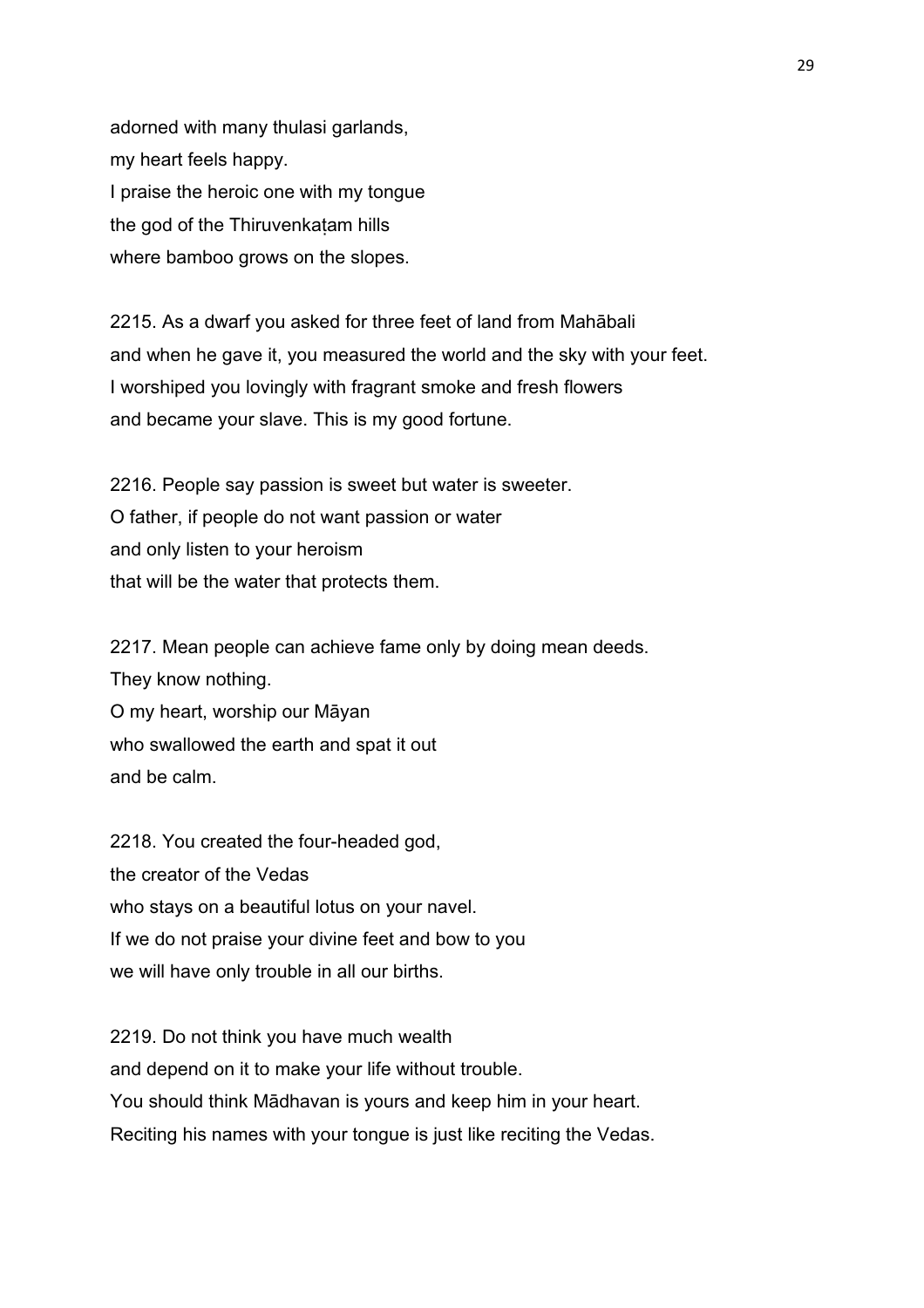2220. O ignorant people, know how to praise the names of the good lord. That is what the Vedas say. If you follow what you have learned from the sastras that is good. If you cannot do that, just say the names of Mādhavan that is really the meaning of the Vedas.

2221. Before Yama comes and throws his rope and catches you, think of the names of the lord.

You know that real happiness is to worship the feet of the lord with Lakshmi on his chest.

There is no other thing could bring you happiness except to know the lord and worship his feet.

2222. No one can enter the world of the gods just by wealth. The only way to attain moksha is by his grace. O heart, don't forget his sapphire-colored feet that give moksha to divine sages. Always meditate on his names.

2223. I think of Thirumāl always. If devotees worship and meditate on the wide arms of the lord, they will not have any future births. Just by worshiping him the sages get all the happiness that those receive who were born to enjoy family life in this world.

2224. He shot his arrows and cut off all the twenty arms, ten heads and two feet of Rāvaṇa and killed him. The only good use of my arms is to worship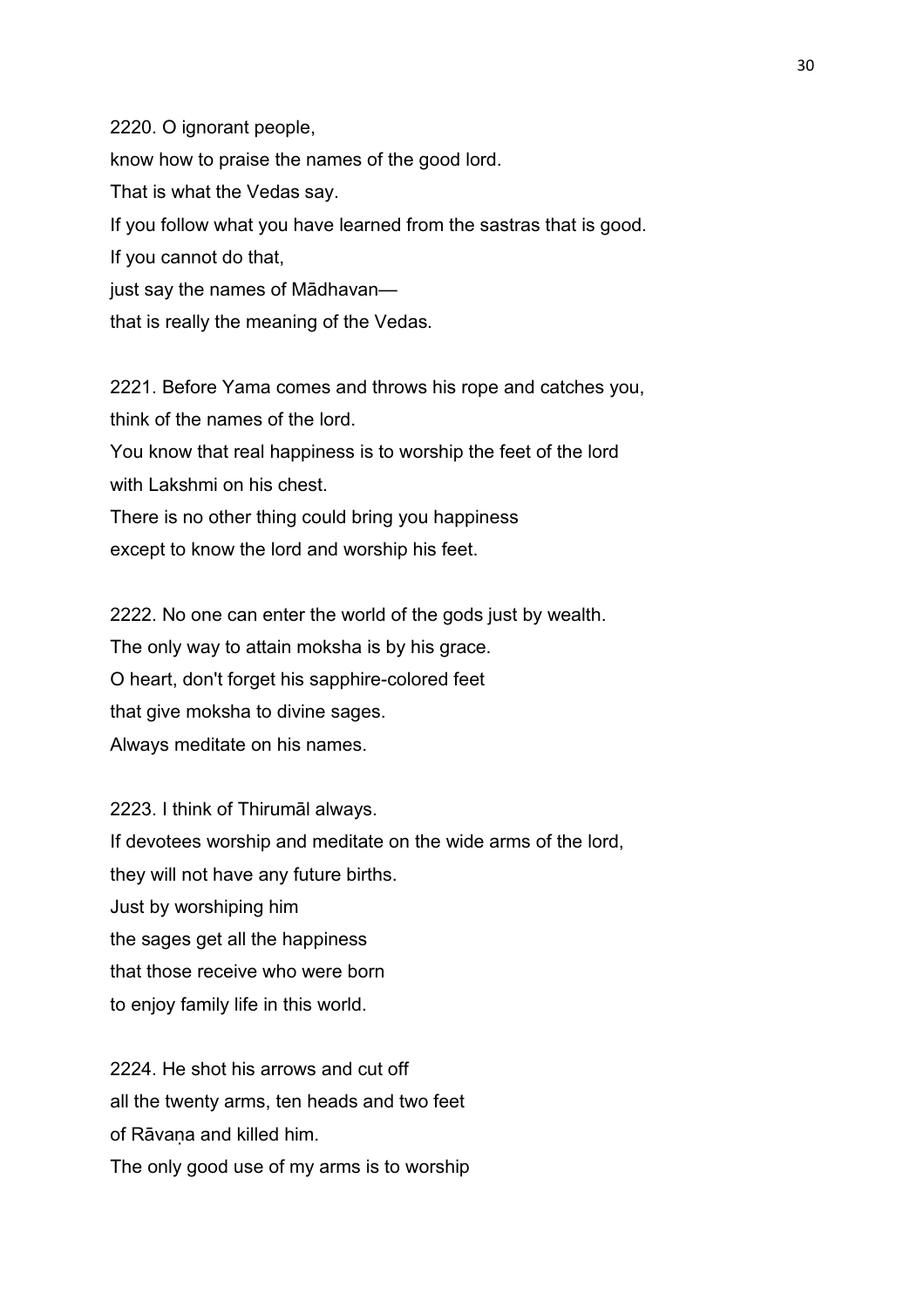the feet of the devotees who worship his feet.

2225. For good devotees, the names of beautiful-eyed Thirumāl are a true help. I will not consider those who forget him as human beings. Keep in your mind the name Mādhavan, the god of dharma, and recite his names that is the only good thing that you should do.

2226. The lord of Thiruvenkatam worshiped by the gods in the sky is himself the Vedas whose meanings are endless. If devotees worship his feet they will have no pride whether they are rich or poor.

2227. The generous sapphire-colored lord stays in Srirangam, Thirukkottiyur and in his favorite place, Thiruvenkaṭam. He is lord of beautiful Thirumālirunjolai and Thiruneermalai flourishing with abundant water.

2228. Folding your hands with devotion in your heart, worship him in the morning when you get up and sprinkle flowers on the feet of him who took the form of a man-lion and fought with Hiranyan, -measured the world at Mahābali's sacrifice, -swallowed the world and spat it out and split open the earth to bring the earth goddess from the underworld.

2229. O Thirumāl, you taught the sages all the four Vedas and the sastras that teach morals. Embracing Lakshmi on a lotus on your chest,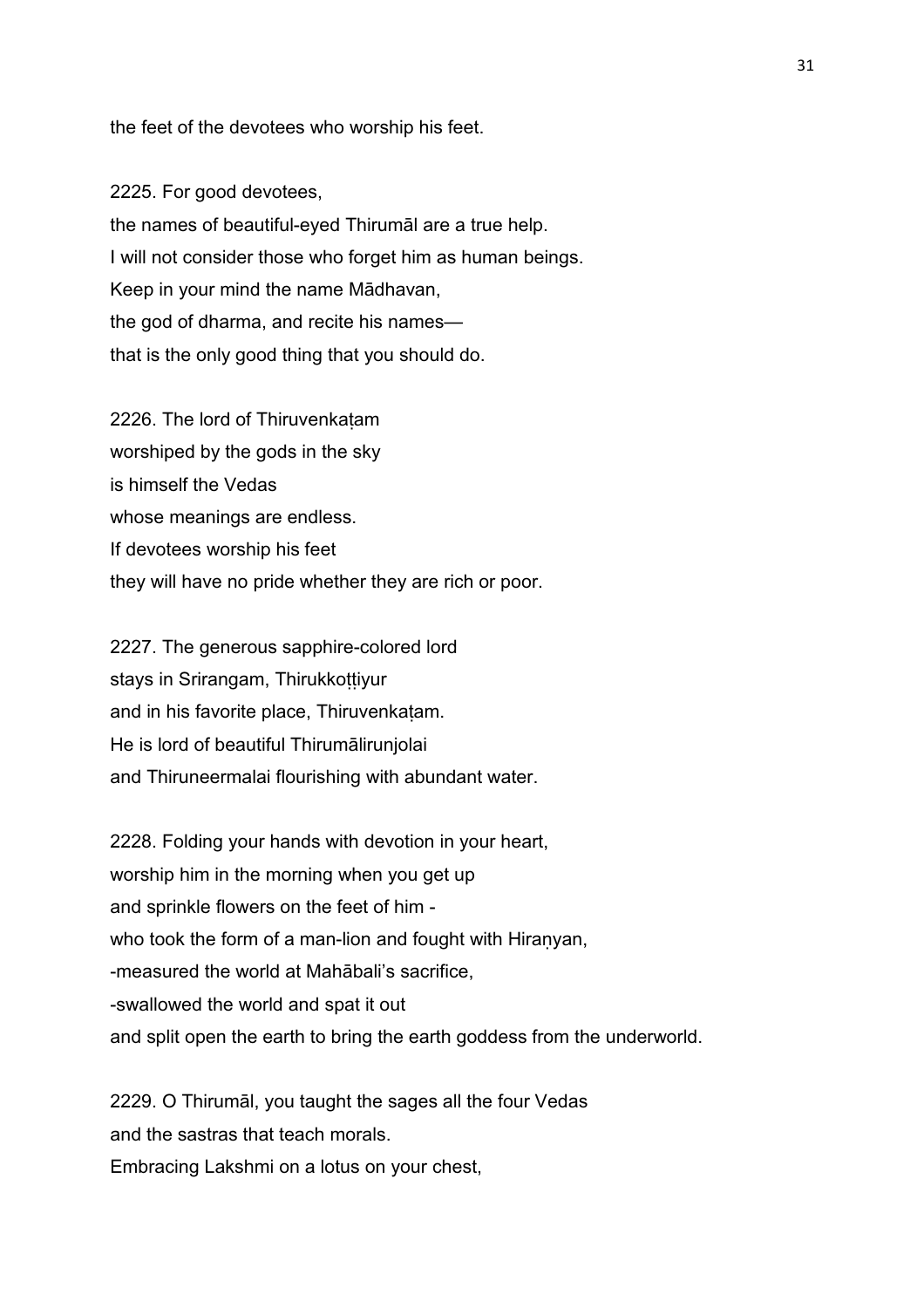you stay happily on the beautiful Thirumālirunjolai surrounded with beautiful large groves on its slopes where bamboos grow.

2230. O my heart! Praise him and call to him without fear, saying , "You drank the poisonous milk from the breasts of Putana as the seven mountains, seven worlds and the seven sounding oceans were all shaken."

2231. I will call Thirumāl with his faultless names saying, "You are the cowherd adorned with precious ornaments, the Yādavan, the Māyavan, loved by all." In front of everyone I am calling Mādhavan with love in the same way all the cowherds call him.

#### 2232. O heart,

Think of the feet of the lord who has the sapphire color of the ocean and recite his wonderful names. Worship the feet of him who churned the milky ocean and gave nectar to the gods

2233. The dark-colored one with Lakshmi on a beautiful lotus on his chest is the lord of dharma. He sent the evil king Rāvana who fought valiantly with his sword to the world of Indra, the king of the gods in the sky. Who knows how he gives his grace?

2234. I would go and worship the lord in Thiruvenkaṭam hills where the blooming creepers think that the thick hair of women falling low on their backs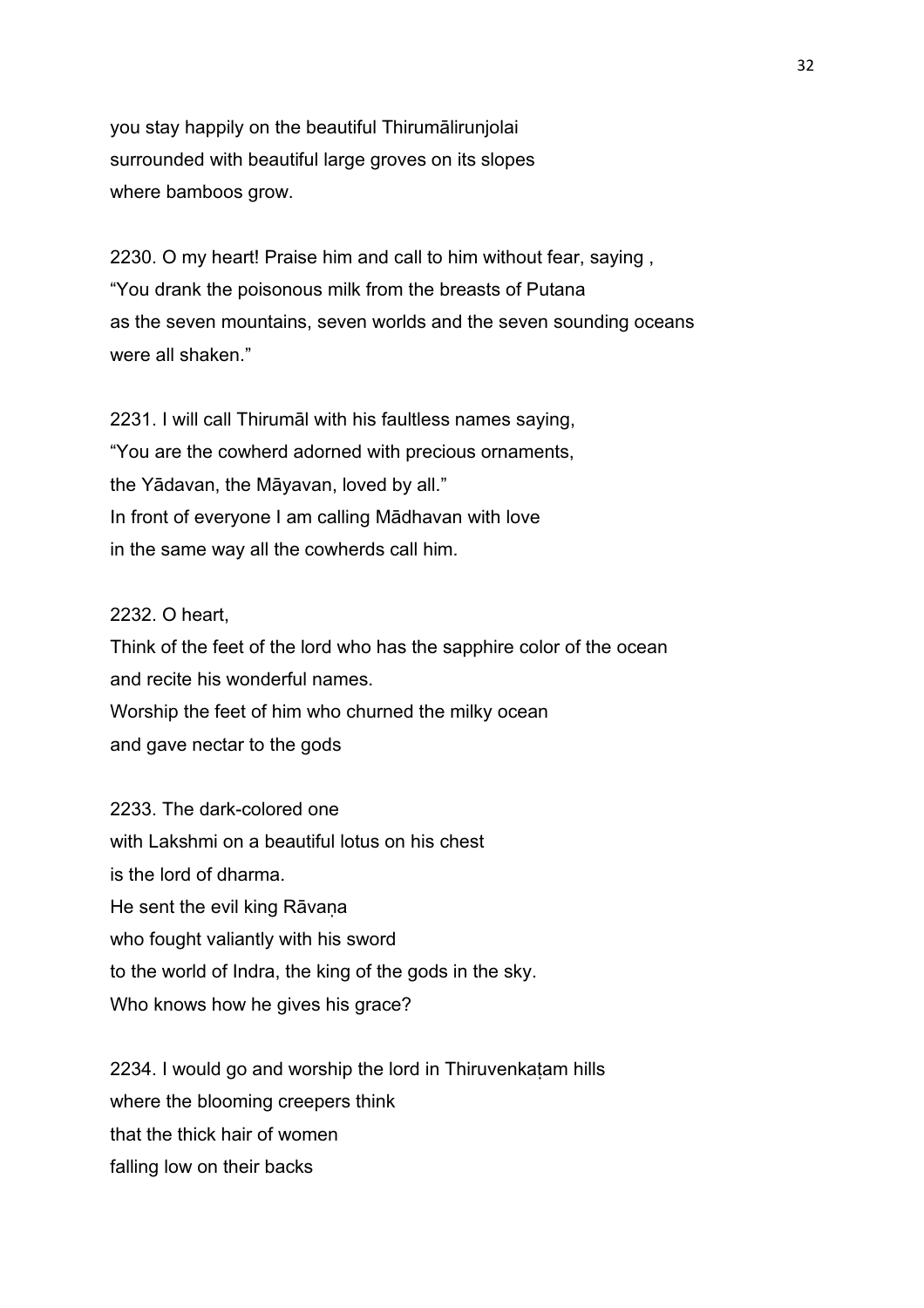are small hills and cling on to it to grow.

2235. O lord, you wish to stay in the Venkaṭam and Thirumālirunjolai hills surrounded with thick groves. Like those hills, I make my heart your temple, worship you and say, "Do not leave my heart, for it is your young temple and it is like the milky ocean for you."

2236. You are wise and carry a heroic discus. In all my seven births I have never forgotten you and I have been mindful of you. Give me your grace so I may plunge into the ocean of joy.

2237. If one gazes at the grass growing on the shore of the ocean and tells it to be shy, will it become shy? (Lakshmi, the goddess of wealth, shows her golden body before our Thirumāl shows his dark body to us.) OR Lakshmi shows the dark body of Thirumāl to us before Thirumāl shows his body to us.

2238. Praise him with your tongue who embraces Lakshmi on his chest and gives his grace to all. Have you heard? Devotees from all the directions praise the name of our lord and worship his feet, because it is our right to praise him.

2239. Because of my good karma, Saraswathi stays in my good heart and has taught me what to do. She gives her grace and tells me,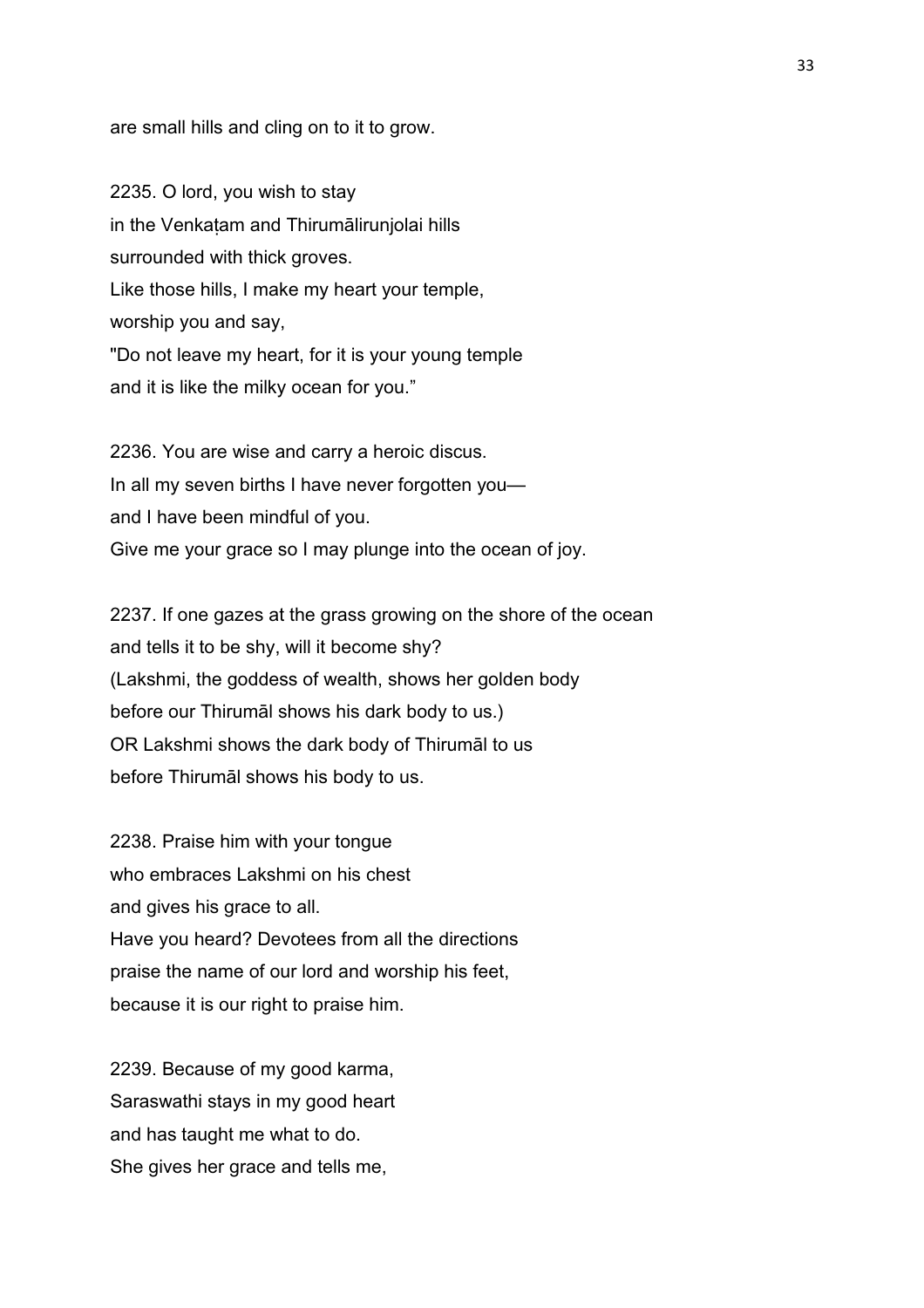"Just as margosa, even though it is bitter, gives good health, the golden discus which the lord carries to fight his enemies is only to only protect the world and the gods. Praise his golden discus!"

2240. I worship his devotees with my good heart and no longer do wrong. My evil thoughts have gone away and I think only of his beautiful lotus feet, meditate on him and worship him.

2241. You do not have only one form. A shining form is yours, and the vast world says you have two forms. See, if devotees know your ancient form they will rule the world with justice.

2242. People say that as a thief you took the form of a bachelor dwarf, went to king Mahābali and asked for three feet of land. You measured the world with one of your feet and raised the other foot and touched the sky, as your arms extended to all directions. How fortunate they are who described you like this!

2243. I did not have the fortune of worshiping you, and I did not receive your grace because I was not wise. I only praised and worshiped you saying things which are not true. O, bull of the cowherds! You broke the horns of the seven bulls and conquered them to marry Nappinnai.

2244. If I were to describe how our father conquered the seven bulls to marry Nappinnai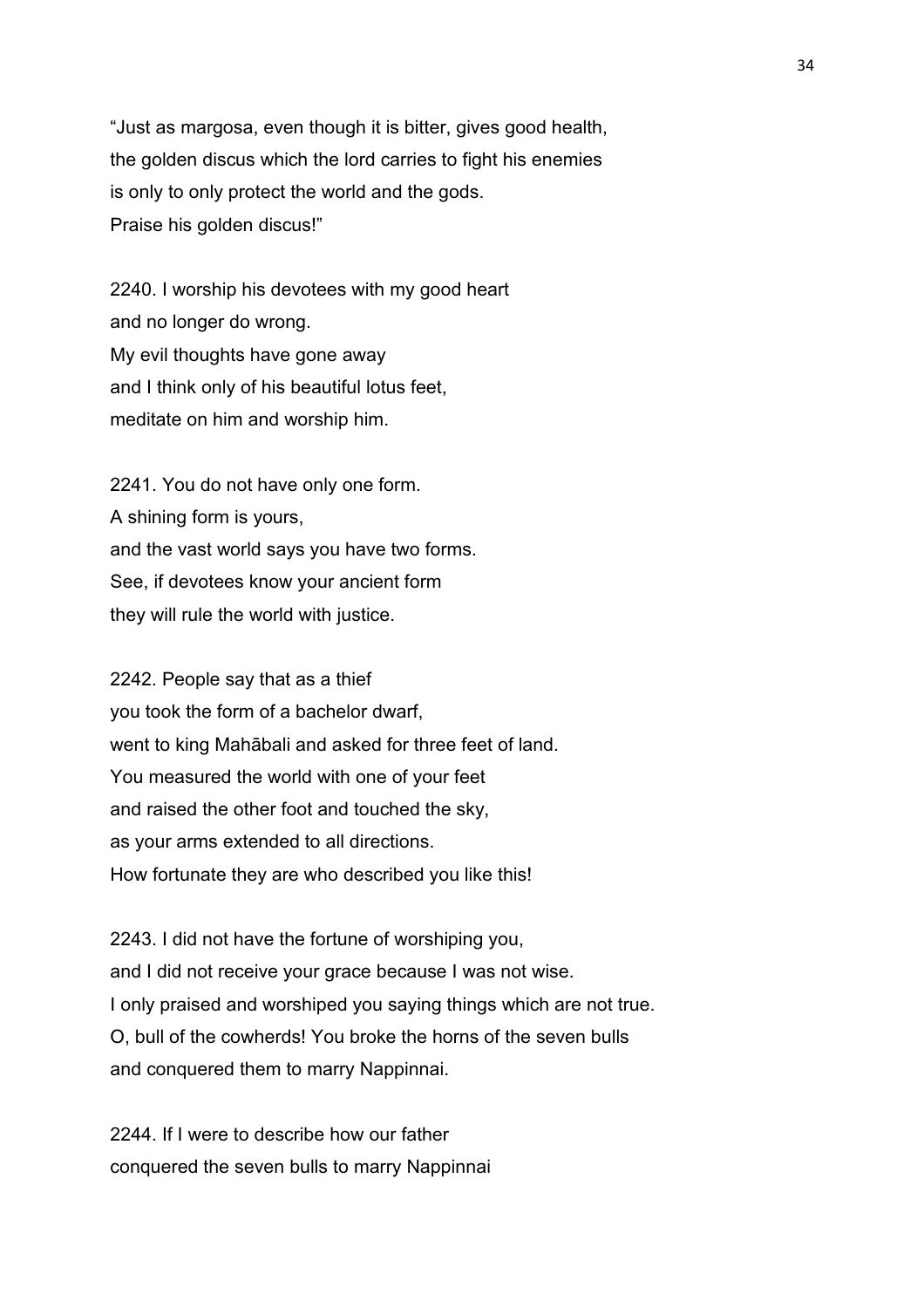and how he poured his blood into Nānmuhan's skull that was stuck to Shiva's hands and made it fall, they would be long stories.

2245. O Kanna, all the stories that anyone tells, no matter what they are about, are only about you and nothing else. My heart wants to praise you. You are the stories and the divine words in them. Give me your grace so I may understand your stories.

2246. I worship your divine body, I bow to your beautiful lotus feet with love and I worship you folding my hands. I searched for you, my refuge, and know that the best life for me is to praise and live where you are.

2247. See, O good heart, this birth is what has happened to us. If we praise the names of Nārāyaṇan resting on the ocean on a snake bed, that will be the way to avoid going to hell.

2248. I saw his divine body in a dream, his hands and the fiery discus that he carries and found that he is the strength that will remove the results of my good and bad karma and the troubles of my life.

2249. He, the king broke the tusks of the elephant Kuvalayaabeeḍam, used big Mandara mountain as a churning stick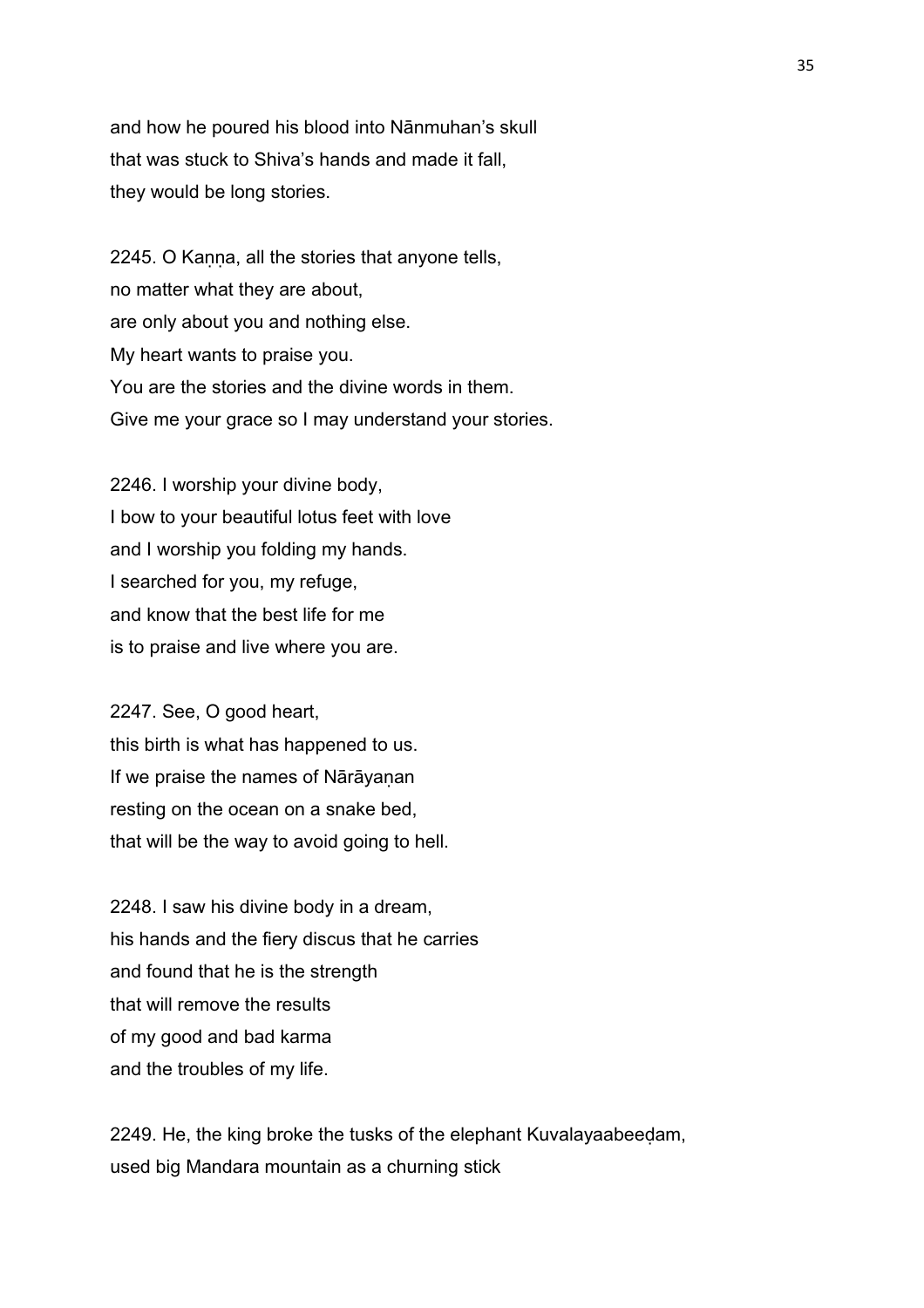and the enormous snake Vasuki as a rope, churned the milky ocean, and gave the nectar to the gods, cheating the strong Asurans with sharp teeth.

2250. Even the kings of famous countries who ride horses have been devotees of the lord for their seven births. on whose navel Nānmuhan abides on a lotus,

2251. The places of our heroic lord, skilled in shooting arrows and conquering his enemies, are the hearts of his devotees, divine Srirangam, the cool milky ocean, Thirukkaḍalmallai praised by devotees, Thirukkovalur and Thirukkuḍandai surrounded with walls.

2252. When the lord who rests on the poisonous snake Adishesa raised his flower-like feet, grew to the sky and measured the world, the conch in his left hand sounded loud and his shining discus that conquers his enemies shot out fire in the sky.

2253. The monkeys in the Thiruvenkatam hills enter the ponds where flowers bloom, bathe, take flowers place them on his feet and worship him. O heart, come, let us go there, recite his divine names, place the flowers on his feet and worship him.

2254. When the elephant Gajendra with tusks like crescent moons and angry eyes was caught by a crocodile, our lord went to the pond, killed the crocodile and saved him. I have decided to become his slave, praising his thousand names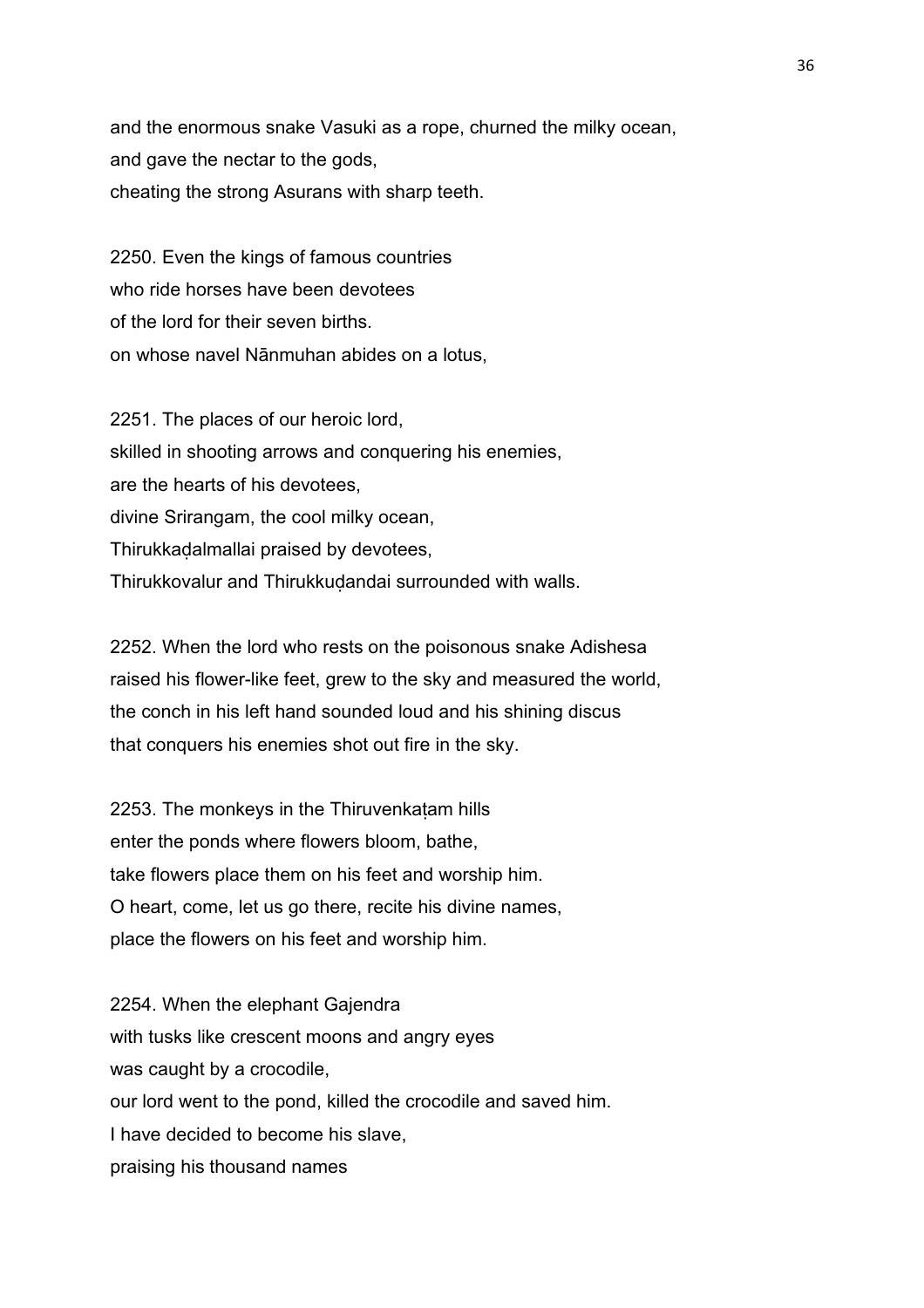and placing fresh flowers on his feet every day.

2255. I have received the fruit of all the tapas of seven births, for I have composed a wonderful garland of Tamil pāsurams and placed it at his feet. I am fortunate to have written them in fine Tamil.

2256. The lord colored like a cloud stays in the Thiruvenkatam hills where a male elephant dripping with ichor plucks bamboo sticks, soaks them in honey and gives them to his mate.

2257. It is good for us to take the sandal paste from the hills, precious ornaments, silk clothes, and fragrant white jasmine flowers and offer them at the feet of the wise ancient lord.

2258. O good heart, if we worship the faultless lord offering beautiful lotus flowers at his beautiful feet and reciting his thousand names and praising him, that is the only tapas we need to do.

2259. When he grew, measuring the world and the sky, Nānmuhan was the only one who had the fortune of washing his golden feet with the water of the Ganges and embracing and praising him with all his divine names.

2260. When Rama's mother Kosalai asked him not to go to the forest he did not listen to her, and when his wife Sita, soft as a flower, told him not to go, he did not listen to her either. Wanting only to obey his father's order, he went to the forest.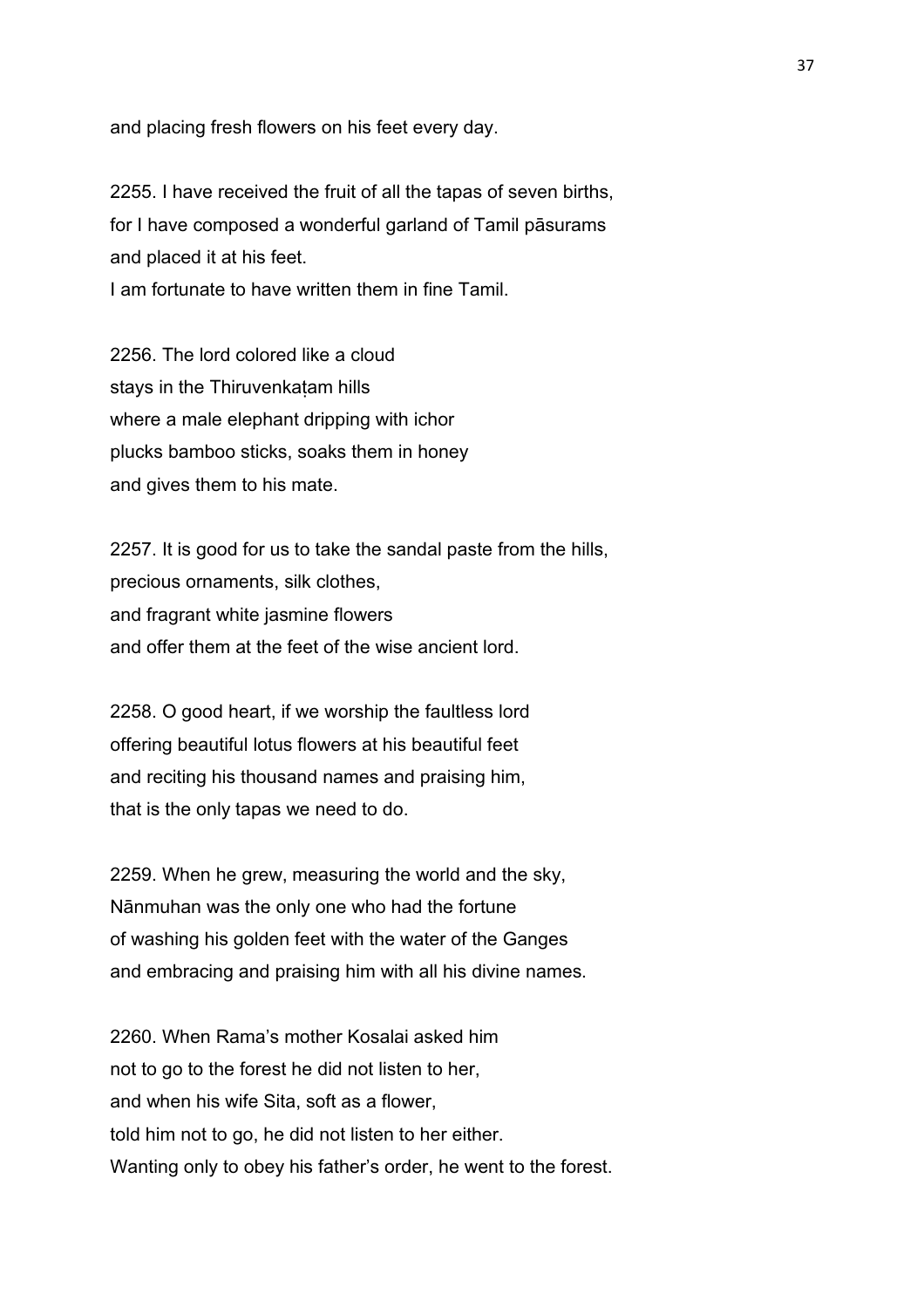The strength he showed then was equal to when he measured the world.

2261. I have become his slave, love him and think only of his divine lotus feet lovely as lotuses dripping with honey. The joy of worshiping his feet is sweeter than the joy of seeing his form.

2262. I saw Nārayanan in the day and in my dreams at night, and again I saw him truly. I worship the beautiful shining feet of the lord who carries a discus smeared with flesh and his bright form in the sky.

2263. Lakshmi with lovely long sword-like eyes sees his divine form all the time as she stays on his chest. Why does the earth goddess feel jealous of her? The beauty of his form will never be reduced no matter who sees him.

2264. With my poor words I worship Thirumāl whom the Vedas praise with their divine words thinking that Māyan might somehow accept me and give me a small bit of his grace.

2265. The lord went as a man-lion and killed Hiranyan who had the boon that no one could kill him and afflicted the gods, not obeying anyone. It is like drinking nectar in this beautiful world to worship his feet.

2266. I worshiped him saying, "He is nectar. He is honey.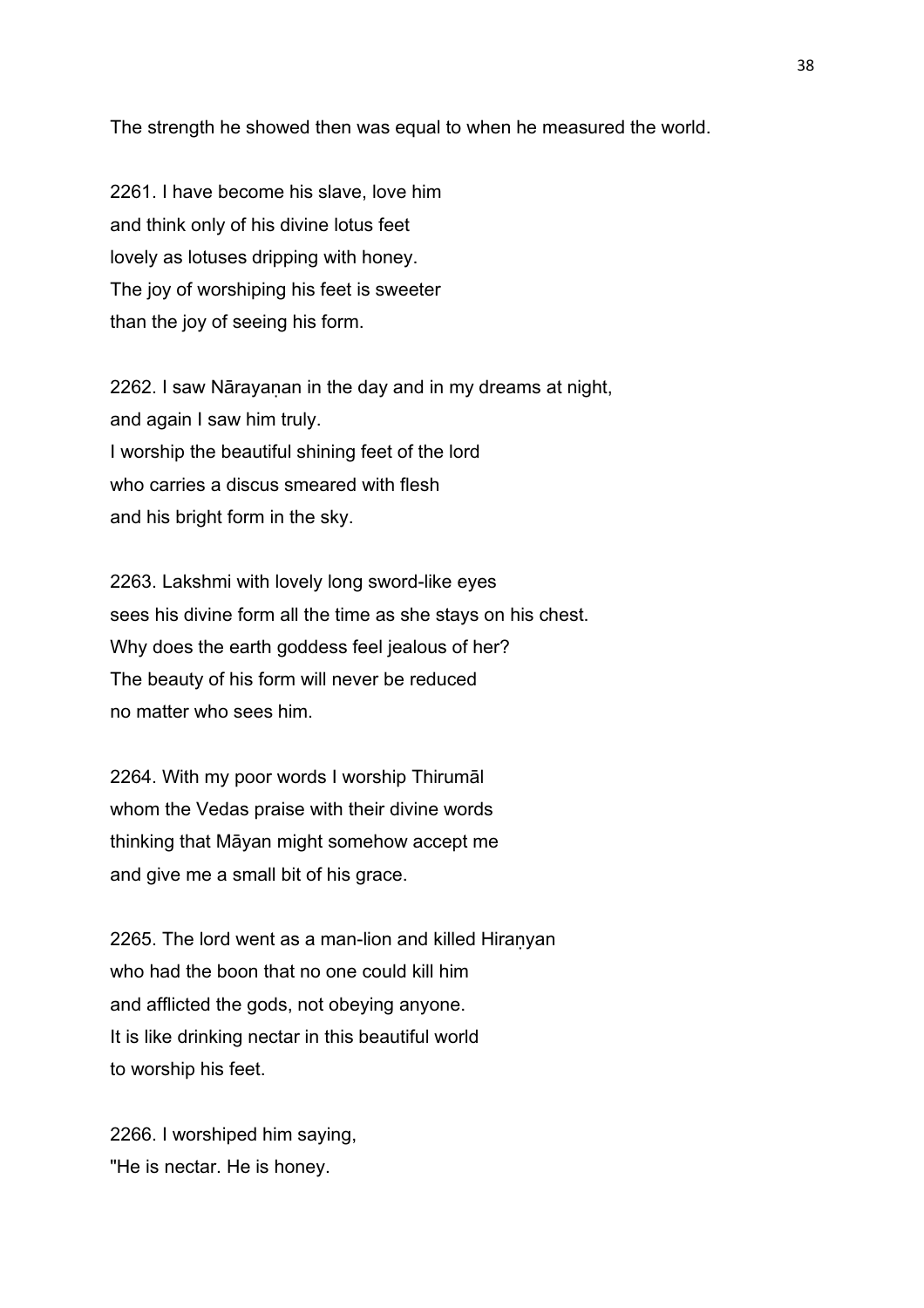He carries a discus. He churned the milky ocean, got the nectar and joyfully gave it to the gods." I praised and worshiped the lord with a garland of words sweet as nectar.

2267. Poets cannot see him, they can only praise him with garlands of words. Even sages doing true tapas cannot see the cloud-colored god. What kind of tapas I could have done that I see him now?

2268. Do I know only today the feet of the lord who measured the world? When I was in my mother's womb itself I knew him and worshiped him with folded hands. I know the power of my father, the god of Thirukkottiyur.

2269. I know that the only way to reach our father, the god of Thennarangam, is to leave family life and think of him always. If devotees follow the divine path, they will not go to cruel hell and the guarded door of the gods' world will open for them.

2270. Did you, who were angry with Kamsan, fought and killed him, and fought with elephant Kuvalayaabeeḍam and broke its tusks, go to Mahābali's sacrifice as a dwarf and ask for three feet of land in ancient times just to take over the world?

2271. Won't I rule this world and go to the world of the gods and stay with them in the sky if I go and worship lovely-eyed Neḍumāl of Thirumalai?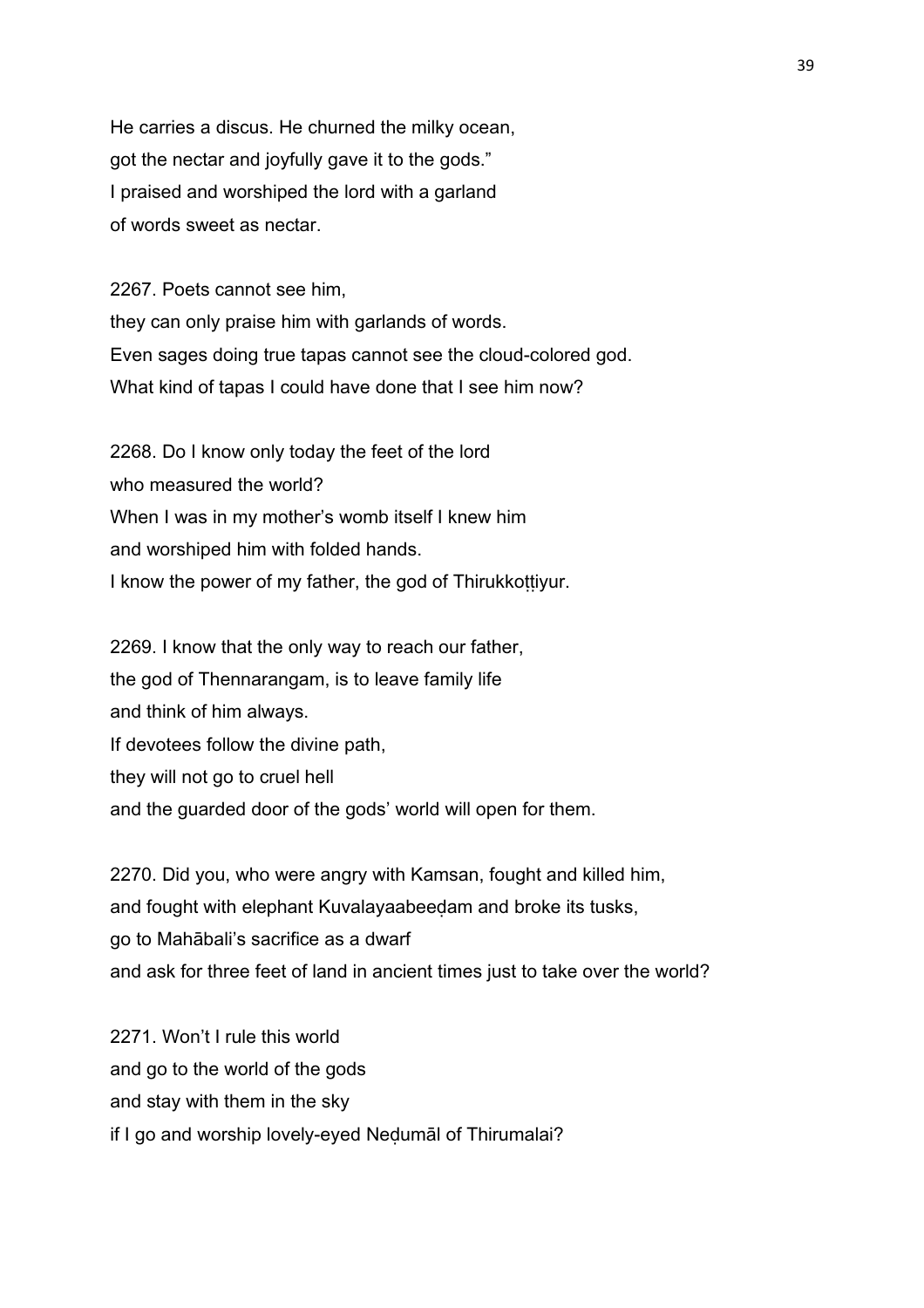2272. The ocean-colored lord who saved the Vedas received a boon from Mahābali and measured the world and the sky with his two divine feet. If you worship him, he will give his grace and you will not have to worry about hell.

2273. Neḍumāl with a Garuḍa banner, and is praised by the gods in the sky killed Kamsan by kicking him with his feet. If you worship him and praise his names quickly you will find how to receive all that you wish.

2274. Hell is cruel and if you collect bad karma you will go to the most cruel of hells. Before any such terrible thing happens to you, worship without ceasing the lord with a conch in his hand who split open the mouth of the Asuran when he came as a bird and drank the milk of Putana and killed her.

2275. My heart bows to his feet and worships the cloud-colored god of beautiful Thiruppāḍagam, who split open the chest of his enemy Hiranyan and swallowed all the seven worlds,

2276. O my heart, all the world praises the sapphire-colored lord of Thiruvathiyur who split open the chest of the Asuran Hiranyan, swallowed all the earth at the end of the eon and spat it out again to save it.

2277. The highest lord of Athiyur who rides on an eagle and rests on the ocean on Adishesa with diamonds on his head, is the god of the three sacrifices and the Vedas.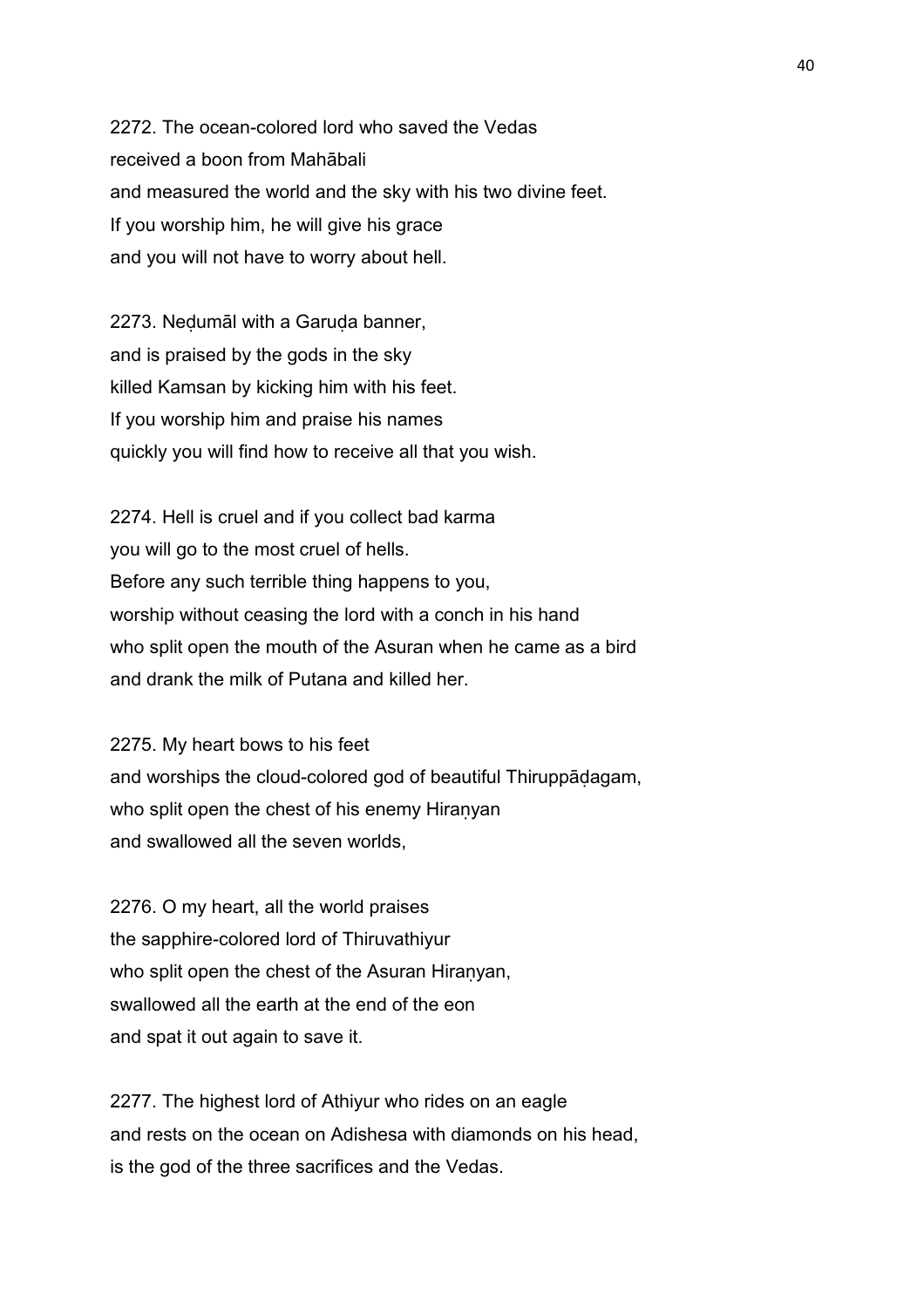He is the lord of Shiva who drank poison that came from the milky ocean and he is also our dear lord.

2278. You, lovely-eyed Neḍumal, king of the gods in the sky, abide, embracing Lakshmi on your chest, in the temple of Kuḍamukku resting on the ocean on thousand-mouthed Adishesa.

2279. The lord who was born on the earth, raised in a cowherd village as Nandan's son, grazed the cows, danced on a pot and swallowed all the earth stays in my heart

2280 . Thirumāl with beautiful eyes went as a dwarf to Mahābali's sacrifice and measured the earth and the sky with his two feet, making Mahābali his slave as the gods in the sky sprinkled flowers on his divine feet ornamented with sounding anklets and asked him for his grace.

2281. O Thirumāl, Nedumāl, Kannan, adorned with a wonderful thulasi garland and lord of the gods in the sky, who threw a calf at the vilam tree and killed the Asurans, my love for you has no limit.

Bhuththāzhvār pasurams end

-------------------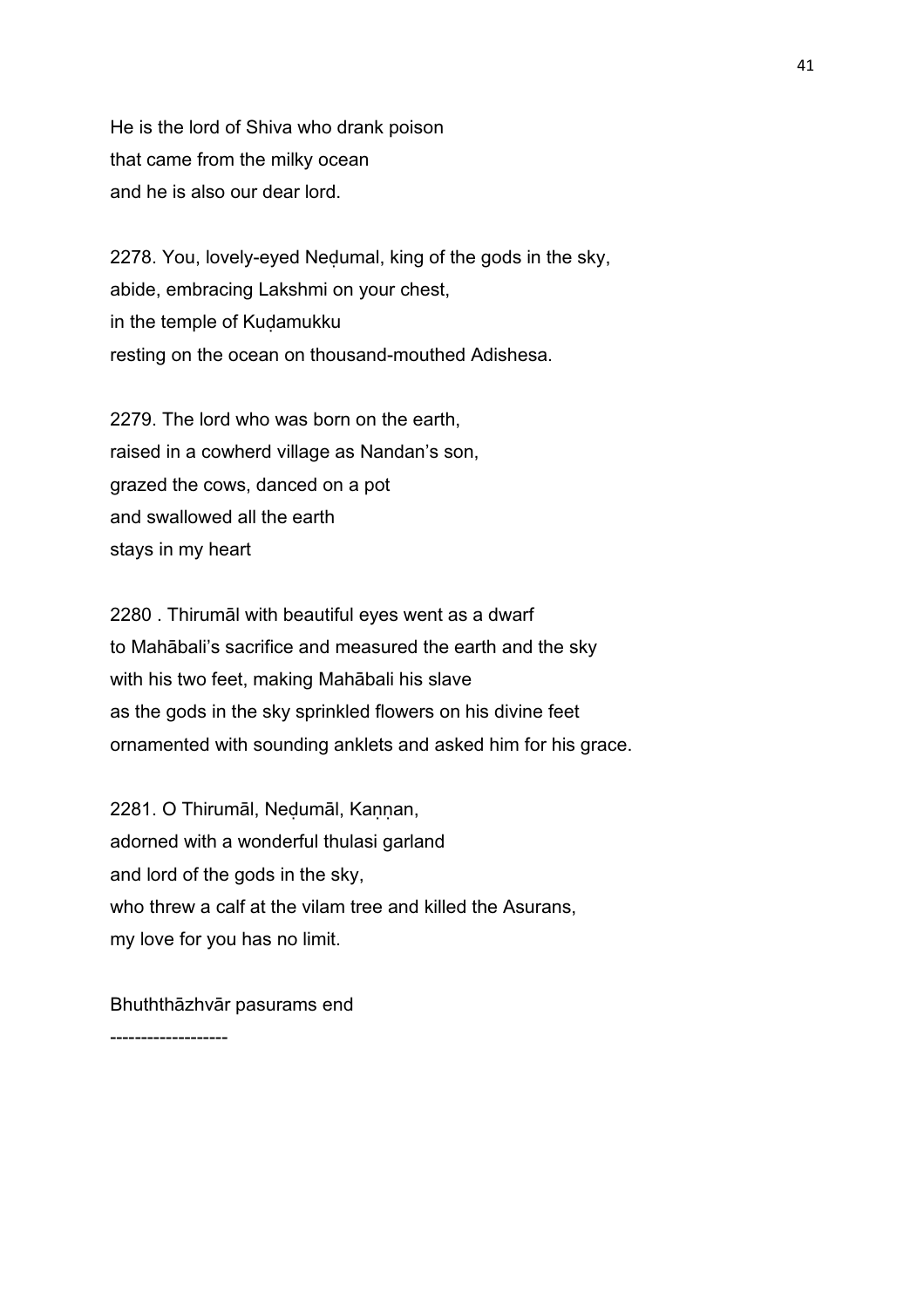## Third Thiruvandādi – Peyāzhvār (2282 – 2381)

2282. I saw today the divine form of the ocean-colored lord, his golden body adorned with jewels that shone with the color of the bright sun and the golden discus in his hands that fights in war and the sounding curving conch.

2283. Today I saw his ankleted feet and now I will not be born again for seven births. O Thirumāl with a mountain-like golden chest , You are adorned with a cool thulasi garland, and you embrace your beloved Lakshmi from the milky ocean. I find you with love in my heart.

2284. The ocean-colored lord stays in my mind who, angry at his enemies on the battlefield, fought with them and killed them. His chest is adorned with thulasi garlands, and he rests on a snake bed on the wide ocean and embraces Lakshmi. He is the remedy that will save me from going to hell.

2285. The feet of the lovely-eyed lord who swallowed all the seven worlds and spat them out, measured the earth and the sky and received a boon from Mahābali for three feet of land are wealth, nectar and remedy for all.

2286. The feet of the lord with a discus who measured the world are lotus-colored, his body has the color of the ocean that surrounds the world and the brightness of his crown is like the sun on its chariot. All these things make him beautiful.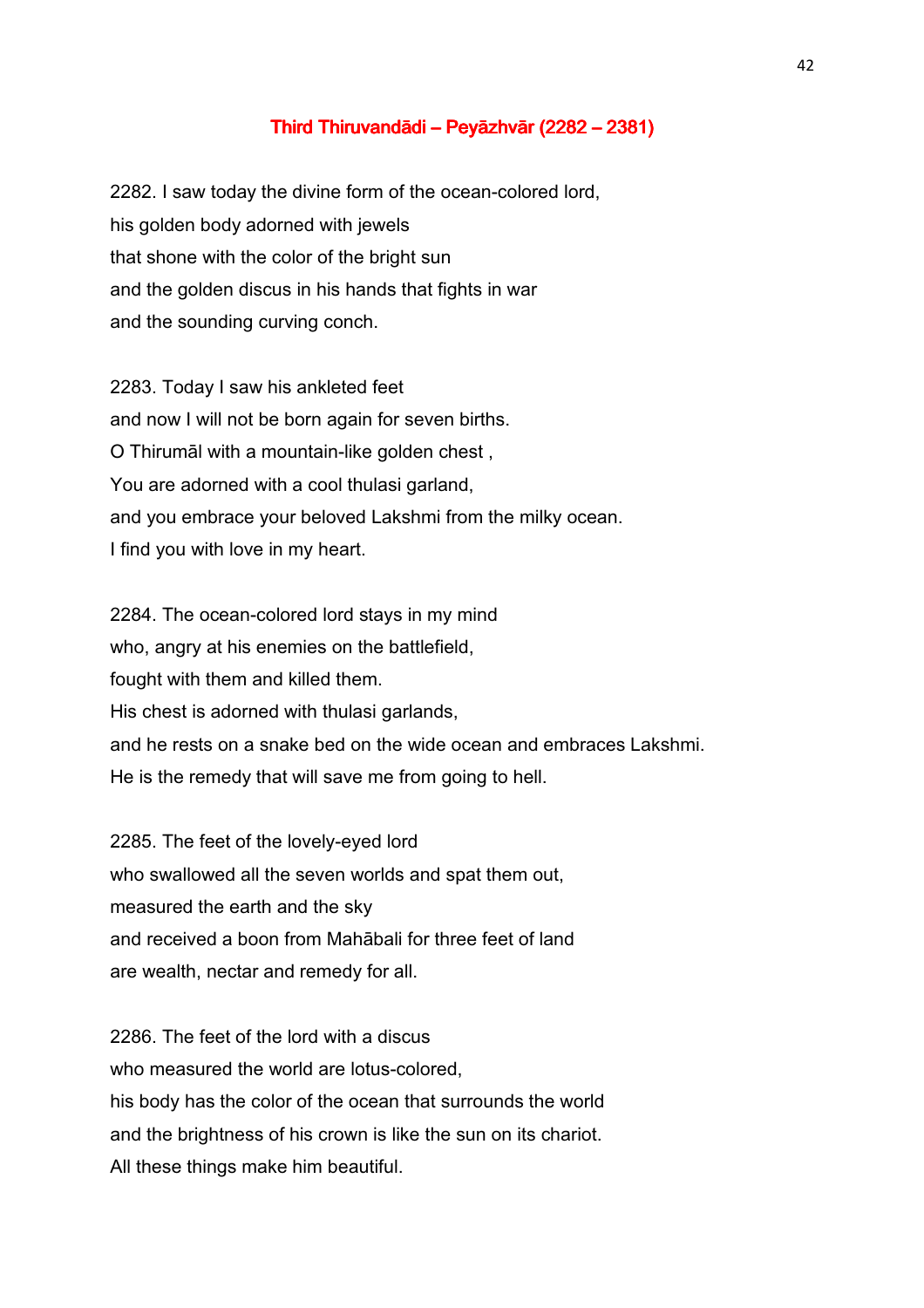2287. It is lovely to see his ocean-colored body, it is lovely to see him cross the world with his feet, it is lovely to see Nānmuhan who stays on a lotus and brought the Ganges to wash the feet of Thirumāl after the lord took water in his hand to get three feet of land from Mahābali so that he could measure the earth and the sky.

2288. O heart, come, let us worship the feet of the lord who measured the world surrounded with dark ocean. He rides on Garuda and flies around the groves. He is hard for anyone to understand and he is inapproachable for all.

2289. O good heart, let us worship him folding our hands and recite his many names, praising him and saying, " Nārāyaṇā!" May our eyes see only Kannan, adorned with a cool thulasi garland swarming with bees who swallowed all the worlds and spat them out.

2290. His eyes and hands are like lovely lotuses and he has beautiful lotus feet that measured the world. The shining body of the lord has the color of a cloud, the ocean and a precious sapphire.

2291. If people praise the brightness, strength, beauty, form, faultless family and all other things of the lord with a beautiful white conch in his right hand and if they recite his names, all goodness will come to them.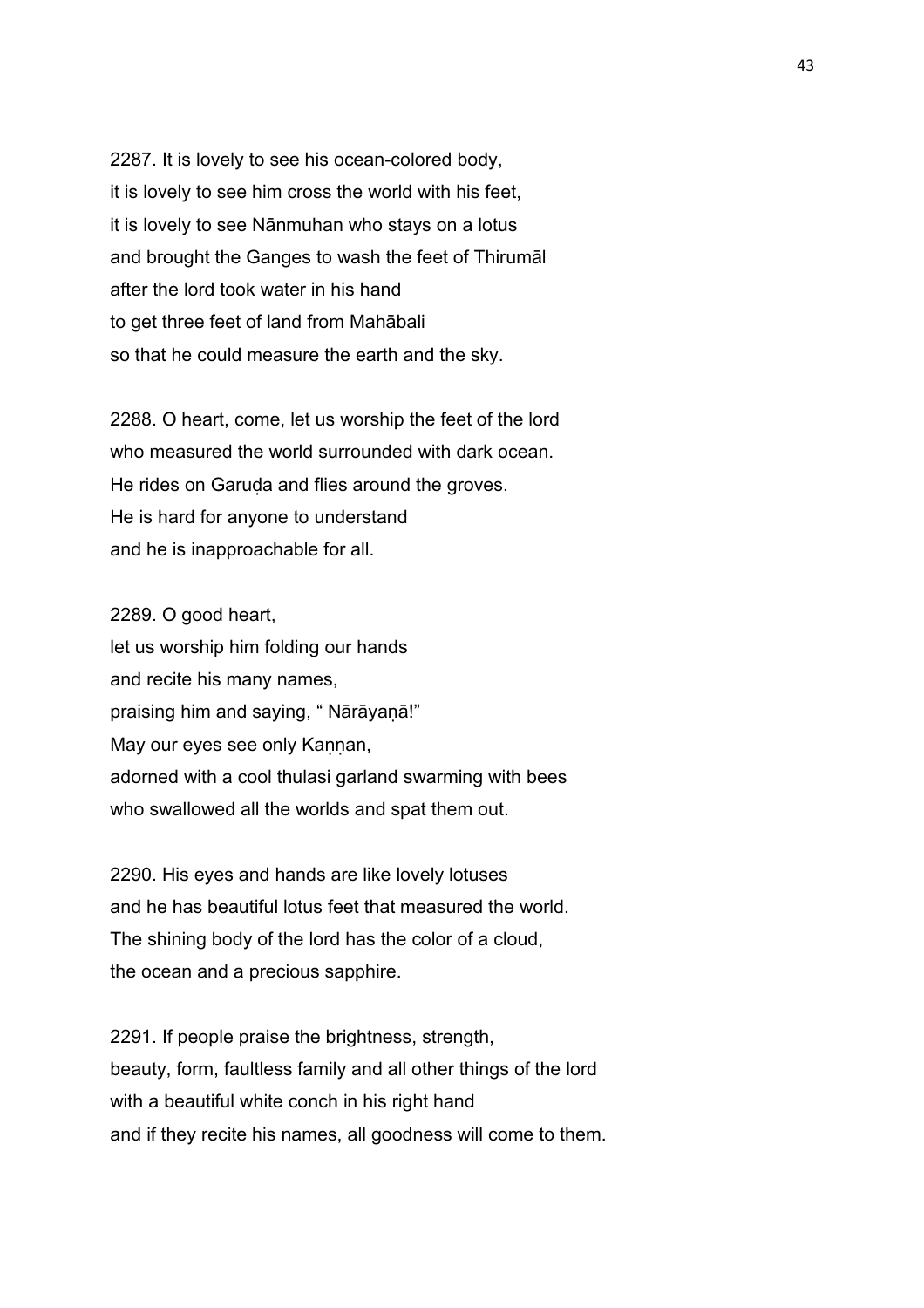2292. He is in the four Vedas that are recited by all and he has the color of a waterfall descending quickly and filled with honey. He carries a sounding conch in his hands and rests on the snake bed Adisesha on the milky ocean. He is the knowledge of the learned ones of the ocean of sastras.

2293. Devotees who cultivate knowledge, recite the Vedas well, control and close the door to the feelings of five senses and meditate on the beautiful ocean-colored lord will see his nature every day in the world.

2294. In ancient times when Thirumāl went to Mahābali's sacrifice as a dwarf, took water in his hands and asked for three feet of land and received it, he grew tall and measured the world and his crown split the sky.

2295. If devotees who have given up the desire to embrace women learn the sastras and put their minds on the lord of Thiruvenkaṭam praised by all the four Vedas and worshiped in the sky by the gods whose crowns touch the feet of the lord, they will reach him easily.

2296. Our father, resting on the ocean rolling with waves on Adisesha whose head bears jewels, came and stays in my heart and I became his slave.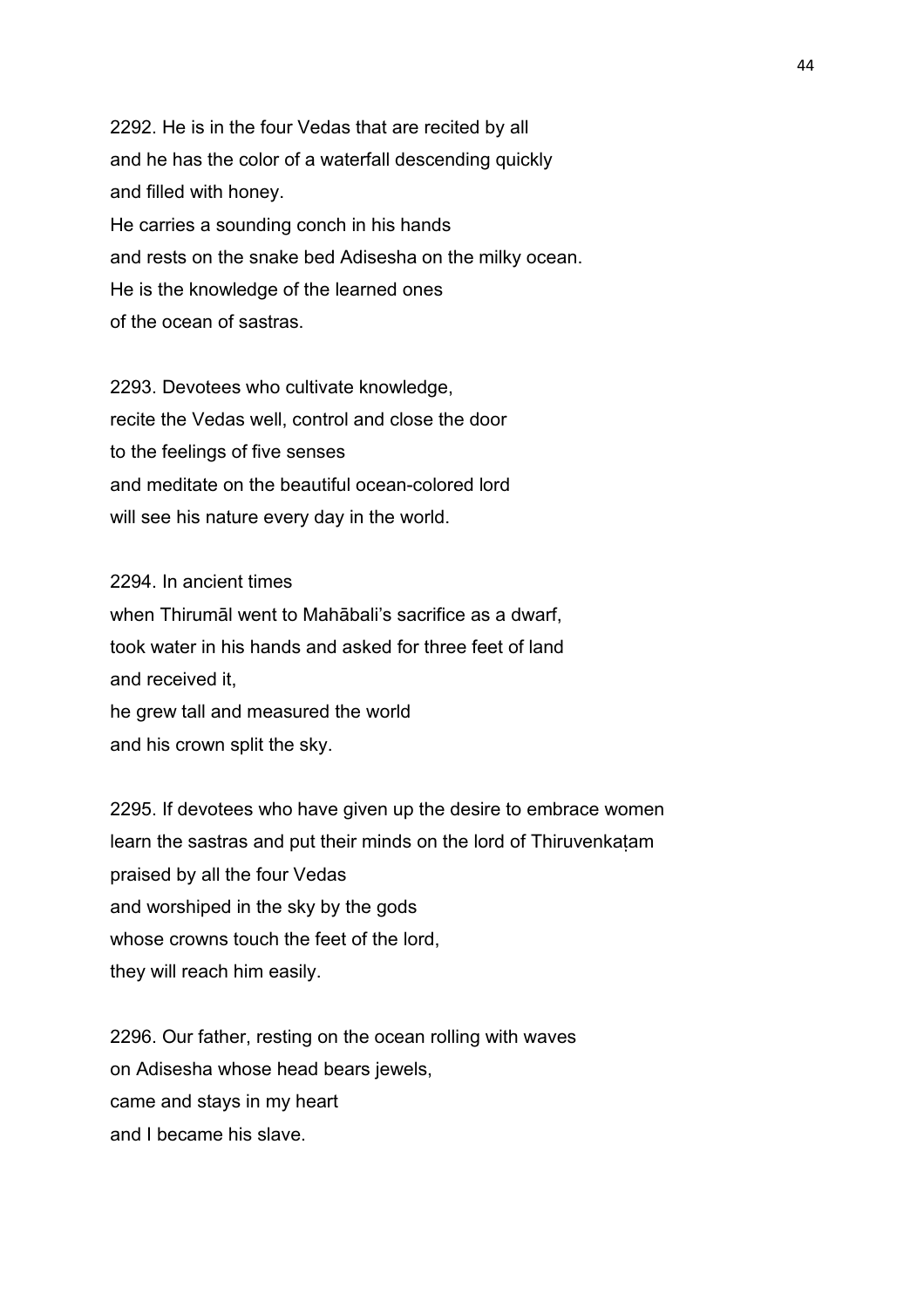2297. My father shining like a beautiful lamp of red corals and precious pearls born in the ocean rolling with white waves stays in Thiruvallikkeni embracing vine-like Lakshmi's chest.

2298. All the days I have lived in the past, and the days I live in the present and the future are good days if I constantly praise the lovely-eyed Thirumāl. May my mouth praise him.

2299. O Neḍumāl, you went to Mahābali's sacrifice as a dwarf, asked for three feet of land, received it, and grew to the sky and measured the earth and the sky. Give me your grace so that all of my fears will go away and I will be a slave to your feet in all my seven births.

2300. He was born as a child and slept on the banyan leaf at the end of the eon, and gave his grace to his devotees who, without any faults in their minds, sprinkled fresh flowers on his feet, folded their hands, stood before him and worshiped him. How could not give his grace to his devotees now?

2301. O Thirumāl, you, the tall god with beautiful eyes, swallowed all the worlds and spat them out in ancient times. How could it have been difficult for you to measure the earth and the sky with your two feet at Mahabali's sacrifice? O divine lord? Tell us all about it.

2302. When the Asuran Vakkaran came to fight with our lord, who is adorned with a fragrant thulasi garland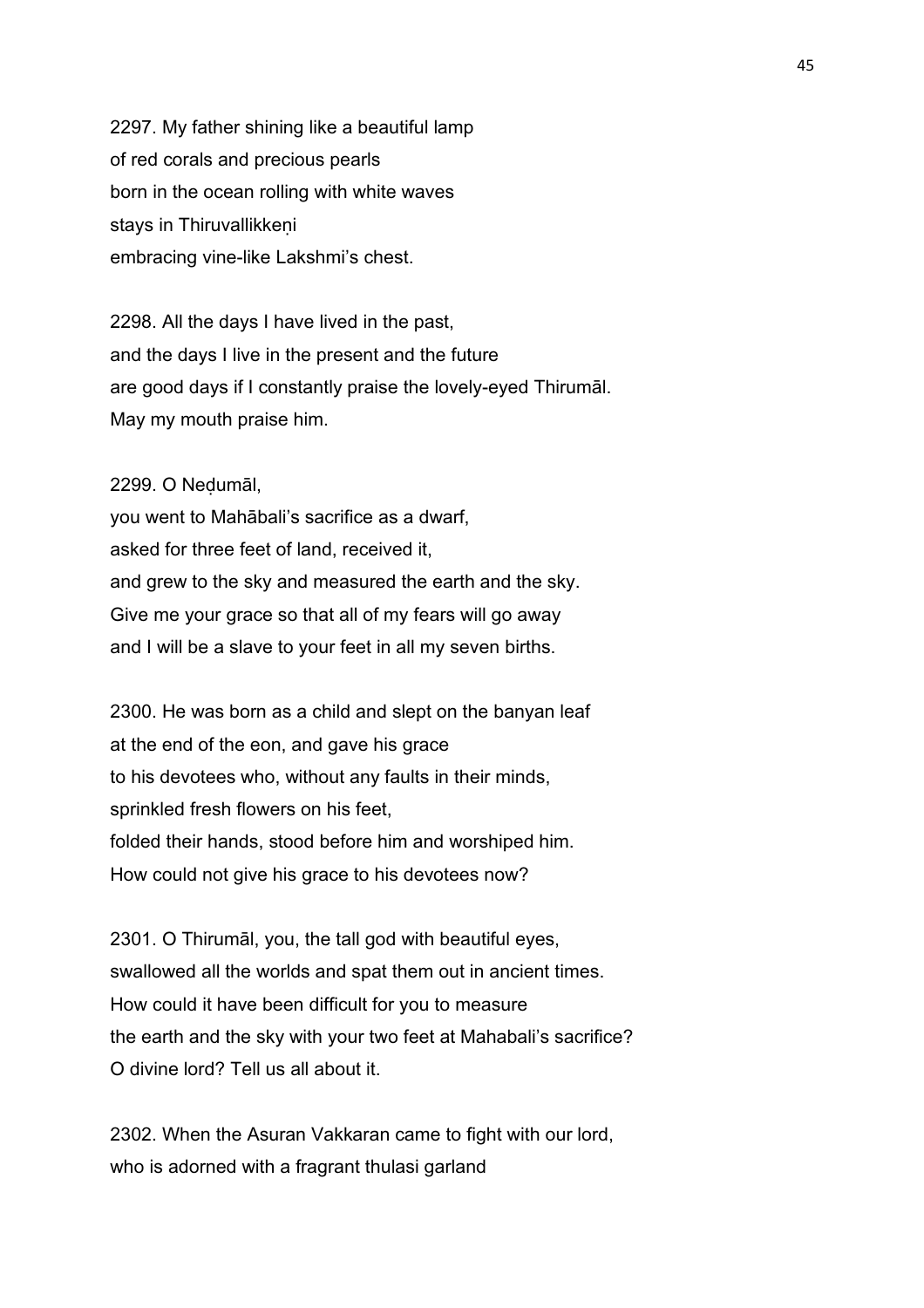and carries a shining discus in his right hand and a conch in his left, he killed the Asuran. He will present himself in whatever form people wish to think he has.

2303. O heart, the beautiful gods in the sky adorned with crowns sprinkle fragrant flowers on his feet and worship him, and you, O devotees, should worship the lord the same good way following the sastras, and with your hearts melting.

2304. I worship his feet ornamented with golden anklets, my mind enthralled with the lord adorned with a thulasi garland swarming with lovely-winged bees that make buds bloom when they blow on them.

2305. O heart, worship every day the ankleted feet of the lord with a beautiful shining discus in his hand. He is the blowing wind, the wide earth, the sky where clouds float, strong fire and the ocean.

2306. O, heart, there is nothing wrong if you worship the lord who swallowed all the earth and kept it in his stomach, ate butter that lovely-haired Yasodha churned and kept, conquered the seven bulls for Nappinnai, and is praised by all the gods in the sky.

2307. The lord, adorned with a cool thulasi garland and resting on beautiful-eyed Adisesha, stays in my devoted heart and in famous Kachi, Thiruvenkatam, Thiruvekkaa, and Thiruvelukkaippādi.

2308. How could they have any troubles if his devotees reach and worship the dark ocean-colored lord,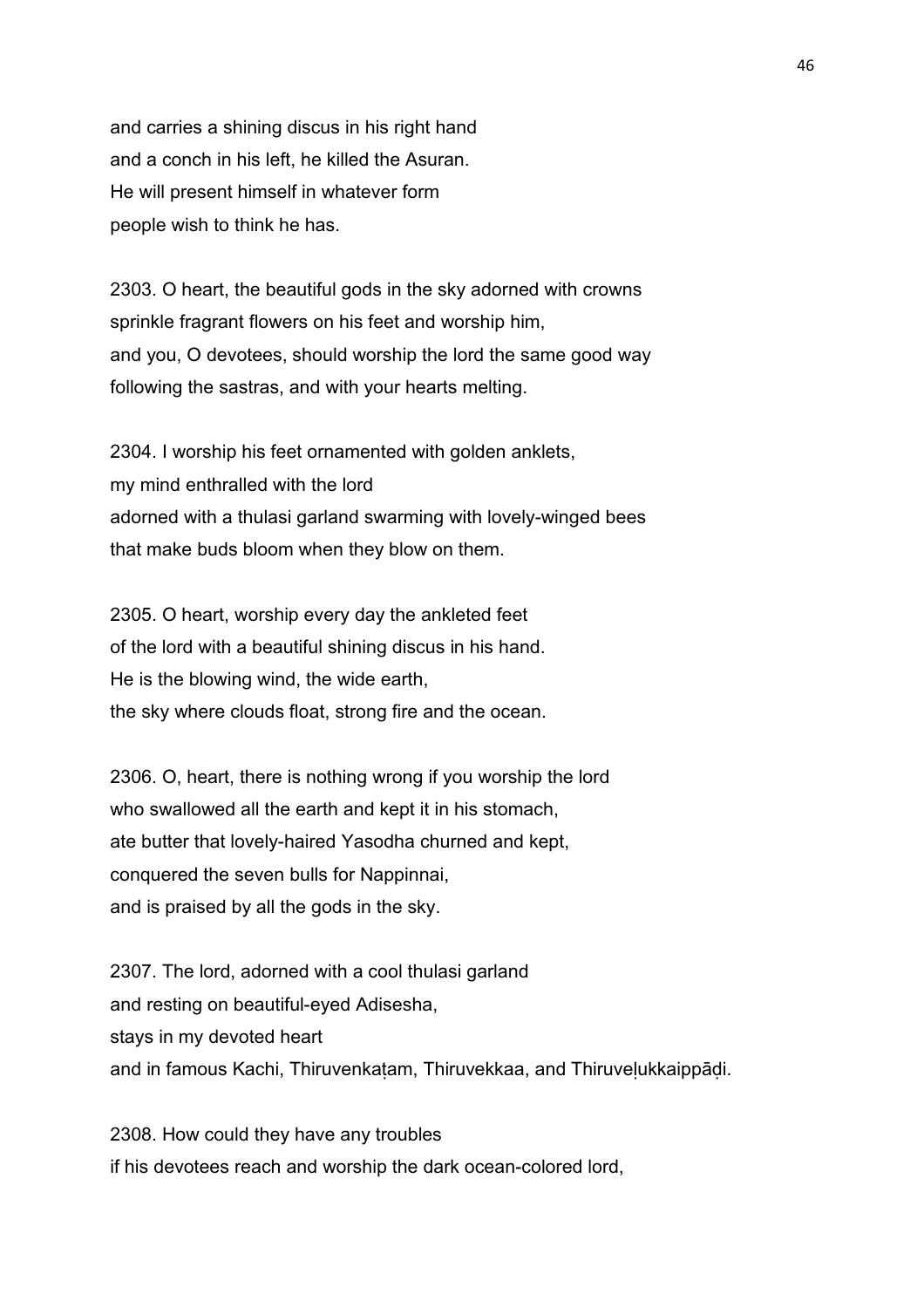the origin of everything, who churned the milky ocean and rests on the sea on Adisesha?

2309. The highest lord, our father resting on the snake bed, drank milk from the breasts of the devil Putana, fought the Bharatha war to help the five Pandavas, and was spanked with a churning stick by the cowherdess Yasodha when he stole the butter.

2310. Without being afraid the cowherdess Yasodha took and embraced dark-colored Kannan and fed him milk after he had drunk the milk of the devil Putana as a beautiful baby prattling with his sweet coral mouth.

2311. Thirumāl adorned with a thulasi garland and resting on Adisesha on the ocean stays in Kudanthai surrounded by the sea, in Thiruvenkatam, in my pure mind, in the divine sky, in Iraipādi and in beautiful Pāḍaham where Vediyars recite the Vedas.

2312. The lord who stays on the milky ocean on the earless serpent Adisesha worshiped by all the four Vedas and took the form of a man-lion and split open the chest of Hiranyan. He shares his body with Shiva adorned with a snake in whose hair the Ganges flows.

2313. Gopalan who broke the Kurundam trees and killed the Asurans abides on Adisesha on the milky ocean, in Thiruvenkaṭam, the cool sky, all the sastras, the mind of Lakshmi, the hearts of the sages plunged in yoga and in my heart.

2314. O Thirumāl, it is true that you swallowed all the seven worlds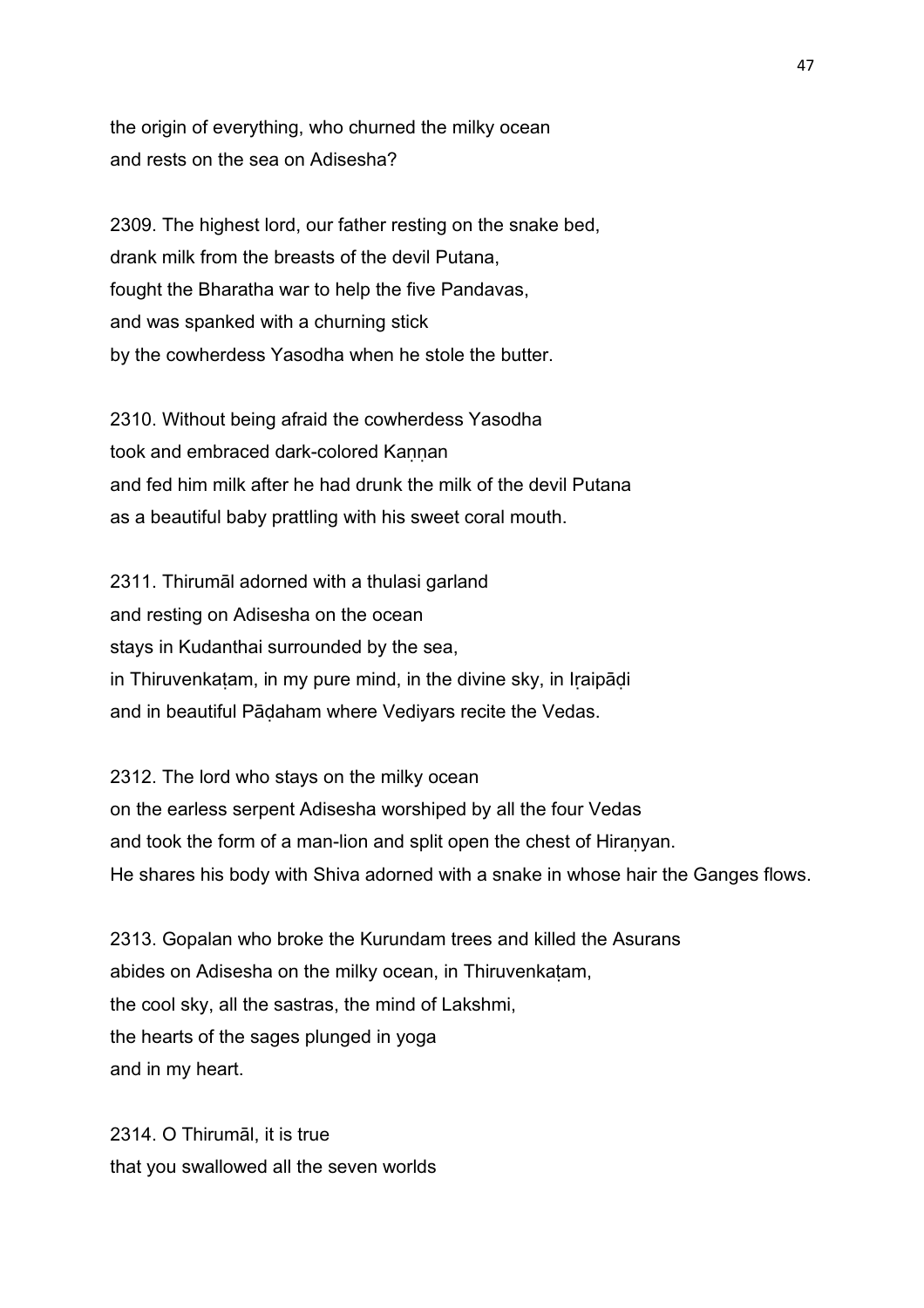at the end of the eon, lay on a banyan leaf as a baby, churned the milky ocean with Mandara mountain and gave the nectar to all the gods in the sky.

## 2315. O heart, see!

The faultless lord who killed the Asuran Kamsan stands in Thiruvezhukkai, and recline- on Adisesha on the ocean. Is he exhausted because he measured the world at Mahābali's sacrifice?

2316. My eyes say, "I want to see him, I want to see him!" Folding our hands, we sing his praise and worship the shining golden feet of the god resting on the ocean whose golden body is adorned with rich shining ornaments and a thulasi garland swarming with bees that sing.

2317. The dark ocean-colored Māyan who measured the world and the sky with his two feet and rests on the cool ocean carries a fiery discus in one hand, and a white conch in the other, and a heroic club, a bow and a shining sword.

2318. I became the slave of the lord colored like the rolling ocean who is inside and outside of all, with shining jewels and coral-mouthed Lakshmi on his divine chest.

2319. Even though all forms in the world are his forms, he can be compared only to himself.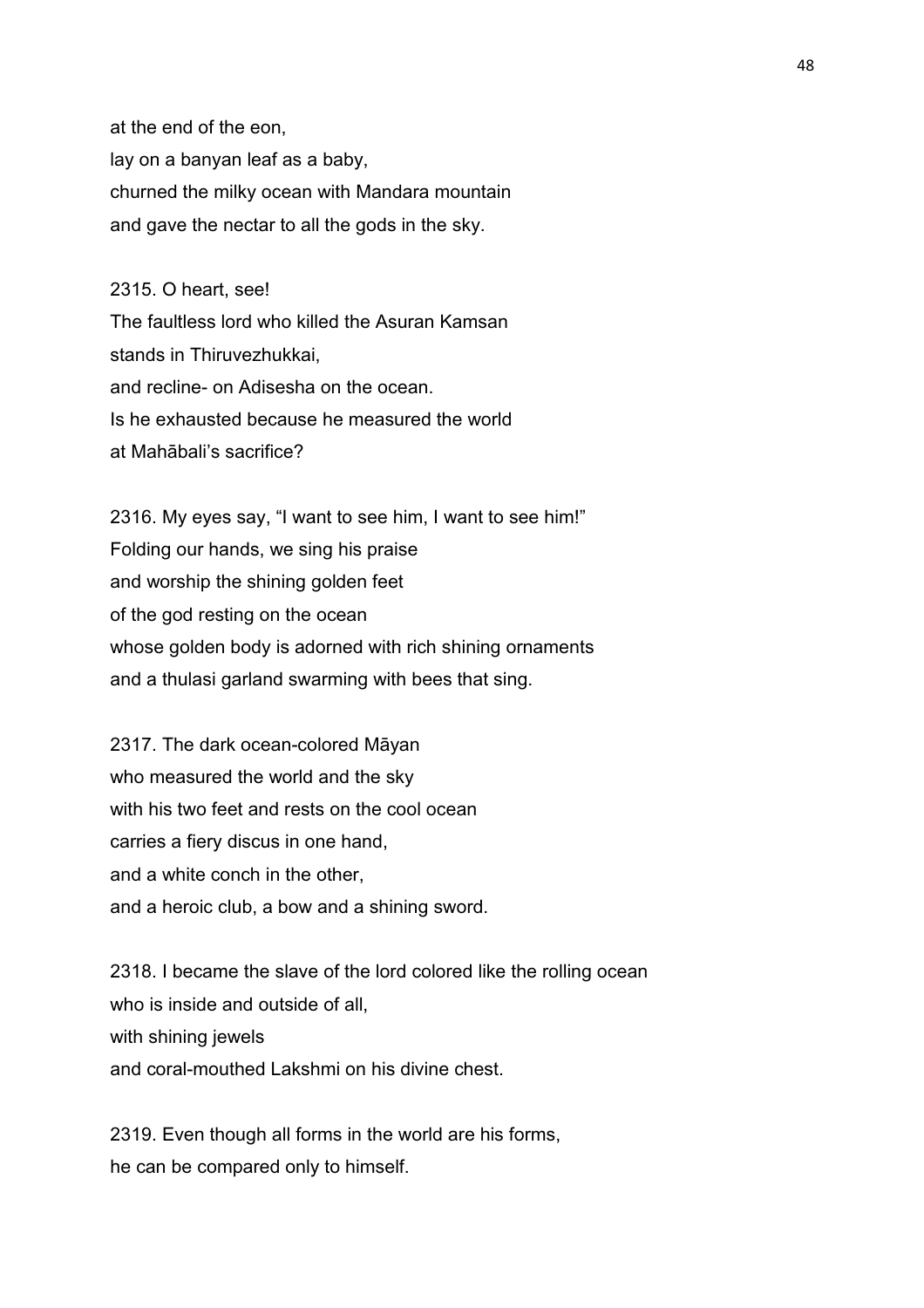Our lord, the Māyan whose form is tapas is all the stars, burning fire, the eight directions, tall hills and the shining sun and moon in the sky.

2320. Our lord is in the hearts of all who is the earth, the eight directions, the Vedas, the meaning of the Vedas, the sky, and the god of the Thiruvekaṭam hills where pure waterfalls descend with a lovely sound.

2321. O heart, the faultless lord, the king who measured the world, is in the hearts of all his devotees and in the Thiruvenkaṭam hills with peaks that touch the sky and waterfalls flowing with abundant water.

2322. When the lord who carried Govardhana mountain as an umbrella to protect the cows and the cowherds measured the world, his diamond-studded crown touched the sky, his hands extended in all the eight directions, his ankleted feet encircled all the thick groves of the earth and his dress shone like lightning.

2323. The sapphire-colored Kannan who grazed the cows and played the flute killed the Asuran when it came in the form of a horse. When the lord was angry at Hiranyan, he took the form of a man-lion and split open his chest with his sharp claws.

2324. The lord who embraces the earth goddess on his chest and fought with the angry elephant Kuvalayaabeeḍam and broke its tusks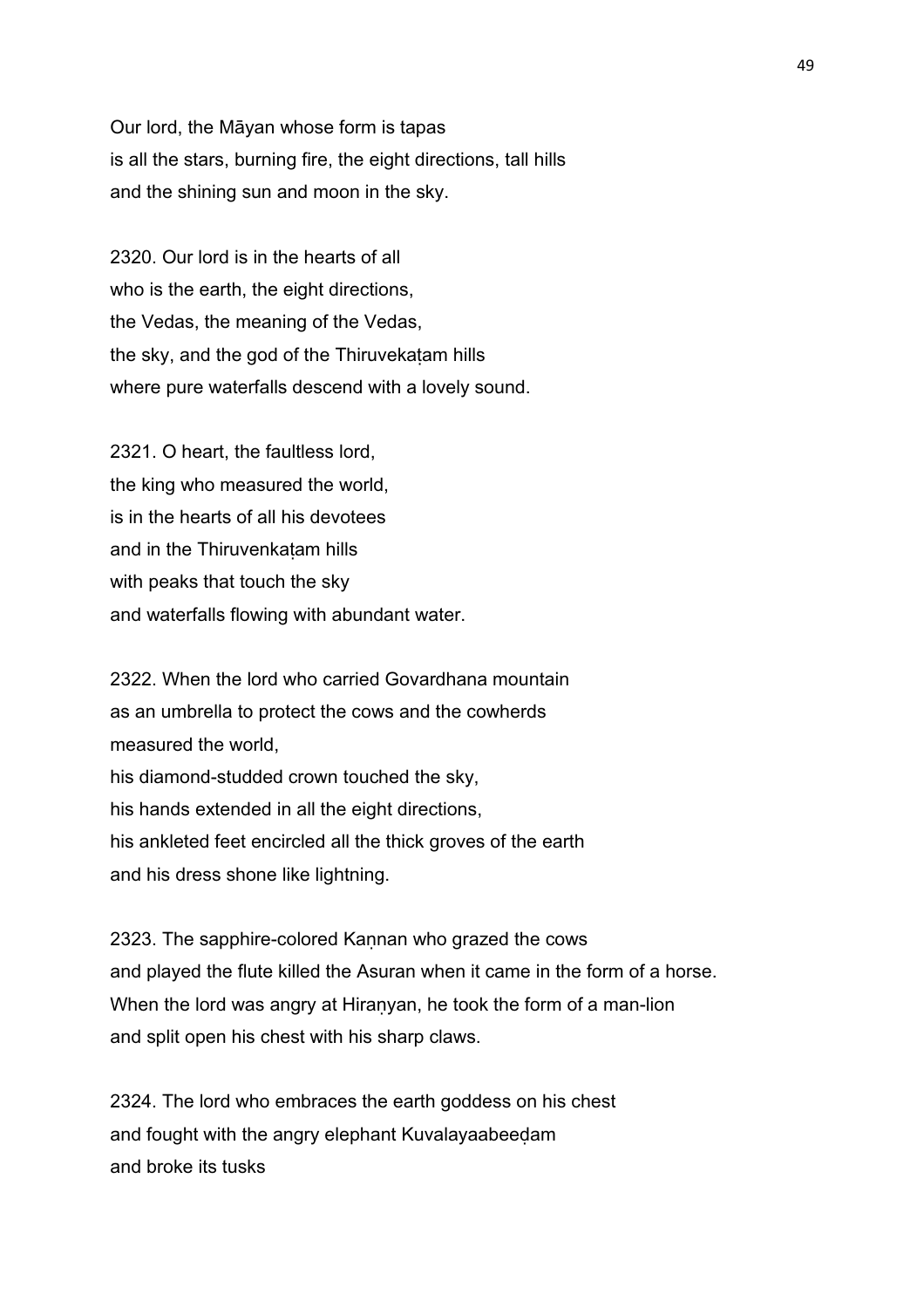swallowed all worlds into his stomach.

2325. He is the world, the eon, the ocean the shining sun and moon and red fire. O heart, worship the feet of the lord happily, whose pure golden crown shines with bright rays.

2326. Thiruvenkaṭam where a strong bull elephant fights lovingly with his mate and wanders angrily, spilling pearls from its white ivory tusks is the hill of the lord who swallowed all the earth in ancient times.

2327. When the lord churned the milky ocean using Mandara mountain as a churning stick and the snake Vasuki as the rope, pulling the rope with the gods on one side and the Asurans on the other, the water rose up and touched the sky.

2328. O lord with beautiful eyes, when Mahābali promised to give you three feet of land you took it and grew tall and measured the whole earth and the sky. Adorned with a thulasi garland, you split open the mouth of Kesa when he came as a horse. You close the door of hell and save us so we do not enter it.

2329. Didn't you make Mahābali pour water on your hands and promise to give you three feet of land when you went to him as a dwarf and measured the world and the sky with your two feet? Didn't you graze the cows? Didn't you split open the mouth of the horse?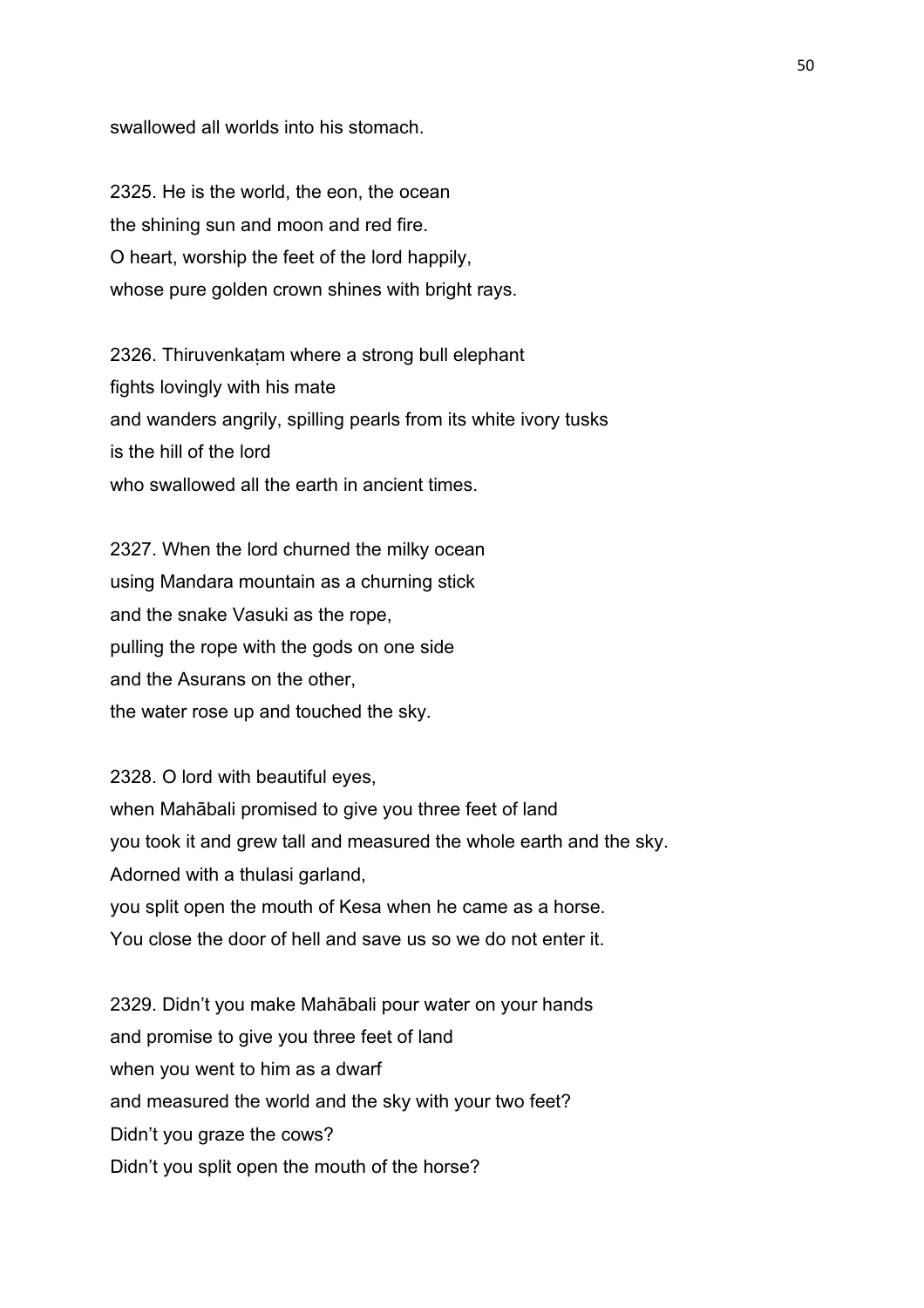And didn't you go between the marudu trees and fight with Devasuran?

2330. With curved conch in your hands, you fought with your enemy Hiranyan and killed him, you asked for three feet of land from Mahābali took over the earth and the sky, and you fought with seven bulls to marry Nappinnai.

2331. O Thirumāl, when the elephant Gajendra was caught by a cruel crocodile in a spring filled with beautiful water, you, the beautiful dark-colored Kannan adorned with a shining jewel-studded crown and thulasi garlands, killed the crocodile and saved the elephant.

2332. He protected the cows and the cowherds with Govardhana mountain when there was a big storm and broke the marudam trees when Asurans came as those trees. As Rama, he fought the Raksasas and burned Lanka. He will give you moksha, the divine place where there is no sorrow.

2333. The lord shot his arrows and destroyed the seven marā trees, and he took the form of a dwarf, went to Mahābali and took over the sky and the earth.

When Ravana, the king of Lanka took Sita, ornamented with beautiful jewels, our lord, as Rama, went to southern Lanka. fought with Ravana and killed him and brought his wife back.

2334. The lord who slept on a banyan leaf on the ocean as a magic child at the end of the eon swallowed the earth and the flood of water. O heart, worship the feet of him adorned with a cool thulasi garland.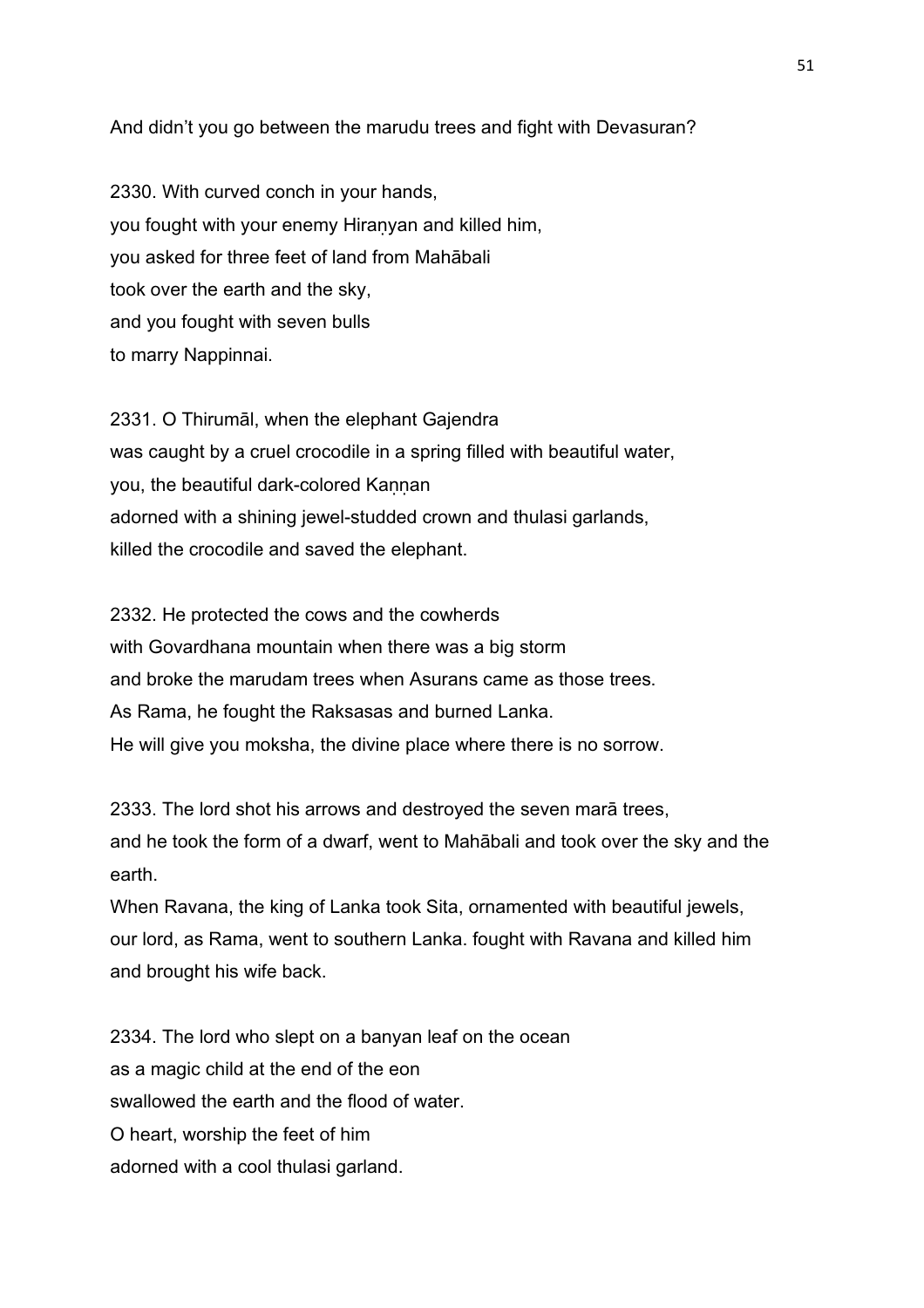2335. The lord kicked Sakaṭasuran when he came as a cart, went between the Marudu trees when the Asurans came as those trees, breaking them and killing them, and he took the form of a boar, split open the earth, brought up the earth goddess and loved her. The love that he has for Lakshmi whom he embraces on his chest is more than the love that he has for the earth goddess.

2336. The lord with lovely long eyes like lotuses swarming with singing bees wears many jewels on his large mountain-like chest so it looks like a dark cloud glittering with lightning.

2337. We do not know whether our god's color is white, red, green or black. If one thinks about it only Saraswathi, the goddess of art, could equal the beauty of the god who is the beloved of Lakshmi.

2338. With beautiful Lakshmi on his chest he is like lightning shining in the dark sky. People should understand that worshiping the feet of the dark god who rides on Garuda is the only devotion they need.

2339. Know that the god who asked for three feet of land from Mahābali and took over the world and sky with his cleverness stays happily in the Thiruvenkatam hills where a female monkey tells her mate sitting on a small hill, "Catch the white moon and give it to me."

2340. I found the way to survive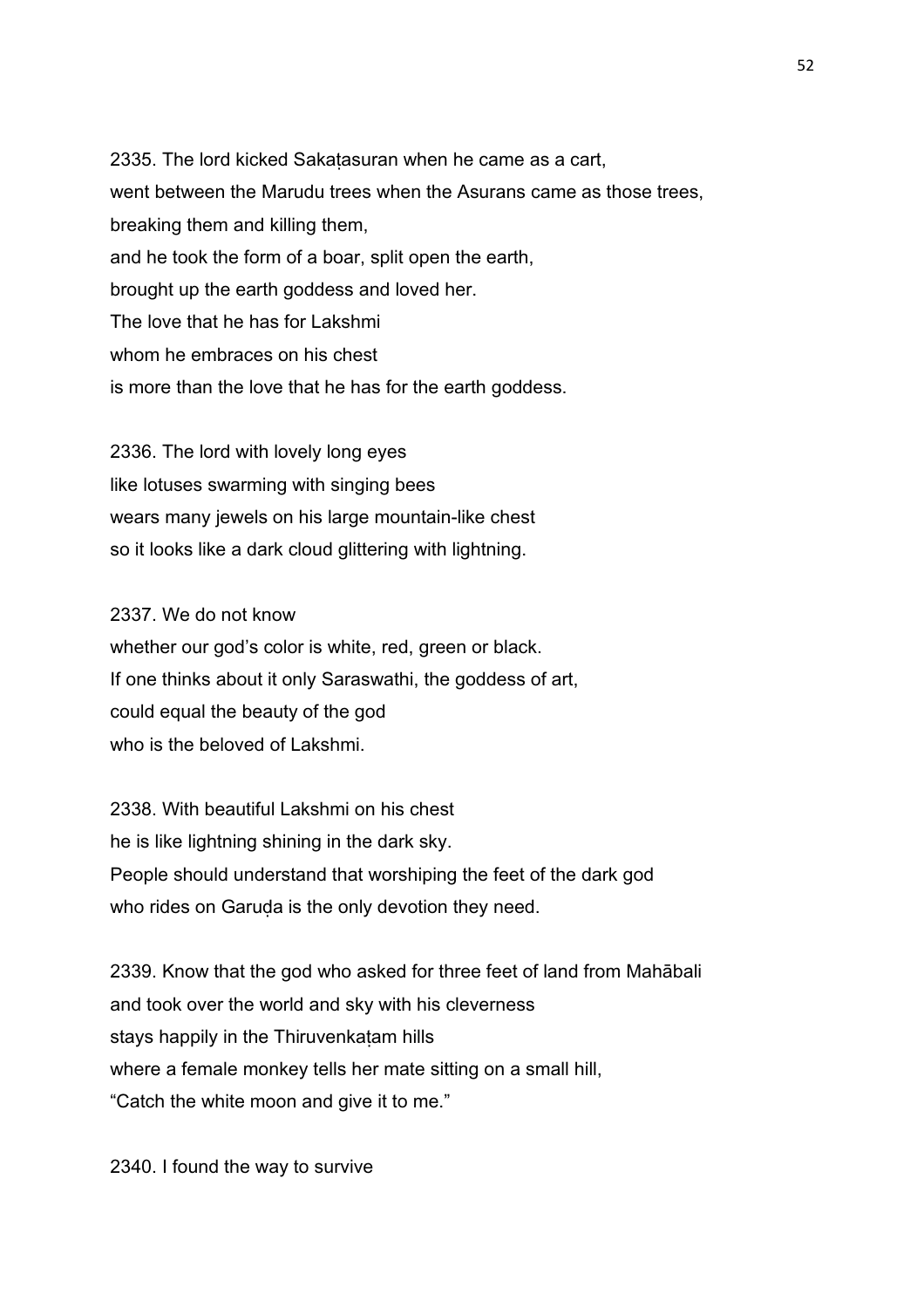worshiping the feet of the dear lovely-eyed sapphire-colored lord adorned with long thulasi garlands that make him look like a dark mountain on which a waterfall flows.

2341. Our god blew his conch and conquered his enemies on all battlefields, protected the cows from the storm with Govardhana mountain, went between the Marudam trees and destroyed them, broke the cart when Sakaṭasuran came in that form, drank the milk of the devil Putana and threw the calf at the vilam tree and killed the Asurans.

2342. Just as Thiruvenkatam, the milky ocean and Vaikuntam are ancient temples where the lord stays, now Thirukkaḍigai surrounded with flourishing groves swarming with bees is the divine heavenly place of the young lord.

2343. The lord who took three feet of land from Mahābali and measured the world after receiving a promise from him with water poured on his hands stays in Thiruvinnagaram, in Thiruvekka surrounded by ocean with rolling waves, in Thiruvenkatam, in Mannakaram, in Thiruvelukkai filled with beautiful palaces, in Thirukkudanthai in the south, in sweet Thiruvarangam surrounded with groves dripping with honey and in southern Thirukkottivur.

2344. My father, the god of Thirumalai where waterfalls flow with abundant water has only one form that combines Shiva with his long jata, shining golden mazu, and a snake around his neck and our Thirumāl with a tall crown, a discus, and golden thread.

2345. Using the snake Vasuki as a rope and Mandara mountain as a churning stick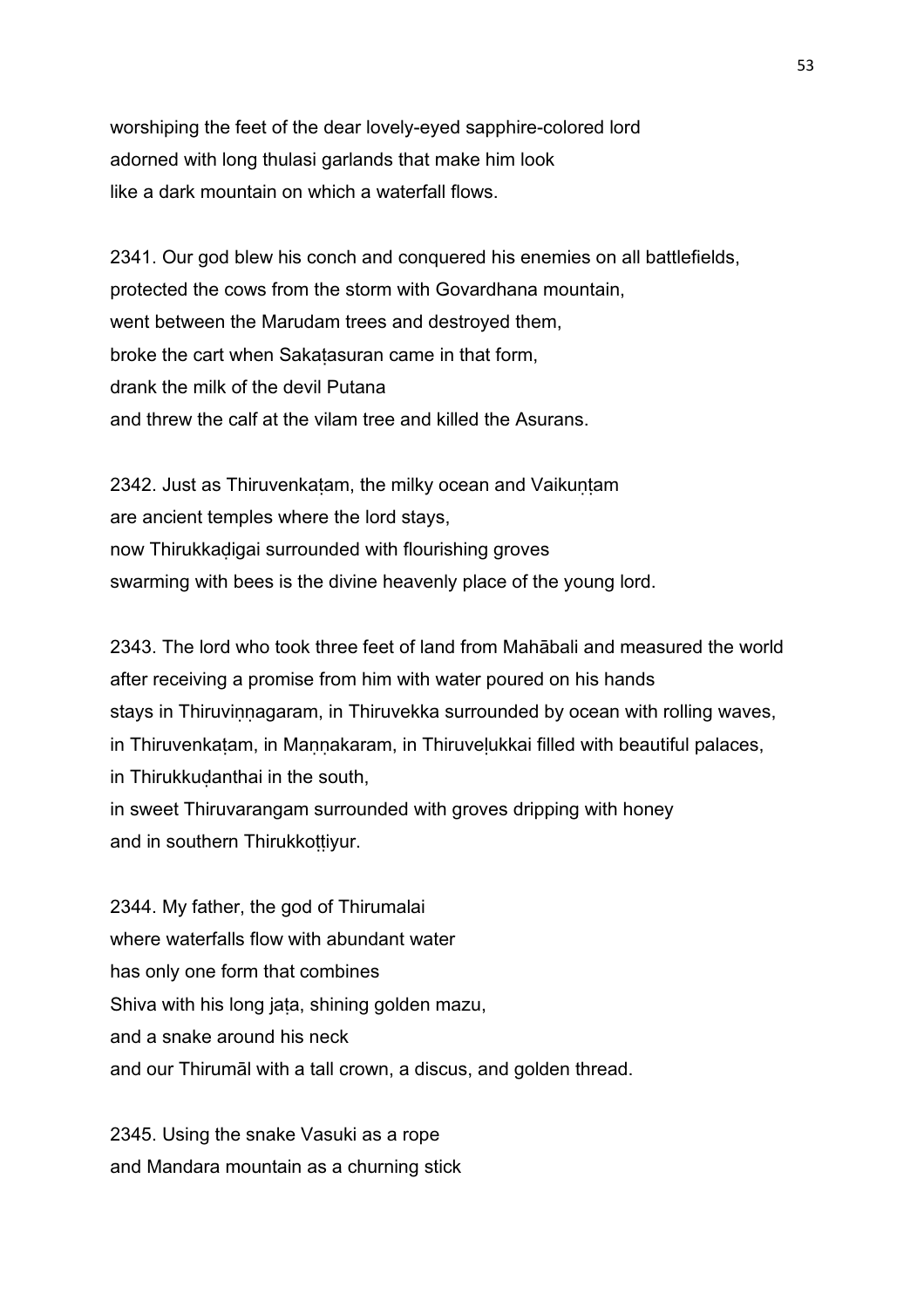he churned the milky ocean, took nectar from it and gave it to the gods. Is he so tired because of that that he reclines in Thiruvekka, sits in Kānji and stands in Thiruvaragam?

2346. Our father who broke the tusks of the elephant Kuvalayābeeḍam and killed it went as a man-lion in the evening and angrily split open the chest of Hiranyan and protected Prahaladan, the son of Hiranyan.

2347. The Asurans Madhu and Kaiḍava were destroyed when Adisesha with jewels on his head merely breathed on them. If anyone becomes the enemy of the god and their end will be like that of Madhu and Kaibadava.

2348. The lovely lotus on the navel of the lord thinks that the shining discus in his right hand is the sun and the white conch in his left is the moon and, confused, opens and closes at the same time.

2349. The lord who threw the calf at the Vilam tree and destroyed the Asurans stays in Thiruvenkatam hills where a monkey that plucks a fruit from a vilam tree, sees his own shadow in the water of a spring, thinks another monkey has his fruit and extends his hands and asks the shadow monkey to give it.

2350. Her mother says, "My daughter sings the praise of Thiruvenkaṭam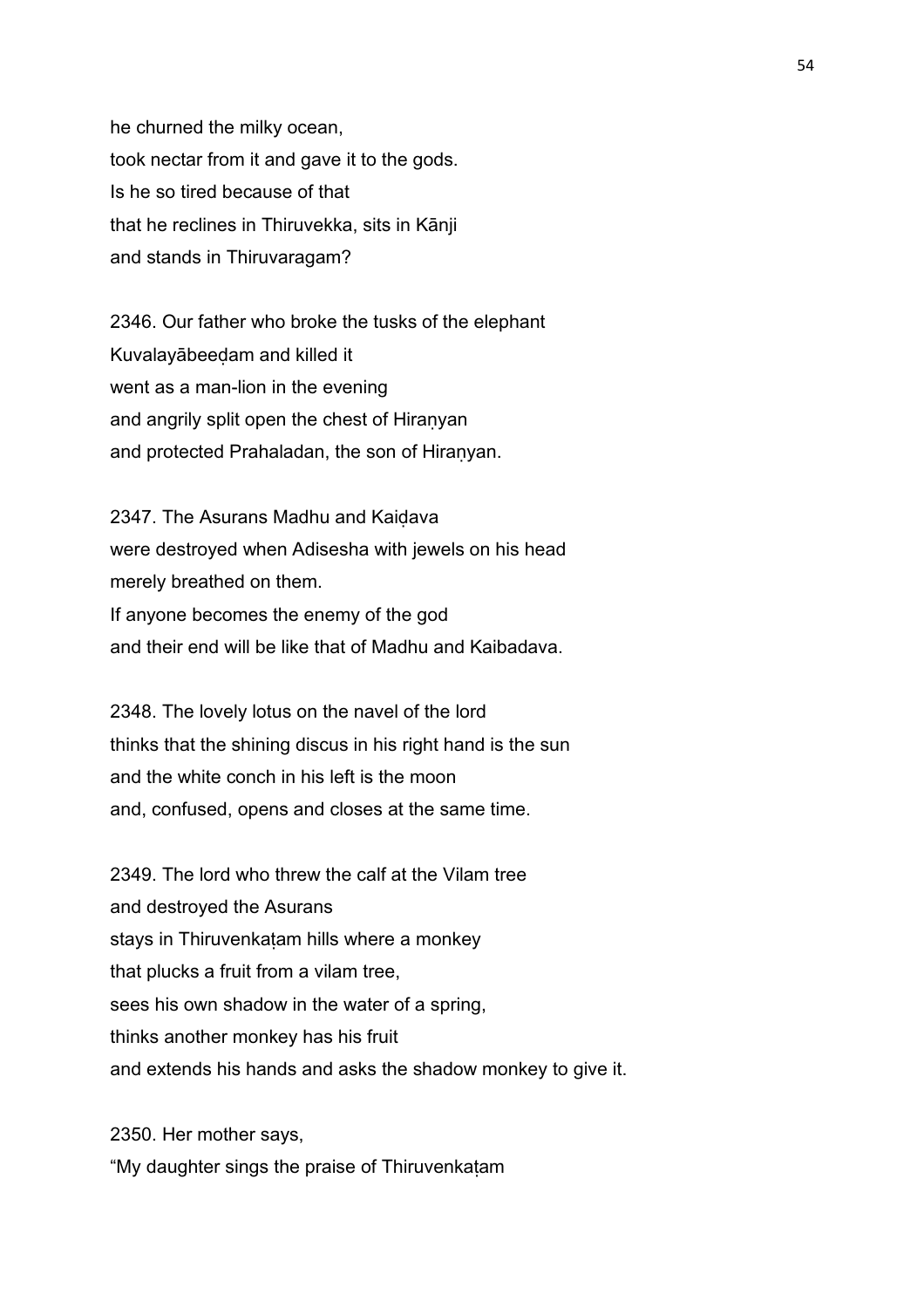whenever she thinks of any hills. She wears thulasi on her dark hair thinking that is the best thing for a chaste women to wear and she goes to bathe in the large ocean every morning thinking that it is the milky ocean where broad-armed Thirumāl rests."

2351. The elephant in the Thiruvenkaṭam hills who washes his teeth with his ichor. washes his hands and legs with the water from the waterfalls, and carries blooming flowers that drip honey goes, sees and worships the heroic lord of Thiruvenkaṭam.

2352. The lord who threw a calf at the vilam tree and killed the Asurans stays in the Thiruvenkatam hills where an elephant, thinking that a cloud is an enemy elephant, runs and tries to fight it and a yali, seeing the elephant, screams in anger and kills the elephant as the sound echoes through the hills.

2353. Our young lord stays in Thiruvenkaṭam hill where the bamboo sticks that gypsy girls with round bangles throw as they play, rise up to the sky and release the shining moon from its curse.

2354. It is the best thing for our tongues to praise him who drove a chariot yoked to seven horses and danced on a pot. To worship the feet ornamented with sounding anklets of the god of Thiruvenkaṭam is a good thing for us.

2355. He drank the milk of the breasts of cruel devil Putana and made her fall to the ground, but the cowherdess Yasodha took him on her lap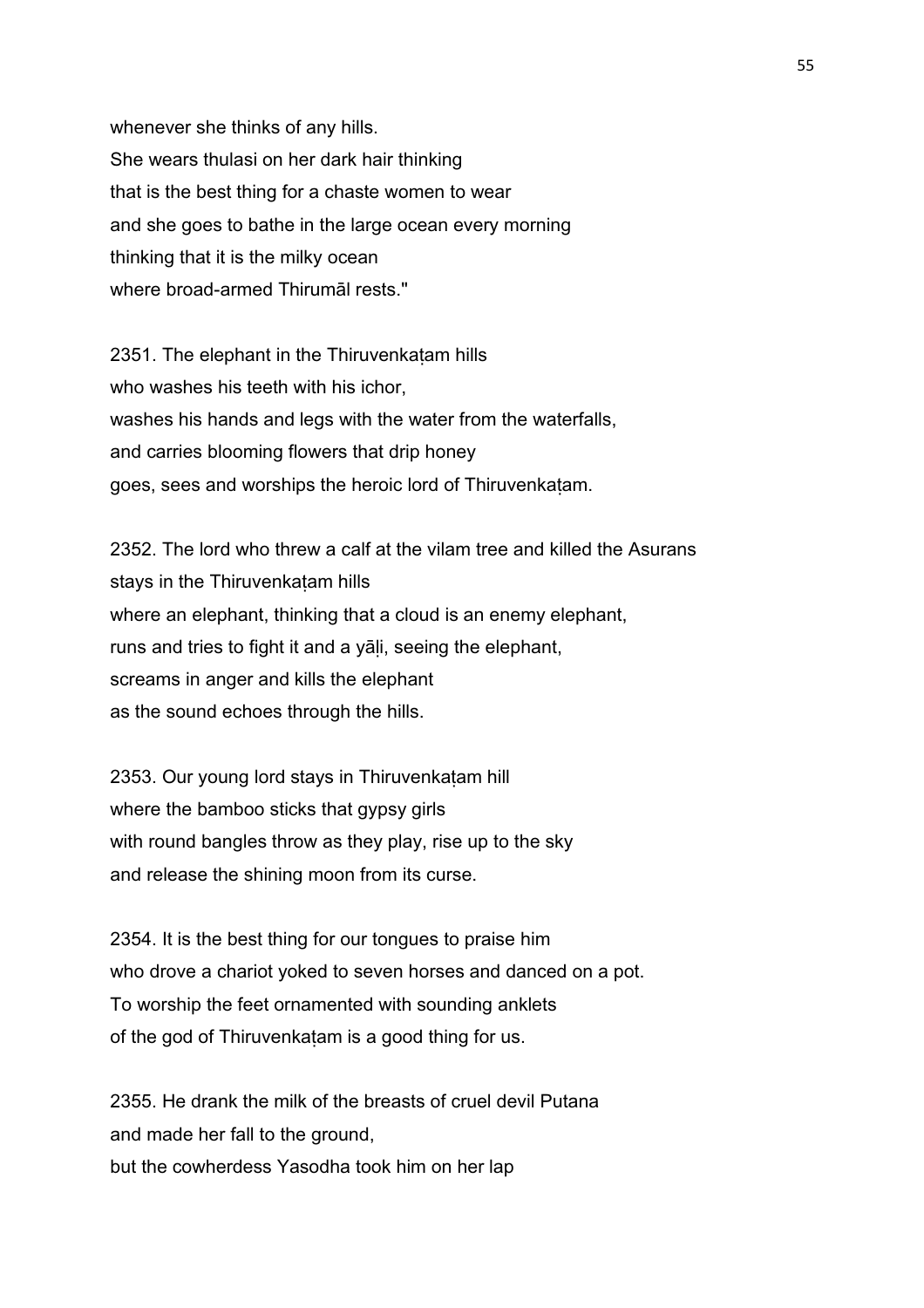and fed him milk, keeping him at her breasts. Isn't her love beautiful?

-

2356. In the divine Thiruvenkatam hills where the blossoms of vengai tree spread their fragrance, an angry tiger sees the rabbit in the floating white moon against the red color of the sky, thinks it is a real rabbit and becomes angry because it could not catch it.

2357. You do not need to stand on a hill, plunge into water or stand near five sacrificial fires to reach him. If you sprinkle flowers, folding your hands, and lovingly worship the god of Thiruvekka, all your bad karma will disappear.

2358.The Raksasa Rāvaṇa who slept on the lap of Nānmuhan as a baby and received boons from him, his grandfather, carried a shining sword and fought with Rama, and Rama cut off all his ten crowned heads and made them all fall on the earth. Rama's lotus feet are the refuge of us, his devotees.

2359. We should not think, "Where is our refuge? Where can we go? Are we going to be born again and again?" Praise and worship the heroic lord who destroyed the strength of his enemies with his discus he is our only refuge.

2360. If devotees control their five senses and keep in their minds only the dark ocean-colored lord with a fragrant thulasi garland on his chest they will not be born again.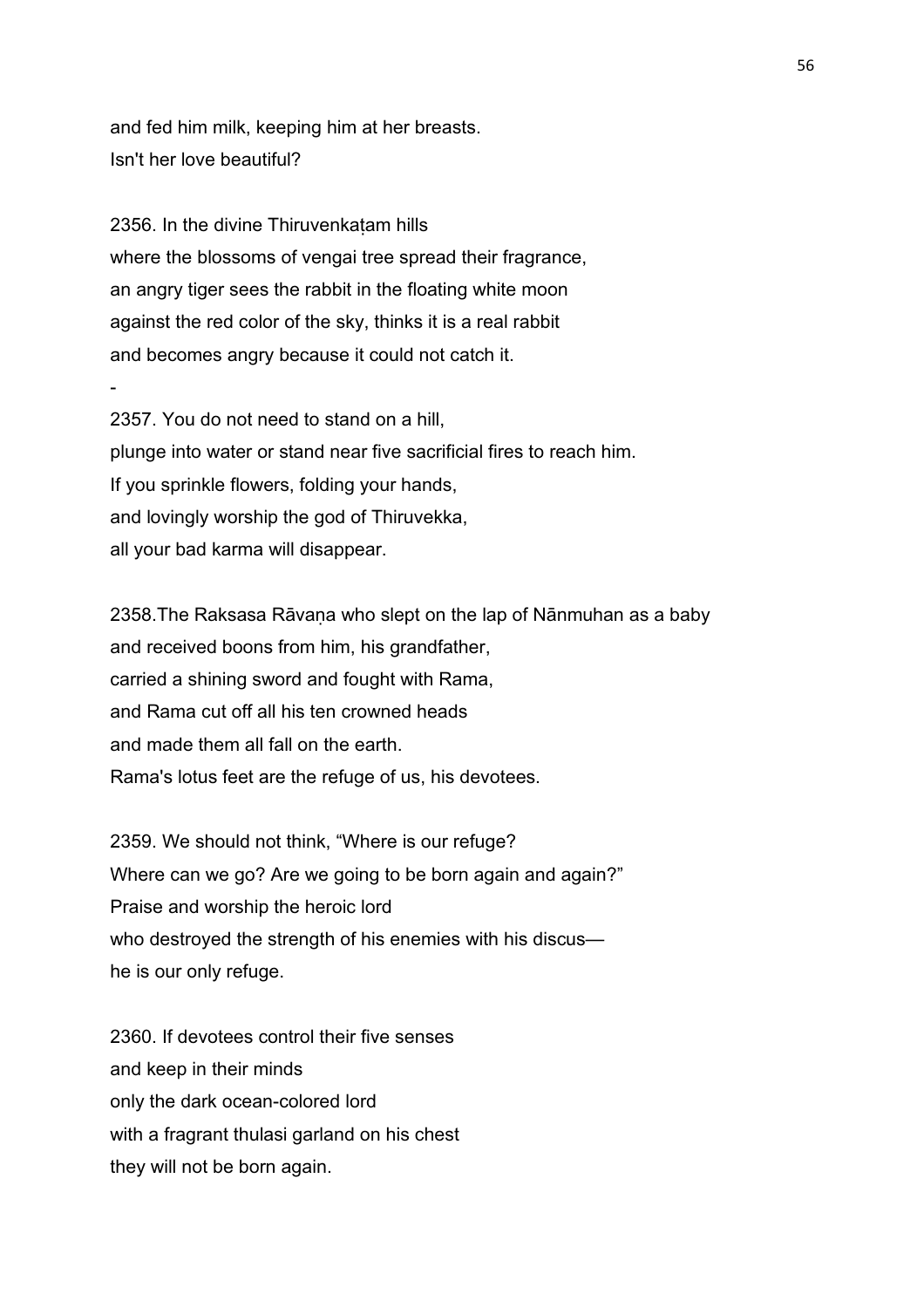2361. My heart tries to approach the divine feet of the lord resting on the snake Adisesha with a shining discus that conquers all and who fought with Vānāsuran, riding on a jeweled chariot and cut off his thousand arms.

2362. O my firm heart, even though it is difficult to think of him, think and praise him without worrying. He is in you and will not move from there. Why are you unable to know him.? Why do you do not feel him?

2363. If you want to be aware of him it is hard and it is impossible for you to see him even if he enters your heart. Where can I go to see the lord, the king adorned with a cool thulasi garland swarming with bees and dripping with honey?

2364. Even though people praise Māyan saying that he is sweet, no one can see him, yet the sweet ankleted lord, stays inside your heart who became a dwarf, went like a thief and measured the earth and the sky at Mahābali's sacrifice.

2365. People think of him and say, "He is the meaning of the four Vedas and he is in our hearts and we feel him," but who has seen the cool lotus-eyed Māyavan? How could one describe him in their poems?

2366. In their poetry, poets worship the lord,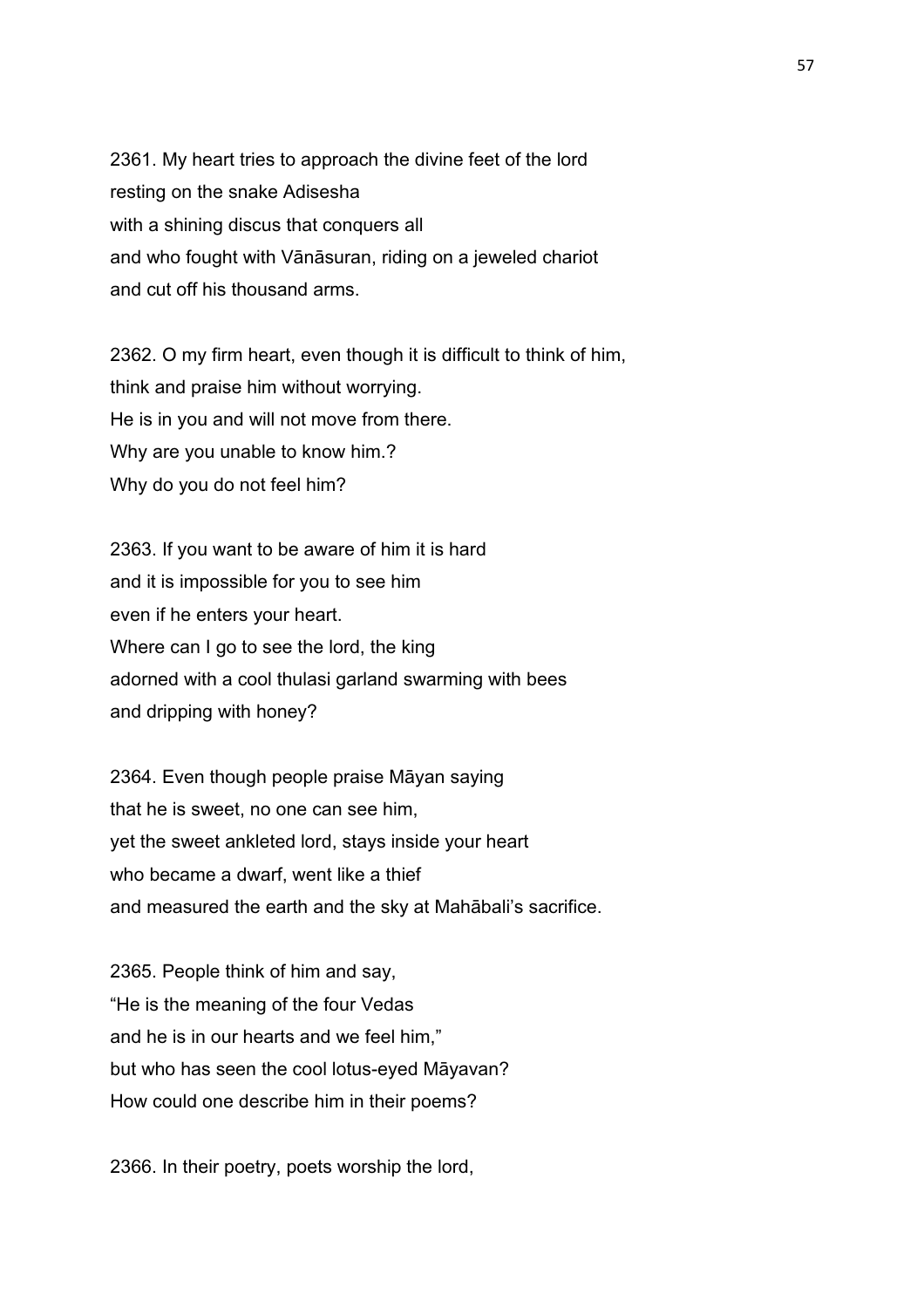describing the beauty of his form, and the devotees hear them and come to worship him in all his temples. Even if the poets and the people of the world praise the beauty of the lord who conquered the seven bulls to marry Nappinnai, will their words be enough to praise his divine shining beauty?

2367. Beautiful clouds that flash with lightning, roaring with thunder, show the color of dear Neḍumāl, and the dark sky where clouds float together looks like his dark color also.

2368. O lord ornamented with shining jewels and a cool thulasi garland strung with bunches of flowers that swarm with bees, your body blooms like a flower and shines like an emerald, and the evening sky has your color.

2369. Worship the golden ankleted feet of the lord who is adorned with a cool thulasi garland dripping with honey. If you do not have doubts, saying, "This is good, this is bad." you will not collect more karma in future and your past karma will go away.

2370. The lord who plays sweet music on his flute is the god of Thiruvenkatam where gypsies plant millet seeds in the fields that grow along with bamboo that rises and touches the sky.

2371. When Thirumāl, adorned with a beautiful thulasi garland, grew tall and touched the rivers in the sky with his divine foot at the sacrifice of Mahābali as his silambu and his anklets rattled, his eight arms hurt as they extended in eight directions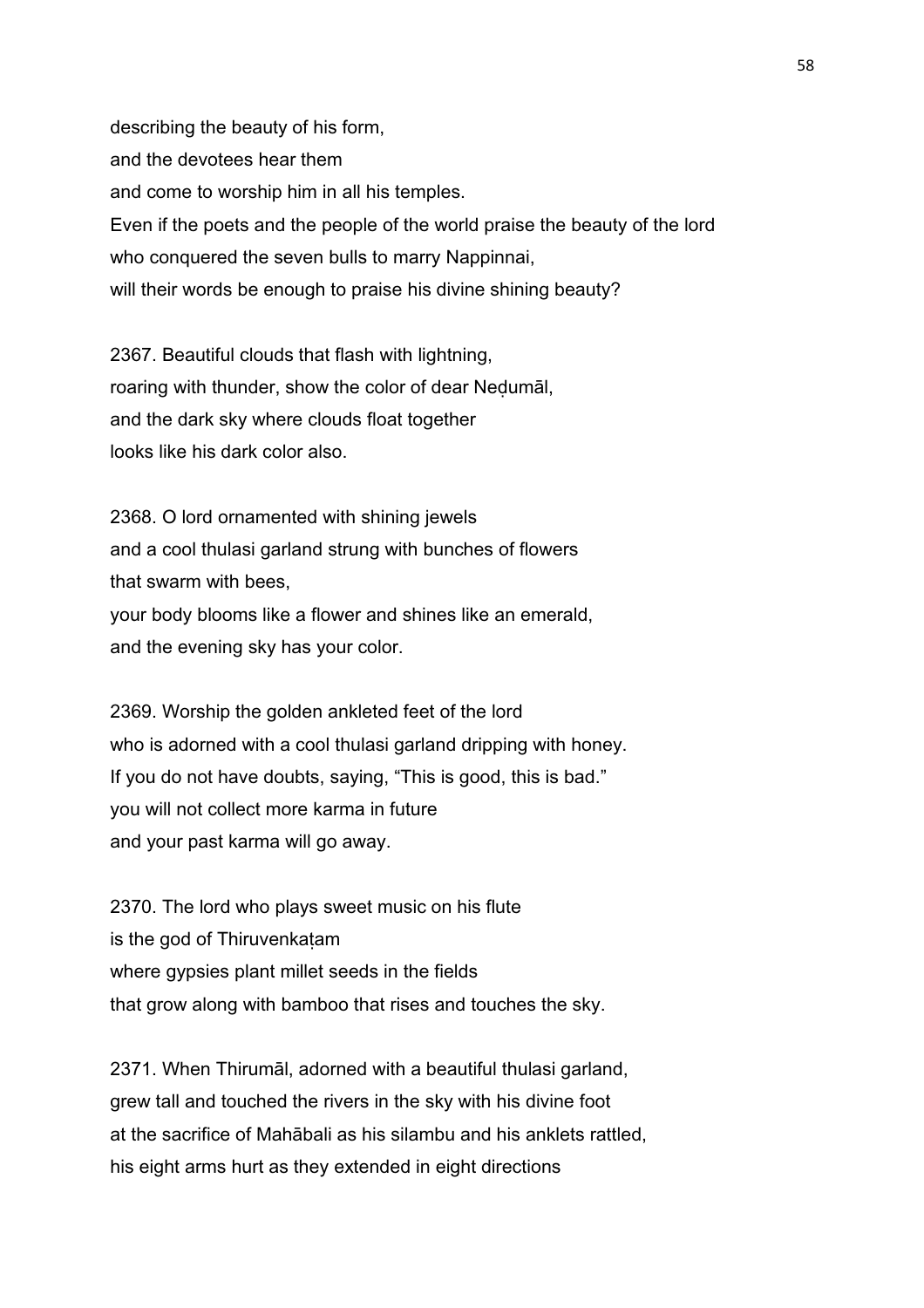because the space of the whole earth was not enough for them.

2372. The young lord swallowed the earth at the end of the eon, drank poisonous milk from the breasts of the devil Putanā, and when Yasodha the cowherdess tied him with a rope because he stole butter, even though it hurt him he did not get upset and kept quiet.

2373. O heart, worship the ankleted feet of the dark-colored Māyan, the unborn, divine one who was raised by Nandan, the chief of the cowherds. As Kannan he fought with Vānāsuran when Anurudhan took Usha and cut off his thousand arms.

2374. Thirumāl swallowed all the worlds, kept them in his stomach at the end of the eon and slept on a banyan leaf as a baby on the flood. Who knows what will happen to this world? O heart! Keep the lord inside you.

2375. I light the lamp of knowing and feel him in my heart and keep him there. The Māyan, standing, sitting and lying in different temples, entered my heart and stays there always.

2376. O heart, worship his divine feet and praise Thirumāl who went to Hiranyan in the evening as a man-lion and split open his chest with his sharp claws as his blood flew all over.

2377. As the gods in the sky bow to him their jewel-studded crowns mark the lotus feet of the beloved of Lakshmi.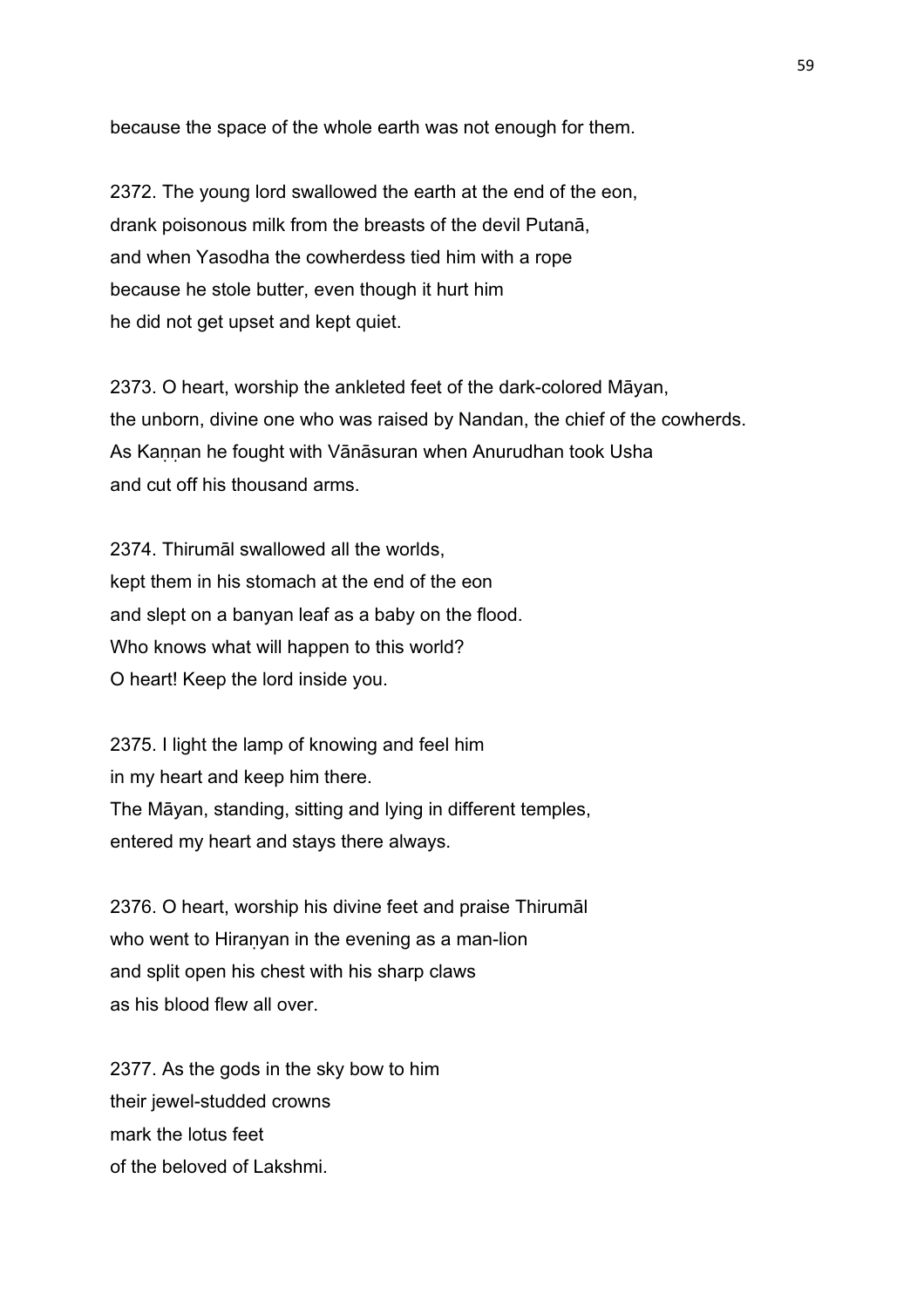2378. Could the gods Nānmuhan who stays on a lotus on his navel, Shiva with long matted hair, and Indra, colored like a kānji flower, ever be able to think of him in their hearts even for a moment?

2379. The lord who is the snow-covered mountains, the wide sky, the wind and light killed the Asuran Kesi when he came as a horse and protected us. He will save us from Yama when he comes to take us.

2380. Our refuge is the feet of the god of Attapuyaharam who fought and conquered all his enemies and killed the murderous crocodile with his discus when it caught the elephant Gajendra.

2381. The dark cloud-colored lord with a discus is always our refuge. Our lord with a tulasi garland on his mountain-like chest has lovely lotus eyes that shine like lightning in a dark cloud as he embraces Lakshmi who is on a flower dripping with honey. ---------------

## Thirumazhisai Alvar - Nāmuhan Thiruvandāthi. (2382 – 2477)

Nārāyanan created Nānmuhan. Nānmuhan created Shiva. O, heart! If we say this we will survive. Praise the feet of the poet Thirumzhisai.

2382. Nārāyanan created Nānmuhan and Nānmuhan created the five-faced Sankaran. I composed andadi poems praising him.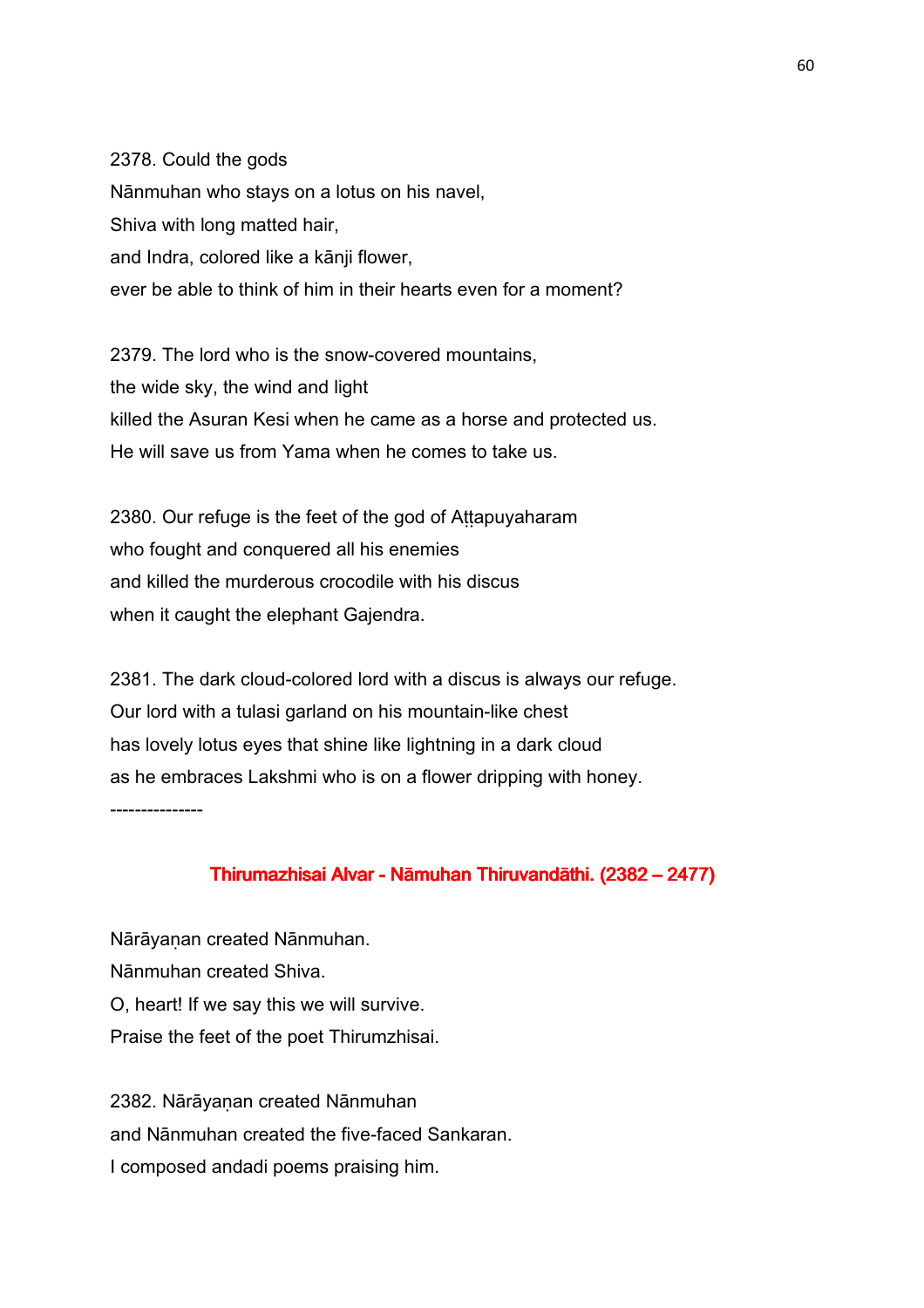Learn and understand the deep meaning of each of these pāsurams without omission.

2383. People say if one searches for a god, they will find only one god whose greatness no one knows. The search and the meaning of all things is the only our god. If the sages desire to find the lord, his grace will help them.

2384. Who knows the god resting on the milky ocean, staying in Srirangam or sleeping on a banian leaf? Who knows the one unique thing in the world, the real truth for the gods in the sky as I know?

2385. Every one knows the Ganges flows in Shiva's matted hair, and that he shares half of his body with his wife Girija, but our dear lord, the real truth for the gods in the sky is alone in this world, without any one sharing him. I wish to praise him, the meaning of all words.

2386. O dear mighty-armed Thirumāl, you split open the chest of Hiranyan who had received many boons. Never defeated by any of your enemies, you created the four Vedas in the world and hold inside yourself all the important gods, human, animals and plants.

2387. The Jains are ignorant. The Buddhists are tired of trying to spread their religion. The devotees of Shiva are small people. Those who do not praise the Māyavan, Thirumāl, Mādhavan are not good people.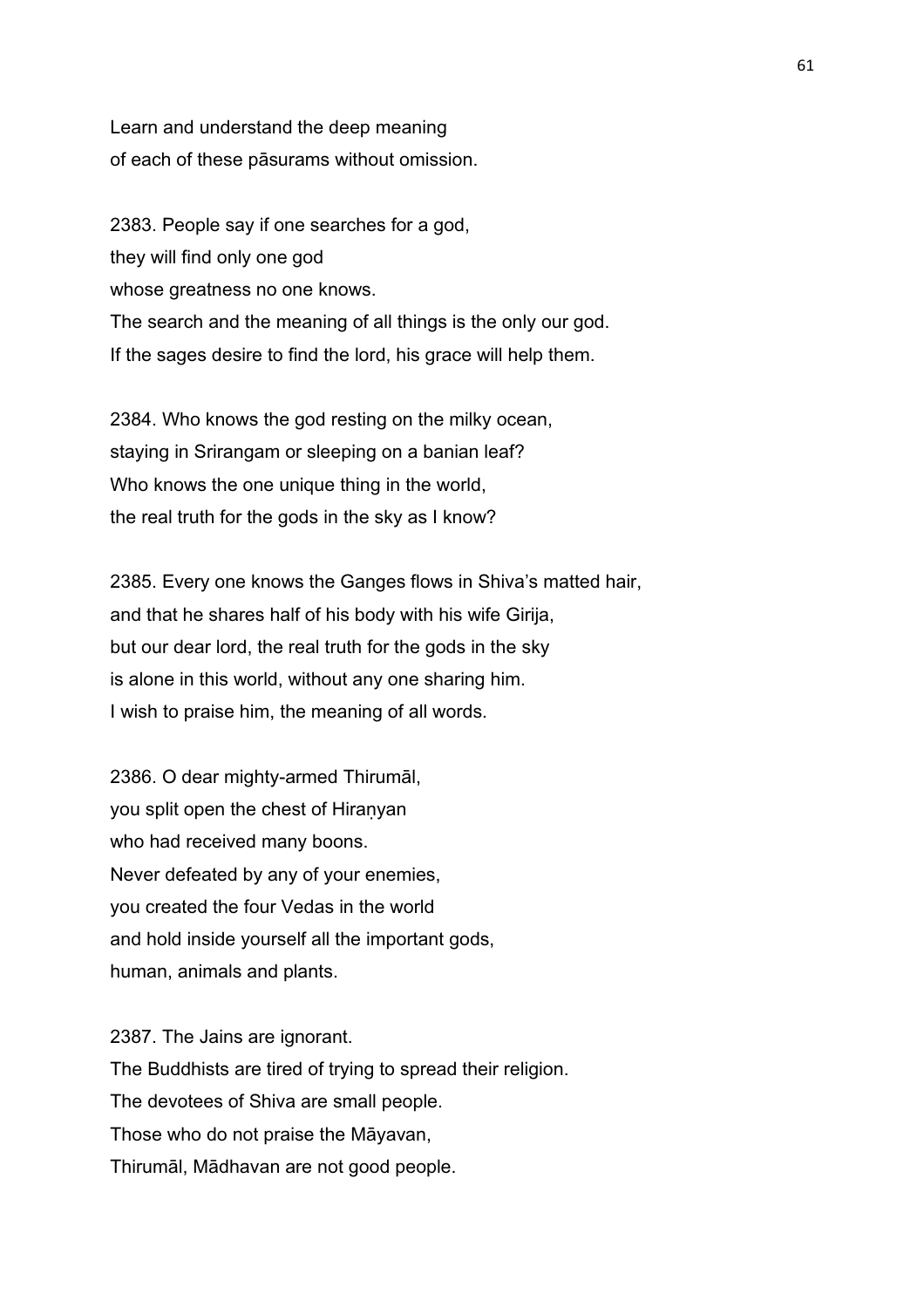2388. Whether it is today or tomorrow or even a little time after, your grace is always with me. I do not see refuge except you. O, Nāraṇa, see, I am not without you, and you are not without me.

2389. O heart, there is no help for me except the lovely-eyed Thirumāl who conquered Shiva and took his bow and cut off the ten heads of the king of Lanka with his sharp arrows, destroying the pride of Lanka.

2390. Let us worship the beautiful feet of the lord of the world who heard the request of Shiva, poured water from the pot of Nānmuhan, recited a mantra from the Vedas and made the skull of Nānmuhan fall from the palm of dark-necked Shiva.

2391. Even Nānmuhan on a lotus and Shiva with long matted hair were not able to see the head or foot of the lord with a golden body resting on soft fire-spitting Adisesha. How can we see him? We can only worship him.

2392. Fold your faultless hands and worship our ancient Thirumāl, adorned with a tall shining crown and thulasi garlands. Let your mouth praise him. Let your eyes see him. Let your ears hear him. Bend your crowned heads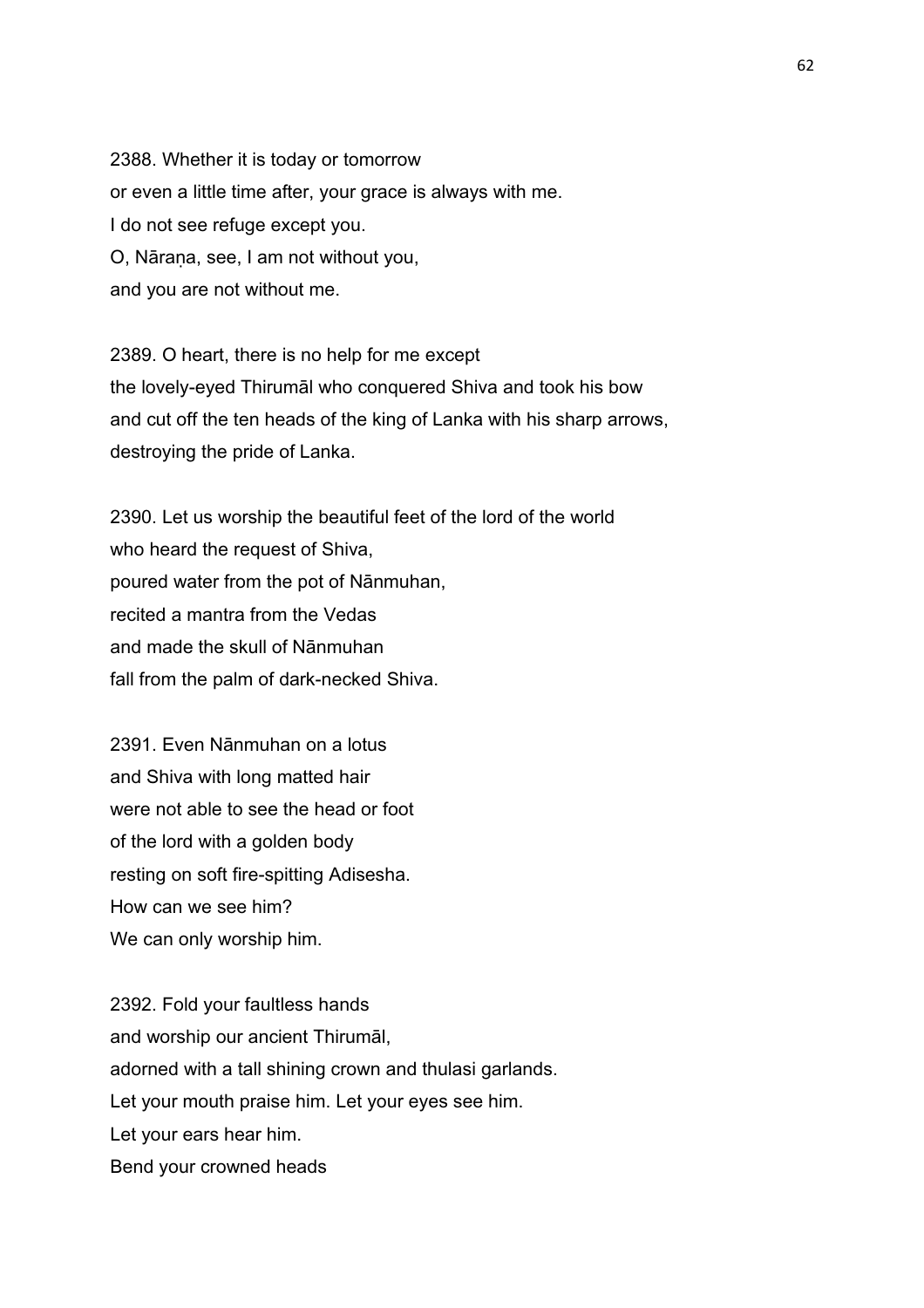and worship him sprinkling cool flowers.

2393. You made the sages who do not worship you have many births, you released the moon from his curse, and you freed the elephant Gajendra from the mouth of the terrible crocodile in the deep pond and gave them both moksha.

2394. O sages, you do tapas, make your bodies weak as if they were small empty cages and you suffer. You do not know the path that leads to moksha. He, moksha, is the truth, the meaning of the ancient Vedas, the most excellent thing for the gods in the sky, Nārāyanan himself.

2395. Nārāyanan, my ruler, saves me from entering hell. If people listen to the teachings of other religions like Jainism they will fall into hell and the world will not praise them.

2396. If you place flowers on his feet, and praise and worship the highest lord of the world worshiped by many gods, you will find the way like Markandeyan to whom our god gave life when Shiva with the Ganges flowing in his hair went with the boy to see the lord.

2397. My heart always worships the god of the gods who hid the bright hot sun with his discus in the Bharatha war and destroyed the many enemies of the Pandavas.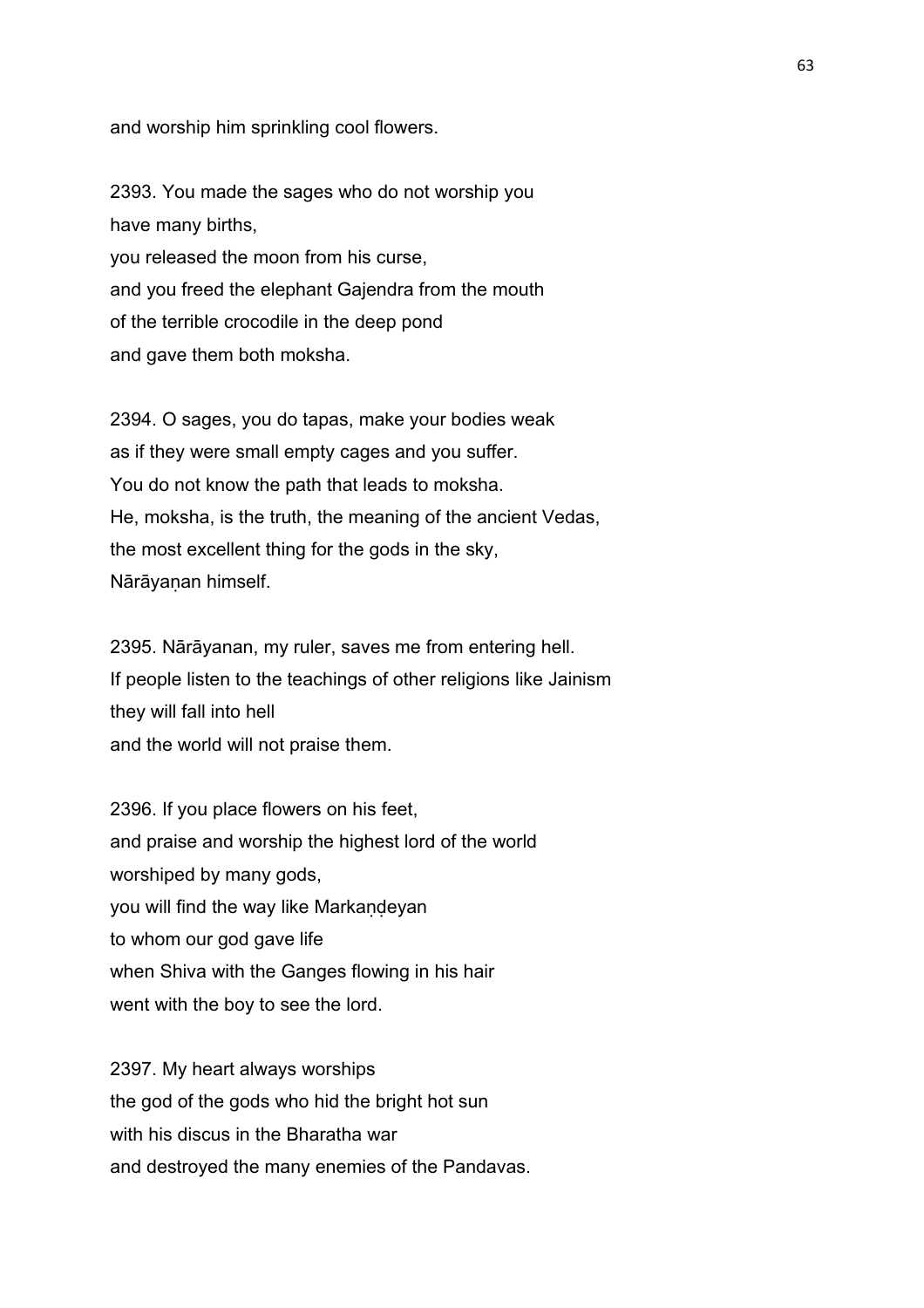2398. Shiva the lord of true tapas taught the path of dharma under the shadow of banyan tree to the four Nāyanmārs in the last yuga. He truly worshiped Thirumāl who measured the world, rests on Adisesha on the ocean, and rested on a banyan leaf as a baby at end of the eon.

2399. If a devotee does a tapas worshiping him who came in the form of a man-lion and split open the chest of the Asuran Hiranyan with his sharp claws, that devotee will overcome the benefit of any tapas that his enemies have done.

2400. You with a discus destroyed the boons that Hiranyan and other Asurans received doing tapas to Nanmuhan, and you are pleased to protect and save us. Since you are the protector of all creatures, even a fly that worships you will go to Vaikuṇṭam.

2401. You are the world.

and everything in the world abides through your grace. You are the god of gods that one achieves by tapas, the sacrificial fire, tall mountains, the eight directions, the bright sun and the moon.

2402. When you took the form of a man-lion, did your cave-like mouth open and shoot out fire? Did your round eyes become red? Is this the beauty of the highest god of the gods in the sky who took the form of a lion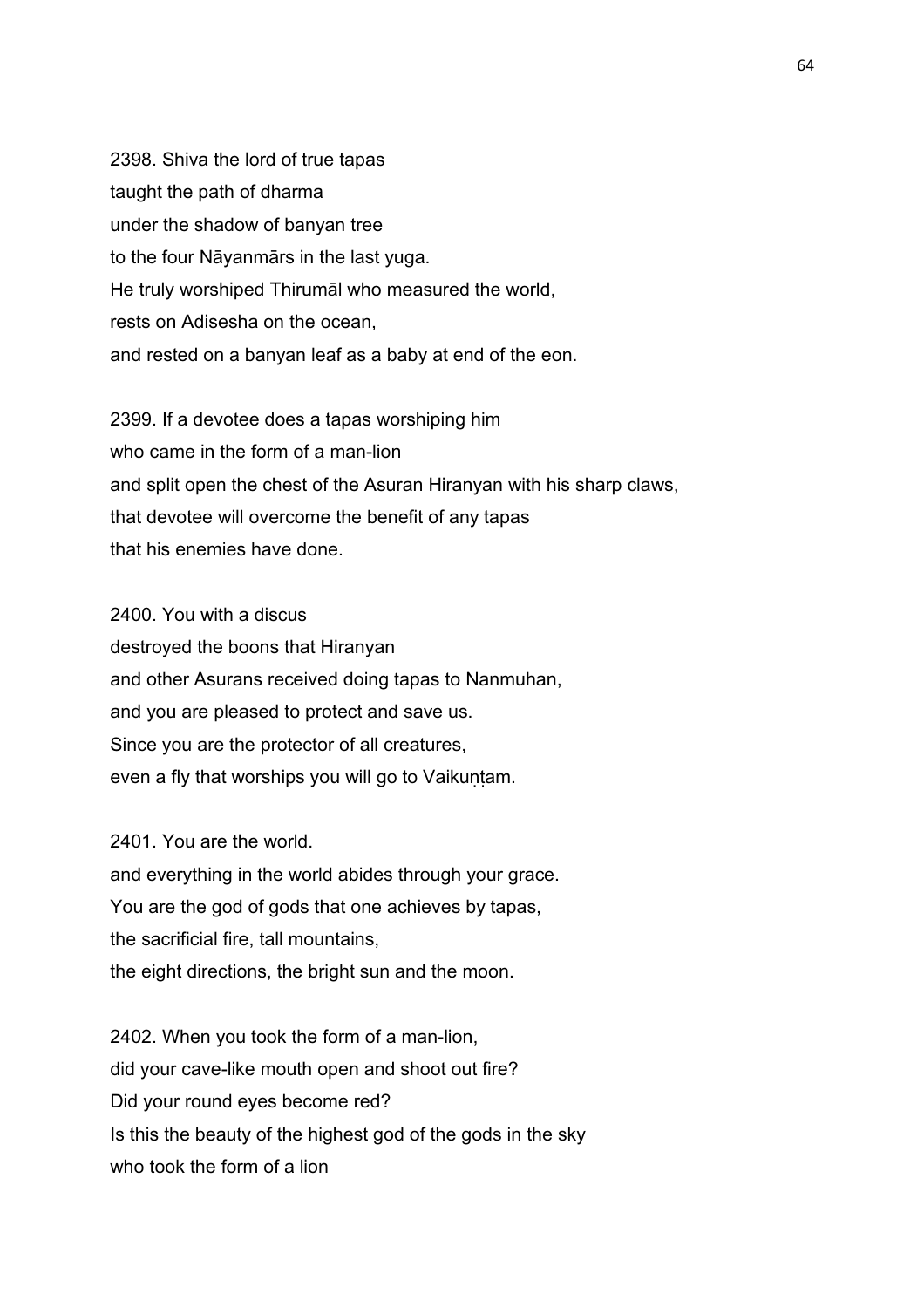that looked like blazing fire? Is this the beauty that all saw?

2403. He was born as a child, he took the form of a fish, and he has the nature of all the seven worlds. When he, the seed that gives life to all, came as a man-lion, he was beautiful. You know him, and you worship his feet.

2404. He fought and killed the seven bulls to marry Nappinnai. Does one need to sow seeds to reach moksha in the good land of the farmer, our lord? The sky that pours rain has the color of the divine body of the dark cloud-colored Thirumāl.

2405. You have the colors of milk, gold, green and a dark cloud and you fought with the two wrestlers and destroyed them. You drove the chariot for Arjuna, advised him to fight the Bharatha war bravely and helped the Pandavas win the war.

2406. It was not right for you to come as a dwarf. cheat Mahābali, take his lands, and destroy the pride of the king who took a potion made of diamonds and thought no one could conquer him. What do you get by this sort of deed that destroys others?

2407. You are the ocean colored Thirumāl. Shiva with thick matted hair is my witness that I do not want to worship anyone but you. Give me your grace always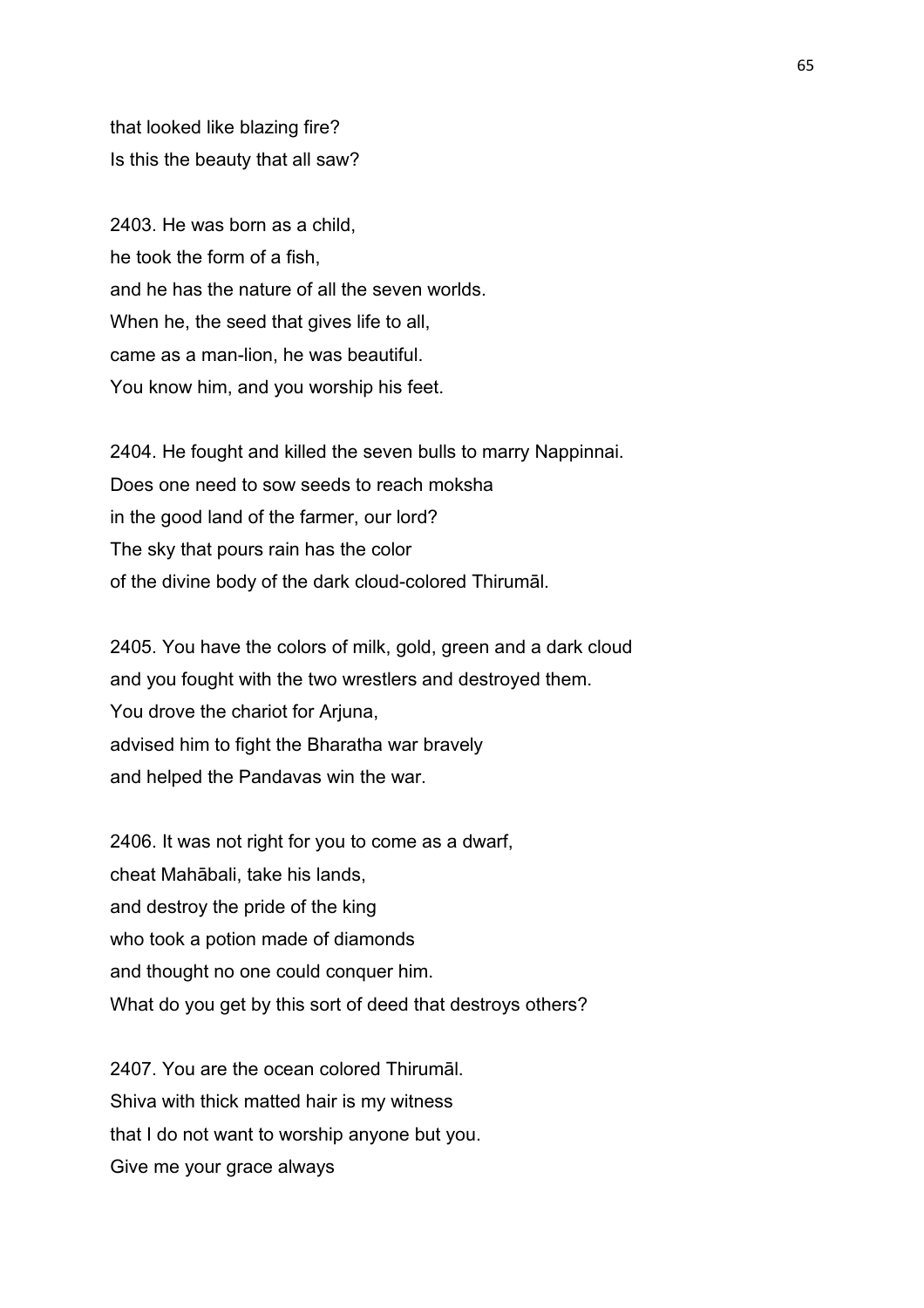so I may know and worship only you.

2408. O ignorant ones, our Thirumāl has entered my innocent heart how can I worship any other god? I tell you that I am able to see the divine feet of him decorated with garlands that even Shiva with the Ganges in his matted hair could not to see.

2409. See, this is the Sethu bridge that he built to destroy the pride of Lanka. See his power that killed Vāli, the monkey king. See, his pride that destroyed with his arrows Rāvaṇa, the king of Raksasas making his body tremble.

2410. Our lord shot his one arrow and killed Kumbakarnan with long eyebrows. He will be happy if you praise him whose form is brightness and joy.

2411. The god of Srirangam who rests on the flood on the snake bed Adisesha stands, sit and reclines in my heart always and saves me from all my troubles.

2412. O, devils, Nāraṇan removed the curse that Nānmuhan gave Shiva and if you do not worship him, the god of the gods in the sky where stars shine, that is just the same as believing a story that is not true.

2413. Even though it is a story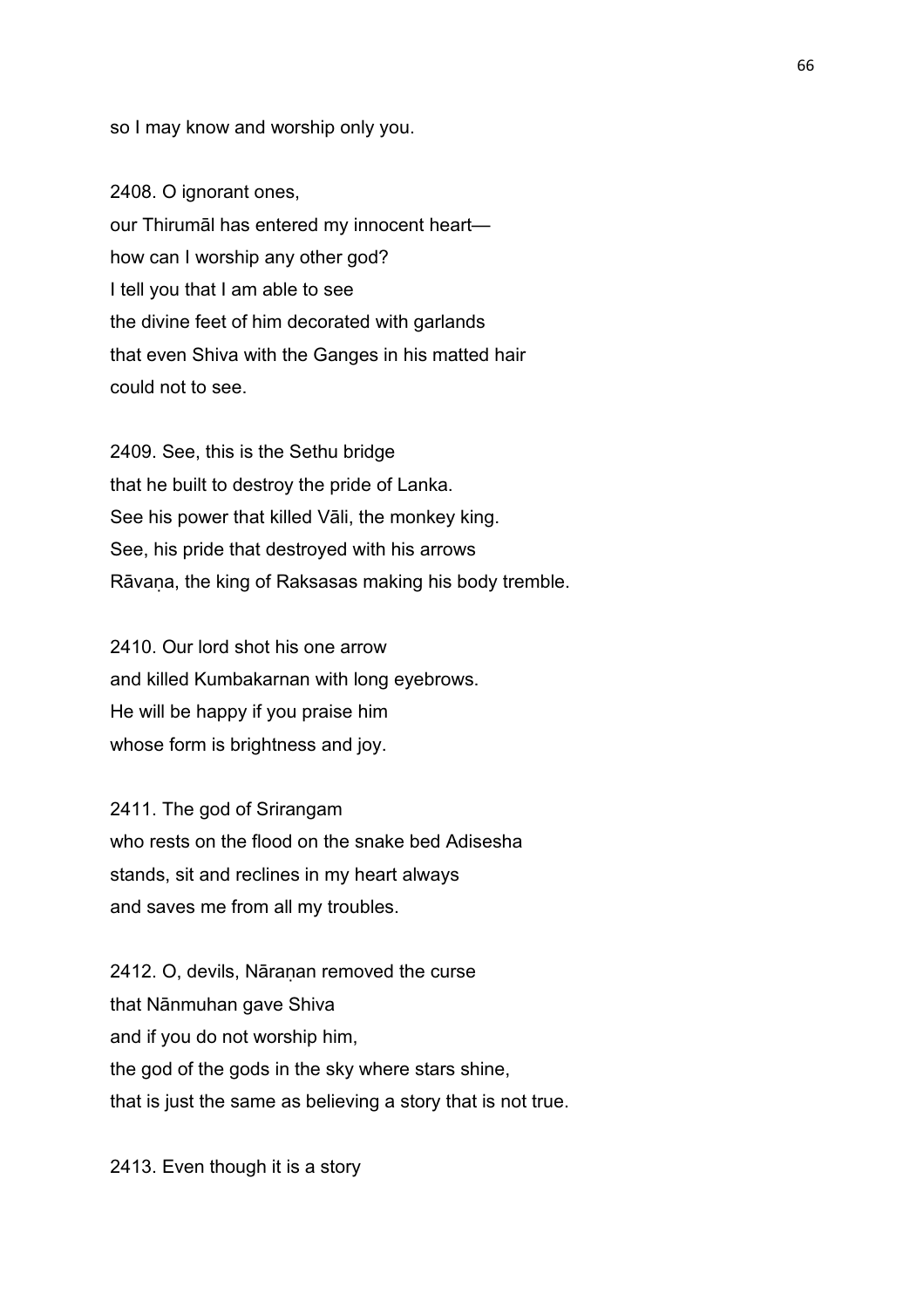that when Thirumāl swallowed the world all the creatures survived because he kept them in his stomach and protected them, if someone does not praise him and doubts his power how could he reach his feet and be saved?

2414. The purpose of the lord who came to the earth and grazed the cows was to kill Sakaṭāsuran, to dance on the heads of Kālingan, to catch the tusks of the elephant and kill it, and to drink poison from the breasts of the devil Putana. He fought with the seven strong bulls to embrace the arms of Nappinnai whose mouth is as beautiful as coral.

2415. My aim is to praise the god of Thirukkottiyur. and receive good life from him. Will I ever hate the lord of Thiruvenkatam? I will worship his feet, for he saves me from any sickness that I may have and removes the results of my bad karma.

2416. The divine one of Thiruvallikkeni, as beautiful as a peacock, who rests on the five heads of the snake Ādisesha where the large waves of the dark ocean roll and dash on the shores is quietly lying now without opening his mouth. Is he tired because he measured the world with his feet?

2417. The ancient Neḍumāl lovingly rests on the snake bed in Kudanthai, in Thiruvekka, in Thiruyevvul, in Srirangam and on the milky ocean. If devotees embrace him, he will enter their hearts too.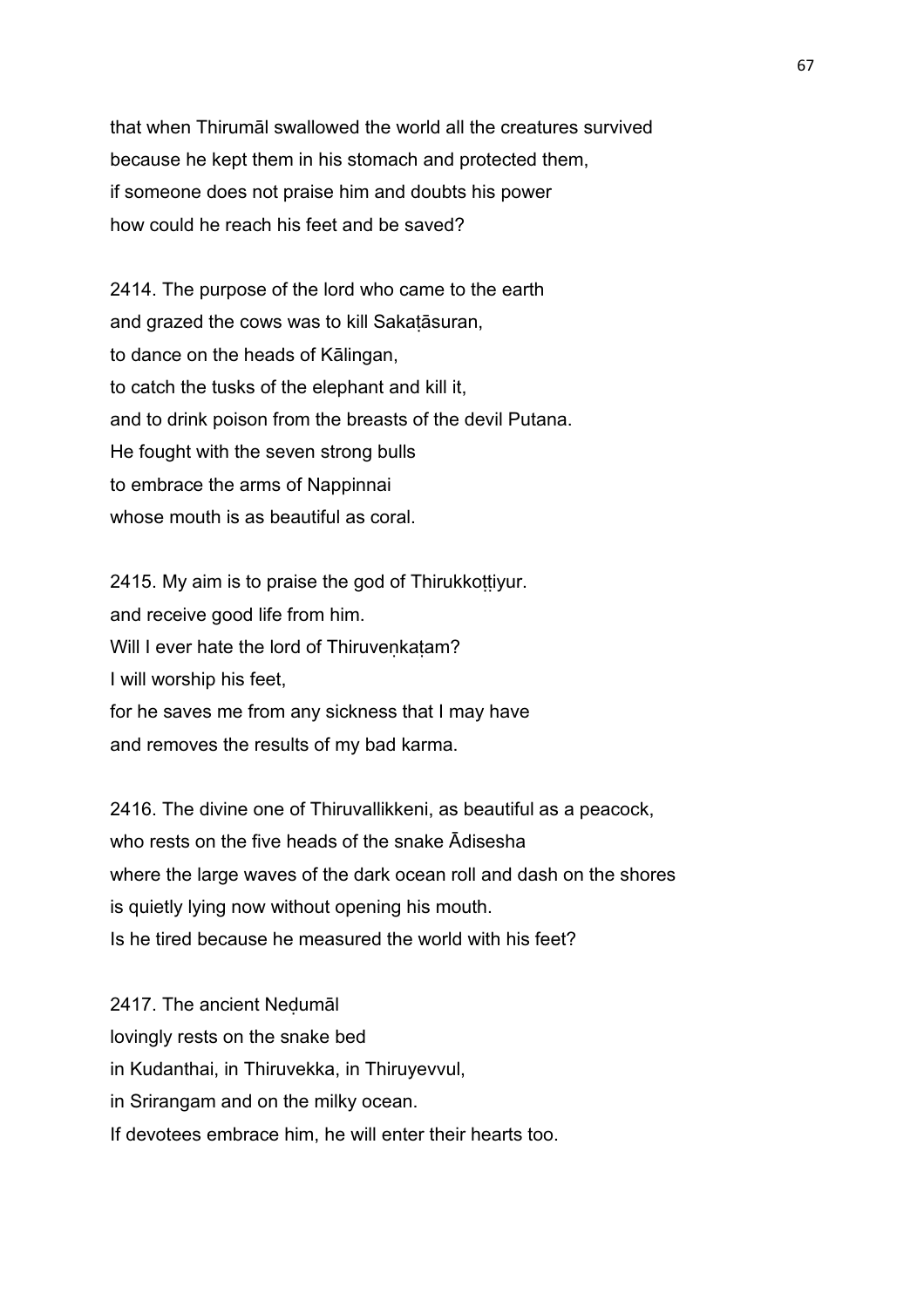2418. The wind, the sky, the wide oceans, the tall mountains, the hot sun that moves across the sky, the cool moon, the clouds that float in the sky, the eight directions and the earth all flourish through the wish and grace of Thirumāl.

2419. The ocean-colored lord created six religions for the people by his grace. If he becomes angry he will destroy at once any evil gods who create troubles or do bad deeds.

2420. She says, "I call the god of Thiruvenkatam hills where the large waterfalls descends like rain, bringing bright jewels, and elephants are frightened when they hear the sound of the water and snakes are scared and hide when they see the brightness of the jewels. I wish to see him and make a divine kudal to get his love."

2421. I praise Thiruvenkatam, the hill that is my home and where I stay. See, I always think of the lord of this hill. I fell into the net that is the divine feet of the beloved of Lakshmi, the goddess praised by all the sastras.

2422. O lord, you stay in my heart and in Thiruvenkaṭam hills where the waterfall that descends scatters pearls and roars as loud as the Onam festival. I am anxious to go and see you in the Thiruvenkatam hills.

2423. Thiruvenkatam hill has the power to destroy his devotees' karma. Go and worship that tall hill that rises to the sky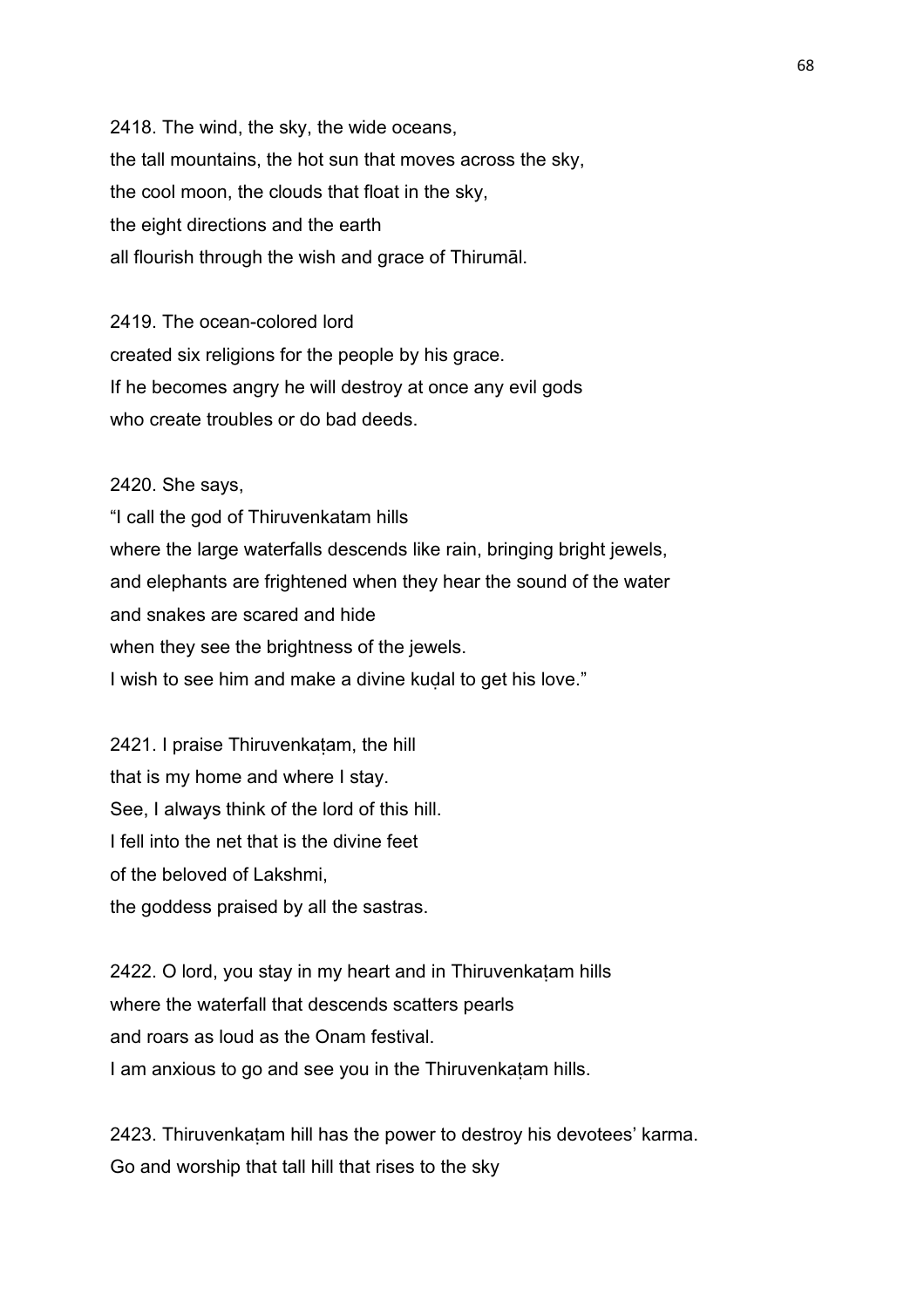where Nānmuhan on the fragrant lotus and the three- eyed Shiva come and worship the lotus feet of the lord.

2424. Shiva wearing the crescent moon in his matted hair and Nanmuhan on a lotus enter in the night the northern Thiruveṇkaṭam hills that touch the clouds in the sky and worship him, offering him pearls and other things.

2425. In ancient times when he was young, with his toes he counted the ten heads of Rāvana who had a mighty army. O young ones, go to the Thiruvenkaṭam hills surrounded with groves where Kannan stays, remaining always young.

2426. O, devotees, place flowers with love, on the lotus feet of the lord of Thiruvenkaṭam hills where a cool waterfall descends. He is the refuge for the gods in the sky and the people on the earth.

2427. In Thiruvenkaṭam hills elephants raise their trunks to the sky thinking they will touch the moon and make it as a bright light for our lord Thirumāl, and gypsies dance as they go around those hills, bending their bows and trying to catch the elephants. If people also will go around those hills and dance that would be wonderful.

2428. The Venkatam hills filled with aalis, lions, gold, jewels, pearls, blooming trees, waterfalls that are mixed with many jewels,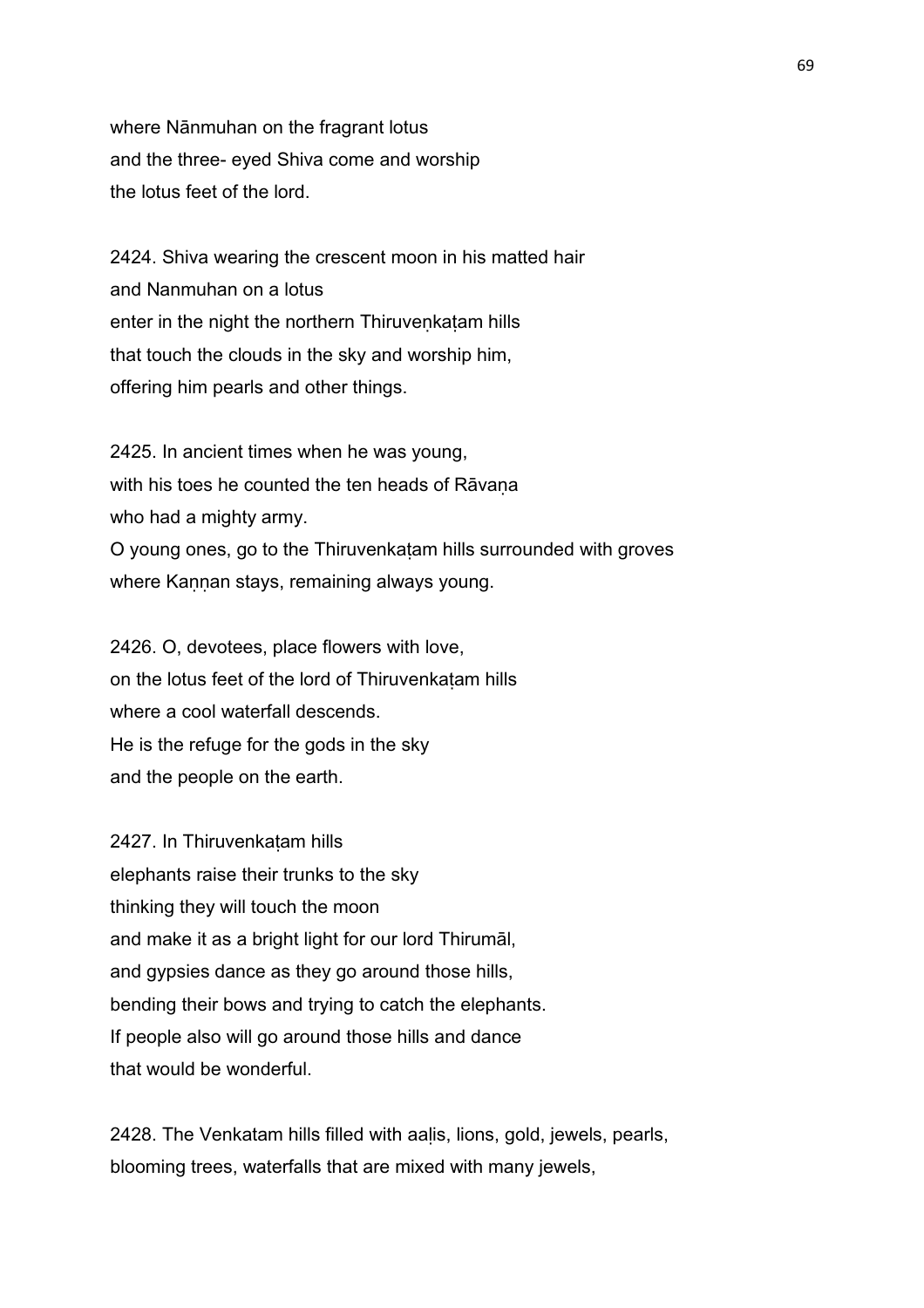forests, monkeys and hunters are where the sapphire-colored lord stays.

2429. Thiruvenkatam that removes the sufferings of karma is the hill where the gods in the sky come and worship Thirumāl and where our lord with the discus abides, protecting the gods in the sky and killing the Asurans.

2430. To praise the divine name of the wonderful god, who churned the milky ocean using Mandara mountain as a churning stick and the snake Vasuki as the rope is the only thing that all devotees should do.

2431. Māyan is in my heart and Yama will not come to me, cruel karma will not come to me and fire will not destroy me. Kannan who rests on the water on the bank of Kaviri river is in my heart that praises him.

2432. O my dear lord colored like a kāyām flower, there is no one to match you except yourself, my only refuge. Now that my mind has known you, it will not be content even with the heavens, for it understands you who are not understood by others.

2433. Those of other religions who wear garlands of skeletons will sell themselves for a price and beg for food. If they do not worship our lord who drank the poisonous milk of Putana. they are ignorant and what they drink is dirty.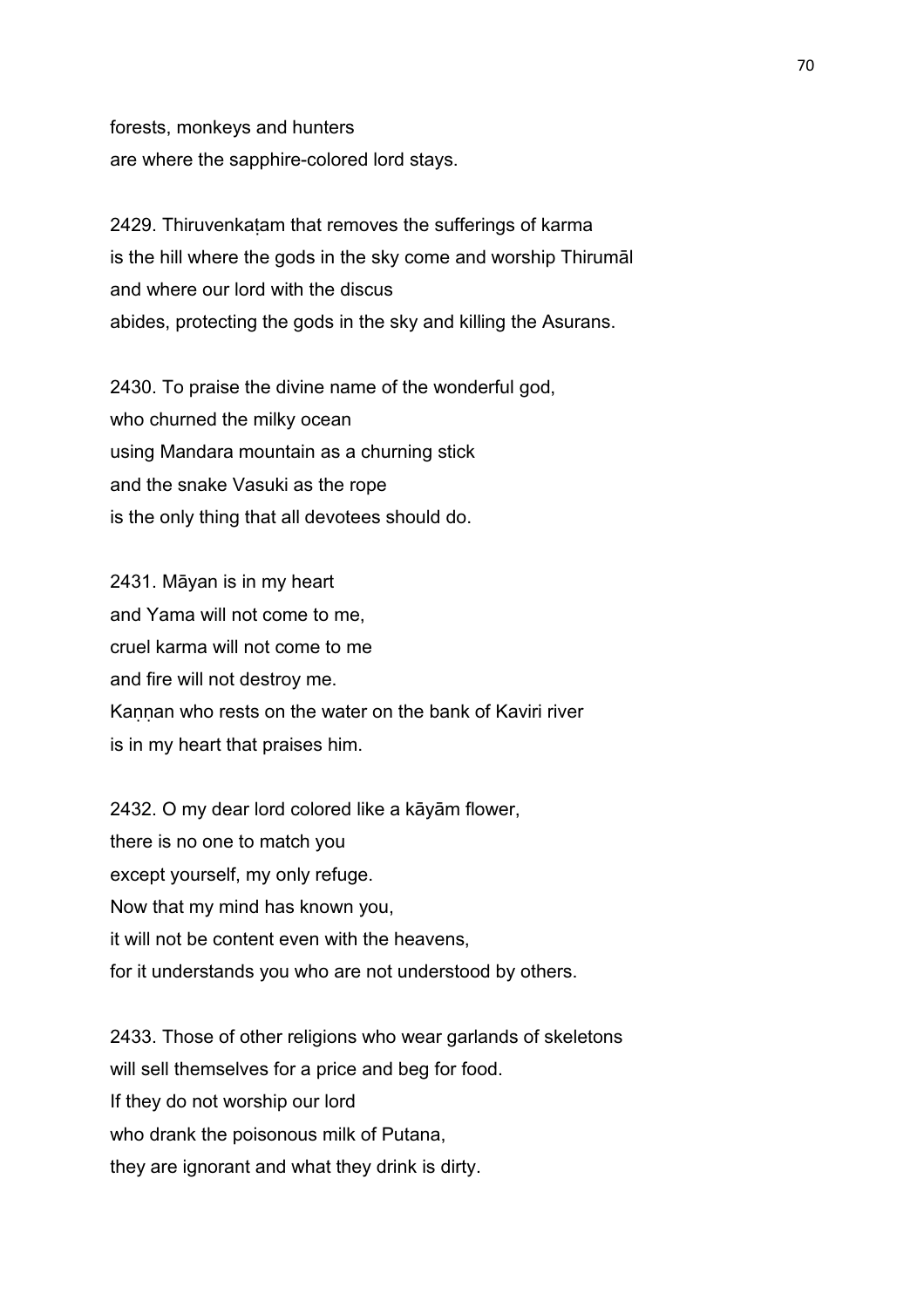2434. I will not worship any other god except Rama, the destroyer of Lanka, the land of the ignorant Raksasas. Do not accept and worship evil gods who are not divine and cannot give their grace.

2435. All that a person has learned is a waste if he does not worship Neḍumāl the only god, the most ancient of the all the three gods.

2436. If people stand at the doors of some gods worshiping their feet, they will be happy only at that time. O Neḍumāl colored like the ocean rolling with waves, how could they be capable of worshiping your feet?

2437. Someone may say this one is god or that one is god, but there is no one equal to the father of Kama, the beautiful prince. Neḍumāl fought and conquered Shiva who drank the poison from the salty ocean and his escort when they came to help Vānanāsuran and they all lost the battle with Thirumāl.

2438. The lord himself is good karma and bad karma. If I wanted to describe him who killed the Asurans when they came as Kurundam trees, I would say he is the stars, the gods, the Asurans and he is in my heart. Is there anything that he is not?

2439. He measured the world in ancient times as the king Mahābali saw his large form in terror.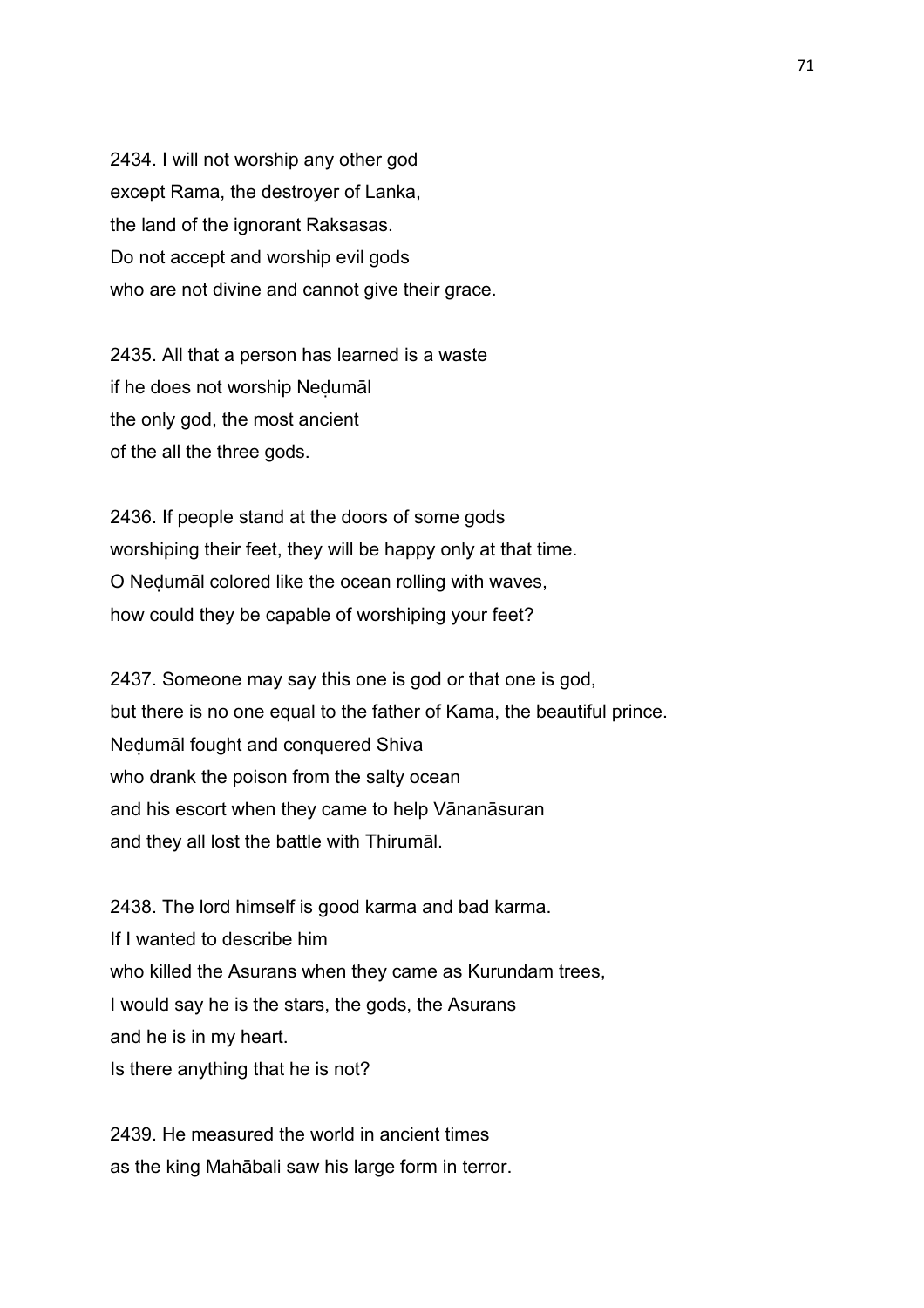He is in my heart and has removed all my troubles. I give my love to the cowherd who took away the curse of the bull-rider Shiva.

2440. I am your devotee and you are my love and sweet nectar joy for me and everything else. You, the beloved of the goddess Lakshmi as beautiful as a golden statue are my Kesavan, my shining light. You protect me so that troubles do not come to me. I am your devotee and your servant.

2441. Devotees know that you will give moksha to those who deserve it and they approach you and worship your feet. You are Rangan, a precious thing for the devotees who worship you and ask for your help. My mind will not stop loving you.

2442. The lord, the ruler of the world fought with the seven bulls to marry Nappinnai. He is my treasure and I am with him. If you ask Madhusudan, the refuge for all, for refuge he will protect you and you will not have any trouble in your mind.

2443. The devotees of Thirumāl wear thulasi garlands swarming with bees as their god does. They will tell the other ignorant ones that the only god is Shridharan on whose chest Lakshmi stays.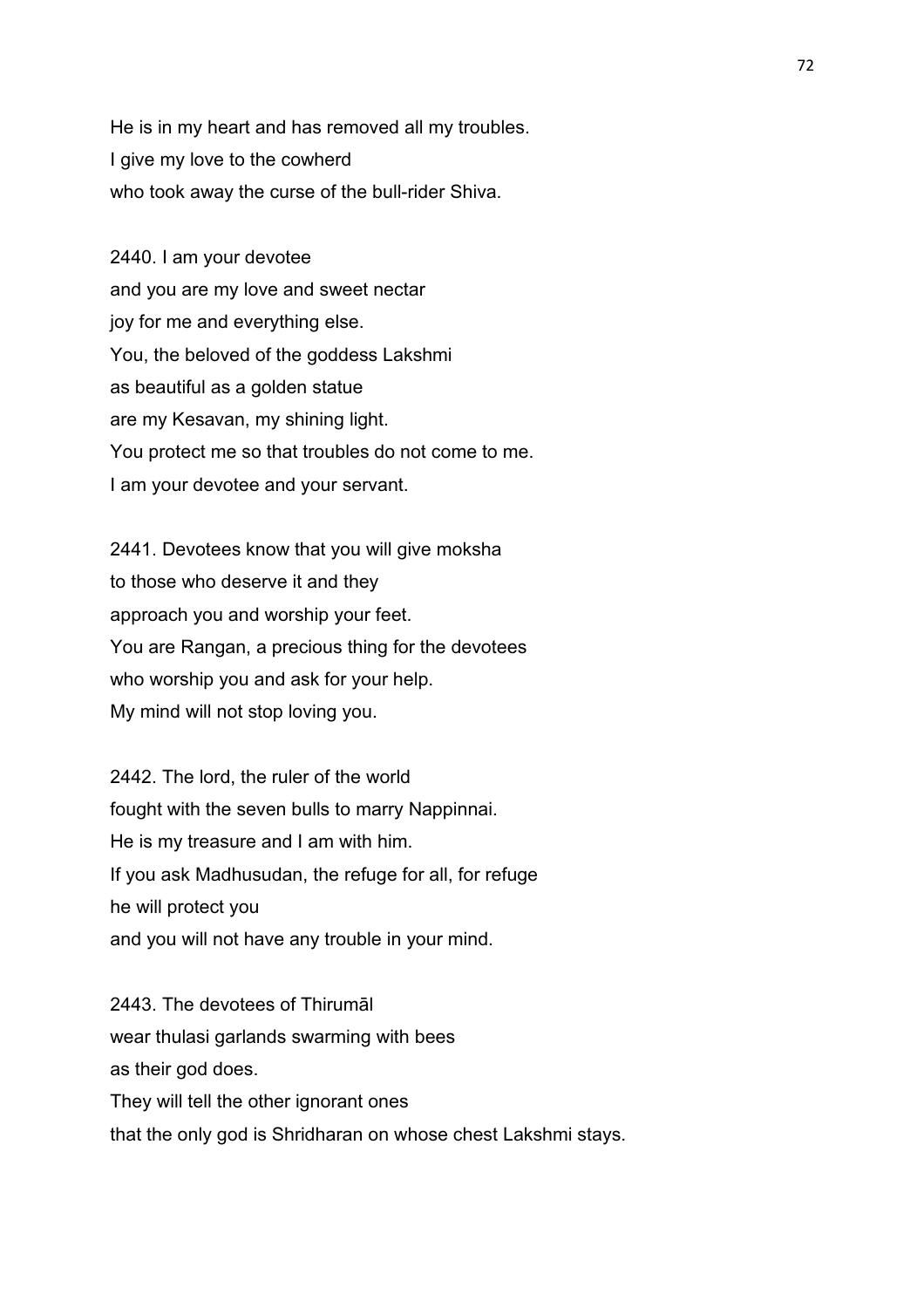2444. I have spent all my time reading about you, hearing about you, writing about you understanding you, praising you, worshiping you, and doing pujas for you who created the stars, and rest on Adisesha, the snake on the ocean,

2445. Real praise is to praise him only. Place flowers at his feet and worship the ancient god, the lord of the gods. The mantra that destroys all seven births is the names of Nāranan, the good lord.

2446. I praise Thirumāl, Madhavan, the mother of all with my poetry and in my heart. Is there not a place in Vaikundam for me who think always of him only? Tell me.

2447. My heart is the place of Neḍumāl resting on a snake bed. I will not think that Shiva wearing the crescent moon or Nānmuhan is equal to my god. I will not serve them or worship them.

2448. Even if I cannot circle the temple of god, or am not from a good family, if I praise the lord of the people Nāranan, the god of wisdom with good words, that will give me strength.

2449. Yama calls his messengers and tells them, "Listen to what I say. There are people who do not worship the divine feet of our god ever.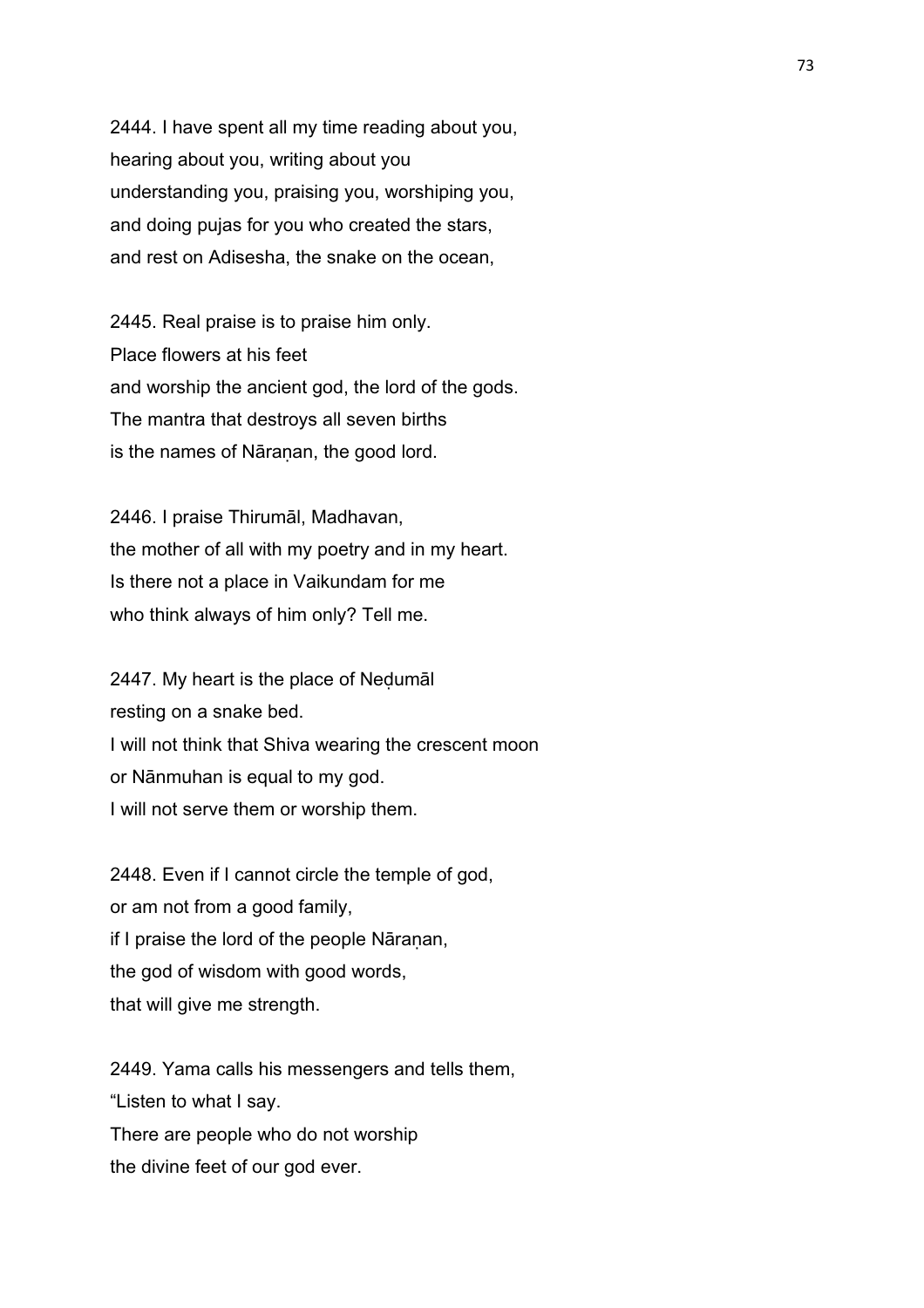Even if they bow to you as if they were saintly people, do not go away from them."

2450. Sweet to ears is the name of the lovely-eyed god whose name is the refuge for all the people of the world. I worship him, the full meaning of all poetry. If one considers, the meaning of all the Vedas is only his praise.

2451. It is not just today that I have come to know the strength of the young lord, who measured the world and the sky and went to underworld as a boar, split open the ground and brought up the earth goddess on his tusk.

2452. The Māyan, the king of Dwaraka who was born as a cowherd is far away and is near, small and large. Those who do not know the words that the god said to Arjuna will live in the world without any true knowledge and will not be loved by others.

2453. The proverb may say, "If one has not had a family life, he cannot be a sage," but that is not dharma. Good dharma, the four Vedas and tapas are all only the god Nāranan himself. Who can say this is not right?

2454. Who can understand the power of the god with a discus in his hand who swallowed the earth and spat it out? Dark-necked Shiva and eight-eyed Nānmuhan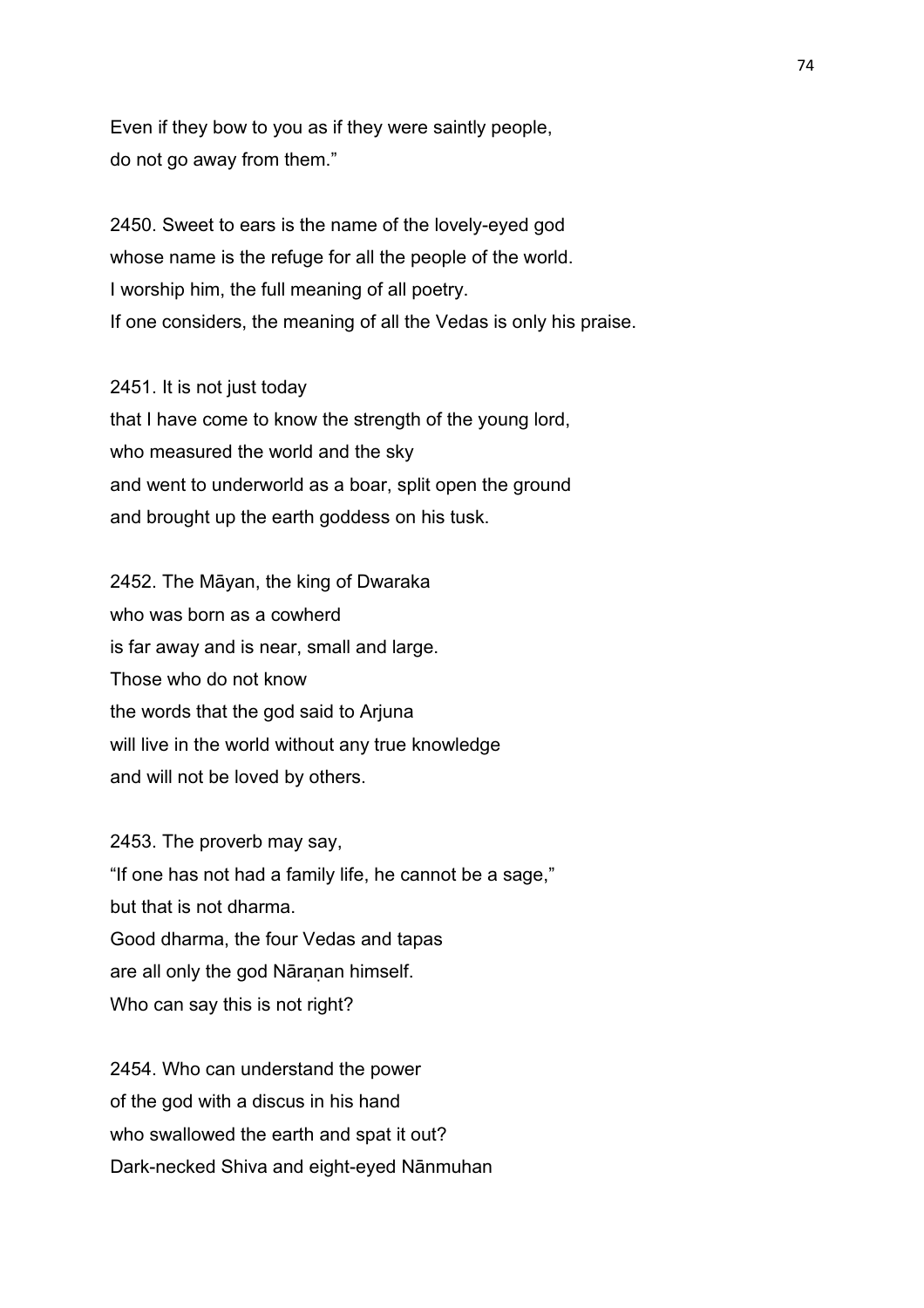could not find the god's feet or head.

2455. My tongue will not praise anyone but the dark cloud-colored Māyavan who gave his grace to the shining snake Sumugan when it came and asked for refuge because it was being chased by a hostile bird.

2456. I will not praise any human with my tongue, I will praise only the divine feet of the god of Vaikuntam whom fire-bearing Shiva with his red matted hair comes and worships with flowers.

2457. Songs, literature, stories, the Puranas, fire, the large sky, the laws of Manu that all the world follows, and the four Vedas are only the creation of Māyan's māyā.

2458. When the ocean-colored god who built a bridge with stones over the wide ocean wished to remove all my bad karma even though I do not know all the things I have done wrong, I worshipped him and all my sins went away.

2459. When Shiva who burned Madan's body was doing tapas and Uma told him the name of Thirumāl, the god adorned with garlands, even Shiva's tapas was disturbed. What will happen to people if they really see Māl and worship him?

2460. If devotees searching for Thirumāl understand the ancient lord with love in their minds and think of their bodies as a burden and wish to leave them they will quickly go to Vaikuntam.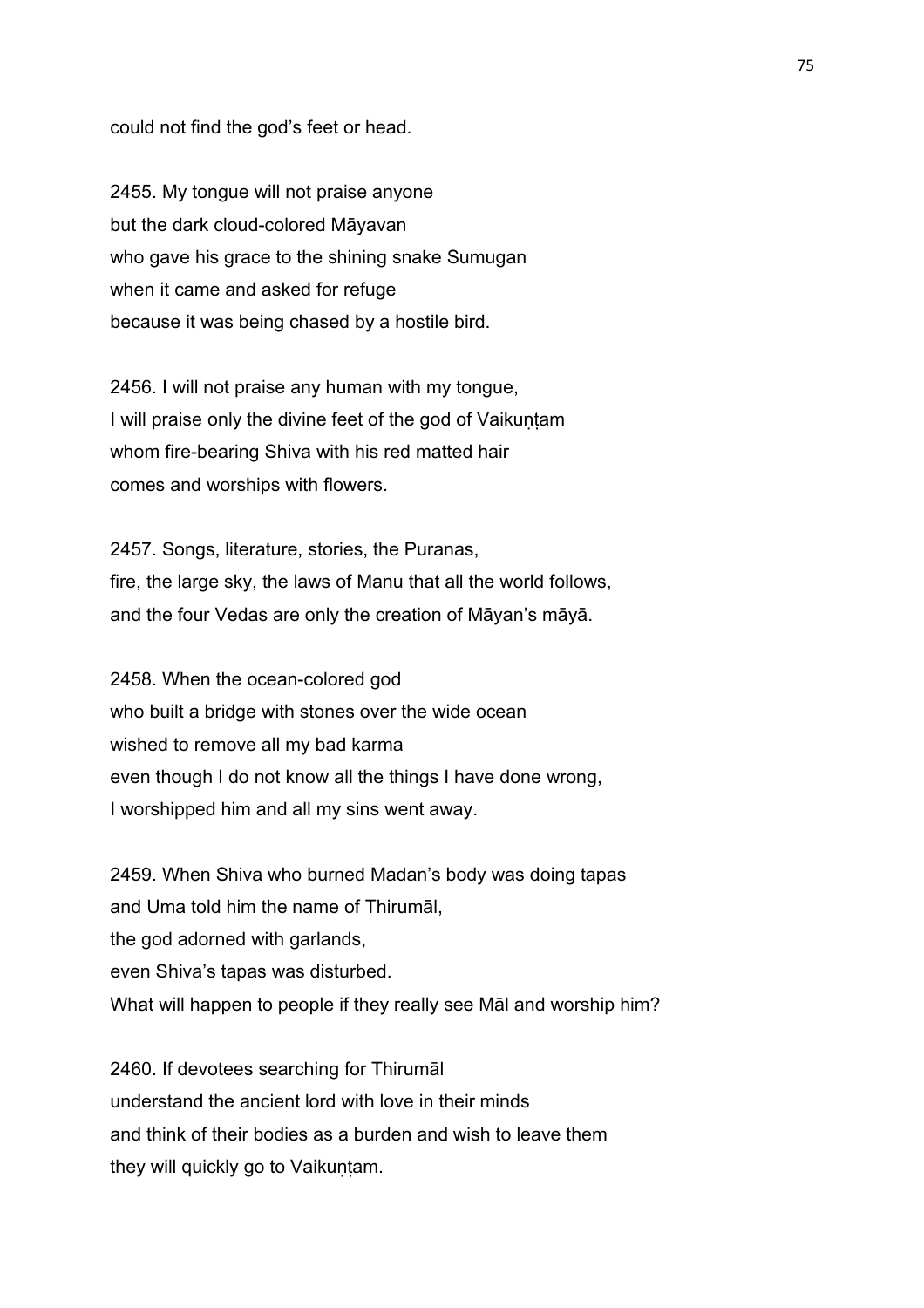2461. When a terrible flood came in ancient times Kaṇṇan protected the world and gave it his grace. If you listen to the songs of this wide world and dance and praise him, that will save you from falling into a terrible hell. and will open the door to moksha.

2462. I thought that if I could open the door of my mind and see you there, all my bad karma would go away. You planted the seed of good Tamil in my heart and made it grow. You became that language itself that I have learned.

2463. The father of the beautiful Kama has entered my heart and lives there. Is there anything better than this could happen to me? Shiva and Nanmuhan sprinkle fresh flowers and worship the god, the king they cannot hope to equal.

2464. The dark-colored god with a discus in his hand, is the king of the gods in the sky, he is the sky, compassion, the people of the world, our mother and all things. He will give wonderful things to those who approach him.

2465. I do not want any wonderful thing to happen to me. I will not be a devotee of Shiva he will not be the right god for me. I will only worship Kannan every day, the king whose feet are adorned with sounding anklets. Loving and worshiping him is my only duty.

2466. If I have any other duties, they are merely vexations. All I need is the time when I praise the names of Thirumāl,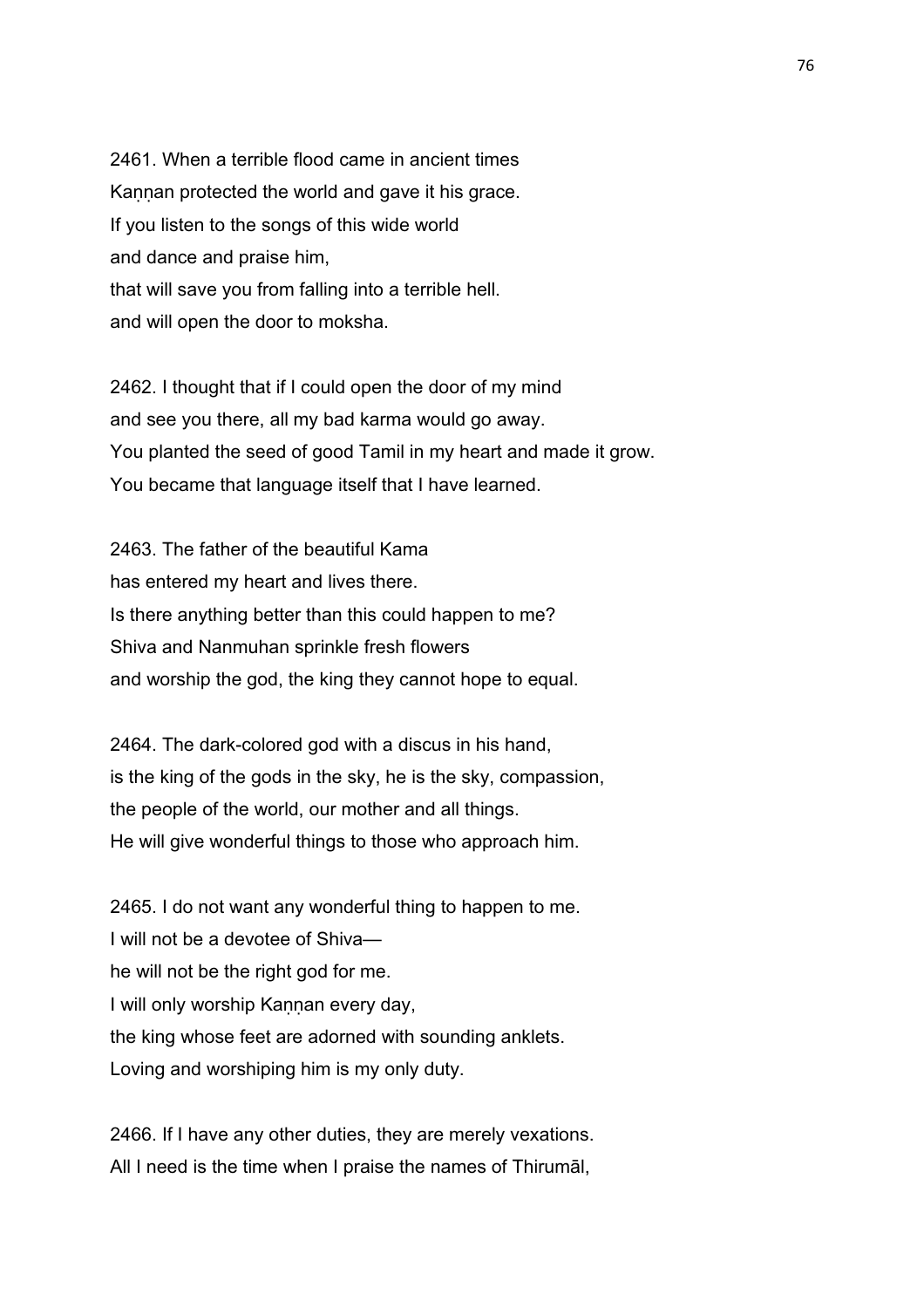the god with a bow, who destroyed the pride of Vaali the angry, strong king of monkeys and who abides in my heart.

2467. See, my good heart, he is in you, the Uthaman is always in you, and if devotees think of him, he is in their hearts. He, the matchless one, is the Esan for those who are lonely, and for devotees like me.

2468. The lord ate the puja food served for Indra in a pile as large as the majestic Himalayas, he protected the cowherds from the storm, he created all the religions, and he protected the dark necked Shiva and Nānmuhan. He is the life of the world.

2469. When the messengers of Yama come and take someone's life our god is the one who will come and save him. If devotees praise Thirumāl with songs and think of him always, they will live happily. The life of those who belong to other religions is a waste.

2470. I know for certain that to worship the divine feet of the god resting on the milky ocean is not a mistake. If devotees worship the god every day without unfailingly the results of their karma will not come to them and they will go to Vaikuntam and stay there happily.

2471. Those who want to go to heaven will worship Thirumāl with flowers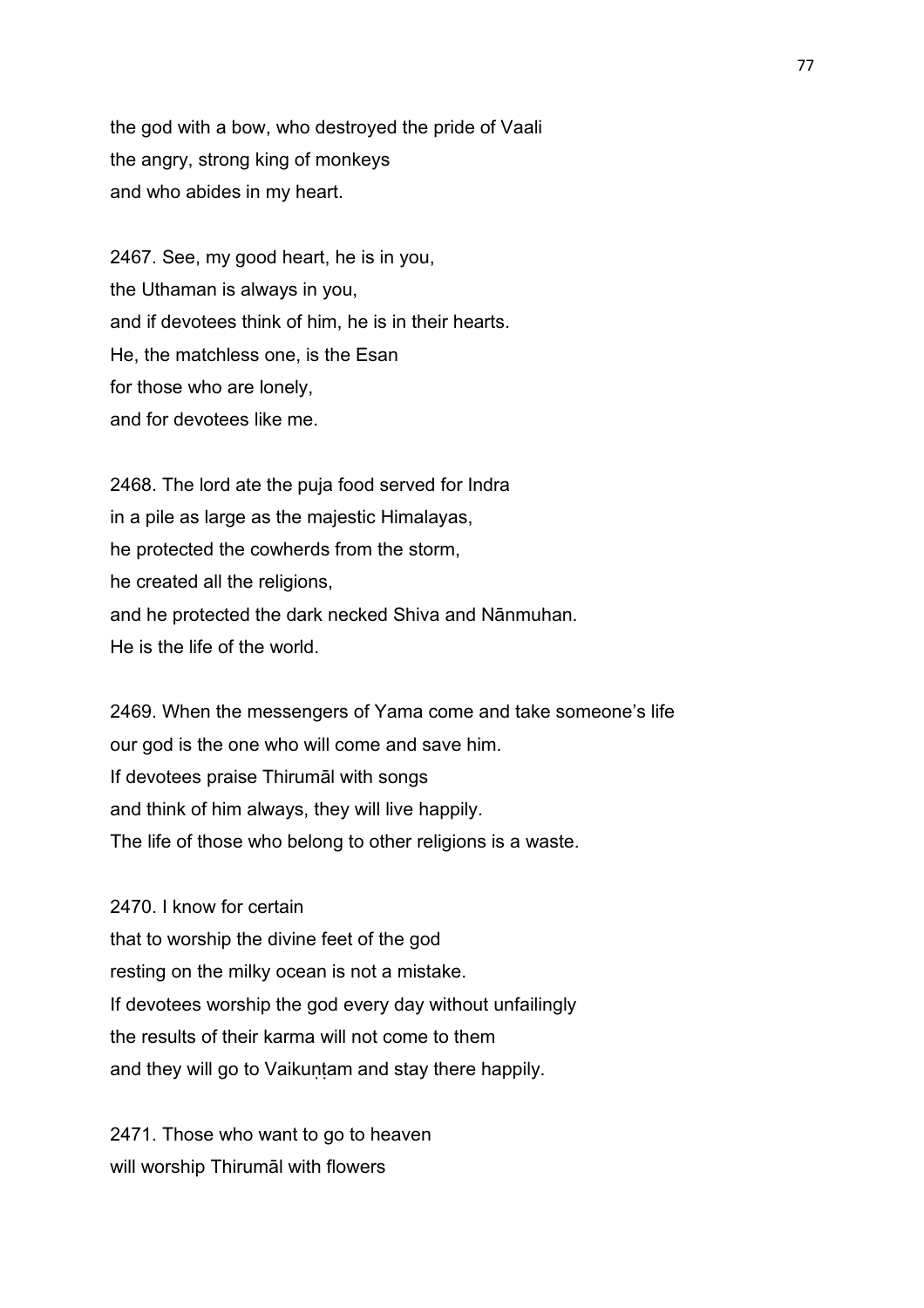and live a good life, loving and serving others. They are the real devotees of the lord.

2472. I will sprinkle flowers on the lotus feet of all devotees, and the feet of the gods in the sky, of Nānmuhan who stays on a lotus, and of Shiva adorned with a snake, and I will worship them and ask them to give me their grace only so I may attain the lotus feet of the dark-colored lord.

2473 I do not ever forget Neḍumāl who abides in my heart and will stay there for ever. I am a devotee of Sridharan with Lakshmi on his chest and he has protected me from the time I was in the embryo in my mother's womb.

2474. I never forget that he protects me, I just say, "You are my Kaṇṇan" and stay quiet. You, the king, give bodies and your grace to all lives. You have the highest good nature. If devotees understand what truth is they will never leave you, the highest lord.

2475. O god resting on the snake bed, you destroyed the enemies of Pandavas and helped them on the battlefield. If you want, even neem leaves can be made into a delicious curry. Give your grace to me, your slave.

2476. I, your slave, was born in a low family and suffered.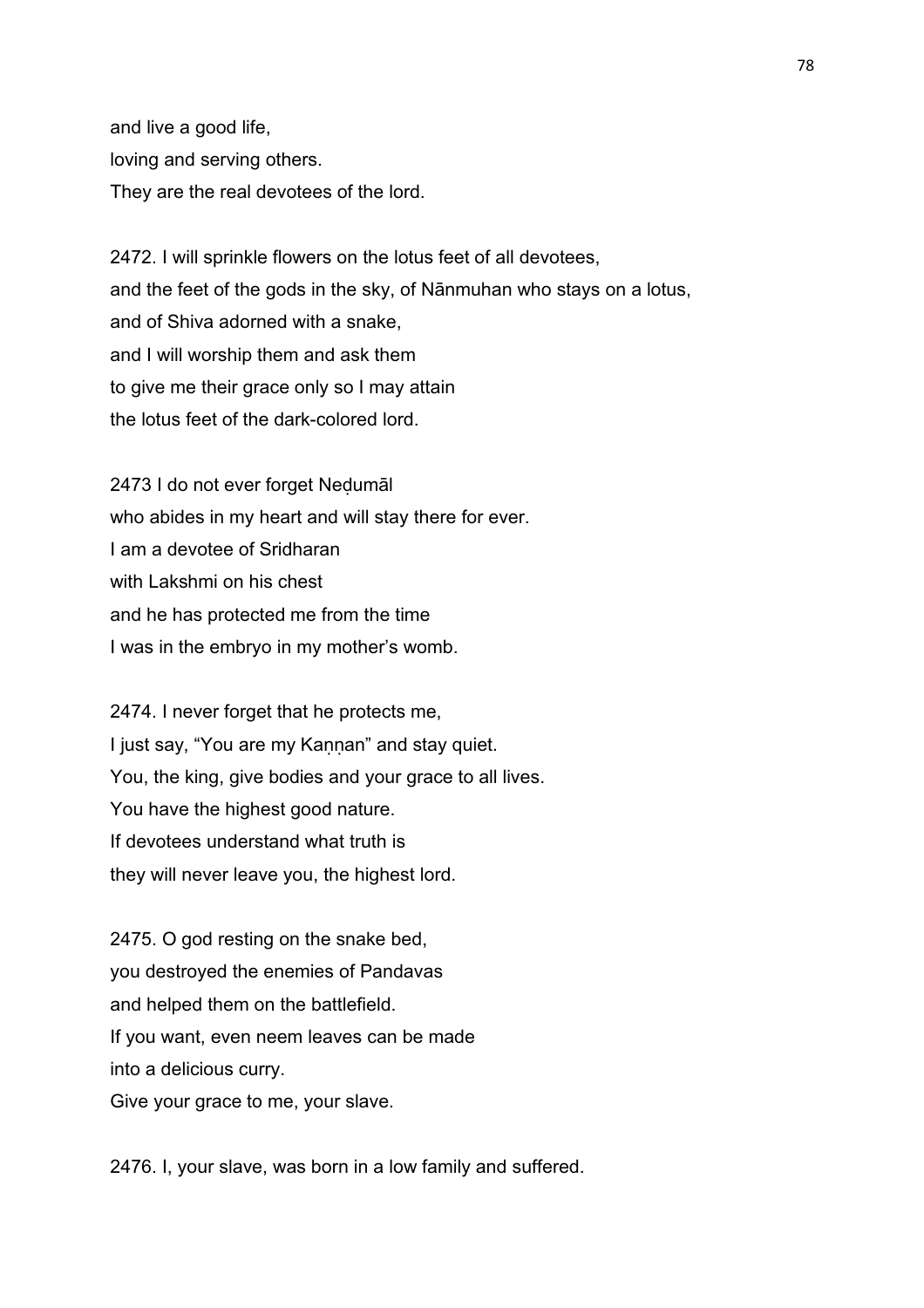I do not want to worship gods other than you. I want to reach heaven, leaving this earth without my karma.

2477. I know now the lord of Shiva and Naanmuhan. I know you, my dear god. I know you are the reason for all. I know all I have learned is from you. I know all I will be knowing is from you. You are Nāranan and all your deeds are good. I know that very well now.

SUBHAM. Nanmuhan Thiruvandathi ends.

-------------

## Thiruvirutham. - Nammāzhvar (2478 -2577)

2478. The poet says,

"O lord, chief of the gods in the sky, hear the request of your devotee. Remove my false knowledge, bad behavior, and unclean body and give me your grace so that I, born from my mother's womb, will not be born in this world again."

2479. Her friend says, "She loves the cloud-colored Kannan, the god of the gods in the sky. Her eyes are filled with tears, as if she were a fish frolicking in the water of a flourishing pond. May he prosper!"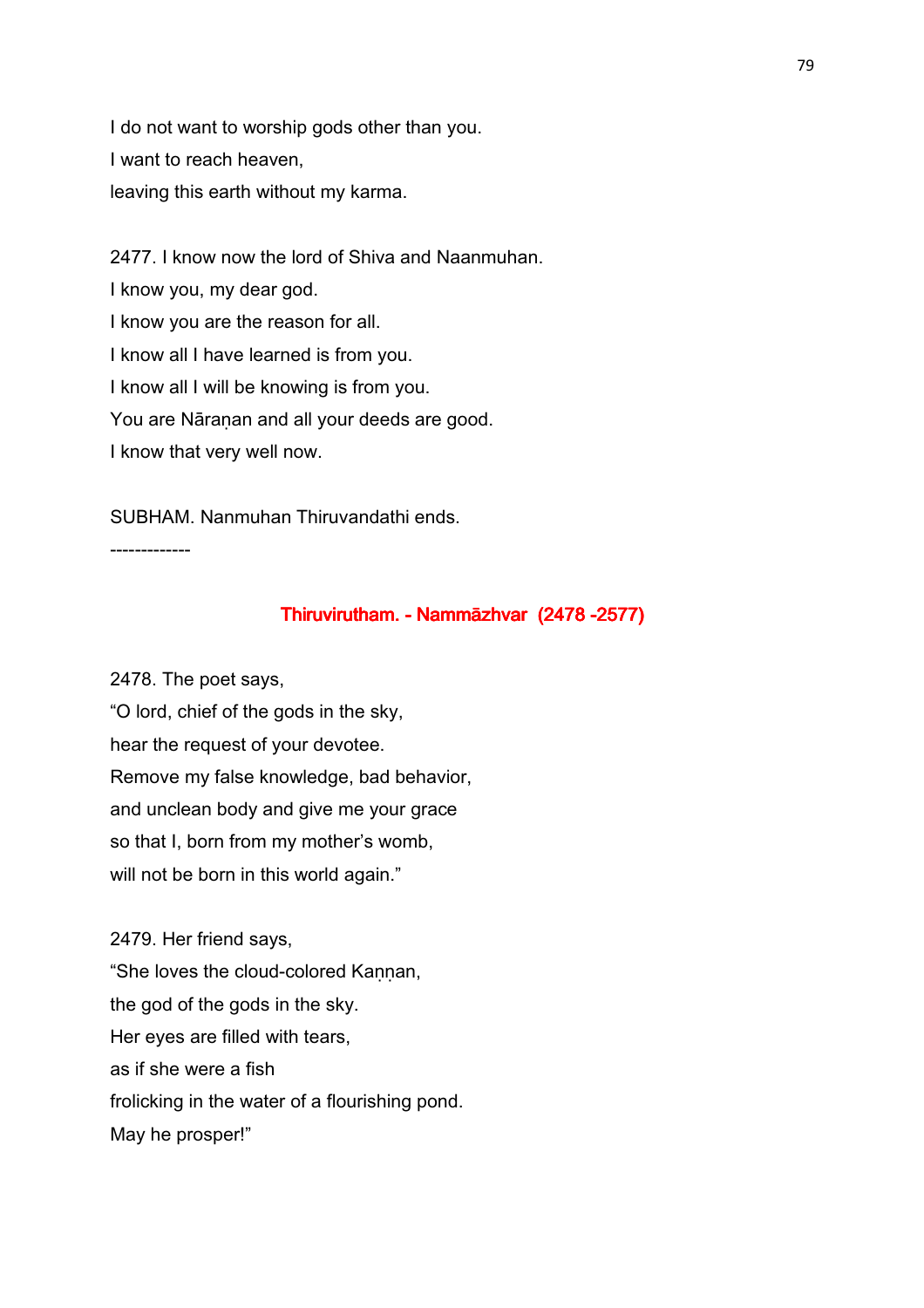### 2480. She says,

"Worshiped by the gods, he wears a thulasi garland and my lovely heart goes behind him as he rides on the angry Garuda, carrying a fire-like discus that destroys his enemies. Nappinnai, the beautiful daughter of the cowherds who play the flute, the earth goddess and Lakshmi are with him like his shadow. Will my heart stay there looking at his beloved wives or will it return?"

# 2481. She says,

"My lonely heart was attracted to his bird Garuḍa and went behind it. I have nothing to give to him who wears cool thulasi garlands. O cool poisonous wind! Is it right for you to blow and make me shiver for the love I have for him who drank milk from the breast of the devil Putana?"

### 2482. Her friend says,

"The blowing of the cool wind is like fire, it doesn't seem to know it is the cool season. Does he send it to make wide-eyed girls become pale? Does the cloud-colored Kannan make a rule for the wind to blow so cold?"

### 2483. He says,

"This beautiful vine-like girl with sharp eyes like arrows and eyebrows like bent bows shot her arrow-look at me, her target. She is like the god who rides on Garuda, fought and conquered the Asurans, and is like Yama himself, and she is like his son Kama the god of love. Her love will take away your life.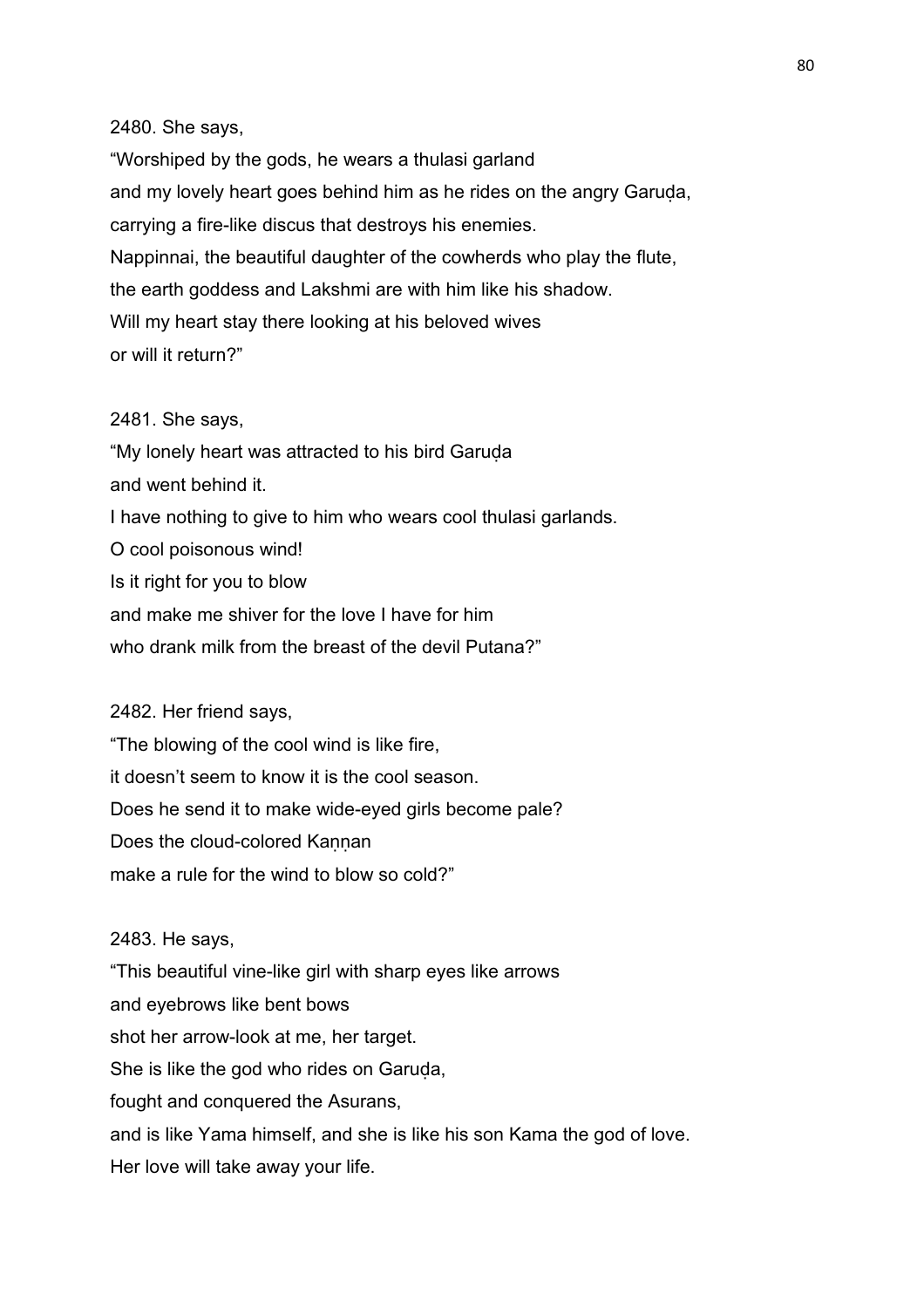### Protect yourselves."

#### 2484. She says,

"The wind blows, the rain pours down and the clouds look like bulls fighting together. The earth is cool and the sky has the dark color of Thirumāl. Is this the rainy season that comes to make lovers suffer in separation? I don't know. I have done bad karma."

#### 2485. She says,

"All that I see and hear reminds me of my beloved, the chief of the mountain. I know that he wants to go far away, crossing the large mountain of Thiruvenkaṭam, to earn wealth, and it seems certain he will go."

#### 2486. He says,

"Her face is like a lotus. She has shining dark eyes and lovely lips, her teeth are like white pearls, her eyes are like beautiful blooming kuvalai flowers and she looks like a beautiful doe. She is divine like the sky world of the god with a strong sharp discus in his hand. Who could bear to be separated from her, as lovely as a precious flourishing creeper?"

### 2487. He says,

"O girls, you are as beautiful as the vines in the Thiruvenkatam hills in the north where Māyon stays. Even though I tell you how I suffer, you don't listen. Are your mouths as beautiful as thondai fruit?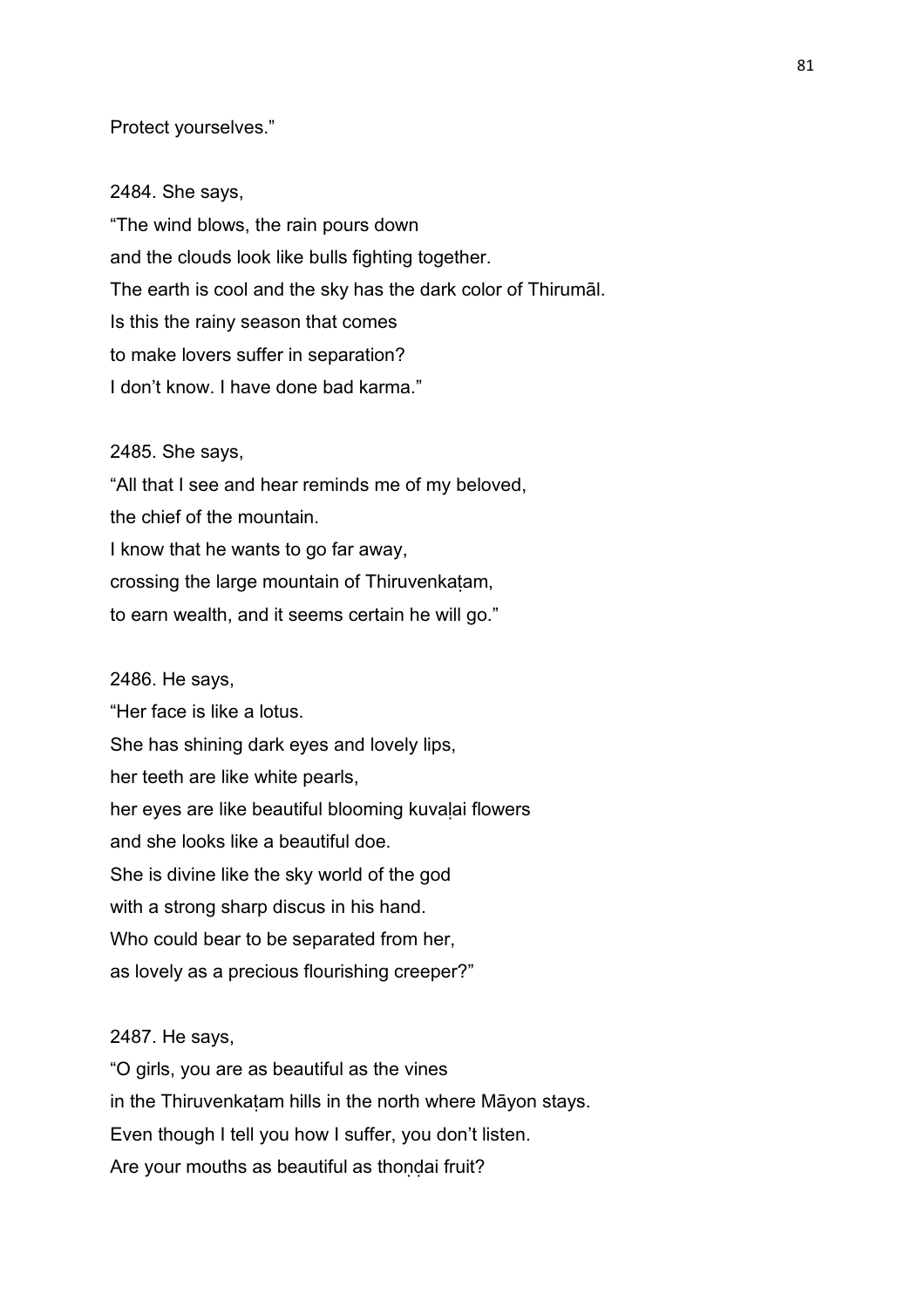Are you worried that if you speak, the parrots that hear you will feel shy? Tell me, I have done bad karma."

### 2488. He says,

"When I told her whose teeth are like white pearls, 'You are like Kannan's heaven. You eyes are very special. I need to be apart from you so I can gather wealth,' her large eyes like kendai fish shed tears and her precious golden body became pale. Now, all these things keep appearing and disappearing before me, making me suffer."

### 2489. She says,

"The pale color of my body increases. The nights seem as long as eons. My dear Kannan who has a beautiful discus and is adorned with a cool thulasi garland gave me all this pain because his good heart loves me."

### 2490. She says,

"The sun, the king of the day, the ruler of the earth with his scepter, has set and the heat and the light have gone away. The king of cold and darkness has come to rule. The cool wind coming from the thulasi garland of my beloved makes my bangles grow loose. Who will protect me? The night grows like an eon."

2491. He says,

"Her beautiful fish-shaped eyes that are sharp like spears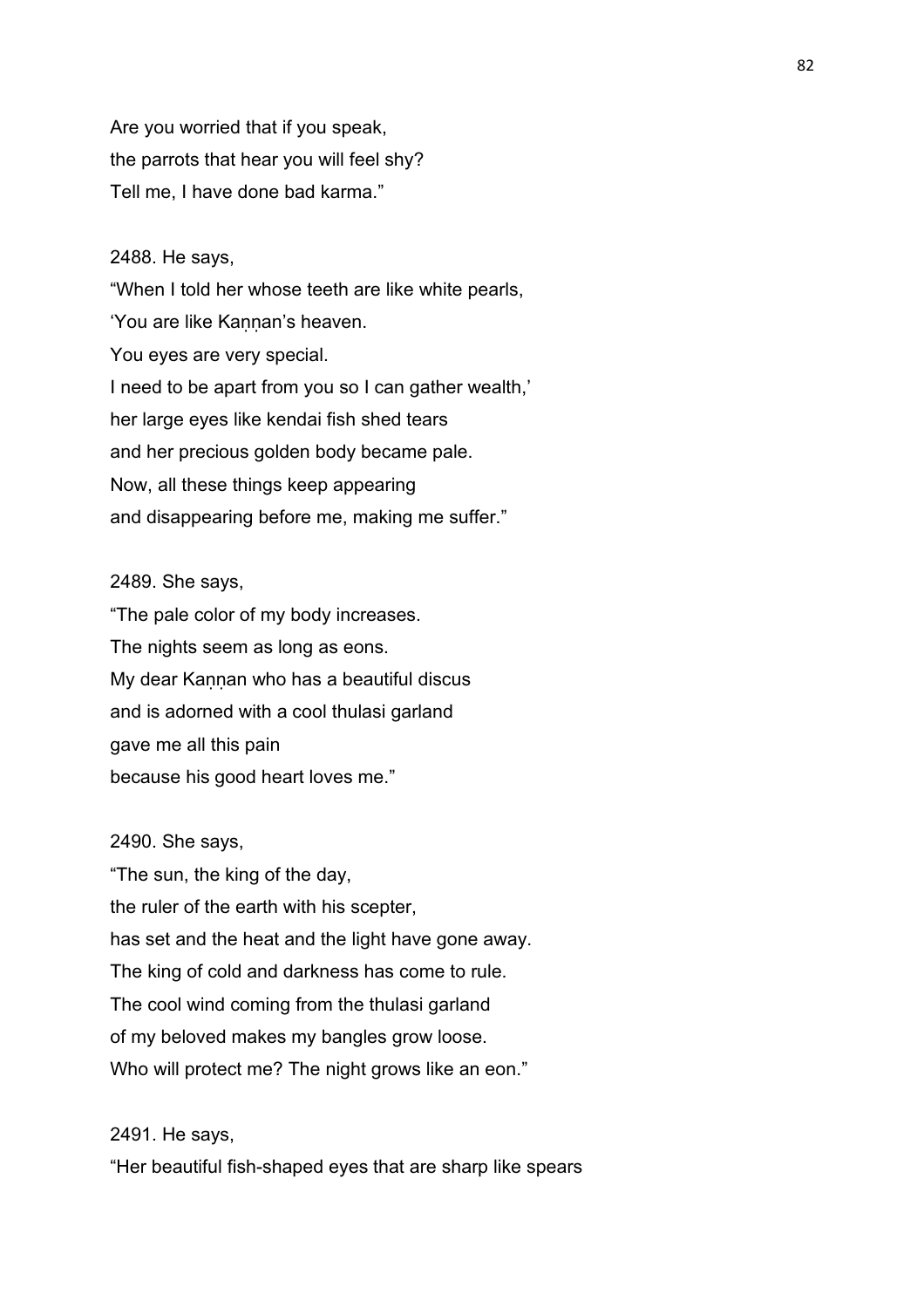have taken over my life. The bright light of Kama's divine arrows will not leave me. They target my life. She is like the divine heaven of the shining dark-colored god."

### 2492. Her friend says,

"You came searching for an elephant and said to us, 'You with fish-shaped eyes, did you see an elephant?' If others find out that you came here, won't they gossip? We guard the millet field in Thiruvenkatam of the lord colored like the ocean or a cloud. You haven't come for a while every day for a long time we have guarded the millet field."

### 2493. He says,

"You are as precious as the sky where Kannan stays. When I am away from you, it seems as if many eons pass, but the time I am with you seems very short. Whether you are with me or away from me, I become weak.

This darkness gives me much pain."

### 2494. She says,

"O ocean! You look like the darkness that is spreading.

May you prosper with your abundant waves.

The dark-colored lord resting on the snake bed Adisesha

shines like a black sun that spreads its rays and take away the darkness.

Do not erase the tracks of the wheels of the chariot on which my beloved rides."

2495. Her friend says, "Does the sky look as if it has taken its water from the ocean and risen,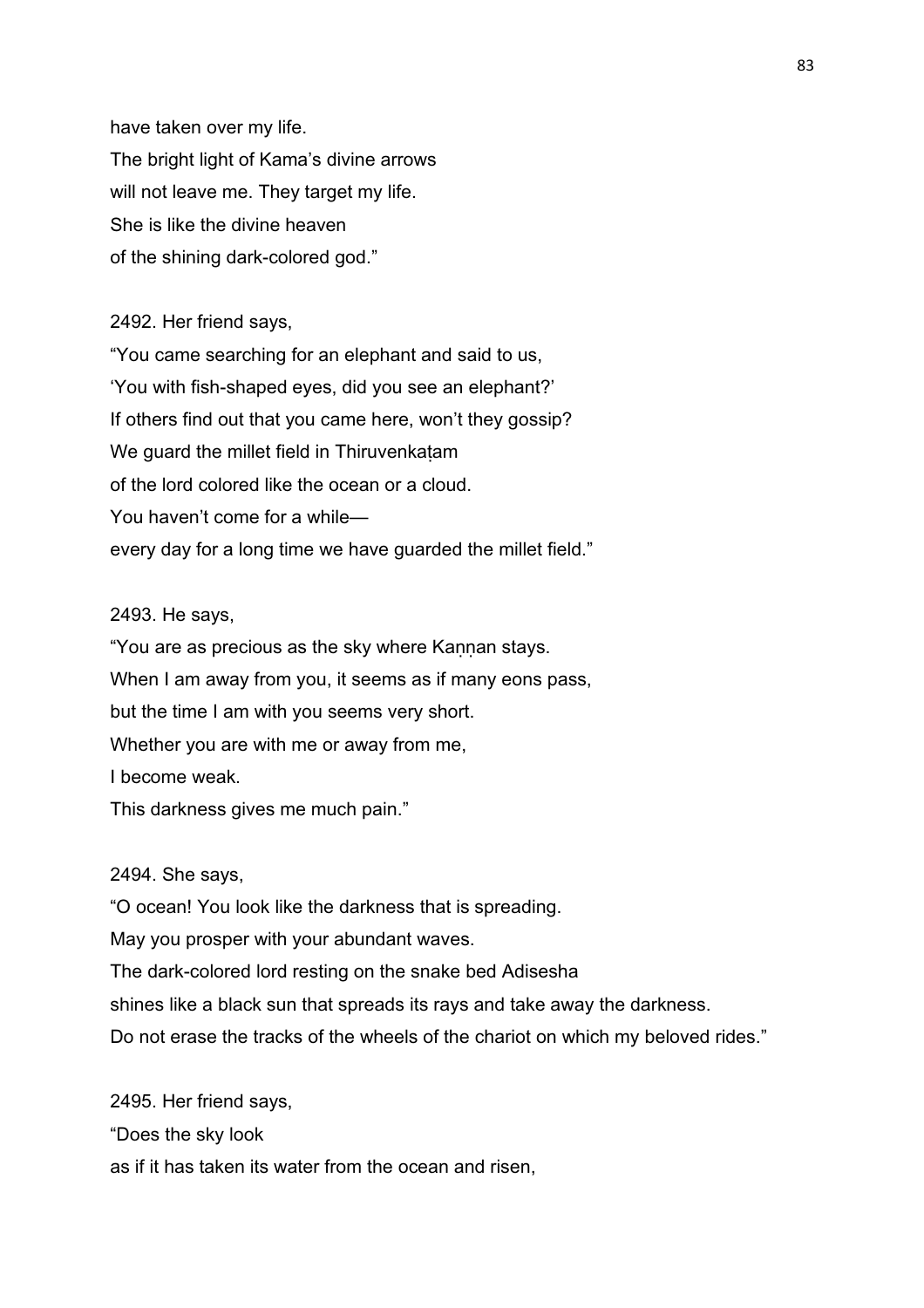or does the ocean look as if it has the color of the sky? Is it the time of the eon when the flood comes and he swallows all the worlds and the sky, or it is just the rainy season? The tears this girl sheds are like a waterfall."

2496. Her mother says, "The dark clouds rise in the rainy season and their thunder seems to scream out, 'Is there anyone to protect the chastity of these women?' If the lord adorned with a thulasi garland and riding on Garuda does not give his grace soon enough, the village will gossip about my little daughter whose words are few."

### 2497. Her friend says,

"O Velan! She is not sick because her words are few. Her sickness is not one that some young god has given it is only because she has fallen in love with our lord. O Velan, stop your worship. O mothers, hear my words. Bring the cool thulasi garland from him who swallowed all the seven worlds and put it on her."

### 2498. Her friend says,

"The gods in the sky bathe you in pure water, adorn you with beautiful garlands and burn incense to you and worship you. You stole the butter in the cowherd village and ate it, and you fought the seven bulls with bent horns to marry Nappinnai, the daughter of the cowherd and you danced the kuḍakkuthu dance."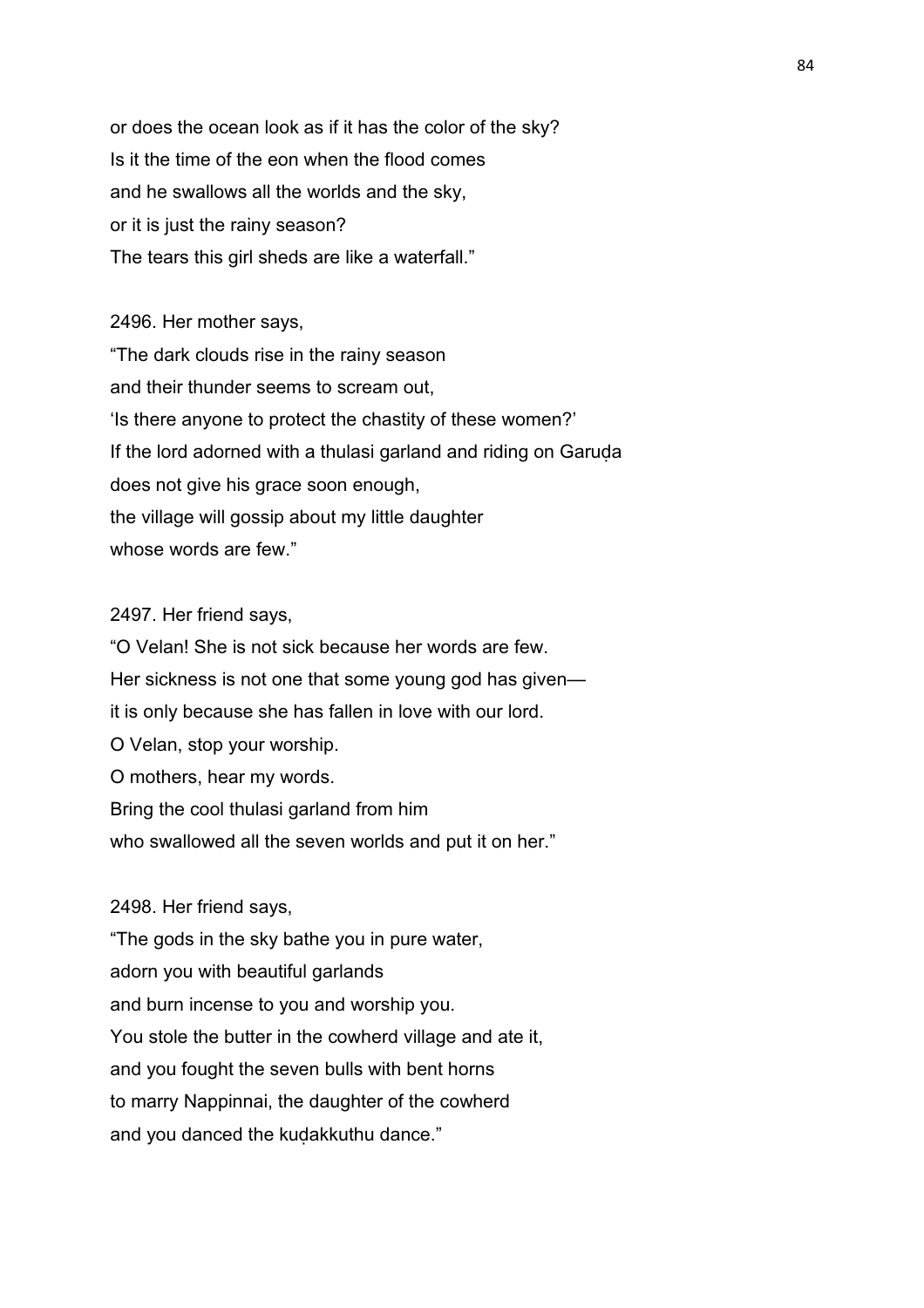2499. Her friend says, "He wears a dress made of leaves and in his hands he carries a bow and an arrow. It seems he has come to hunt. He asked us, 'Did you see an elephant?' He rides on Garuda and is a thief. He asks things he can't ask at his house. Did our relatives tell us to go to the millet field to answer naughty questions like this?"

#### 2500. He says,

"I have done bad karma. My mind thinks of the millet field where she is and the path to go there. O girls watching the millet field, are you like goddesses in the sky where the lotus-eyed Kannan stays? Tell me, what are your divine qualities?"

2501. Her mother says, "Her beautiful fish-eyes shed tears like a river. Does she suffer with love sickness? She wants the garland of him who rides on Garuda adorned with a thulasi garland dripping with honey and carried Govardhana mountain as an umbrella, to protect the cows and the cowherds from the big storm. What will become of the heart of my daughter ornamented with lovely bangles?"

### 2502. She says,

"My bangles grow loose because I love the lord the god of the gods and the god of Indra, the king of the gods. His scepter that protects the sky and the earth is bent because he does not want to help me.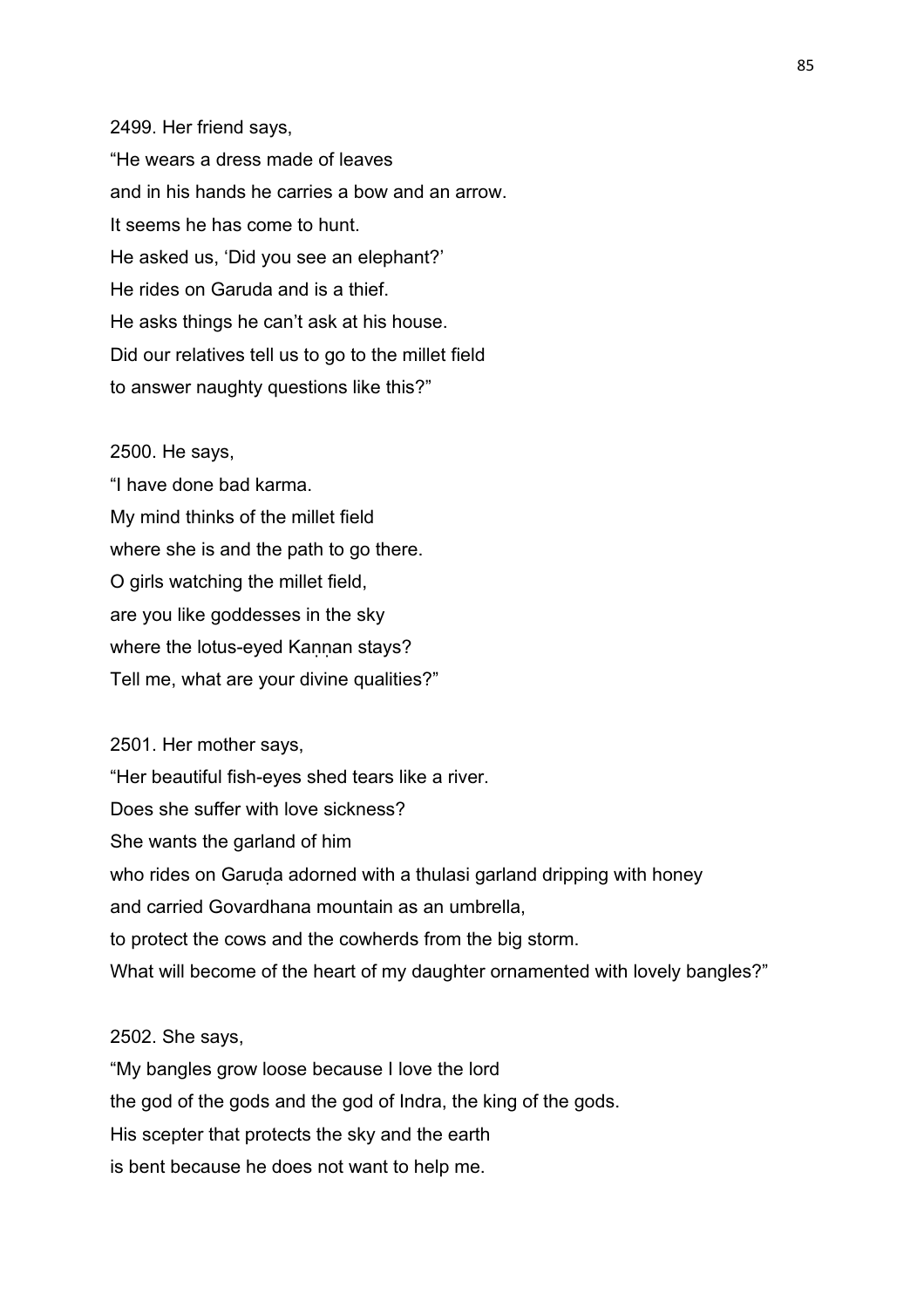I worry about the pain that his thulasi garland may give to those who love him like me on this earth"

2503. He says, "The sun travels through all lands and makes this desert so hot that no one can live here. You, precious as gold, have crossed into even this hot land with me. Let us go to the temple in Thiruvekka where the gods in the sky come to worship Kannan. The beautiful, blooming grove near the temple will take away our weariness and make us feel good in this desert land."

### 2504. She says,

"The world says,

'If someone receives the grace of the ruler, the protector of the world, even enemies will become his friend.' This is true. I received the cool thulasi garland of Kannan and wear it, and now even the cold wind that would blow like whistling fire in the middle of every night makes me cool."

2505. She says, "In Srirangam where you stay, the Kaviri flows with abundant water. There birds look to catch crabs and the flowing water stops them and saves the crabs. We want your cool thulasi garland and are distressed that we do not have it. The cool wind blows and makes us suffer more and no one can escape from worry when their thoughts wander.

Give us your grace."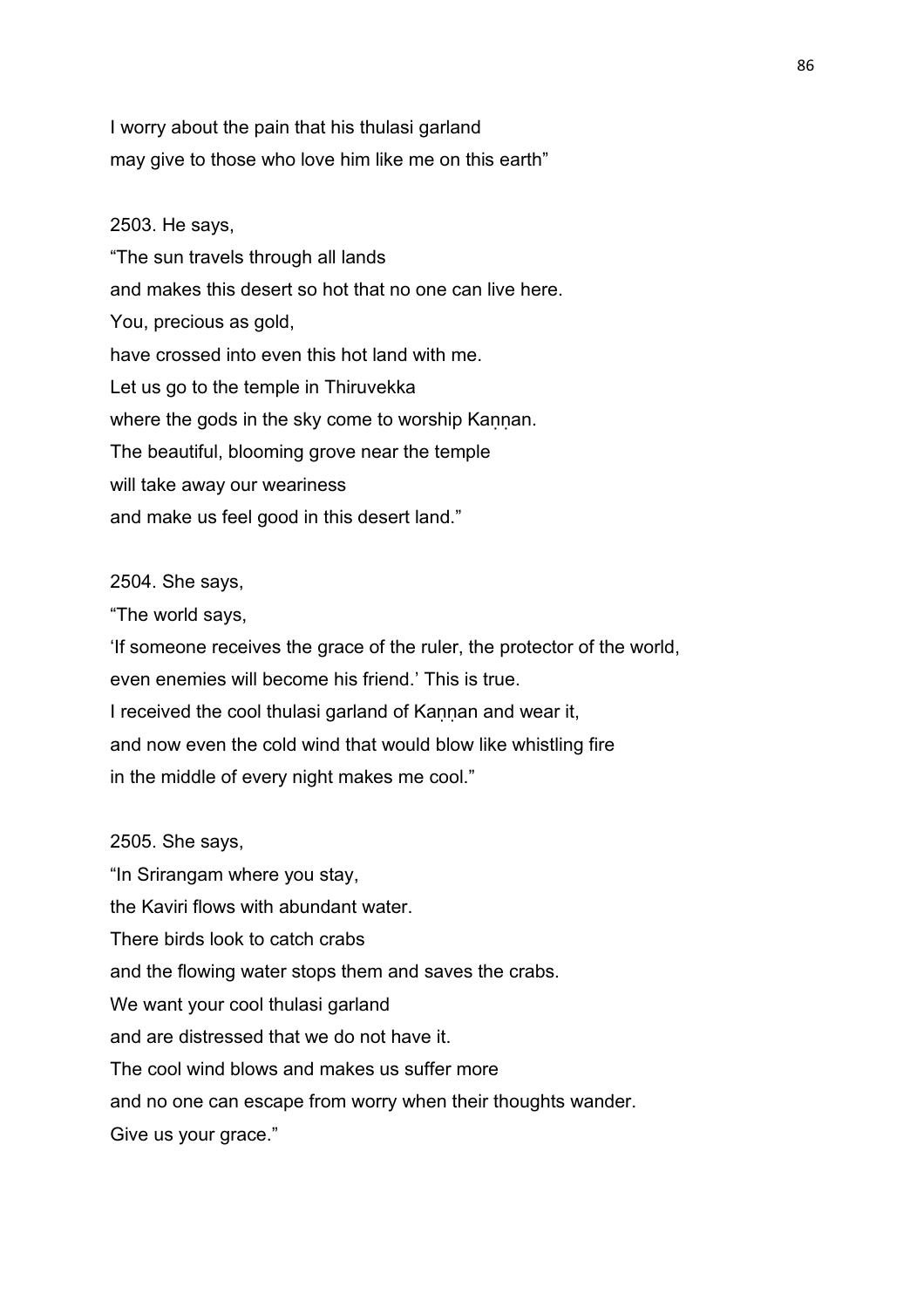### 2506. She says,

"O swans that were born in good families, go with your mates to the dark-colored lord who shines like lightning and tell him, 'We are her messengers. She begged us to tell you how she loves you.' Women do not go as messengers. Aren't you the right ones to go for me?"

## 2507. She says,

"O swans and bees, I bow to you and ask you to take my message to him. Tell me, won't you go to him? I won't forget your help. If you see other women Kannan loves in Vaikundam tell them also about me. Understand that helping me is the right thing for you to do."

### 2508. She says,

"O clouds floating in the sky with shining lightning over hills as beautiful as pure gold studded with jewels, You are going towards the place where he is in the Thiruvenkatam hills that are known everywhere. If I ask you to be my messengers, will you agree? If I ask you to fly over me, will you do that and go to see him?"

#### 2509. She says,

"O clouds, tell me, how did you get the good fortune

of having the color of the divine Thirumāl?

Did you do tapas to receive the grace of him who gives life to all?

Dark and filled with water,

you give rain to the world and make it flourish."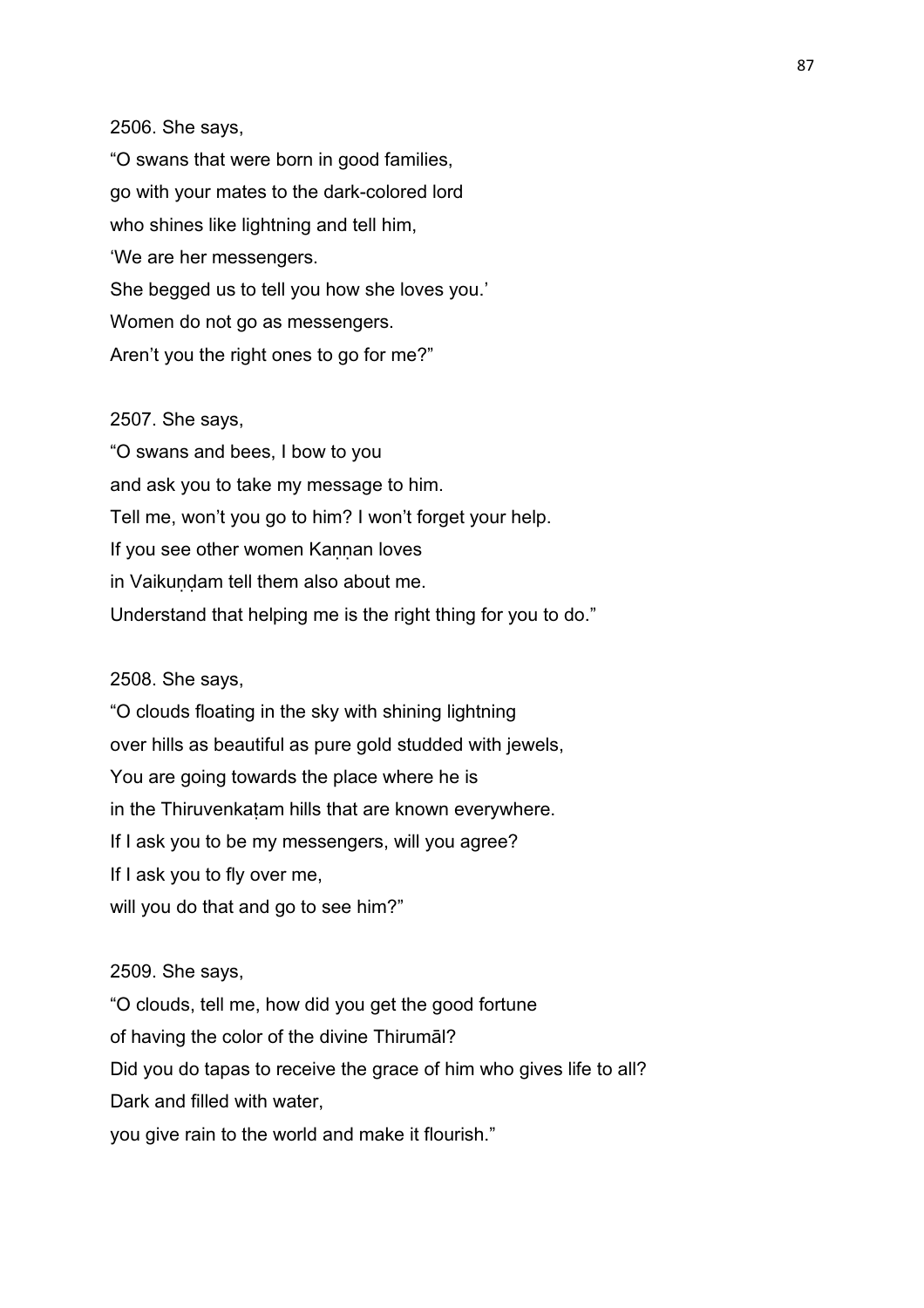## 2510. Her friend says,

"You rest on Adishesa on the ocean and rule this world with a scepter and your divine discus and you take away the bad karma of the world and the wide sky and give your grace to all. Are you ignoring her, thinking she is just a woman? Do you think she is a stranger? We cannot understand what you are thinking, but we see her growing pale and her beauty being spoiled."

2511. Her friend says,

"You are our Thirumāl.

Upset, she kicks and erases the kudal she drew on the sand because it will not come together.

She loves you and wants your thulasi garland.

I don't know how to help her and keep her from worrying so."

#### 2512. She says,

"The evening, the woman of the west, feels alone after the sun, her husband, has left as she holds in her lap the moon, her son, whose mouth is filled with milk. The cool wind blows strong as if it wants to take away all the grace that Thirumāl who measured the world gives to those who long for his thulasi garland."

2513. Her friend says, "The night is getting dark and the world looks as if the end of the eon had arrived. She always prattles, saying, 'cool thulasi garland,' but our father who destroyed the forts in Lanka surrounded with tall palaces does not feel sorry for her suffering.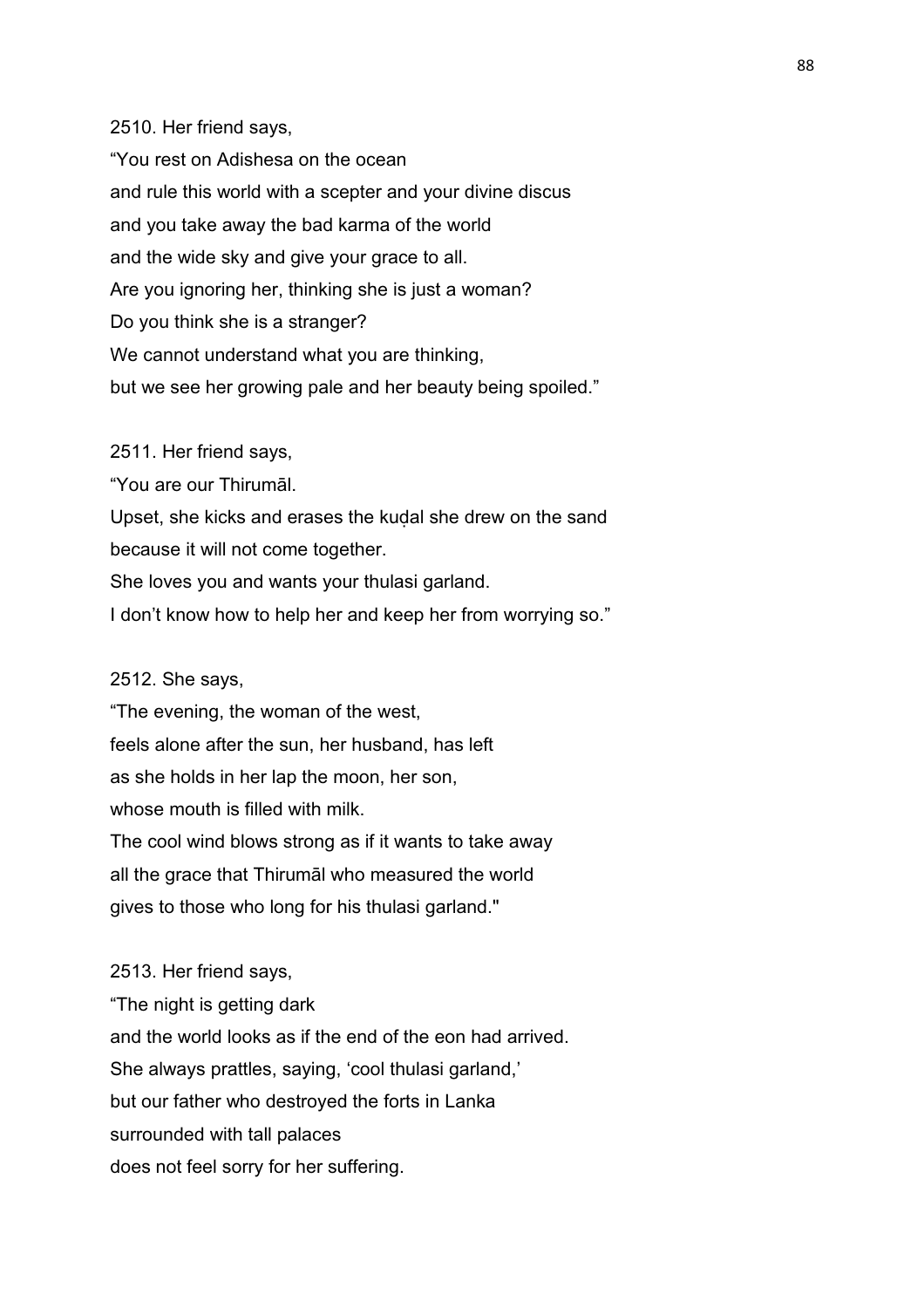### How could he be so cruel to her?"

2514. Her mother says, "Hunters live with arrows that kill animals in the forest where my daughter went with him, and there are other thieves there who steal cows. Young people there beat their loud drums. I have done bad karma. My soft-waisted daughter, beautiful as a doe, has gone away with Kannan, worshiping his lotus feet. How could she walk with him in the terrible forest?"

### 2515. She says,

"Did the neelam flowers do long tapas as they grew in ponds with their strong stalks? Is that why they have the color of him, the dancer on the pot who measured the world and the sky at Mahābali's sacrifice?"

### 2516. She says,

"The dark-colored one , the protector of good people and of the gods in the sky, rules the sky and the world surrounded by the ocean rolling with waves. The lotuses that bloom in the ponds on the dark hills look like the lord with a dark body and lotus eyes."

2517. She says to her friends, "O you ornamented with beautiful jewels! The sun that is like a beautiful white elephant sets in the evening and darkness appears like a herd of elephants. When will the day come when my mothers bring the thulasi garland of the beloved of the earth goddess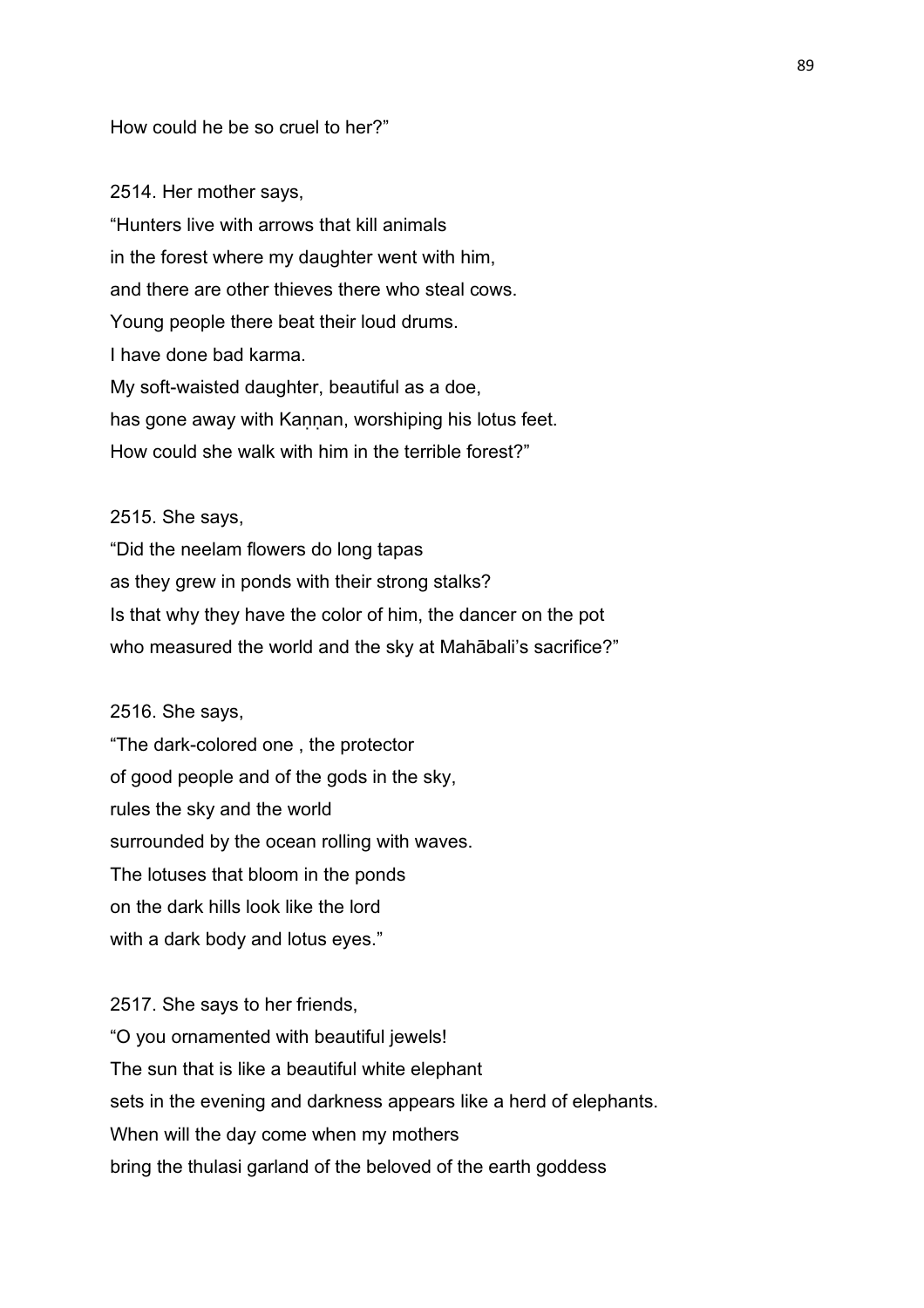and put it on me to make me happy?"

#### 2518. She says,

"The terrible wind does not stop blowing. There is so much heat, I don't know what to do. He who rides on Garuda and destroyed the Asuras does not give his grace to me. People gossip in the mandram in the village and the cruel wind burns me."

#### 2519. She says,

"He grew to the sky as if to say, 'The distance between the sky and the earth is too small for me.' My eyes that worship his feet are like the soft lotuses in a pond waving in a strong wind."

### 2520. She says,

"His eyes and hands are like beautiful lotuses and he has the color of a dark mountain. Even the sages who know everything, the gods in the sky and all others cannot describe his beautiful color."

### 2521. She says,

"The sages and the scholars of religions who try to find the paths of dharma may say, 'This is the color, beauty, name and form of the highest lord,' but he is only the light of wisdom and no one really knows who he is, or what his greatness is."

# 2522. She says, "He gives his grace to us with his lotus eyes.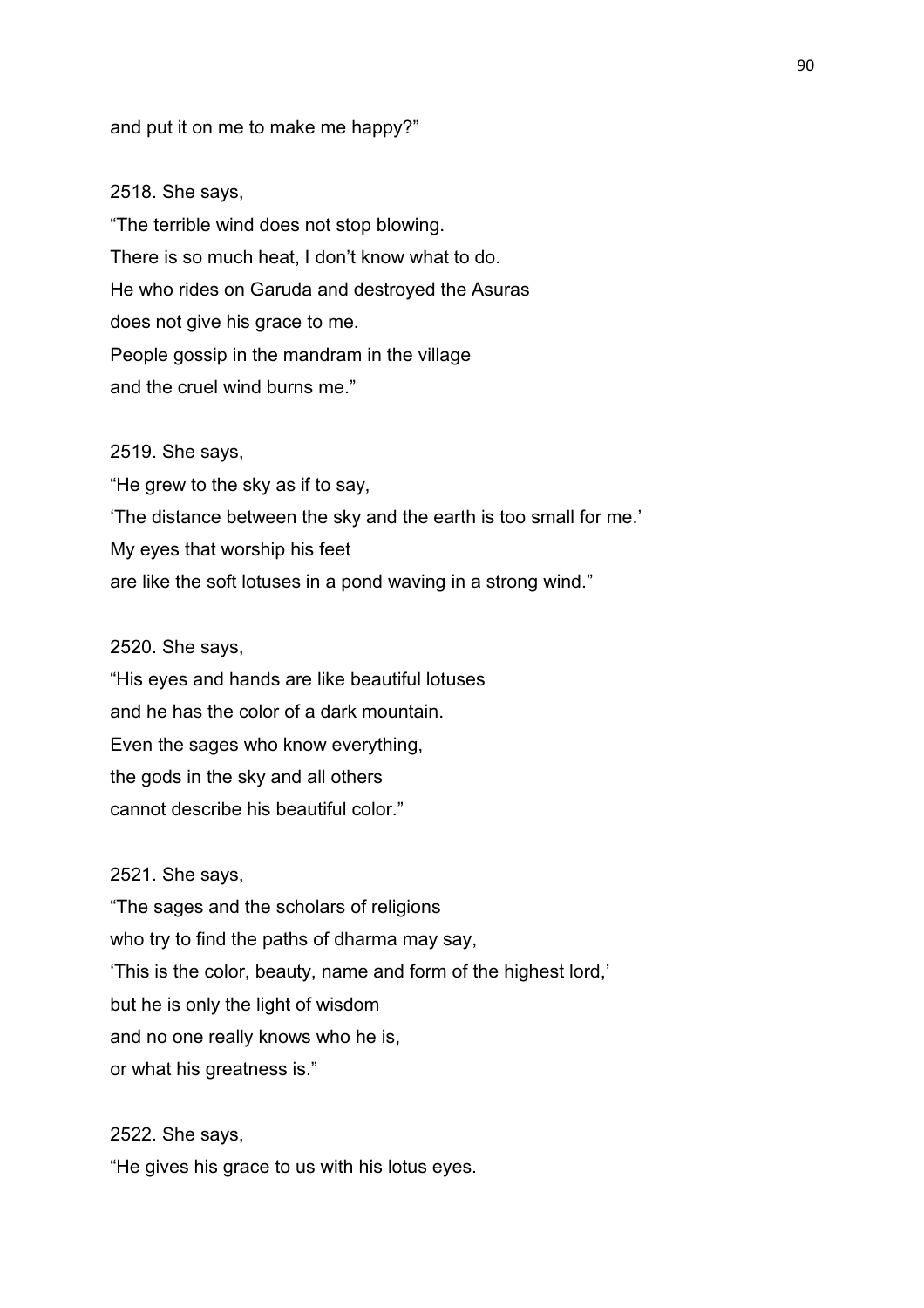Is there anyone who can help us as he can or any friend like him? The bond between him and us is forever he is with us and we will have no trouble. O heart, do not worry! Worship him and live. O ignorant heart, only he can remove our births."

### 2523. She says,

"I thought my mind was my own and there was no one closer to me than my own heart. I thought my heart would help me if I sent it as a messenger to him who split open the chest of Hiranyan, but it went to him and stayed. It doesn't want to come back but wanders sweetly with him."

### 2524. Her mother says,

"My daughter fell in love with Kannan. The wind from the north blows always and makes her suffer, the moon pours down its rays and makes her hot and her conch bangles grow loose. She longs for his cool thulasi garland and her body grows pale because he hasn't given it to her. What will happen to my gentle daughter?"

### 2525. She says,

"How can a worm moving so slowly with its soft body ever get to see the world? I am just like that worm waiting to see him. People have long believed that lizards can tell the future, and this lizard tells me that the beloved of Lakshmi will come to see me soon.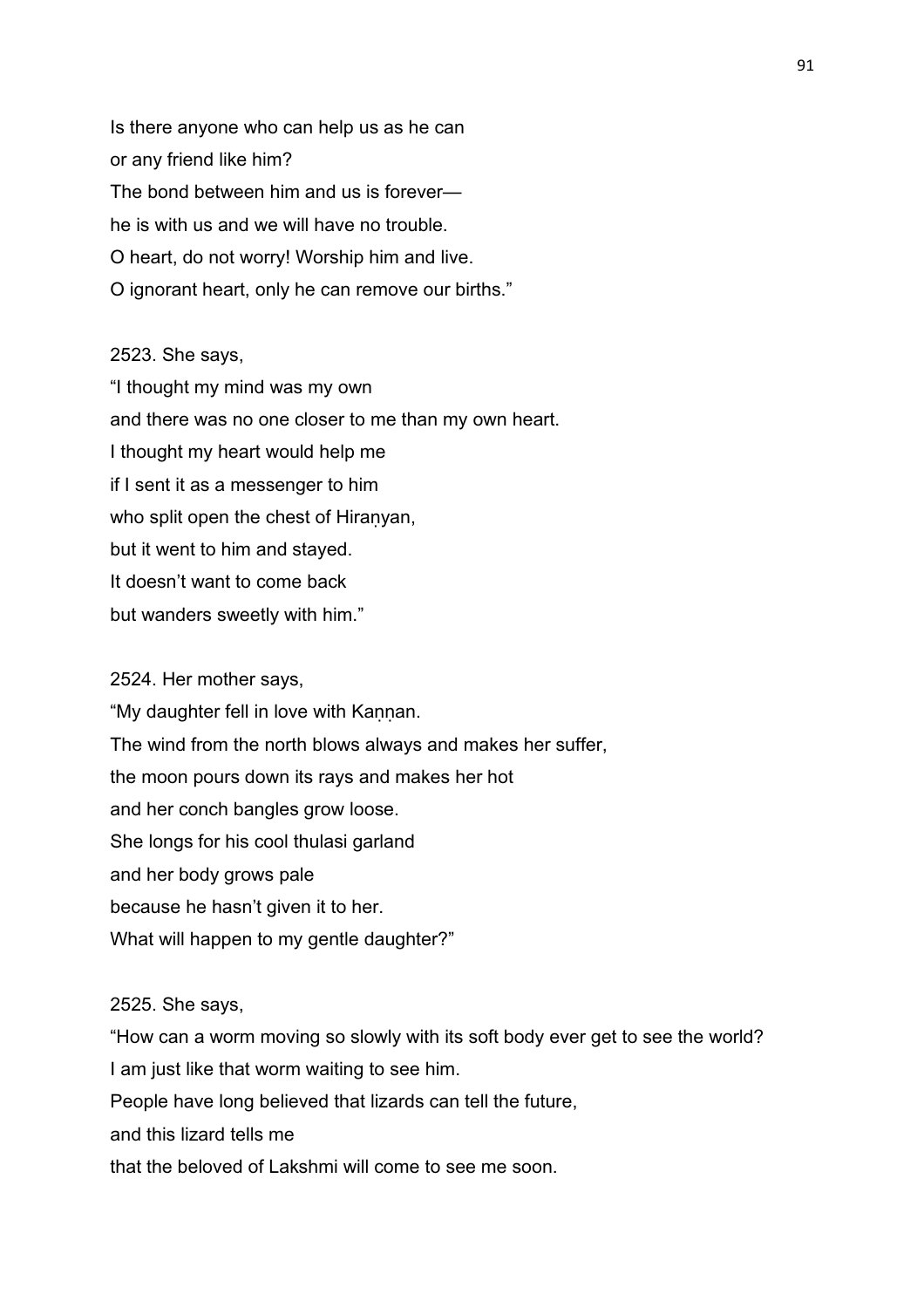I hope that is true."

2526. She says, "O friend with a shining forehead, the dark-colored lord who wears thulasi garlands that swarm with bees is Madhusudhanan, he is Damodharan. I have not seen, heard or known a darkness like the color of his body that eclipses even the darkness of the night. But it is not only his dark body this darkness of the night also makes me suffer."

### 2527. He says,

"O charioteer, drive swiftly. Don't go slow. I must go and see my beloved with shining forehead before her pallor increases. We should go to the wide Thiruvenkatam hills of the god of gods in the sky where a waterfall shines like the pearl garland. and falls to the ground.

### 2528. She says,

"He, Māyappirān, churned the milky ocean using Mandara mountain for a churning stick and the snake Vasuki for a rope and he gave to the gods the nectar that came up. The conch bangles I bought from the fishermen are becoming loose. Does the ocean want to have them back because they belong to it?"

### 2529. She says,

"The rain goddess takes the white waves of the dark ocean and goes to him as he rests on a snake bed with Lakshmi. The waterfalls make the hills look like the breast of earth goddess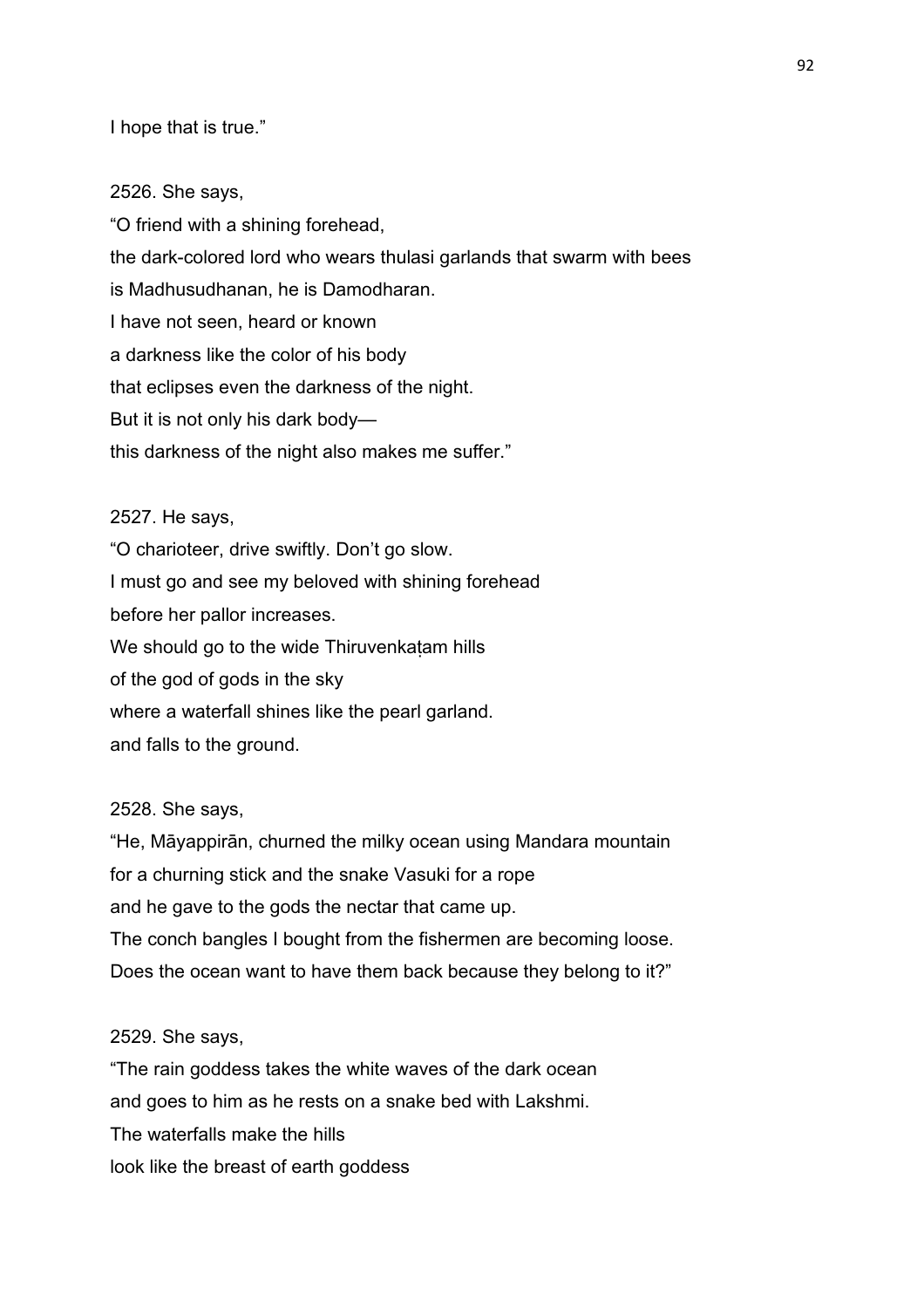and then as they flow into rivers it looks as if she were shedding tears and saying, 'Tirumal is cruel!'"

2530. The fortuneteller says, "She fell in love with the god of the gods in the sky and is sick with love for him. Bring a thulasi garland or a leaf from it or a beautiful branch of the plant or its root and fan her with it."

2531. Sending bees as messengers, she says, "O bees, it is easy for you to fly to the sky where he is. Before you go to see him, make sure you remember clearly the message that I give you. Go to his faultless lotus feet and tell him. The cowherd women scolded him because he stole their butter and ate it, but I won't say anything like that. Help me reach his faultless feet."

2532. He says,

"O bees! Come. You drink honey from the beautiful flowers that bloom on the water, on the earth and in the trees, and you feel happy and fly about. I want to tell you something. She is like the Vaikundam of him who took the form of a boar. You drink honey from the fragrant flowers on her hair. Have you ever seen such flowers anywhere else?"

2533. She says,

"O friend! Through the divine grace of him who swallowed the whole earth and spit it out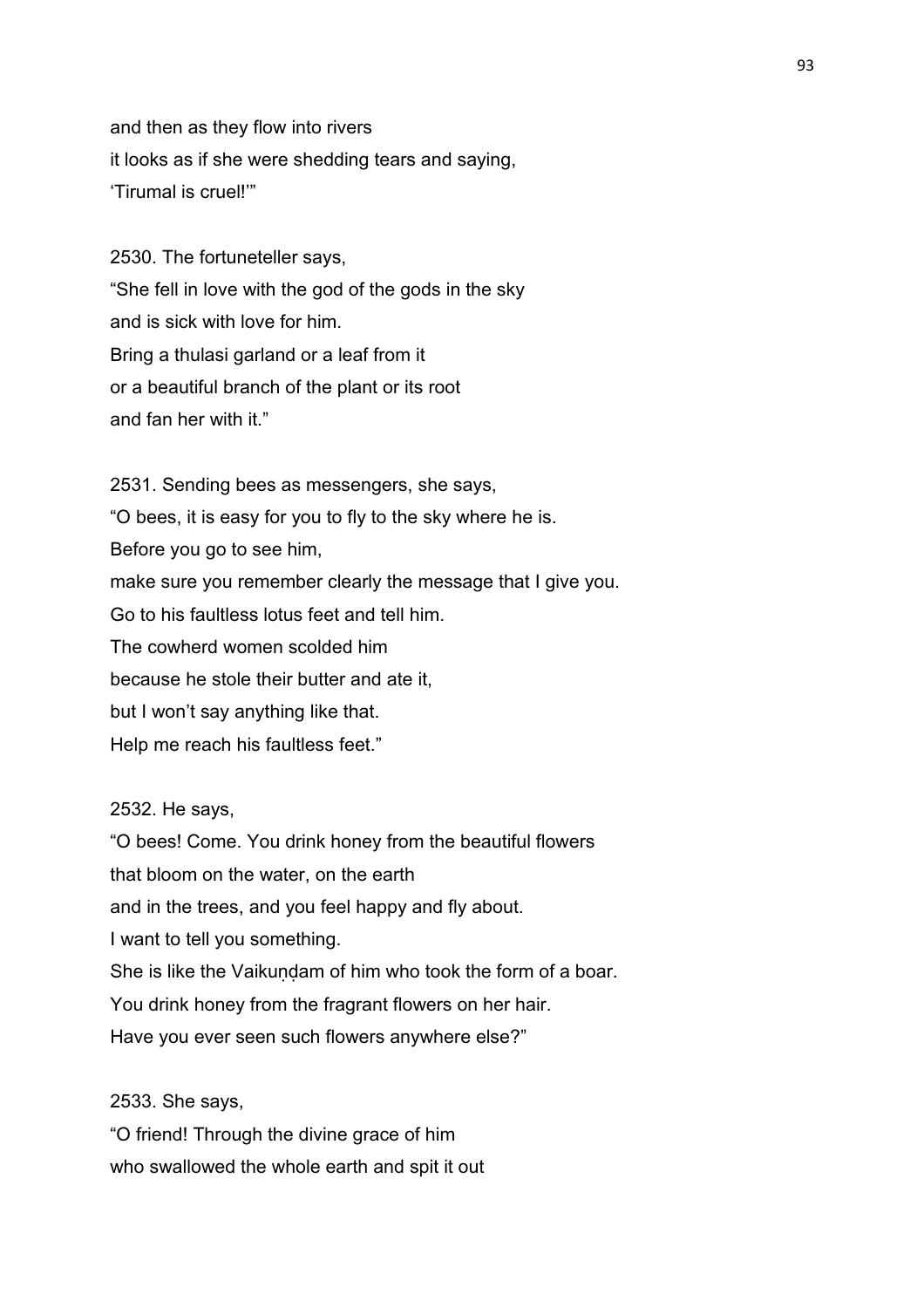we have a place to live. We are not afraid of anything. The cool breeze brings honey from his beautiful thulasi garland and sprinkles it on my body and my ornaments. No one around me knows this. I am happy."

2534. He says, "Her face is like a lotus, her eyes are like beautiful kendai fish or sharp spears, her nose is like a vine and she wears earrings in her ears. When our eyes met we felt as if we had drunk the nectar from the milky ocean churned up by the gods. No one will gossip about us—our love is true."

#### 2535. Her friend says,

"When he took the boon from Mahābali, one foot covered the whole world and the other foot had to go to sky since there is no space left on the earth. He is the highest lord of the world and the sky and he is the light of knowledge. There is nothing left anywhere for the lotus-eyed Kannan to measure."

2536. Her foster mother says, "She longs for the thulasi garland of Madhusudanan, the lord of flourishing world, and she, her lovely teeth like jasmine, cannot bear the pain of the night that seems as long as an eon. My daughter's round breasts have grown pale.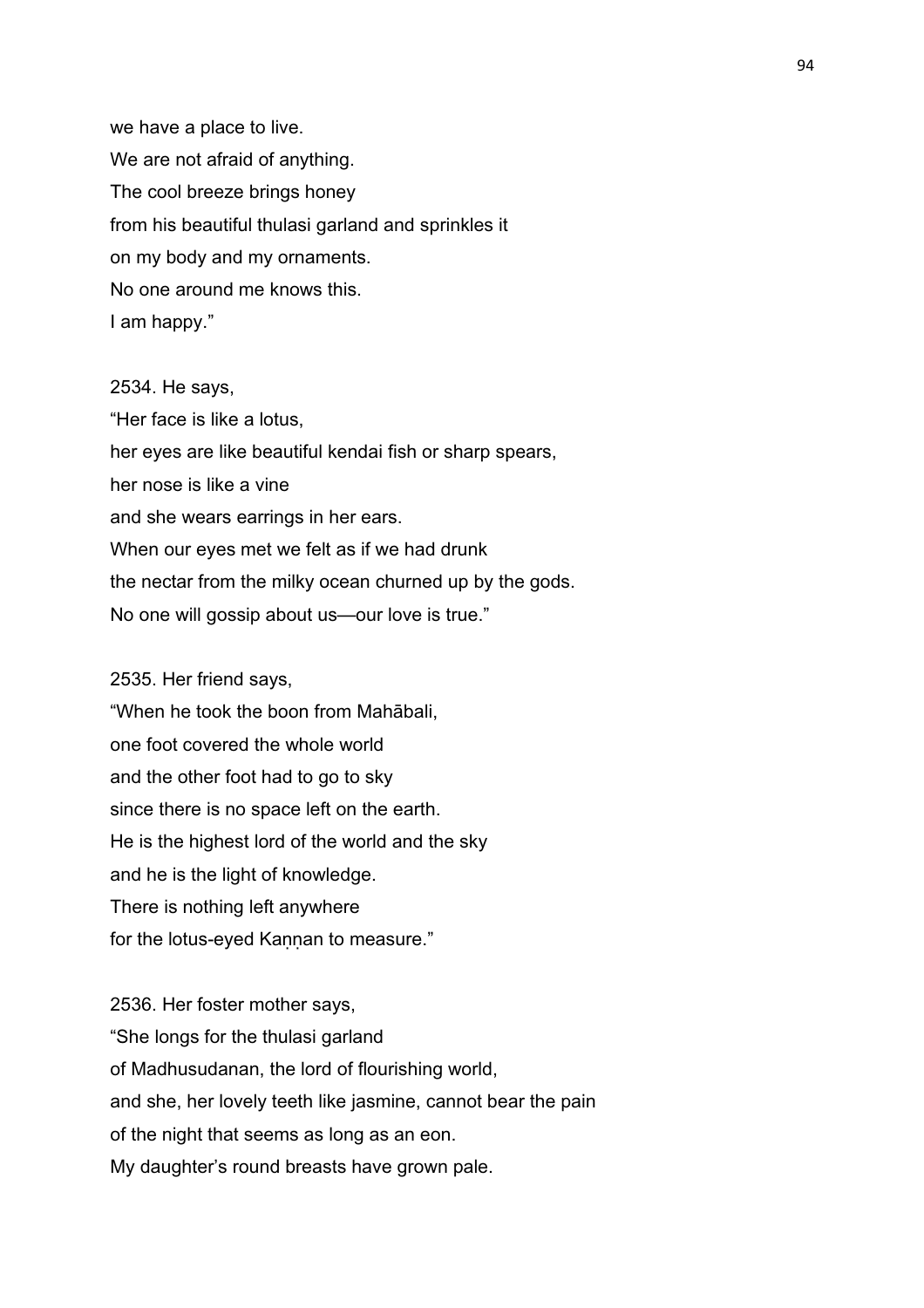I have done bad karma."

2537. Her mother says,

"My daughter's breasts have not grown out yet,

her hair is not yet thick

and she doesn't know how to put her clothes on.

She only prattles.

Her bright, mesmerizing glance is precious beyond any price.

She only knows to say, 'Is he the highest lord?

Is Thiruvenkatam the hill where he stays?"

2538. Her friend says, "O friend, how can we praise his might? He is the highest and most ancient god of the gods in the sky and all in the sky worship him. He measured the whole earth and the sky with his two feet without growing tired, yet he came to the cowherd village and was born as a baby there."

2539. Her friend says, "You have the color of a cloud and you rest on a snake bed on the ocean. Even if she worships the ocean and asks it to be calm, it just roars out, 'aṟaiyoo!' Her chastity cannot be saved without your divine grace. Is this right, O lord?"

2540. She says, "He has a wonderful color and his cool beautiful eyes shine like lotuses blooming in the ponds in the sky. I love the divine presence of Kannan, Thirumāl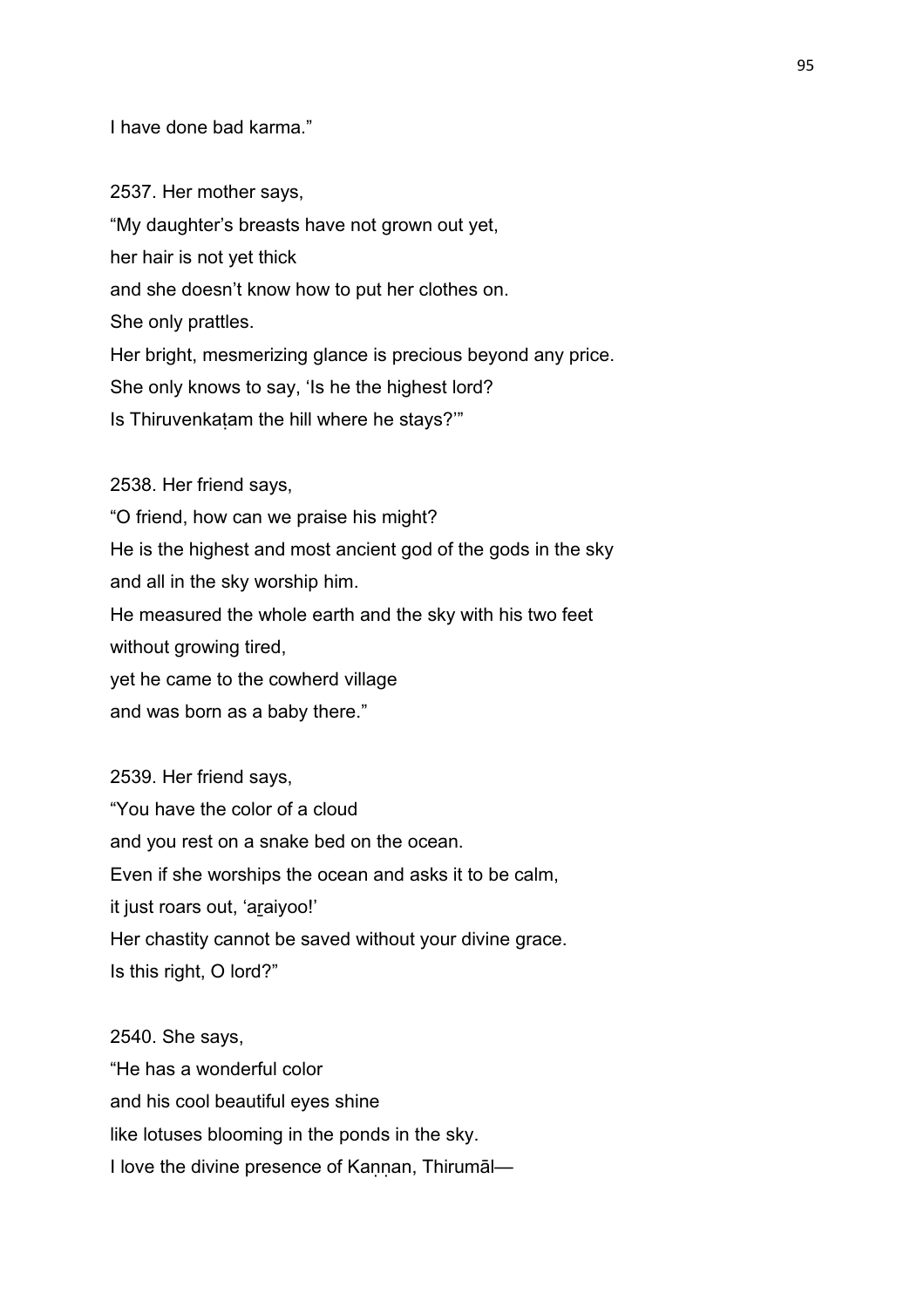my heart thinks of him constantly without stopping."

### 2541. She says

"The Vediyars are like the gods in the sky as they worship him reciting the mantras of the Vedas. I blame myself for my bad karma and try to join him. I have learned his divine names and recite them but I am like someone who bites into a bitter unripe fruit because he cannot get a ripe one."

### 2542. He says,

"Her flower eyes, more beautiful than a doe's, seem to talk to her ears. She worships the feet of the god who swallowed the whole world and spit it out. Her divine eyes swallow me."

#### 2543. He says,

"O friend, She is divine like the Vaikuntam of our god who is fire, water, wind, sky and earth. Her eyes like kāvi flowers are my life. Like the yogis who do not eat, sleep or have feelings and put their minds only on god, my thoughts are only on her."

### 2544. He says,

"She is like a swan with soft wings living in the Thiruvenkaṭam hills where Mādhavan Govindan stays who rides on Garuda, and conquered the Asurans. Her eyes are like kāvi flowers, neelam flowers, spears and fish and they are mighty enough to take away my life. She is like a soft-feathered swan."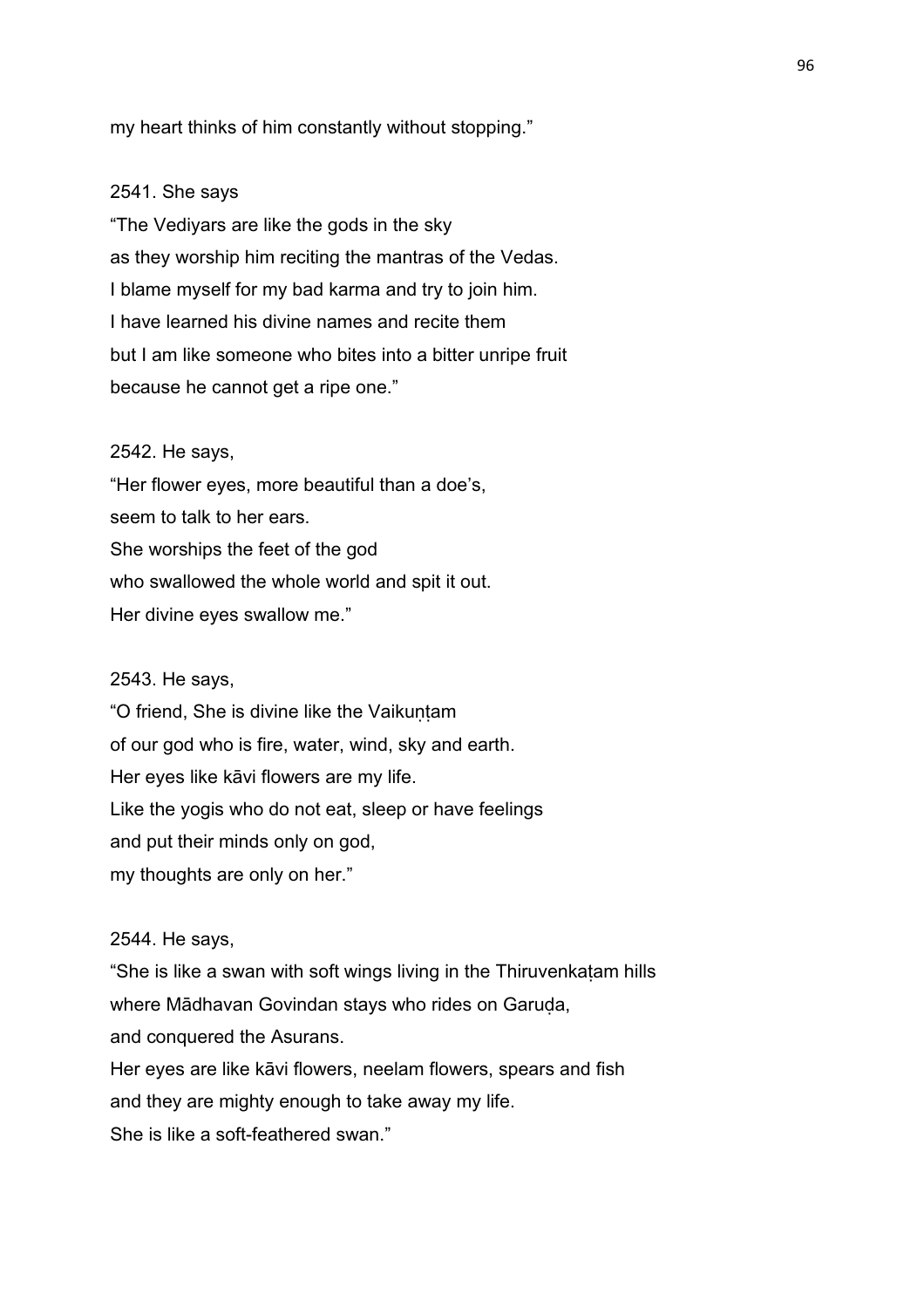# 2545. He says,

"You are like Vaikuṇṭam of the god who measured the earth surrounded with oceans. Kondrai trees have begun to bloom even though the rainy season has not arrived they seem to be inviting the rainy season with their branches where long golden flowers hang."

### 2546. Her friend says,

"O you with your young breasts tied with a band, don't worry that even though night has arrived like a dark bull he has not come. He went to Mahābali's sacrifice and took over the whole world— Won't he give his grace to you? Don't worry. You will not lose your bangles."

### 2547. She says to her friend.

"I long for the fragrant thulasi garland that is on the head of the lord of the sky with a discus it will take away my pallor. The darkness of night increases always for me whether it is one day, one month, one year or a thousand eons and makes me suffer."

2548. She says,

"O friend, I have never said that he swallowed all the seven worlds at the end of the eon. I saw the kaḷām fruit and said only it has the color of the ocean. My mother heard and said, 'She says this fruit has his color who swallowed all the seven worlds.' O friends, my mother thinks that I think of his color."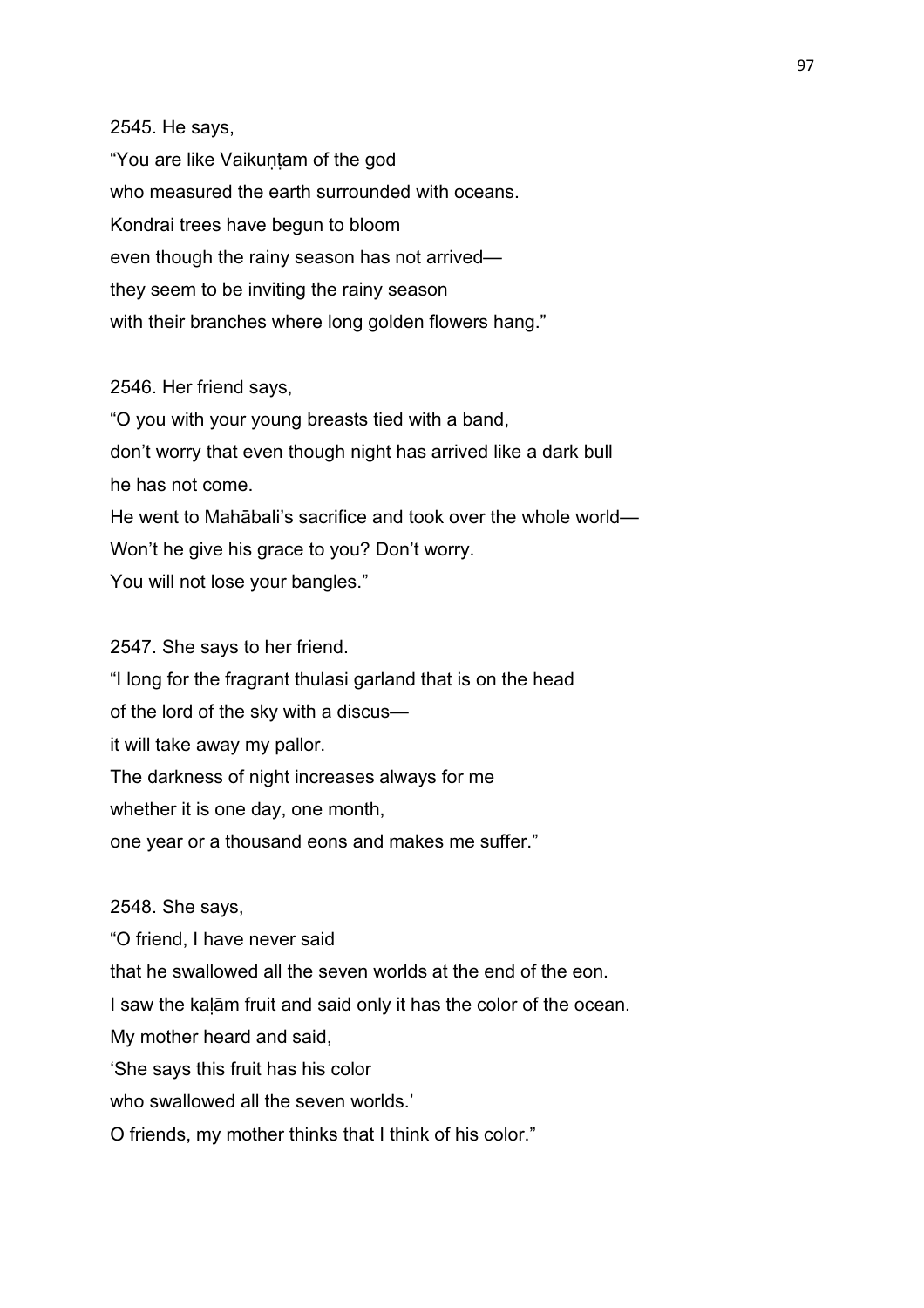### 2549. She says,

"The crescent moon that splits the darkness surrounding the world increases the pain of my love. I am alone and my heart grows weak longing for his thulasi garland. The pale color of my body increases. How can I survive with this bright moon?"

### 2550. Her friend says,

"The white moon shines with milk-like rays in the sky in the evening. She suffers alone and her beloved, the lord with the heroic discus, the protector of all the seven worlds, has not come to give his grace. How could he not give his grace to her?"

#### 2551. She says,

"He knows everything in the world, and he rests on his snake bed on the milky ocean rolling with waves that come and go. He swallowed all the worlds at the end of the eon. and he carried Govardhana mountain to protect the cows and the cowherds. The fresh breeze that blows through his thulasi garland comes and blows on me."

### 2552. He says,

"You have a shining face

and your eyes that are like kendai fish spear through my heart.

Our lord rests on Adisesha on the ocean where conches roam and the smell of fish spreads.

Do you live in Vaikuntam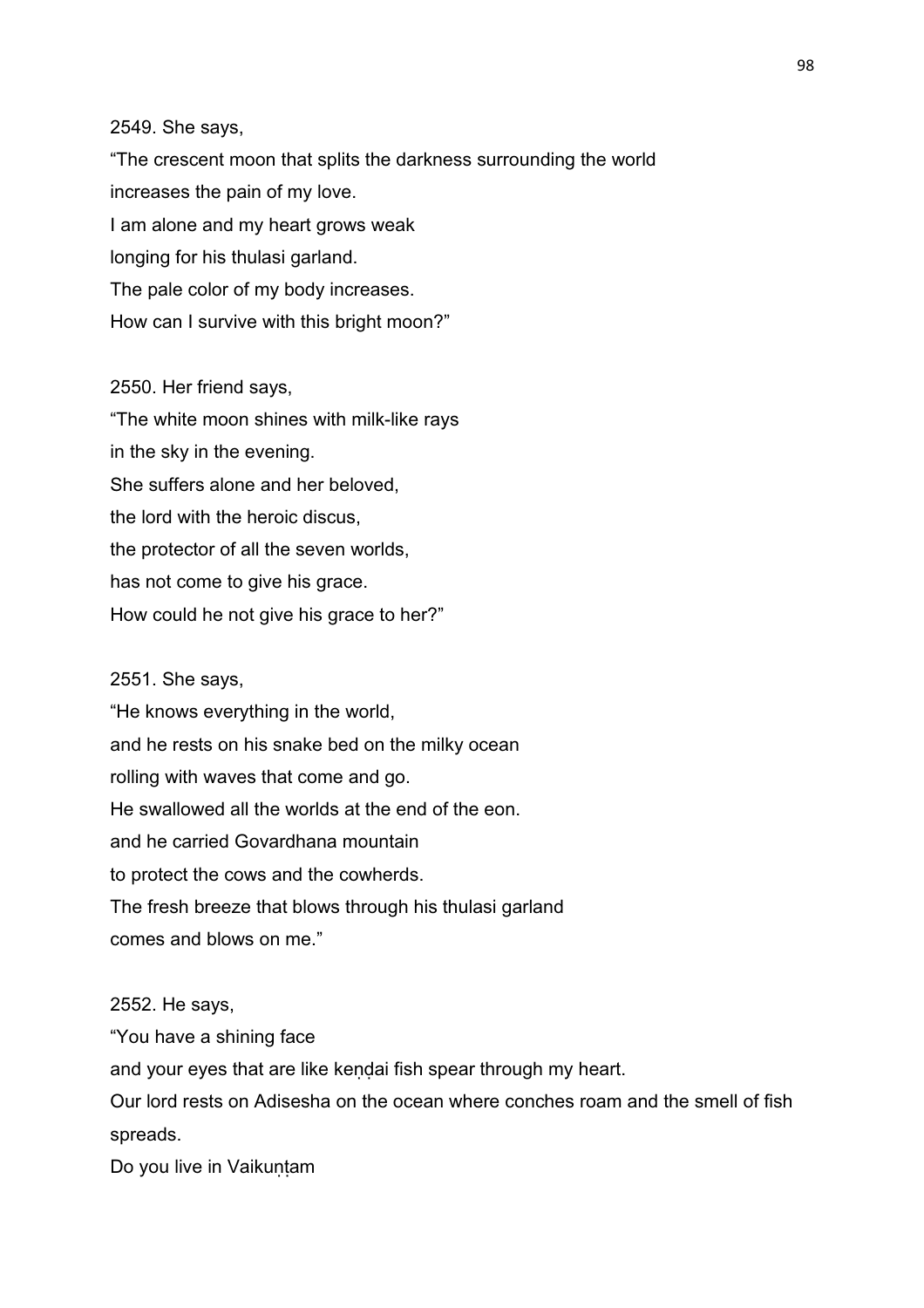where he lives, worshiped by the gods in the sky?"

#### 2553. She says,

"O innocent heart, you yearn for the beautiful cool thulasi garland of the lord who grew tall and measured the earth and the sky. He makes the bright moon rise in the evening when lovely lotuses close and soft ambal flowers open. It is strange that my love for him makes my conch bangles loose."

2554. She says, "Evening has come and the sun, the king of the day, sets after ruling the world and the crescent moon rises slowly. The thulasi garland of the god of the gods in the sky who fought with the Raksasas in southern Lanka and destroyed them appears before me, makes me pallid and hurts me."

#### 2555. She says,

"I cannot describe the strength and ability of the dark mountain-like lord who fought Vānāsuran and cut off his thousand strong arms. My innocent heart went to fetch his beautiful thulasi garland and has not returned—

I am left only with the pain of my love."

2556. She says, "The Vedas praise the lord whose chest is adorned with a white thread. The gods in the sky praise the endless one who swallowed all the worlds at the end of the eon and rests on Adisesha on the ocean.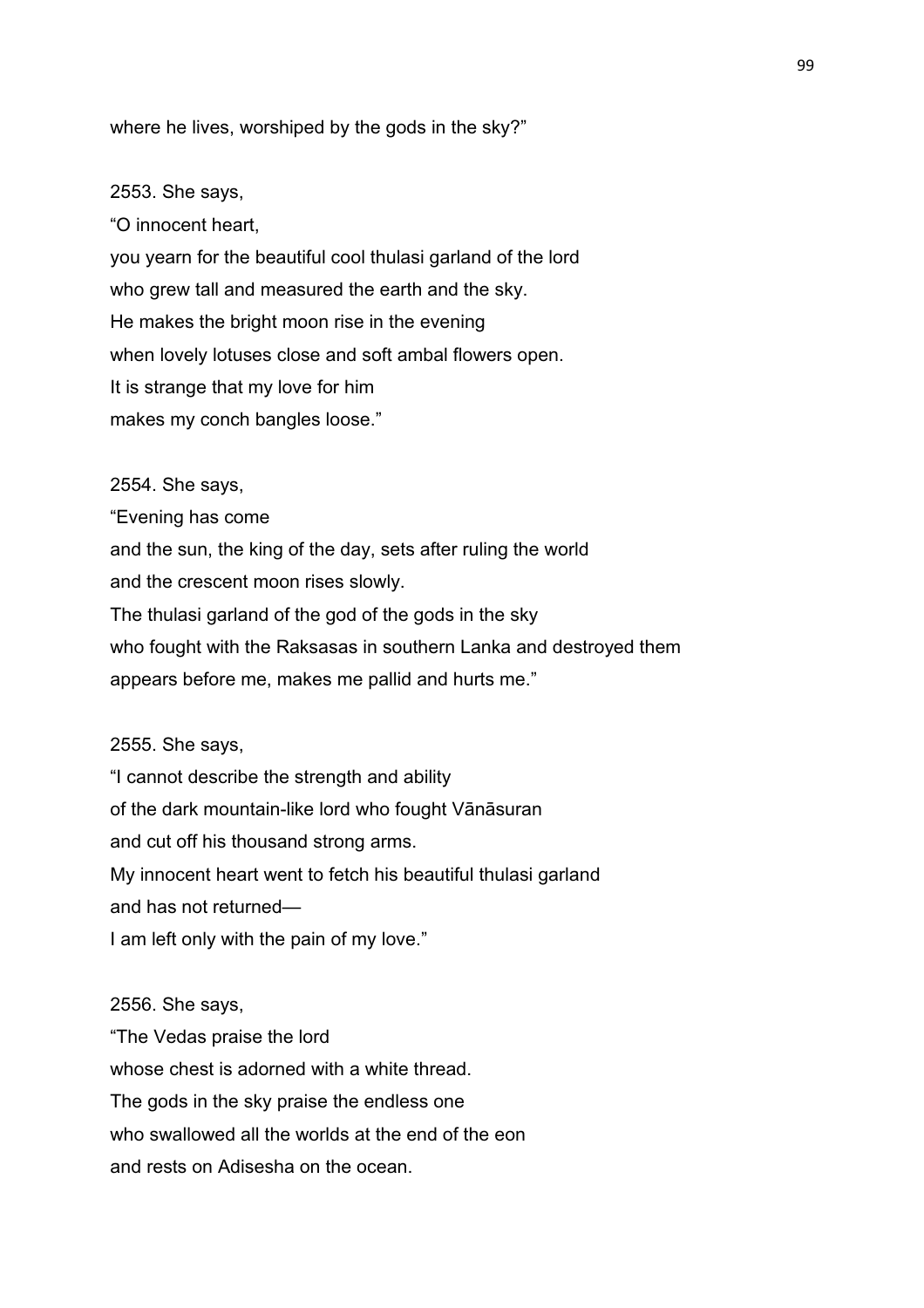Devotees of the whole world worship the god Sridharan, and they are higher than the gods in the sky for me."

### 2557. She says,

"The sun sets like the kings who ruled the world with their scepters for a time and disappeared. You measured the world and you are the king of the sky. Now, the darkness grows and gives us pain. Do not leave us. Give us your grace."

2558. Her friend says,

"Don't her mothers know what is happening to her? They don't know and they call the Velan to find out. Didn't they give birth to her? Isn't there anyone who knows how to decorate her hair with a thulasi garland and take her to the Thiruvengatam hills? That is what she needs. She is growing weak, suffering from the fire of love."

2559. She says, "His eyes shine like two burning suns rising from the tops of the hills and they destroy and burn the Asurans. Tell me, how is it that they burn us? He protects the whole world he should not be hurting us like this. Tell us, is this what he does to all the world?"

2560. Her friend says,

"The male andril living in the cage on the palm tree calls his mate and his cooing is like the vilari raga. My friend hears that and her life and body grow weak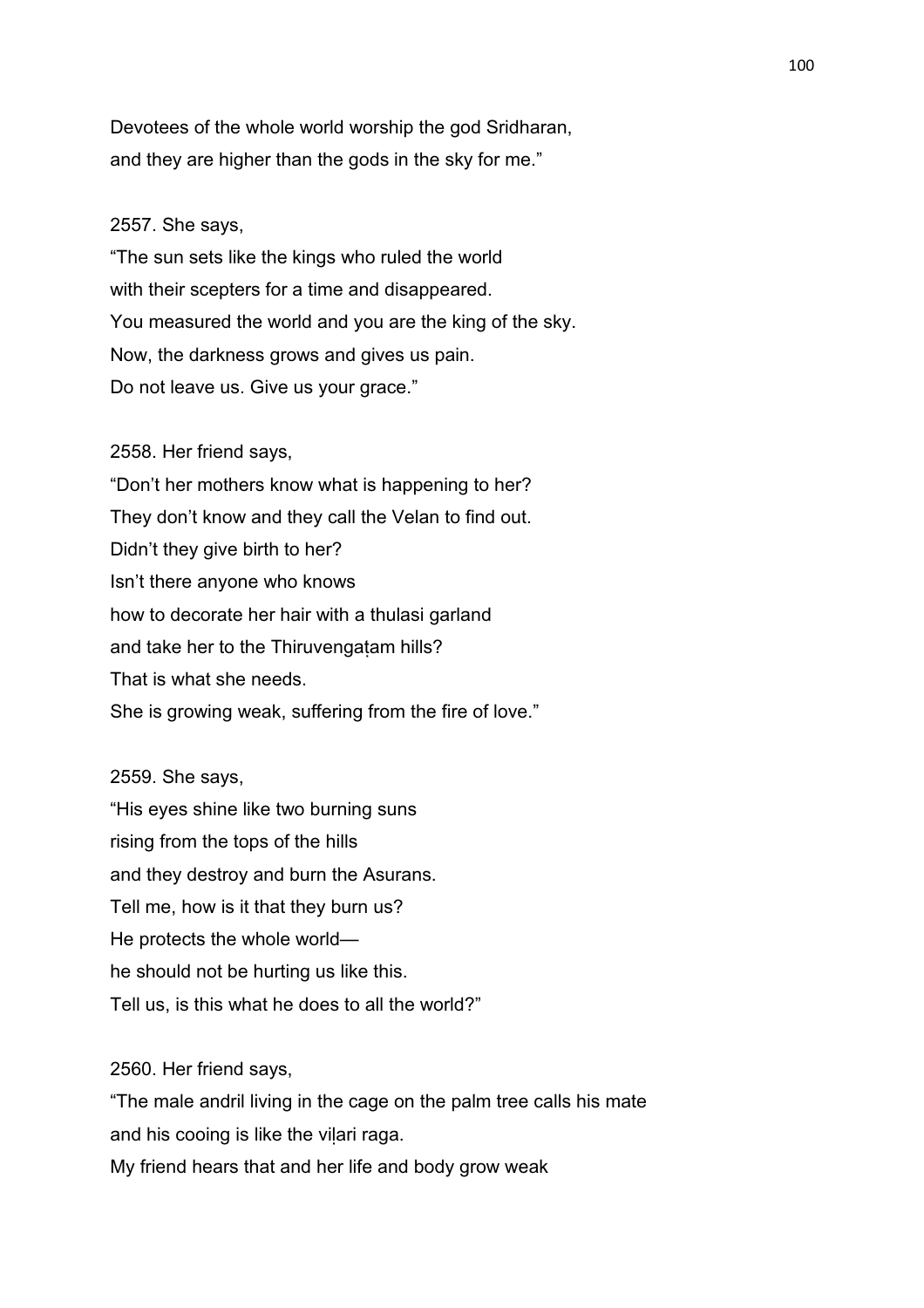and she continuously speaks his name. I don't know how she will survive."

2561. She says, "You have the color of kohl and you shine like a jewel. You are a pearl. You are my diamond. O dear one, I want to see you among the beautiful girls at the festivals holding your white conch and golden discus in your hands."

#### 2562. She says,

"The evening has arrived and the pure golden sun sets like a diamond that a monkey has thrown down on the hill. You are a diamond and you measured the world. You are my emerald, my matchless precious gold, my refuge. I am apart from you in this evening."

2563. She says,

"The lord with a discus and a conch helped Shiva when Brahma's skull was stuck to his hands and made it fall off. When he stole butter Yashoda tied him with rough ropes and beat him. What can I say? I can only prattle on praising my dear lord."

2564. Her friend says,

"The voice of the andril bird calling his mate and the sound of the ocean flowing with roaring waves in the backwaters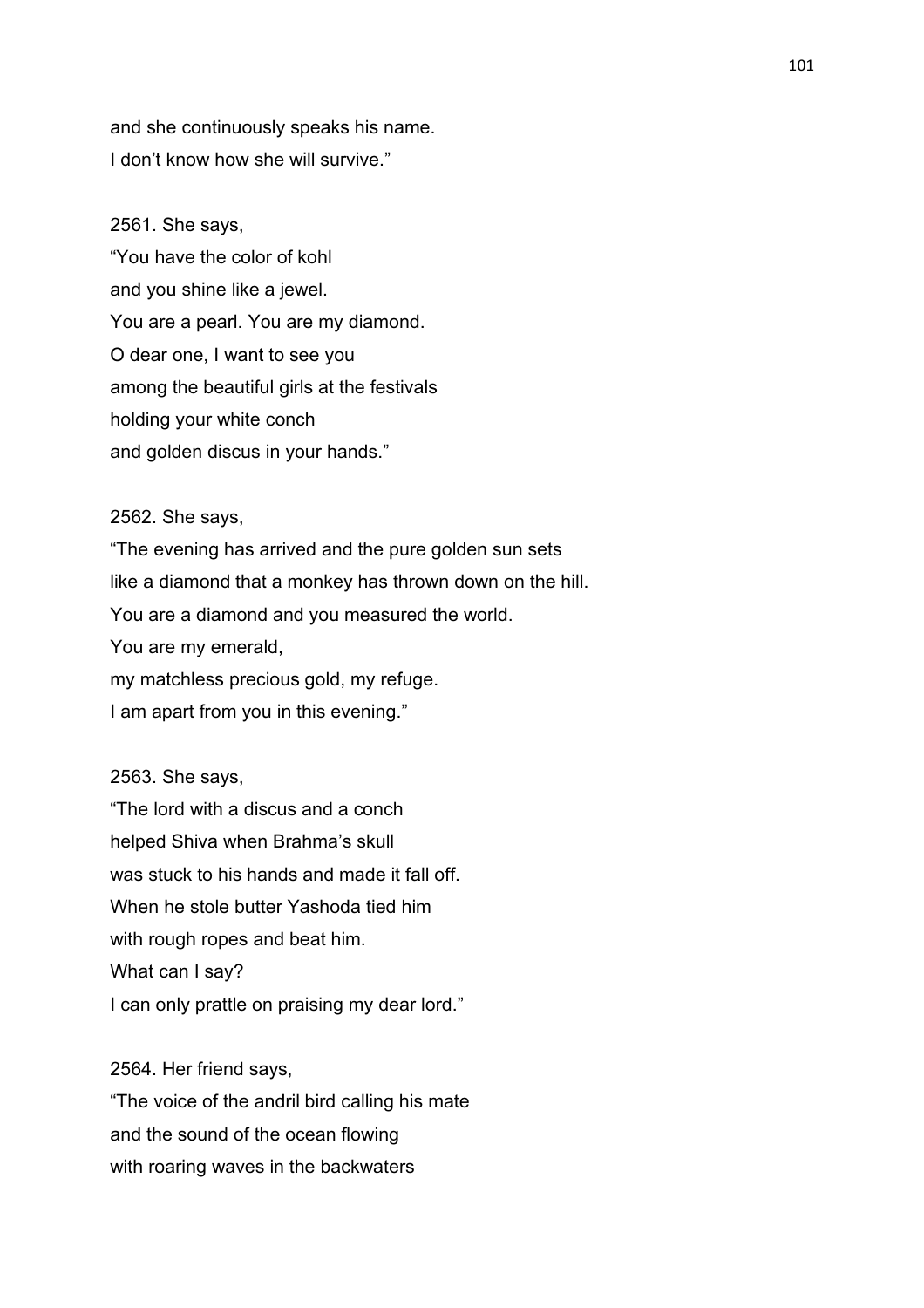increase her lovesickness.

O Thirumāl, all these sounds make her suffer. The world sees her suffering in love and gossips about her. Is this how you play?"

### 2565. She says,

"Meru mountain has a form like Thirumāl and the bright sun is like the divine discus in his beautiful hands. I have not seen his form or his discus, but I prattle on as if I had seen him. He has given his grace to me, his devotee, and I will not experience the results of my bad karma."

#### 2566. She says,

"When will I reach the lord, the beloved of Lakshmi, nectar for those who have done good karma and the destroyer of their bad karma? Even though he only grazed the cows, he is strong as a bull, and he measured the world and the sky with his two feet in ancient times."

#### 2567. She says,

"I was born to worship you whose discus destroyed the clan of Asuras. I can only serve you with this body, but I cannot reach your feet in this illusory birth. I have been on this earth a long time, O father, but I cannot reach you."

2568. She says, "Like a thief the mischievous lord stole butter from uri that was tied high on the wall,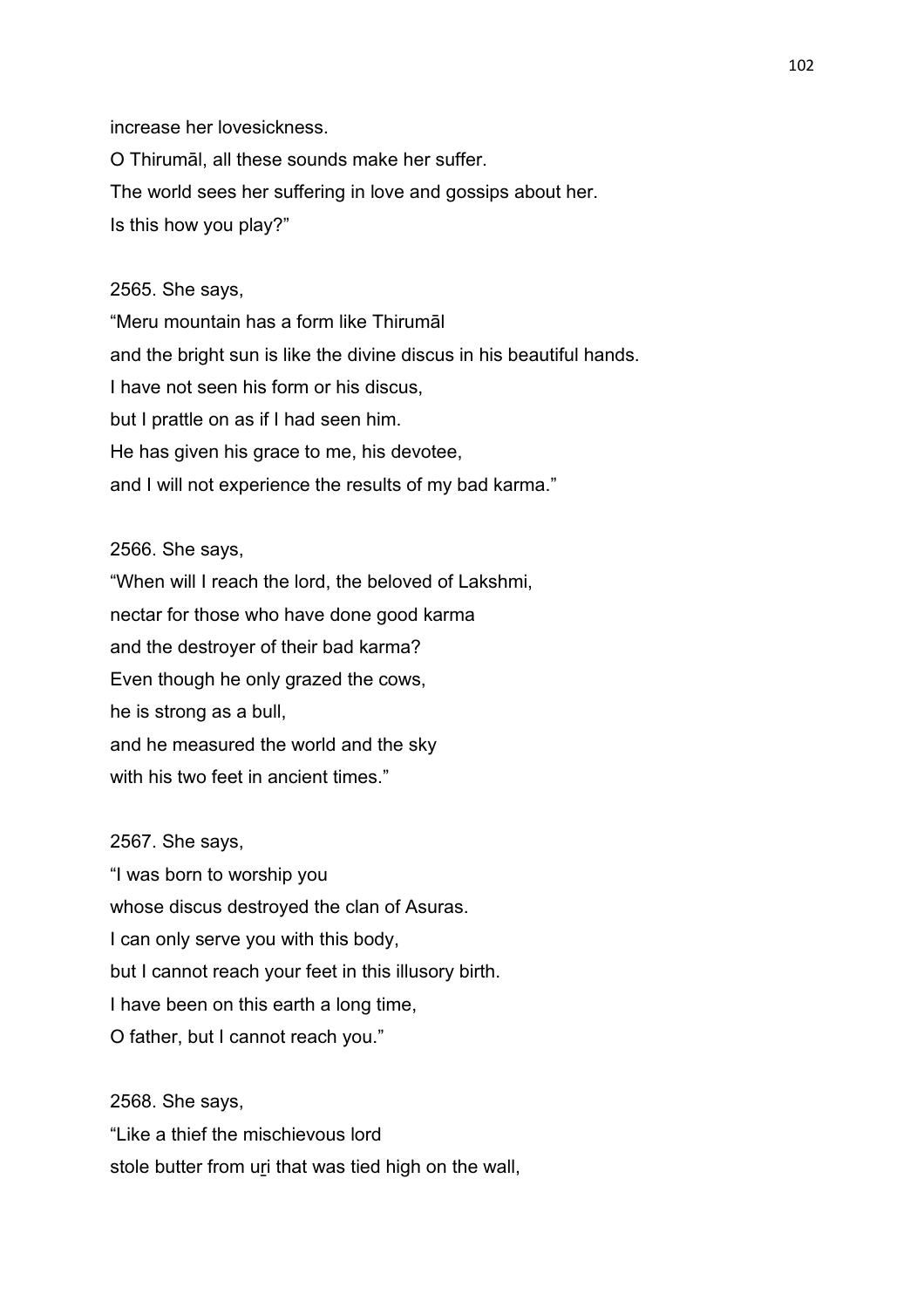swallowed all the earth in his stomach, and went to Mahābali's sacrifice as a dwarf and asked for three feet of land. I am his slave. My heart doesn't want to love anyone but him."

2569. She says, "The gods in the sky worshiped your feet in the morning and evening. and asked you to burn Lanka, the land of the evil Raksasas. Did they worship you just to see you as Rama, one of your many forms?"

#### 2570. She says,

"In the morning when the hot sun arrives the wicked darkness runs away and then comes back to spread in the evening. The wise sages who worship the lord closing their eyes and meditating do not need to recite his praise or think of his dark form."

### 2571. His friend says,

"Only Vediyars are fit to worship your dark body, with beautiful lotus eyes and divine feet. The cows that return home in the evening will call when they come near their stall and the blind cow will call and follow their calling. Just like them I, your slave, praise you with words. I have not seen you. What else can I do?"

### 2572. She says,

"The soul comes to this earth, enters a body, lives and when the body grows old, it suffers and leaves this world.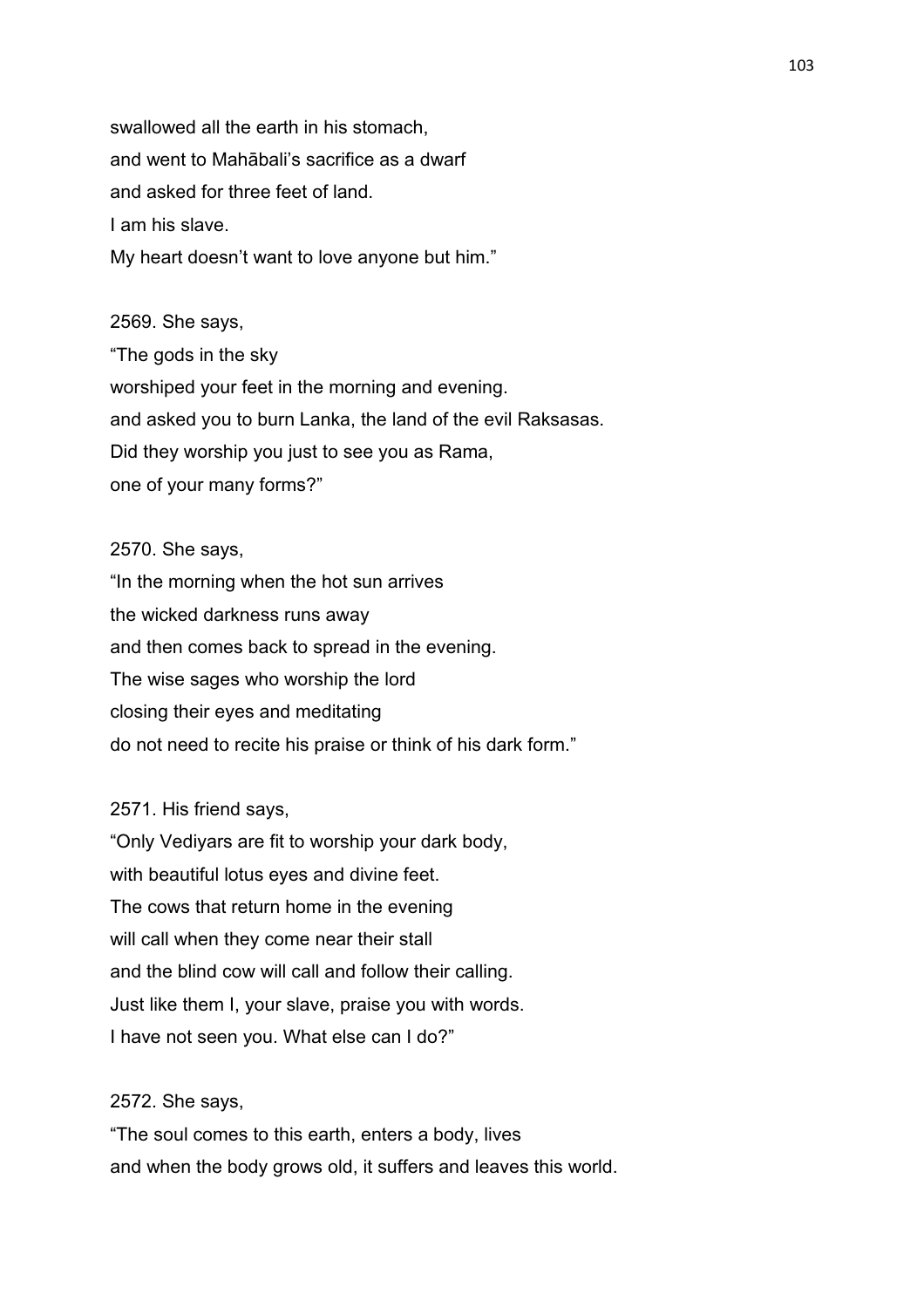I don't want to be born—I want to be always with him. I want to find some tapas that will take me to moksha and remove the results of my karma. He is my mother and father and can give me moksha— I worship him to reach him."

### 2573. She says,

"You created many yugas, many gods and many religions, and wise people worship the gods of those religions and follow their teachings. There is no other god like you. If my mother calls the Velan and asks him about me, I will not perform the rituals he asks me to do. My love for you is the only true thing and I will worship only you."

### 2574. She says,

"I have fallen in love with the lord surrounded by many gods happily worshiping him and for many days haven't slept as I have seen the sun rise and set. Many eons have passed like this. How could those who fall in love with Thirumāl close their eyes and sleep?"

2575. Her friend says, "All the gods in the sky and the sages and others who do not sleep worship our matchless, omnipotent god. He will remove their future births. How can anyone understand how one so divine could steal butter and eat it? Is it his magic?"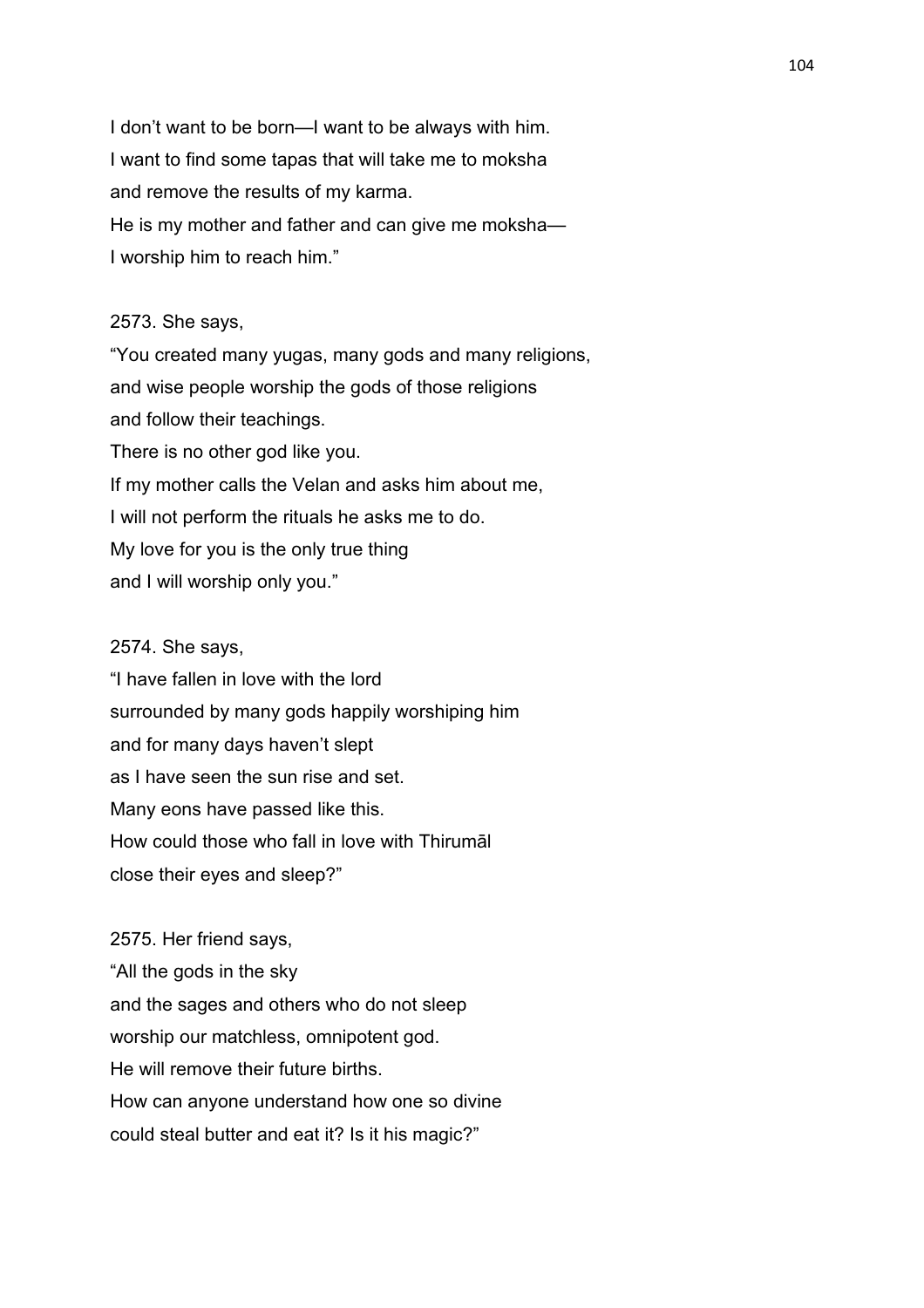#### 2576. She says,

"People know that I am in love with him who became a boar and brought the earth goddess from the underworld at the end of the eon. Let them gossip about me with mean words it doesn't matter to me. For Indra of the karpaga garden and the other gods there is no other wise god like him. I have not known any good thing but him."

### 2577. The poet says,

"Māran from Thirukkuruhur where good people live composed a garland of a hundred pasurams on the divine name of Thirumāl. If devotees learn and recite these pasurams they will not have the results of their bad karma and will not be born in the mire that is this false earth.

Thiruvirutham mutrum. Nammaazhvar Thiruvaḍikaḷee saraṇam --------------

# Nammaazhvar. Thiruvāsiriyam (2578 -2584)

## Praising the god

2578. O lord, with red garments, your crown is the sun that spreads bright rays and the beautiful moon floats above your head. Your mouth is as lovely as coral and you shine like a light and an emerald hill. You are adorned with golden clothes and many precious ornaments and your mouth and eyes shine,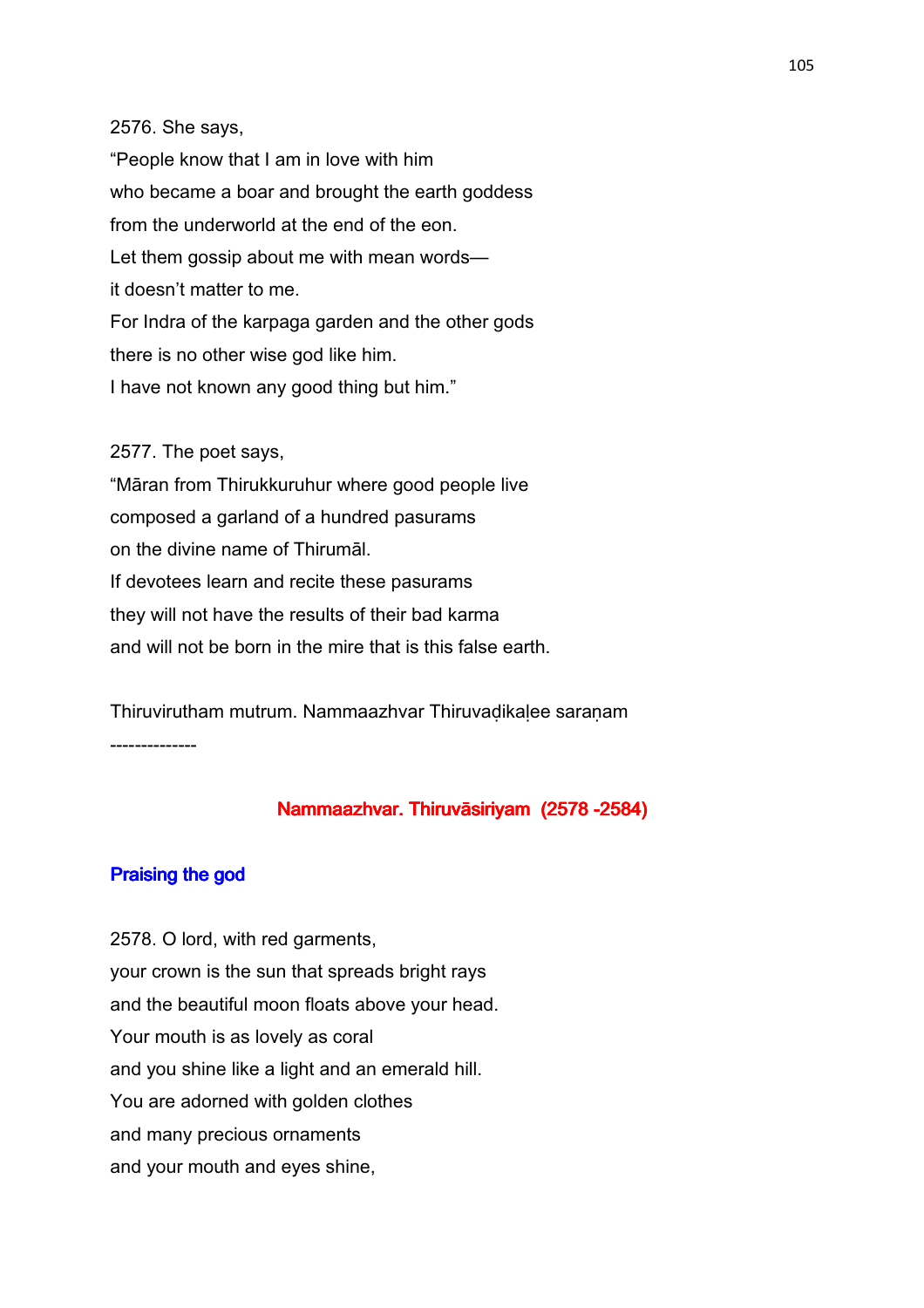adding to the luster of your dark body. You rest on thousand-headed Adisesha in the middle of ocean with rolling waves as Shiva, Nānmuhan who stays on a lotus on your navel, Indra and all the crowd of gods worship you. O lord, you measured all the three worlds with your divine feet.

2579. You, our father, created the world and swallowed it. My heart longs to worship your shining lotus feet ornamented with sounding anklets, melting to receive you. My love for you flows like sweet nectar. Some people wish only for material things, never thinking of being your devotee let them do whatever they want. The nature of this illusionary world is to become rich. Even if someone gets everything he needs in this world and excellent moksha, the wise will not want a worldly life. Their only aim will be to reach your feet.

2580. He, the first one of the three gods, with shining jewels on his chest, rules all the three worlds, leading them on a good path. He churned the milky ocean using Mandara mountain for a churning stick and the snake Vasuki for a rope, and as the ocean was churned, it roared with a a loud noise like thunder as its waves rolled. May we serve the devotees of the matchless god continuously, eon after eon.

2581. Will he accept us as his devotees in all the eons so that we may worship him? At the time of terrible flood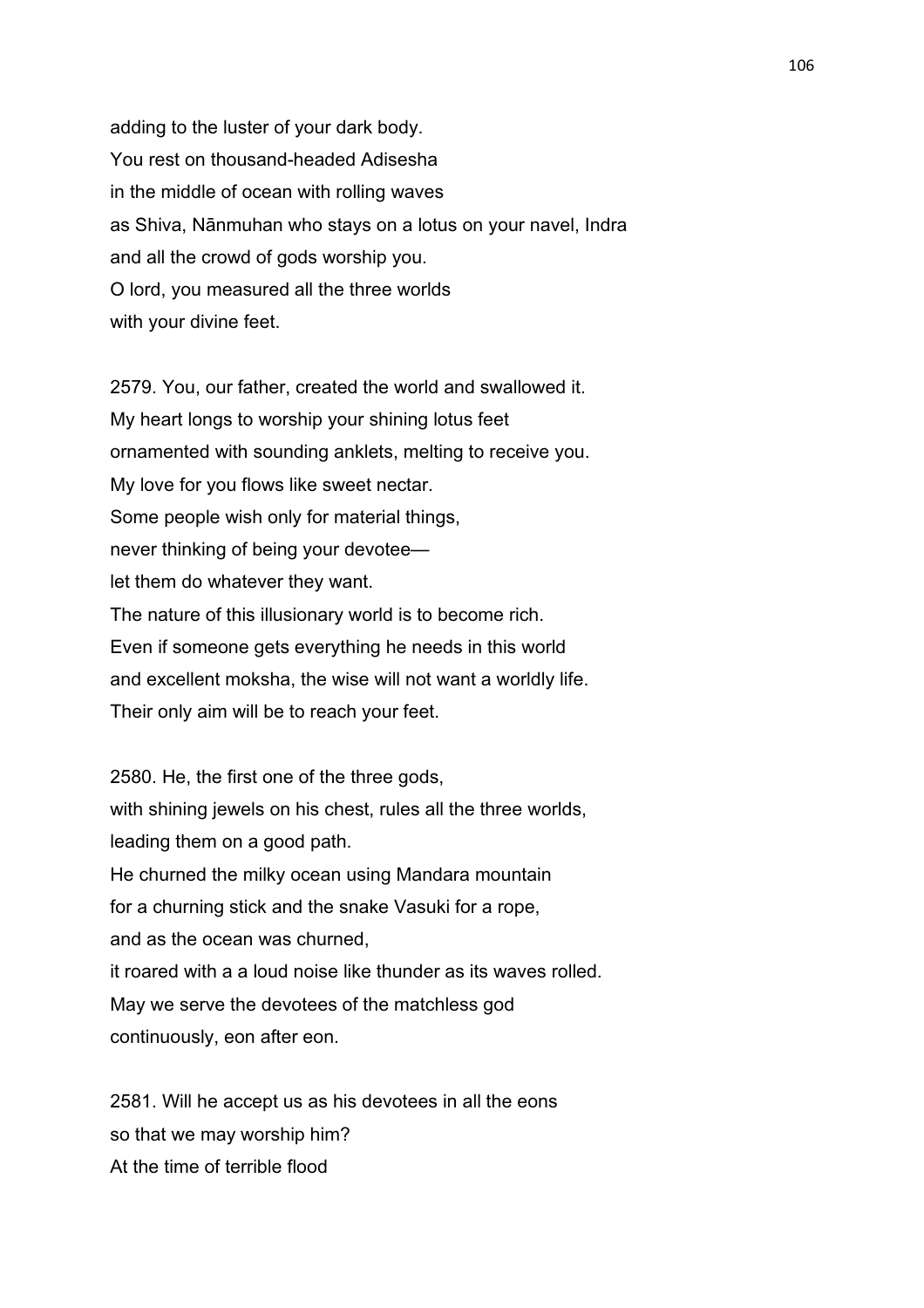when there was no world and no people, X he, the seed from which everything came, the only god at the end of the eon, created Nānmuhan from his navel on a lotus, and Nānmuhan created three-eyed Shiva and the other gods and all the three worlds. Let us worship the feet of Māyan.

2582. Your eyes are like lotuses blooming in a forest, your mouth is as sweet as a fruit, your feet are like a thousand suns shining together and your thousand divine arms are like many flourishing forests of the karpaga garden. When you put one foot on the earth and measured the whole world and raised your other shining lotus foot to the sky and measured it, the world created by Nānmuhan was amazed and pleased and the gods in the sky performed their worship. O Thirumāl! Can anyone measure the world with their feet like this except you ?

2583. Is this the nature of this world? Some ignorant people worship small gods and it is if they were worshiping a wooden plank when they have a mother who gave birth to them. When they have their own ancient first god who created, split open, and measured the earth, giving them his grace, they do not worship him but they worship small gods thinking that they are the real gods. They offer them meat and then eat it and do many wrong things, worshiping in a way that will give them only sorrow. As they enjoy their lives,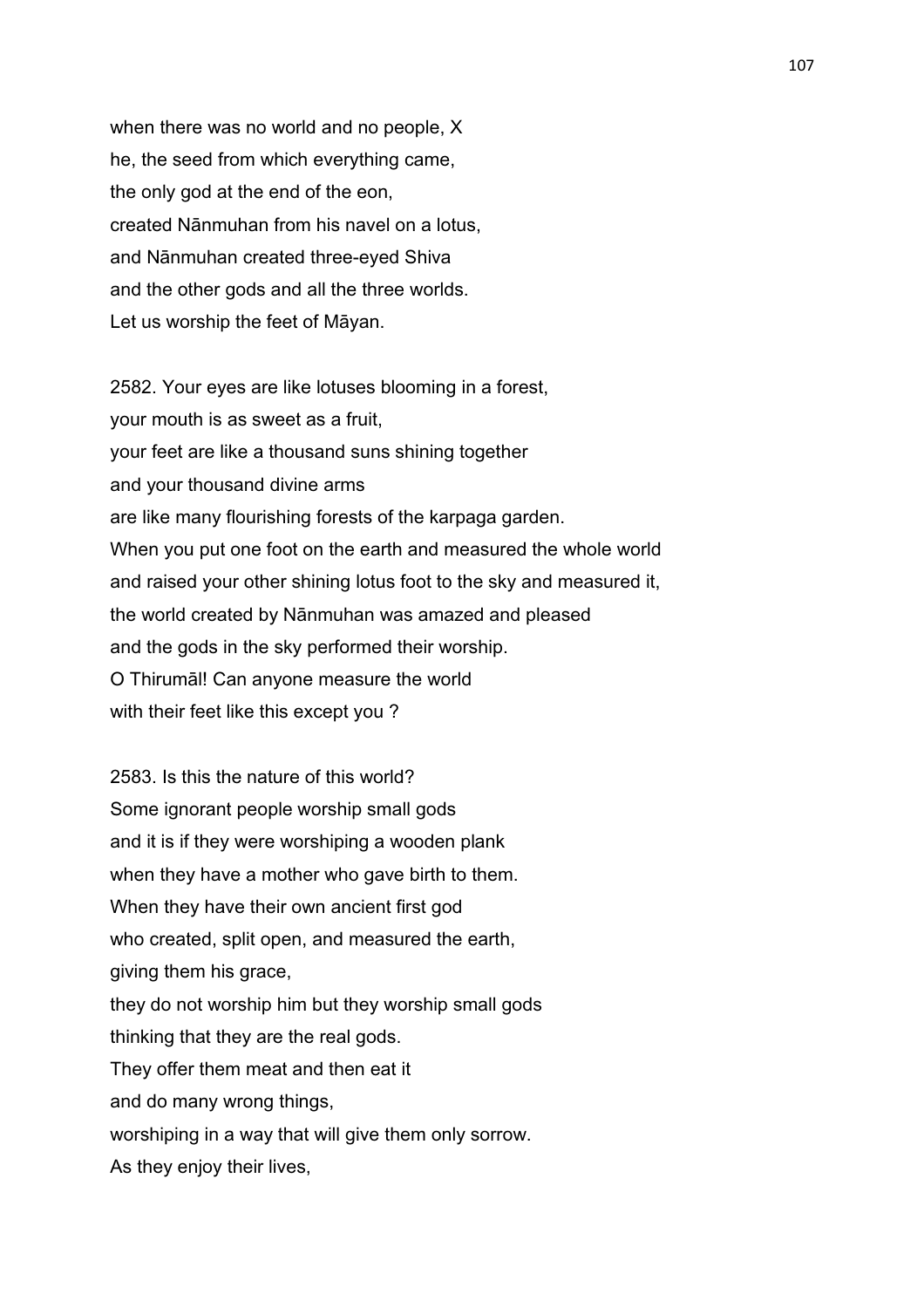they are involved in the illusions of this world, only to be born again and suffer again in life.

2584. Shiva with the crescent moon in his matted hair, Nānmuhan, Indra, the gods in the sky and all the creatures of the world worship him. At the end of the eon he swallowed the earth, ocean, fire, wind, sun, moon, the sky and all other flourishing and shining things in the world and kept them in his stomach as he, the divine Māyan, rested on a banyan leaf. Is there any other god who is more divine for us to worship?

Thiruvāsiriyam. murrum.

------------------

# Nammāzhvar's Periya Thiruvanthādi. (2585 - 2671)

2585. O heart! If you want to see him, get ready and come. Let us go together and praise with good words the divine nature and fame of the god colored like a kāyām flower.

2586. Sometimes we praise you sometimes we blame you, sometimes we do not praise you and sometimes we do not blame you. Sometimes we disrespect you. sometimes we do not disrespect you, O lovely-eyed Thirumāl, don't get angry at us even though we have done bad karma. Our lord, give us your grace.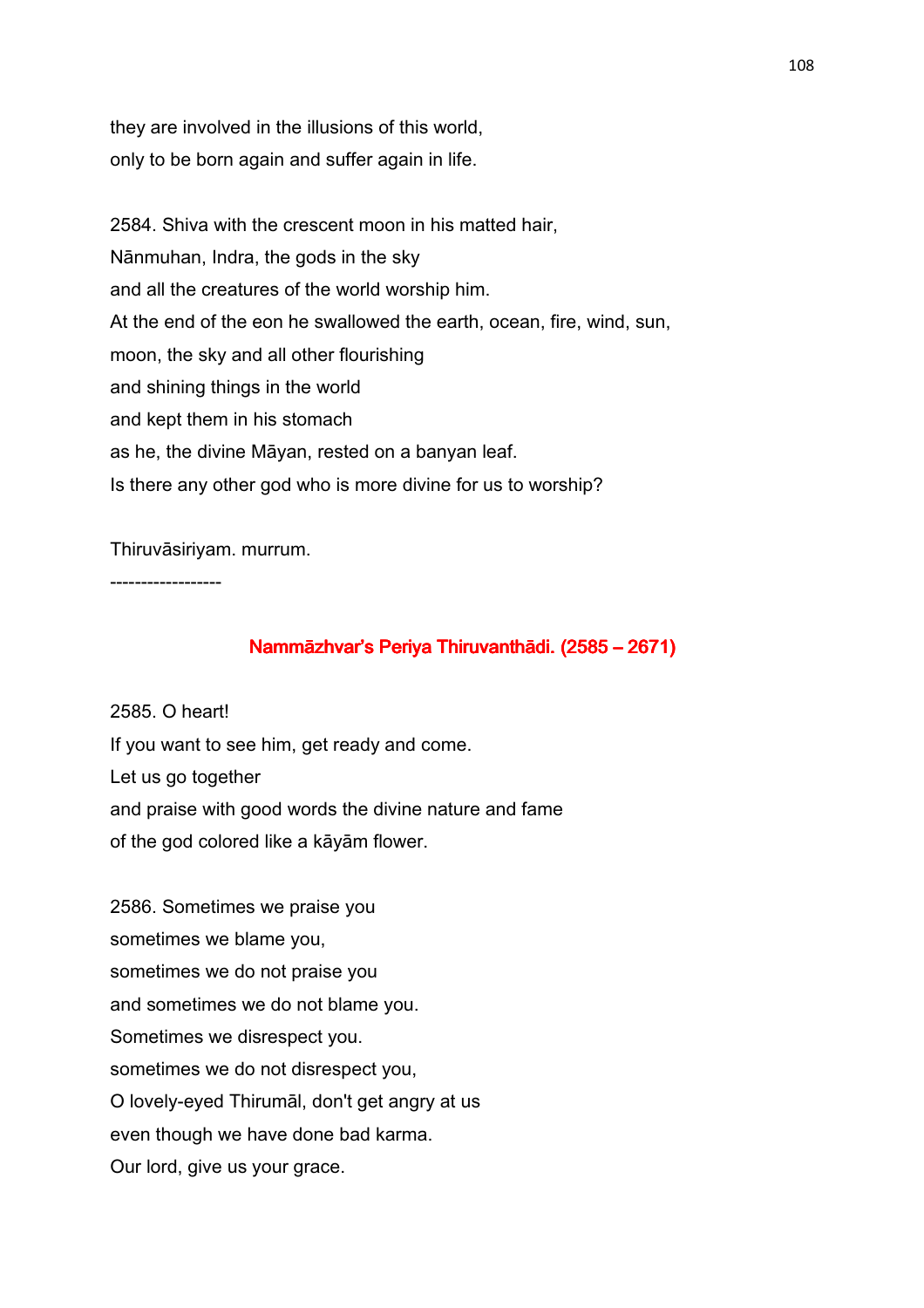2587. Even though I know which deeds are good and which are bad, I do not have the power to control myself to avoid good or bad deeds. O lord, what can I do?

2588. My heart has become a slave to the dark shining ocean-colored Kannan. If I think about it, I am most fortunate and I have a good name. Who could there be more fortunate than I?

2589. You are my mother who gave birth to me the father who taught me. Whatever others taught me, it is of no use. O dear Māyan who drank Putanā's milk and killed her when she came as a mother, show us a good way.

2590. Will you show me the right path and guide me? Will you show your tender dark body to me, your innocent devotee? Dear Kannan, tell me what you want to do with me. Whatever you do to me, I will think it is for my good.

2591. I have done bad karma and am far away from you. My heart came to you to worship your feet. You embrace Lakshmi, your beloved wife, on your chest. You took the form of a boar and brought the earth goddess from the underworld. You are my beloved mother. Keep me beneath your feet.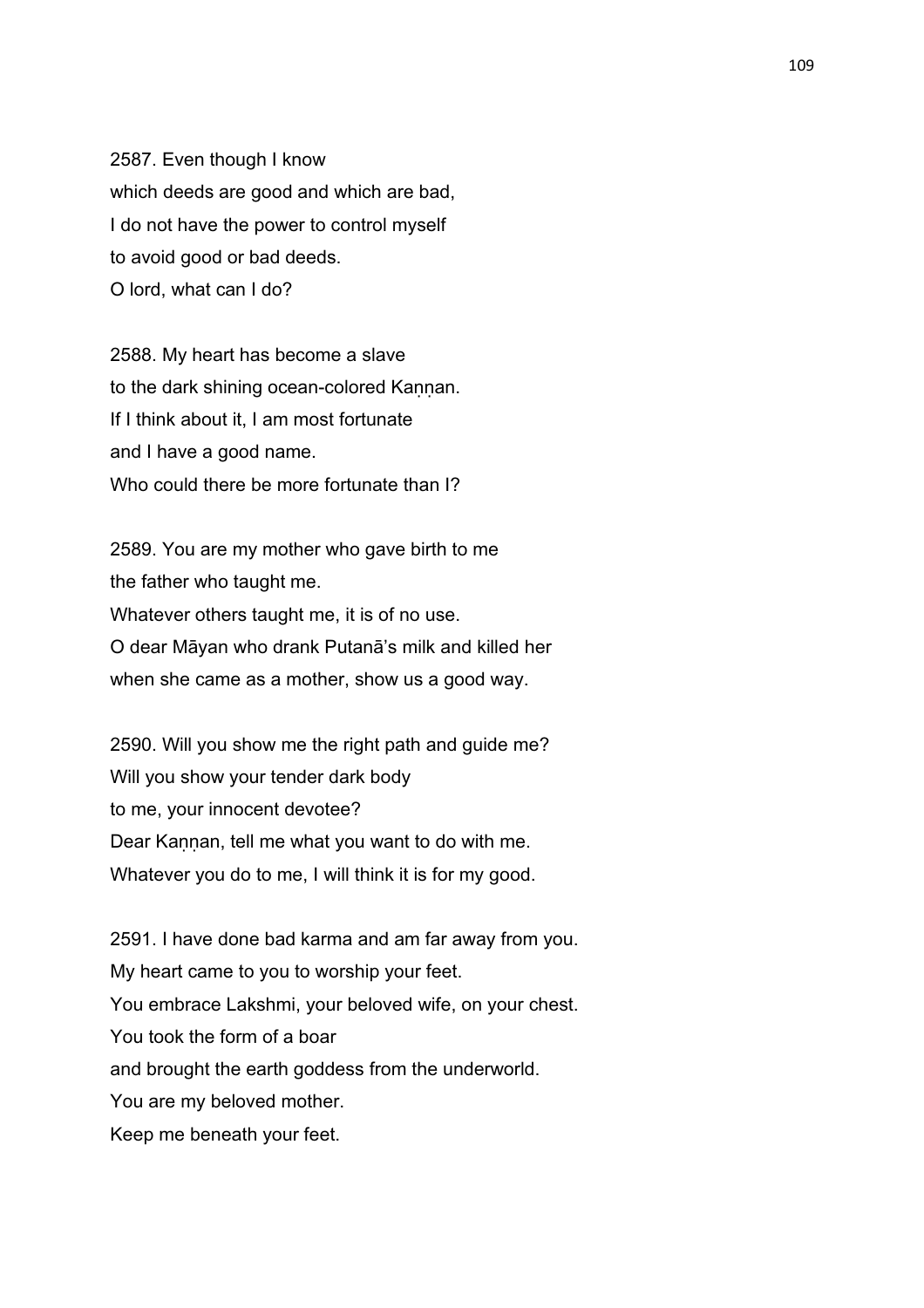2592. O good lord! We have not seen your feet that measured the world and we yearn to see you–tell us, why can we not see you? You are subtle, impossible for sinners like us to see, a match only for yourself.

2593. We said to him again and again, "We, your slaves, are suffering," but we still can't approach him. O heart, let whatever will happen happen. Just live, thinking only of him.

2594. Only the eight Vasus, eleven Rudras, twelve suns and two Ashvins may worship him. We are not worthy to worship him. O good heart, we have done much bad karma.

2595. You are the earth, the sky, the wind, fire and the ocean. You, mighty one, fought heroically with Rāvana

when he opposed you and you killed him.

2596. O heart, you immerse me in an ocean of sorrow, and if I say you shouldn't, what is the use? Whatever I tell you, you don't listen. The only right thing is to worship the feet of Kannan.

2597. What I am going to ask you is not strange. O lord, if some devotee of yours asks you for something that you may not want to give, you will not lose anything by giving that to him. This is what I want to ask you.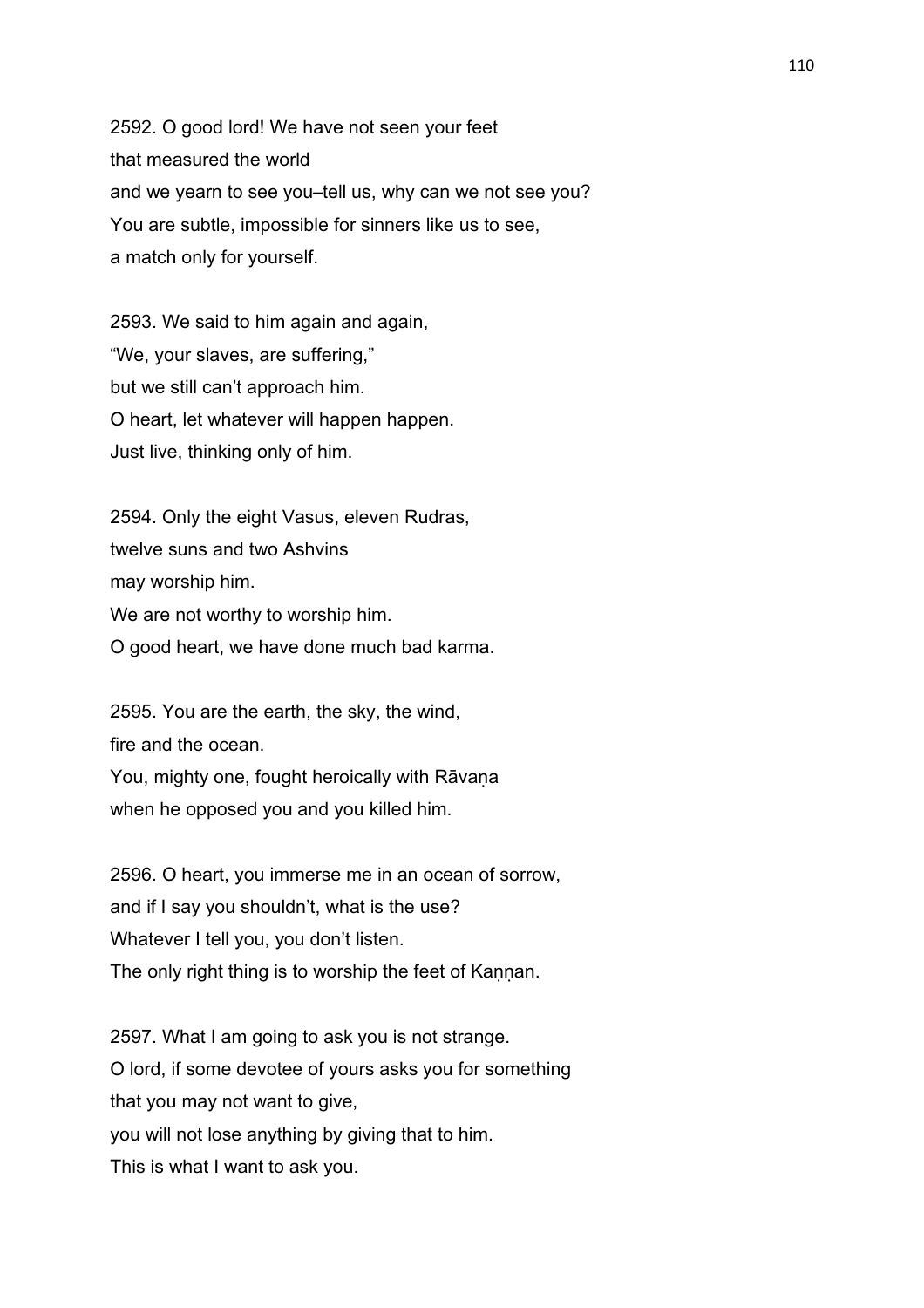Show me your form. However you wish, show me your shining body.

2598. O heart, the devil Putanā did not know the power of the dark god, and gave her milk to him, but he killed her. You know that if you fall into the enjoyments of your senses they will hurt you, but still you want to enjoy them and collect bad karma. It is as if you were putting your hand into a snake pit.

2599. O heart, know this. The waves of the ocean roar and strike his body and feet as he rests on Adisesha. If we praise his auspicious qualities, it won't give him any fame, but our bad karma will all go away.

2600. You, the good lord came as a dwarf who was never born or raised on the earth and asked for three feet of land, measured it with one foot and took it. You swallowed the earth at the end of the eon and spat it out and you brought the earth goddess from the underworld. The whole earth is yours, so why did you ask for the earth from Mahābali as a gift? Please tell us.

2601. He carried his bow, fought with the Rakshasa Rāvaṇa and cut off his strong mountain-like heads with his sword. When devotees worship him and ask him for a boon. whether he opens his mouth and says anything or not,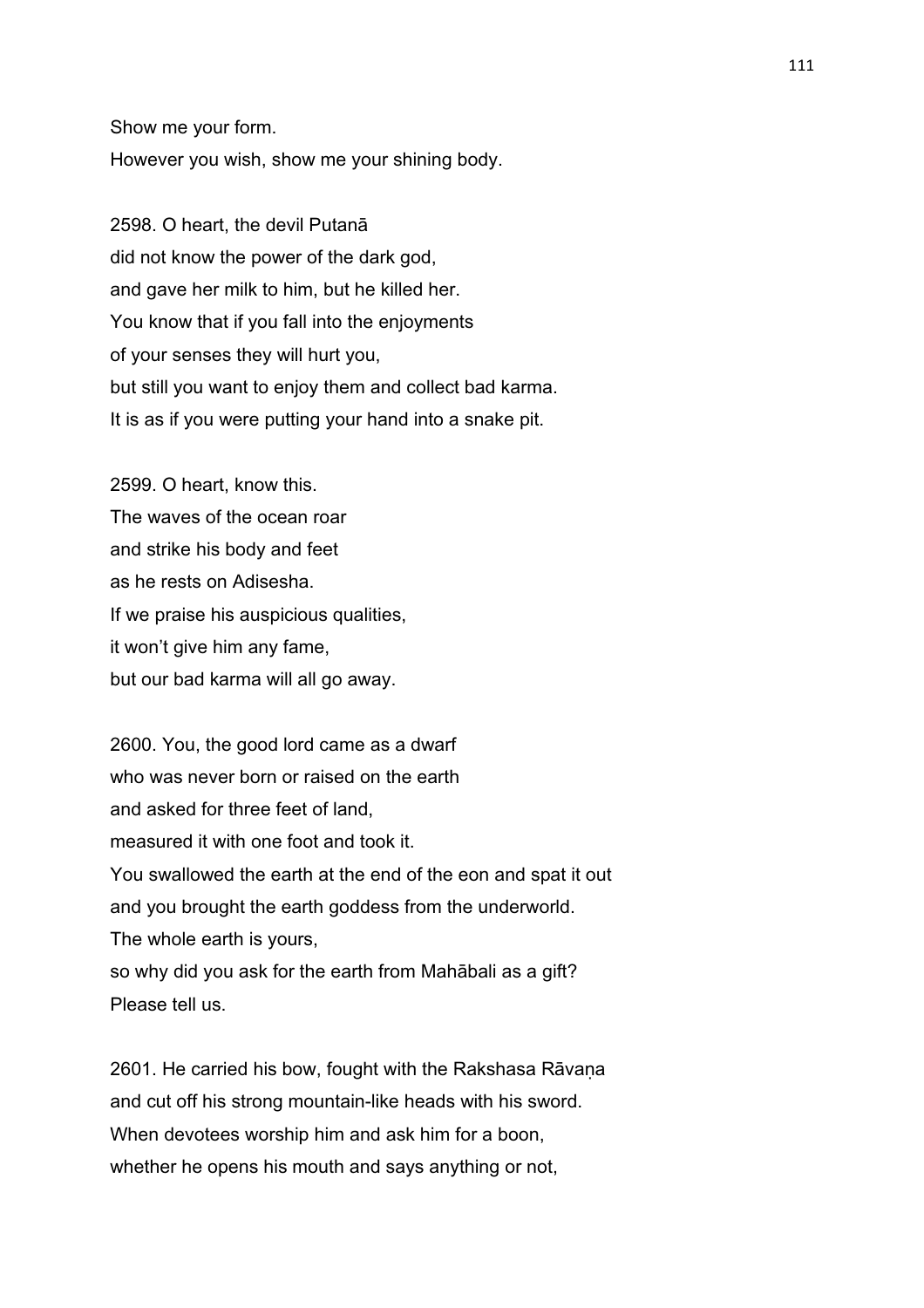he gives them whatever they want and gives them life.

2602. You are clever. Whether you are tied up with ropes by Yashoda or you rest on the snake bed, you create all the creatures of the world always. Who knows your true ancient form? Tell me.

2603. O heart, you do not know any wickedness and if you praise him, who protected the five Pandavas night and day on the battlefield as they fought with the Kauravas nothing bad will come to you. If you want to see him, you can.

2604. O intelligent good heart, As a dwarf, he went to Mahābali's sacrifice and measured the world, and his body touched all the world. We should be ashamed to think we can earn his grace. The only way for us to get his grace is if he gives to us.

2605. His body dark as a cloud, he measured the world and the ocean with one foot and raised his other foot and measured the sky. His feet are in my heart and I will not go to hell but be saved.

2606. When Thirumāl entered my heart the karma left that ruled me and made me suffer. My bad karma shouts with sorrow as it runs away, unable to find a place to stay.

2607. O heart, he is the father and mother of all creatures and will give us his grace and protect us when we are feeble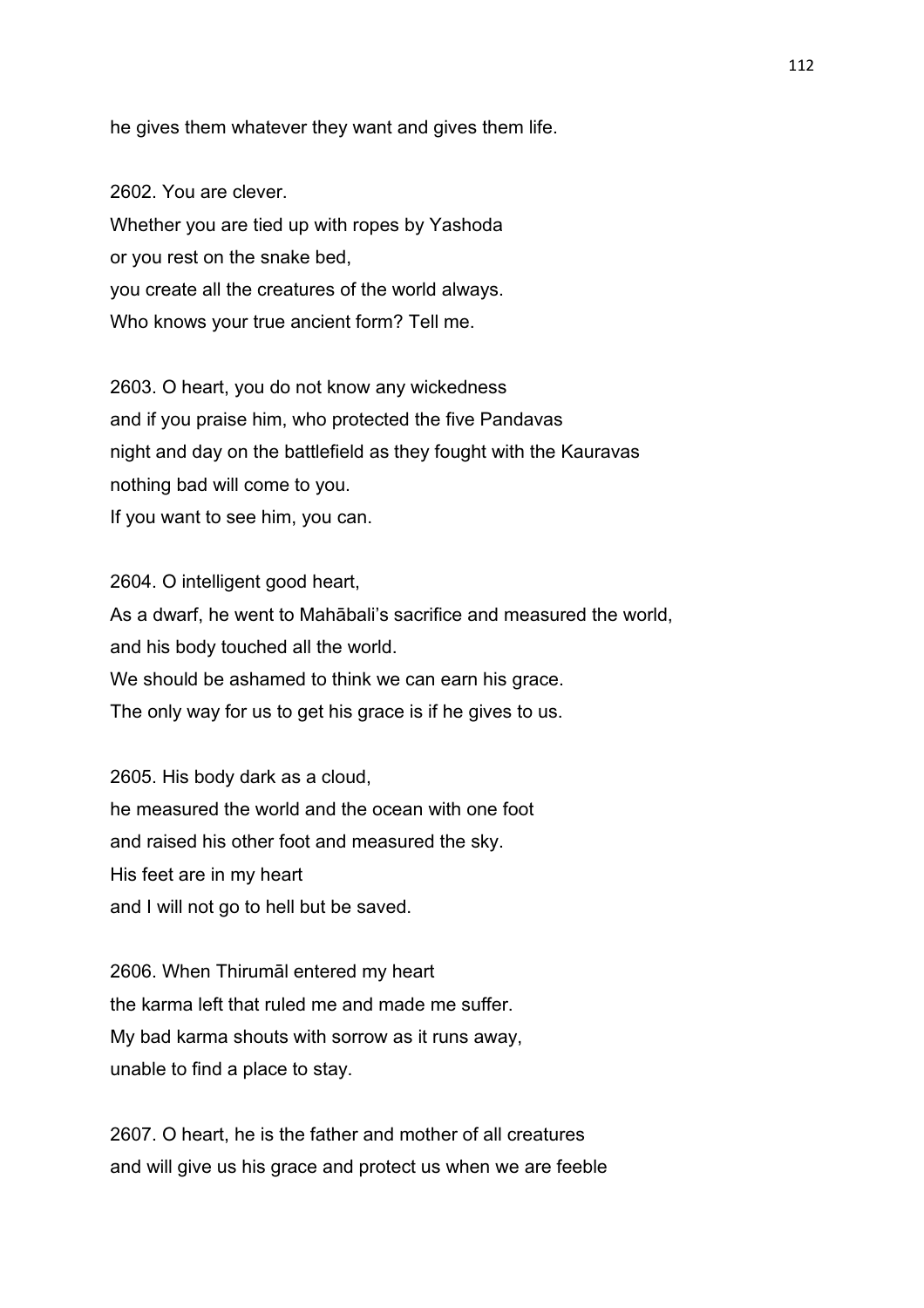and the messengers of Yama come bringing their dogs and make them bark at us. O heart, do not worry, do not worry.

2608. He is unique and there is no one equal to him. He is in everything. If he were to grow tired, the whole world would turn upside down, and then who could make this world come back to the way it was?

2609. People may do whatever they wish. Who can change this wide earth? Kaṇṇan, the god of the gods in the sky gave his grace to me and all the sorrows in my heart went away.

2610. His beautiful body is like dark night. His grace is like a club that can hit and remove my bad karma. I and my heart decided to cross the forest and the hills of my bad karma by worshiping him.

2611. Are you, tall Thirumāl,

happy because you measured the earth with your foot? Are you happy because you measured the sky with your foot? The whole world knows that you raised your ankleted feet and measured the earth and the sky. Am I someone who does not know your power?

2612. Our eyes cannot see the dark form of the lord with a discus, we can only feel him in our hearts, our inner eyes. We should not feel that we are not seeing him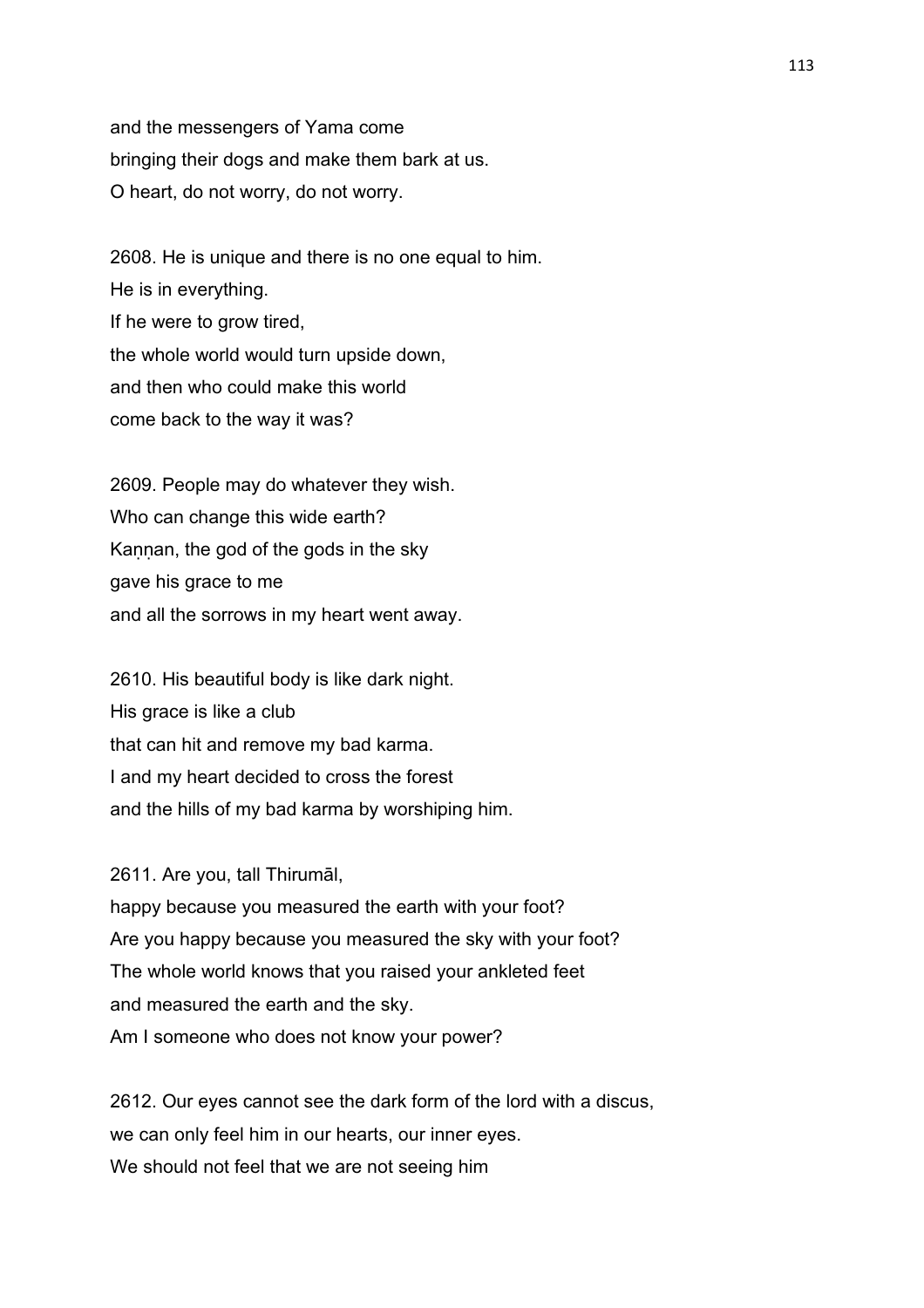because he is in our hearts and that is where we can see him.

2613. Our father adorned with a flourishing thulasi garland is not easy to approach. He shows as much as love to his devotees as they show to him. I love him—my dear lord is easy for me to reach.

2614. Lovely-eyed Thirumāl entered my small heart, and from now on bad karma cannot stay there because there is no space for it. It is best if it leaves my heart and never comes back.

2615. He put a pot on his head, danced and then went to the wide ocean and rested on Adishesa. We have found the way to remove our karma and it is to know his grace and beauty, approaching him and bowing to his feet and staying in his shadow.

2616. Damodharan wishes me to serve him, but my heart would rather do evil deeds and live a wicked life. What can I do in this world to take away my karma?

2617. The lord with a discus in his hand smashed the deadly Asurans to pieces. When we know him, we know it brings joy, but then why we are not approaching him, doing the good karma that leads us to him?

2618. You, the ancient lord of justice, shine with the dark color of the ocean. I worship you and all my karma is destroyed.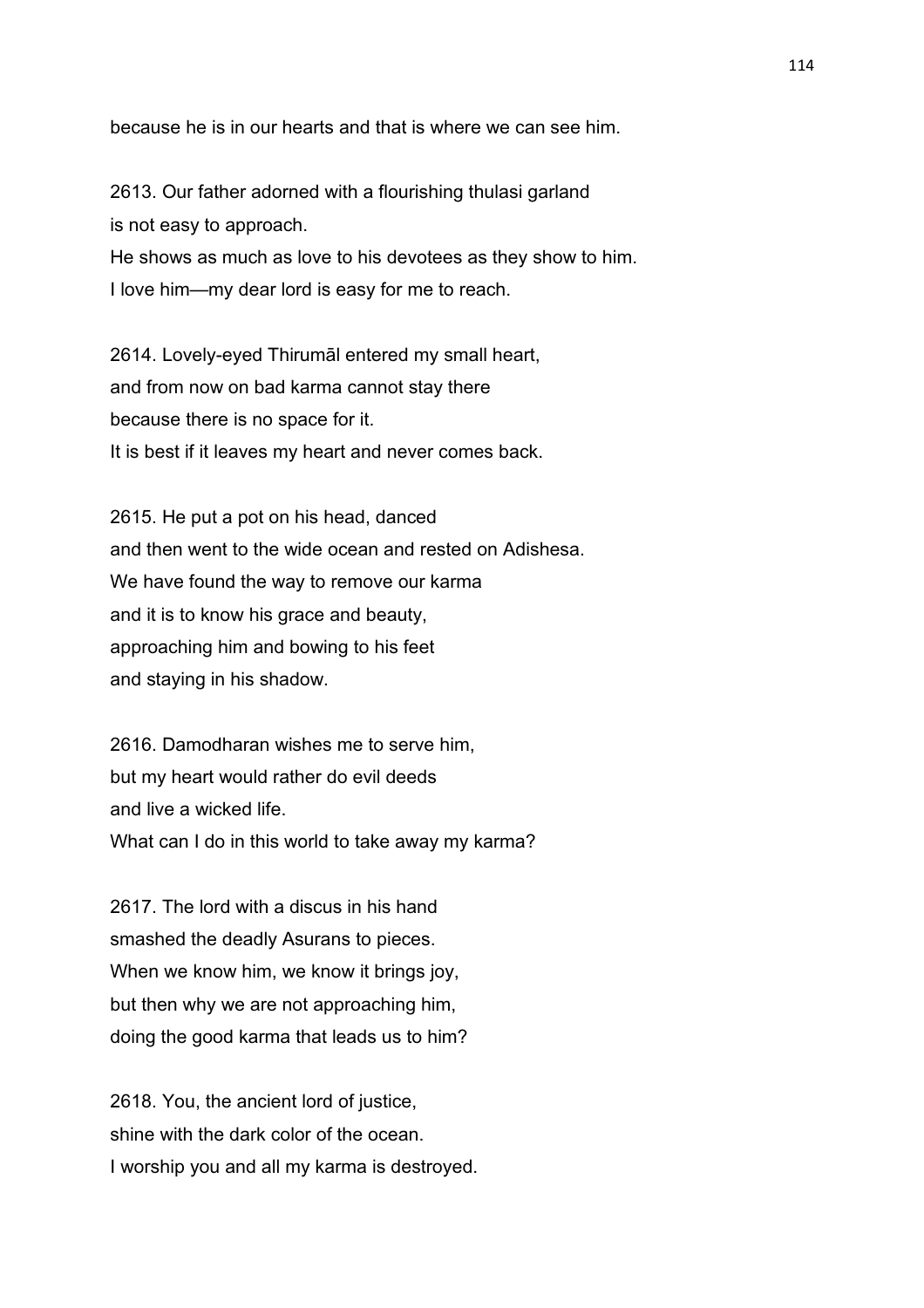When I hear of the beauty of you as you rest on Adisesha on the ocean, my legs become unsteady, my heart suffers to see you, and my eyes look for you everywhere.

2619. He stands in Thiruvuuragam, he sits in Thiruppāḍagam and reclines in Thiruvekkaa. He wanders everywhere, yet still, he is not satisfied. The god who split open the chest of the Asuran Hiraṇyan and loves all the creatures of the world entered my heart and stays there, refusing to leave.

2620. Do not wonder to yourself, "Is he far away? Is he near? Is he in between? Is he the god in the sky?" If you accept Kaṇṇan and give yourself to him whoever you think god is he will be the god for you.

2621. O good heart, We do not know what our future will be, yet we may be able to know it if we worship Thirumāl adorned with a thulasi garland that swarms with bees. Love and worship him and you will be saved.

2622. O heart, do not worry about how to spend your time. Think about the time Yashoda hit him and scolded him,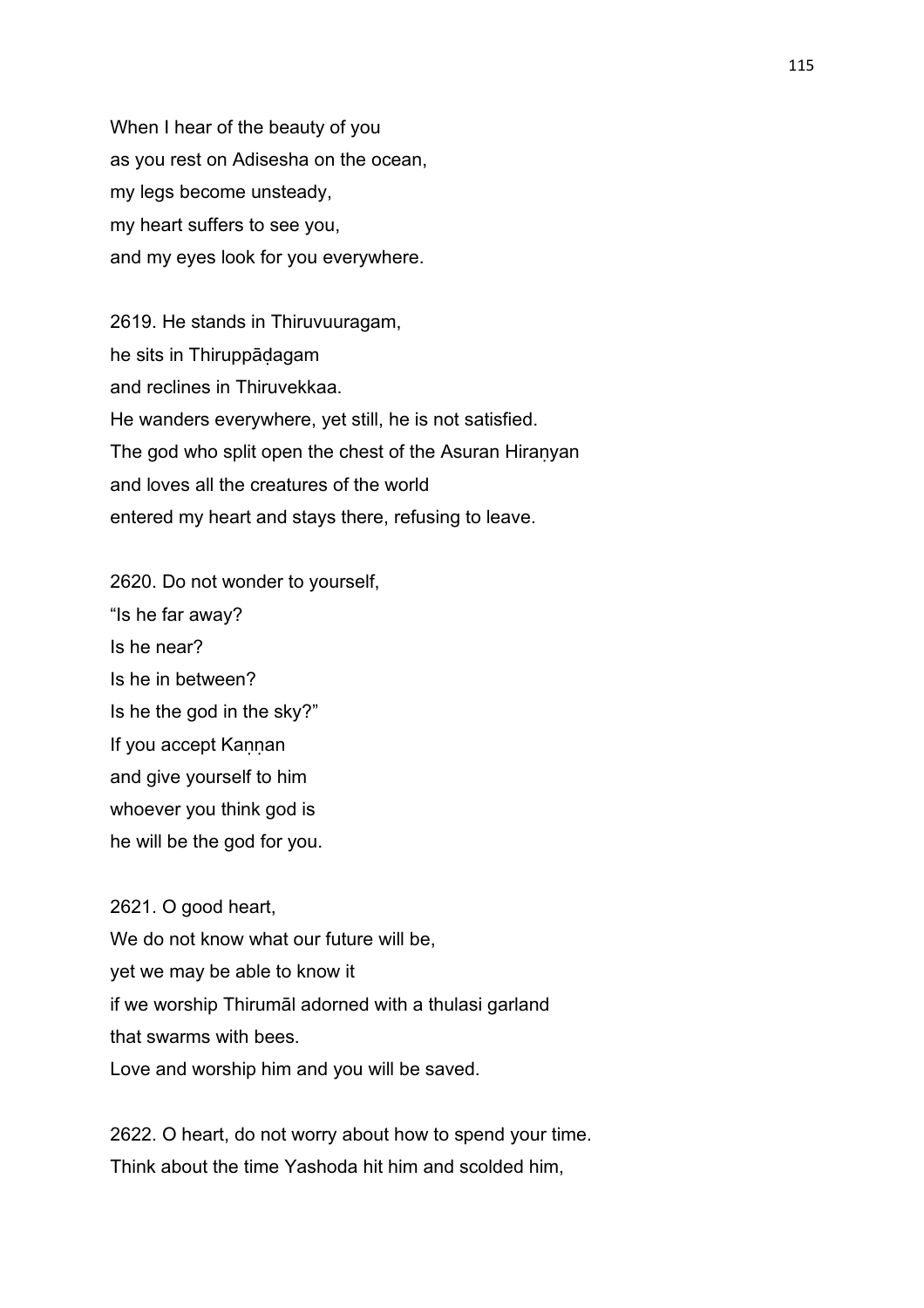and even if you cannot do that, speak about Māyan adorned with a thulasi garland. Your karma will go away and you will be saved.

2623. O heart, if you want to survive you should do good deeds. It is not enough only to praise him with a fresh thulasi garland on his chest.

## 2624. O heart!

There is no other opportunity for us like this one to praise his power and fame. You will not be pushed into cruel hell if you worship him who drank the milk of the devil Putana and killed her when she came as a mother. Praising him will give you true strength.

2625. The wrestlers sent by Kamsan thought they were stronger than you and opposed you, but you cut off their heads with the discus in your hand and killed them.

Do not stop doing your heroic deeds.

There are always Asurans like them in the world.

2626. People say "He swallowed all the worlds at the end of the eon and spat them out, he split open the world and went to the underworld to bring up the earth goddess, and he measured the world at Mahābali's sacrifice with his foot. He is the creator of the world and he is himself the world." If devotees know this, they will not worship any other god.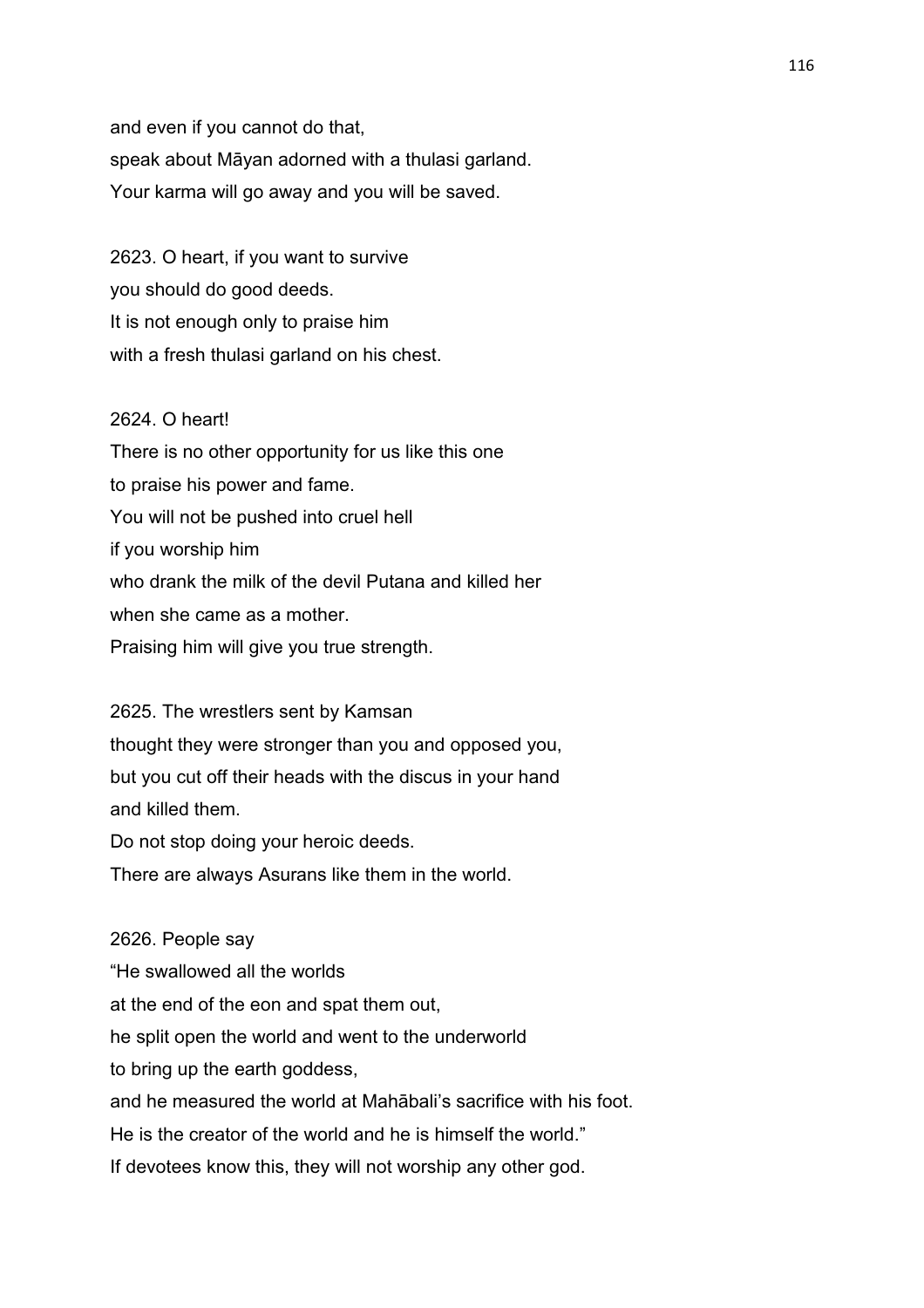2627. When the gods came to him asking for refuge he took away their troubles and protected them. How can the distress in the minds of those who do not worship him be removed?

2628. There are people who do not wish to praise him who is adorned with a thulasi garland even though their good hearts and their tongues would like to. Is that because they have done bad karma in a past life?

2629. Afraid of the results bad karma will give me, I will not do any bad deeds. I will only praise the god of the gods and bow to his golden feet.

2630. The ocean-colored Thirumāl with beautiful eyes is our refuge and will not leave us. He protects us so we will not fall into cruel hell. O heart, think always of him who is your only refuge this is the the best advice I can give you.

2631. O Thirumāl, do not think that all people worship you only to ask for material things. You do not understand that wise ones ask only for your grace. Where are those wise people who think of you and receive your grace? How many are there? Could I achieve what they have done?

2632. We want to reach moksha, above the world of the sky and the only way we can achieve it is to worship you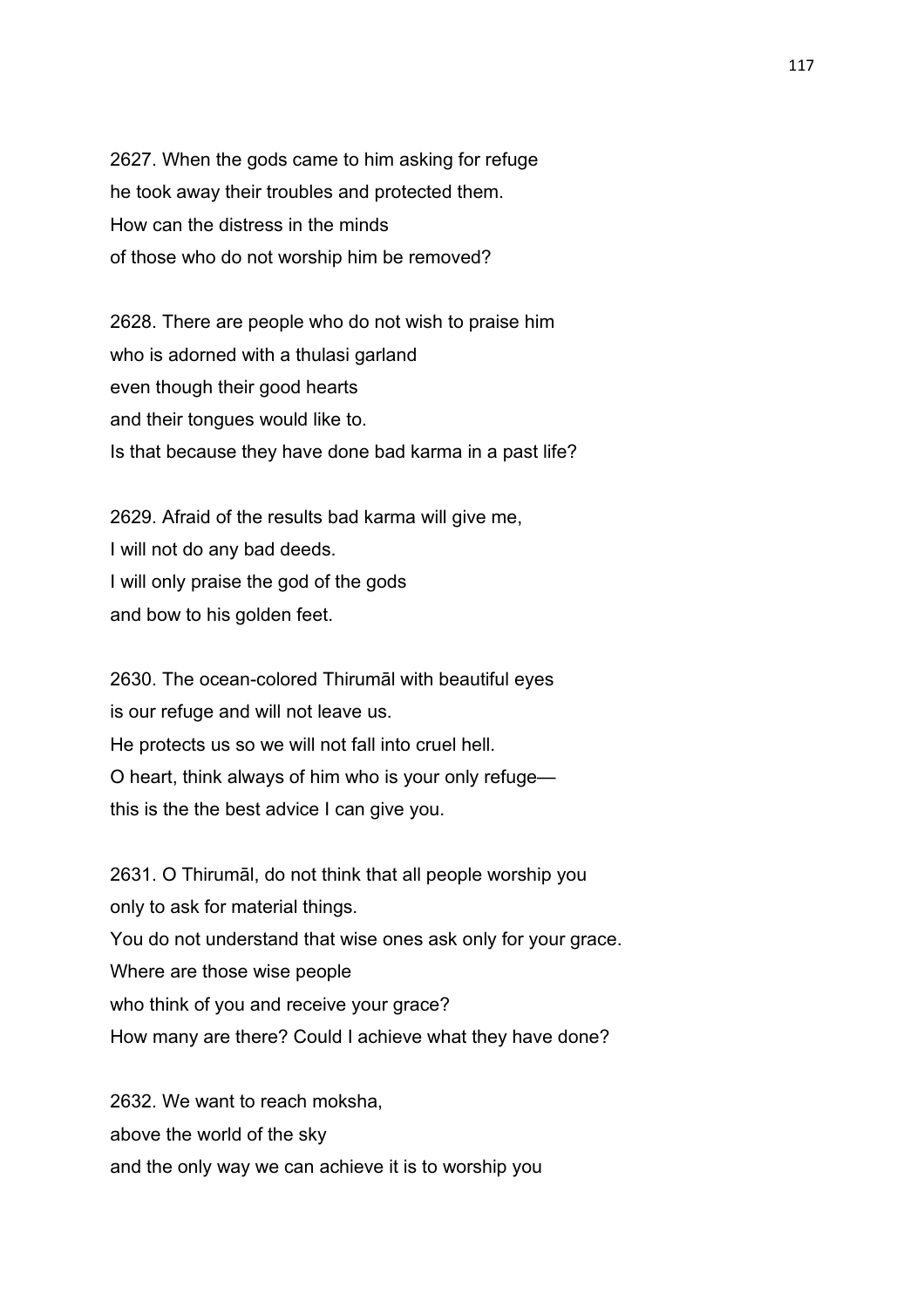who fought and killed the seven bulls with cruel horns to marry Nappinnai with beautiful soft arms like bamboo,

2633. Whenever I see clouds, a dark mountain, the dark ocean, deep darkness, puvai flowers always swarming with bees or anything else that is dark-colored, my heart, thinking it has seen his wonderful dark form, leaves me and runs there.

2634. My heart leaves me searching for where he is without looking for anything else and it runs behind anything with a dark color. In his heart he does not feel sorry for me. Does he who split open the mouth of the Asuran Kesi when he came as a horse that have such a cruel mind?

2635. The wicked five senses control the mind, eyes, nose, mouth, ears and body. The best thing for the devotees of the lord adorned with a cool thulasi garland is to control the feelings of the five senses and worship the lord's feet.

2636. He took the form of a bachelor dwarf, went to Mahābali, asked for three feet of land and measured the earth and the sky. He drank milk from the breasts of the devious Putana and killed her. My eyes have only the desire to see him and my mouth does not wish to praise anything but his fame.

2637. O lovely-eyed Thirumāl, I would tell you something.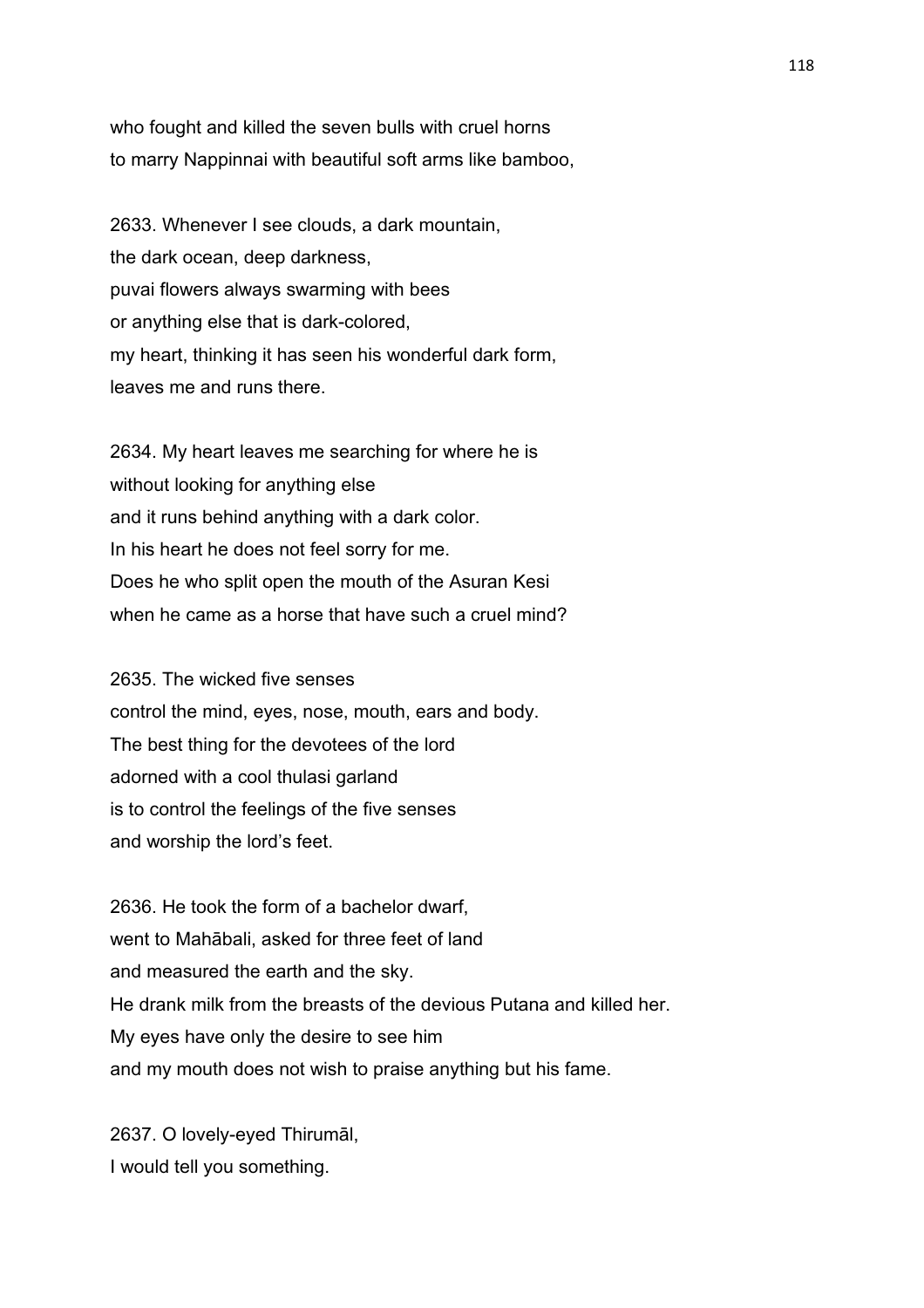You have given everything that your devotees want and are waiting to know what else they may want. Don't you know that praising you and keeping you in their hearts is better for them than going to Vaikuntam?

2638. We worshiped him who threw a calf at the vilam tree and killed the two Asurans when they came as a calf and a tree and all the results of our karma went away, we don't know where. Did they go to the sky, or to the ocean whose rolling waves are blown by the wind? Did they burn up in fire or go to the forest?

2639. He rests on the ocean rolling with waves on Adisesha who has a jewel on his head. It is hard if you think he will come to you but if you think of him always in your heart he will enter it and take away the troubles in your mind.

2640. There are no troubles in the lives of his devotees after he has entered their hearts. He came to the world in many forms, as a cowherd, as a god in the sky and as a dwarf who measured the sky and the earth at Mahābali's sacrifice. He, the Māyavan, shows the way to all.

2641. O heart, Thirumāl split open the heart of Hiraṇyan and blood flowed like a flood from the Asuran's chest and he was destroyed.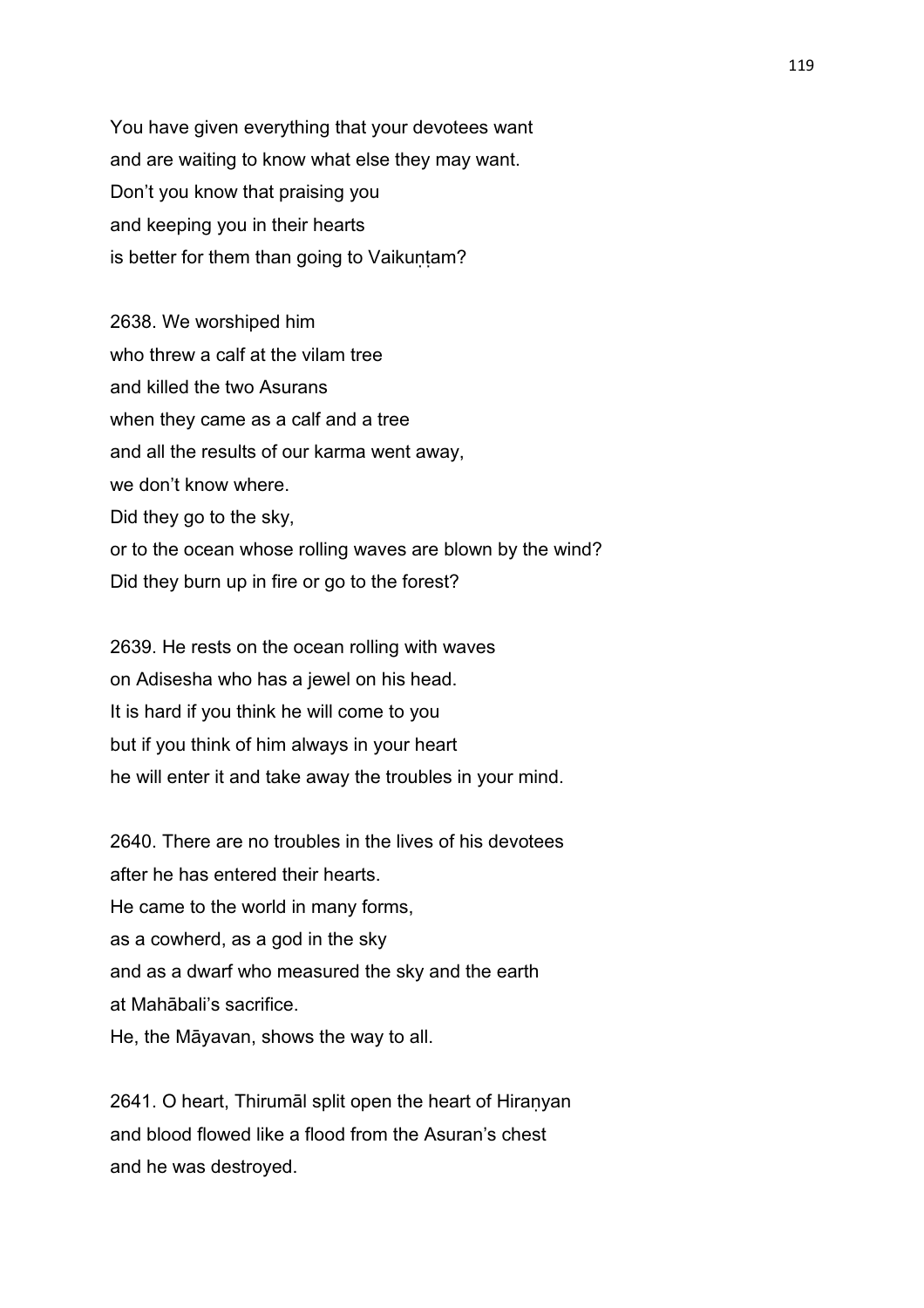Won't he take away the results of our karma and give us his grace?

2642. O Thirumāl with a shining form, I am plunged into your auspicious nature that is as pure and sweet as milk. Don't change my life. I don't want to be born again but come to you, stay beneath your divine feet and serve you. All I want is not to forget you.

2643. As soon as I recited the names of the generous lord who rests on the ocean with rolling waves I thought my karma would go away and hide in a forest. Nothing like that happened. Does my karma think it can still remain with me?

2644. O my heart, whether you think always of Māyan adorned with a divine thulasi garland and stay with him or not, it is up to you, but there is no other god who can protect you and save you from falling into cruel hell.

2645. When we see the shining stars in the sky, they look like flowers filled with pollen strewn by the gods in the sky as they recited the Vedas and worshiped his divine feet when he measured the world at the sacrifice of Mahābali.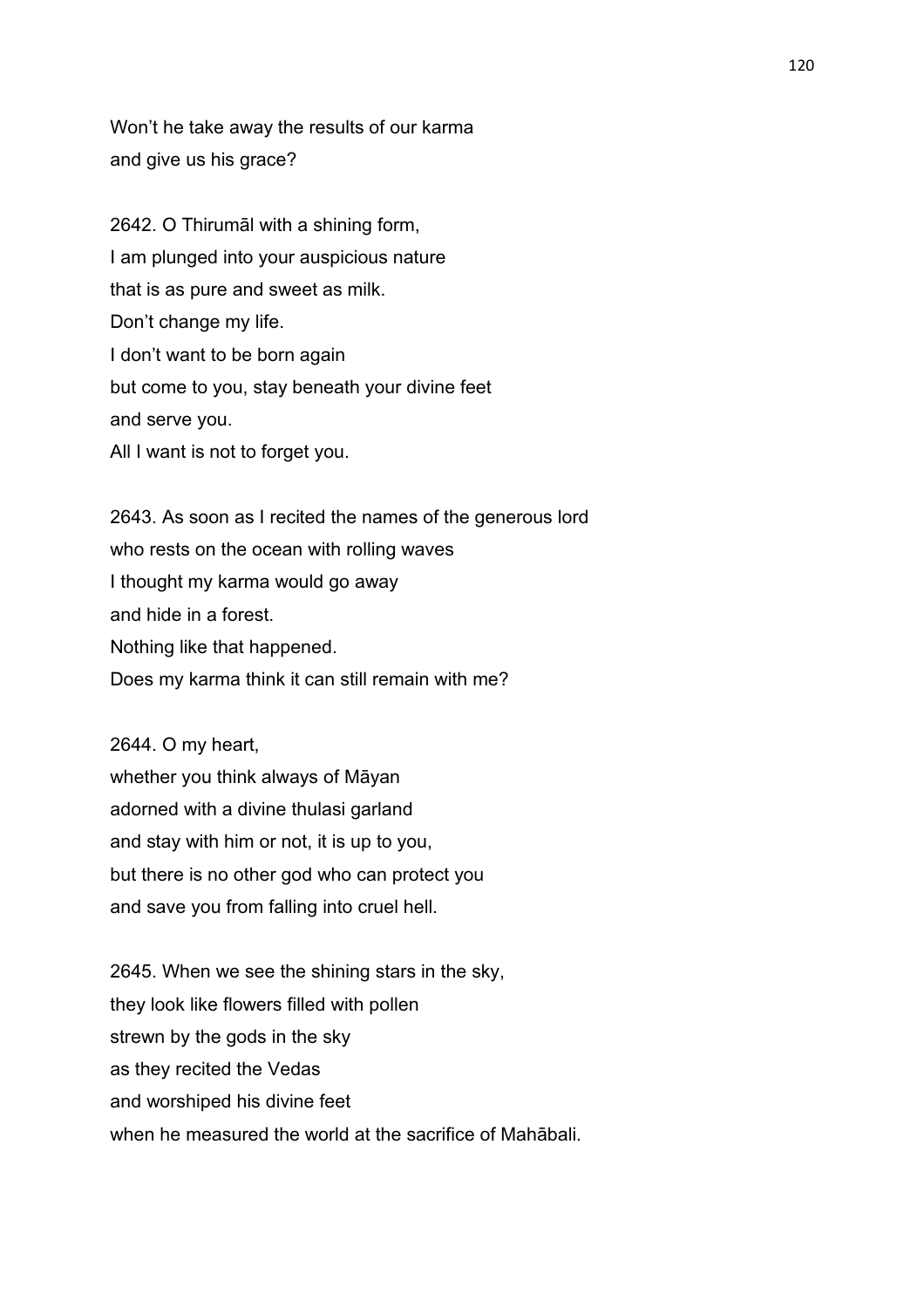2646. The faultless sky is an umbrella that protects the earth, the stars are like its shining decorations, and the moon is its silver base. When he grew tall and measured the world he looked like a pole holding up the umbrella that is the sky. He is the best remedy for all our troubles.

2647. The highest lord with a divine discus in his hand, cut off the nose and the ears of the evil Raksasi Surpanaha in the forest and then went to the ocean rolling with strong waves to rest on Adisesha. He looked like a dark cloud filled with water blown by the wind as it floats in the sky and then falls to the ocean.

2648. He shot arrows and destroyed the seven marā trees and he split open the mouth of Bāhasuran when he came as a bird. If the gods in the sky know that he is the highest god and know his heroic deeds, won't they fold their hands and worship him?

2649. O heart, he will remove all the troubles that make you suffer. Worship always with a garland of pasurams Kesavan, Nāraṇan, Mādhavan who wears a beautiful thulasi garland and is strong as a mountain.

2650. O heart, he is adorned with a cool fragrant thulasi garland and he is the Vedas. Know and worship Thirumāl, the Māyavan who carries a heroic discus and took the precious life of Rāvana, the mighty Rakshasa.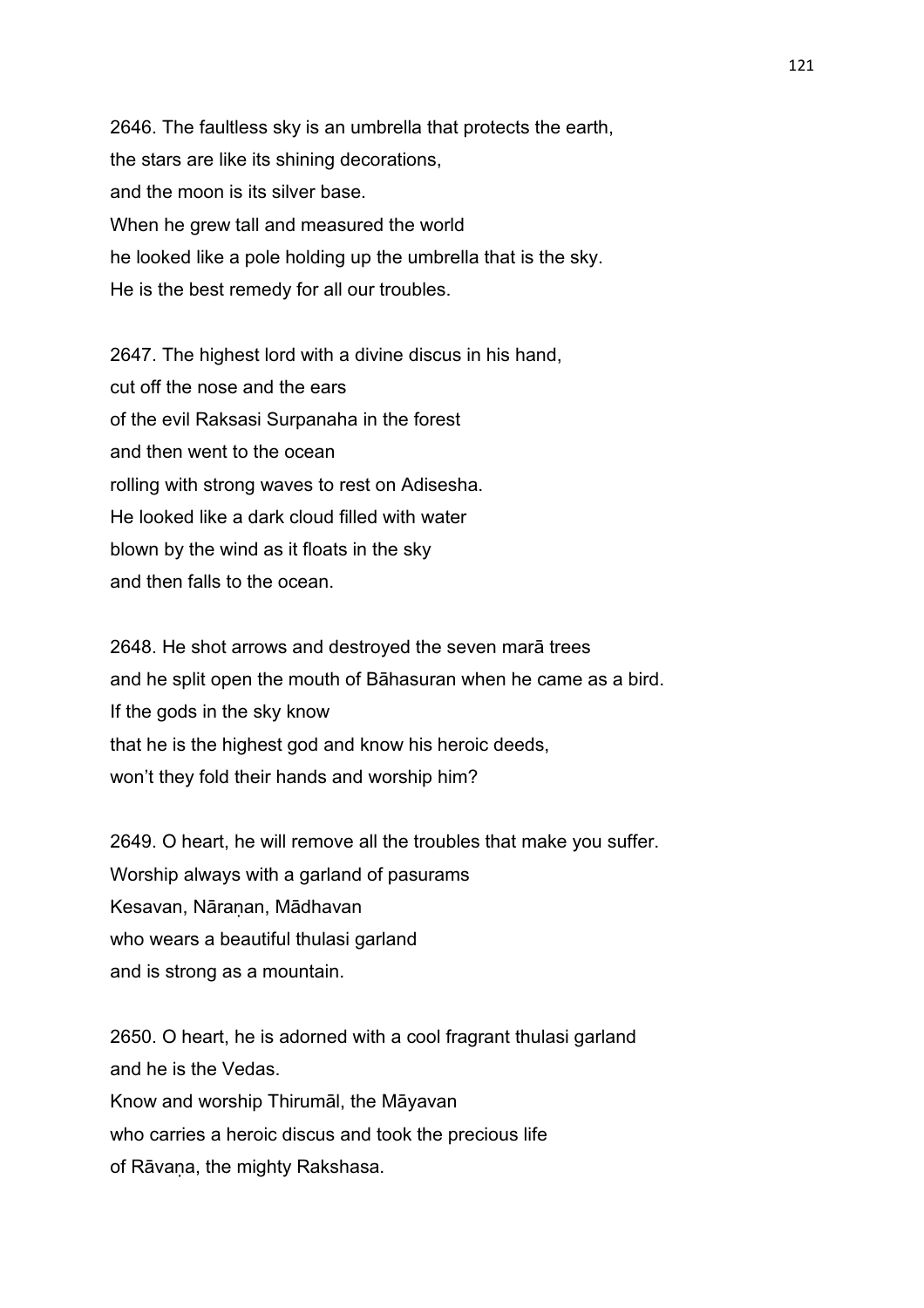### 2651. O ignorant heart,

if you think you do not want to stay in this world and want to go to the world of the gods, he will give you that boon, and if you say, "I want to stay in this world and rule it," he will give that also. Learn only to worship and praise the feet of Kannan and you will get what you want.

2652. Does he wish to stay in the Thiruvenkaṭam hills, on the roaring ocean, in Vaikuntam, or the world in the sky? Or does he feel they are not fitting places for him? O what is this strange thing! Tall and dark, he entered the heart of me, his slave, and does not want to leave it.

2653. I praised the highest ocean-colored Thirumāl and he gave me his grace and entered my heart. The bad karma that was in my heart grew angry and, red-faced and frustrated, left me. No one can come and trouble me anymore.

2654. He wears a precious golden crown, carries a shining discus in his hand and has a thousand divine names. He is my father and mother and I keep him in my heart he will remove all my troubles. Whatever happens to me, I am not worried because he will save me.

2655. How can I describe your power?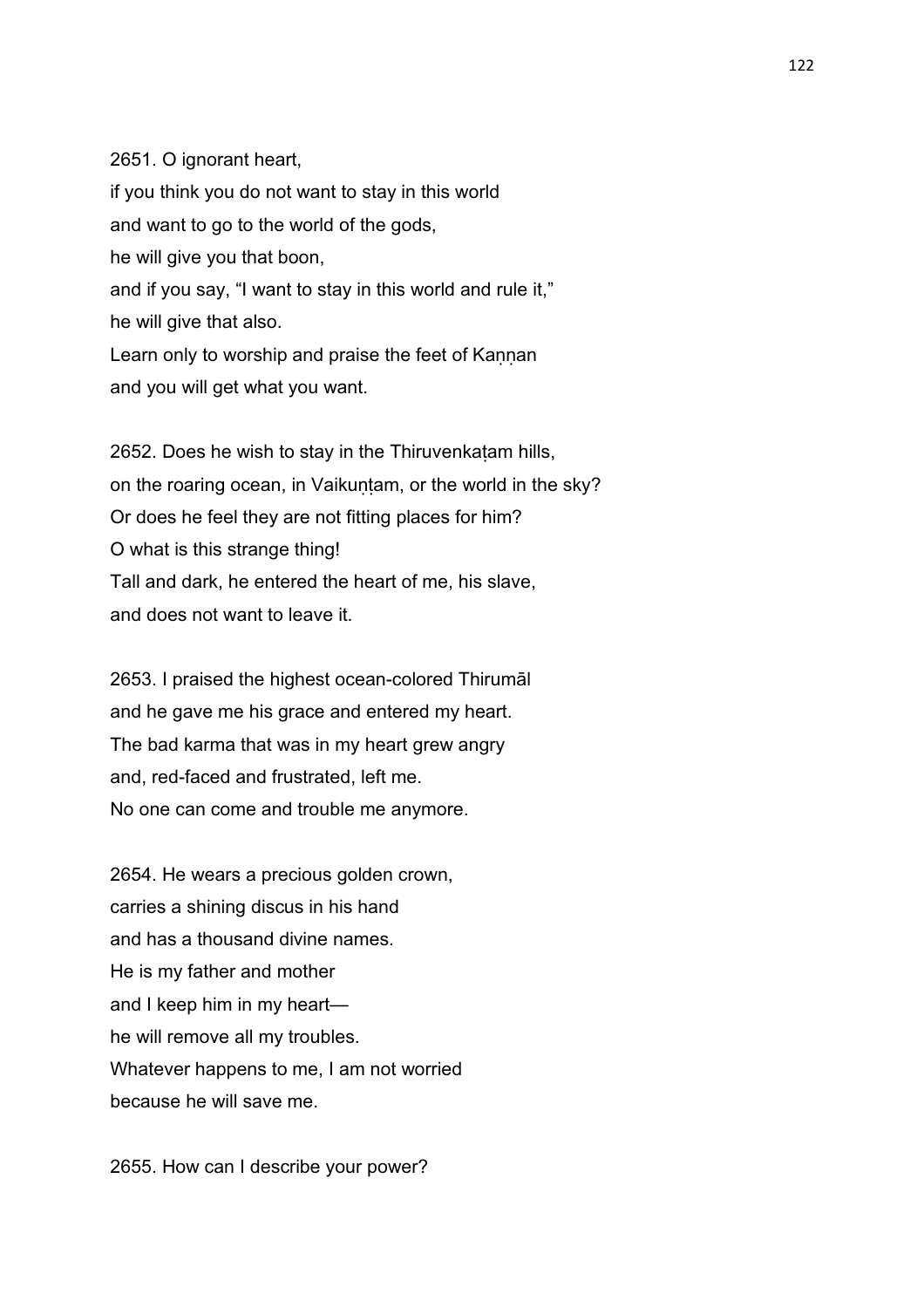Shiva with beautiful jaṭa stays in the left part of your body and Brahma stays on a lotus on your navel, and there is no one to match you who do not depend on anything.

2656. Some say that you have three divine forms and some say all three are one. You have a matchless dark color, you are the first god of this world and you embrace Lakshmi on a shining lotus on your chest.

2657. Whenever I see something with the color of the lord, a puvai bird, a kayām flower, a neelam flower or a kāvi blossom, my soft heart thinks that they are his forms and my heart and body feel happy.

2658. O heart, he, the cowherd, carried Govardhana mountain as an umbrella and protected the cows and the cowherds. Even though I have pleaded with him continuously telling him every day that I long to see him, he does not take pity on me and appear before me. Is my heart a big mound keeping the flood of his grace from flowing over it?

2659. You have swallowed the earth and the wide sky and kept them in your stomach. Through my ears, you entered my heart and remain there.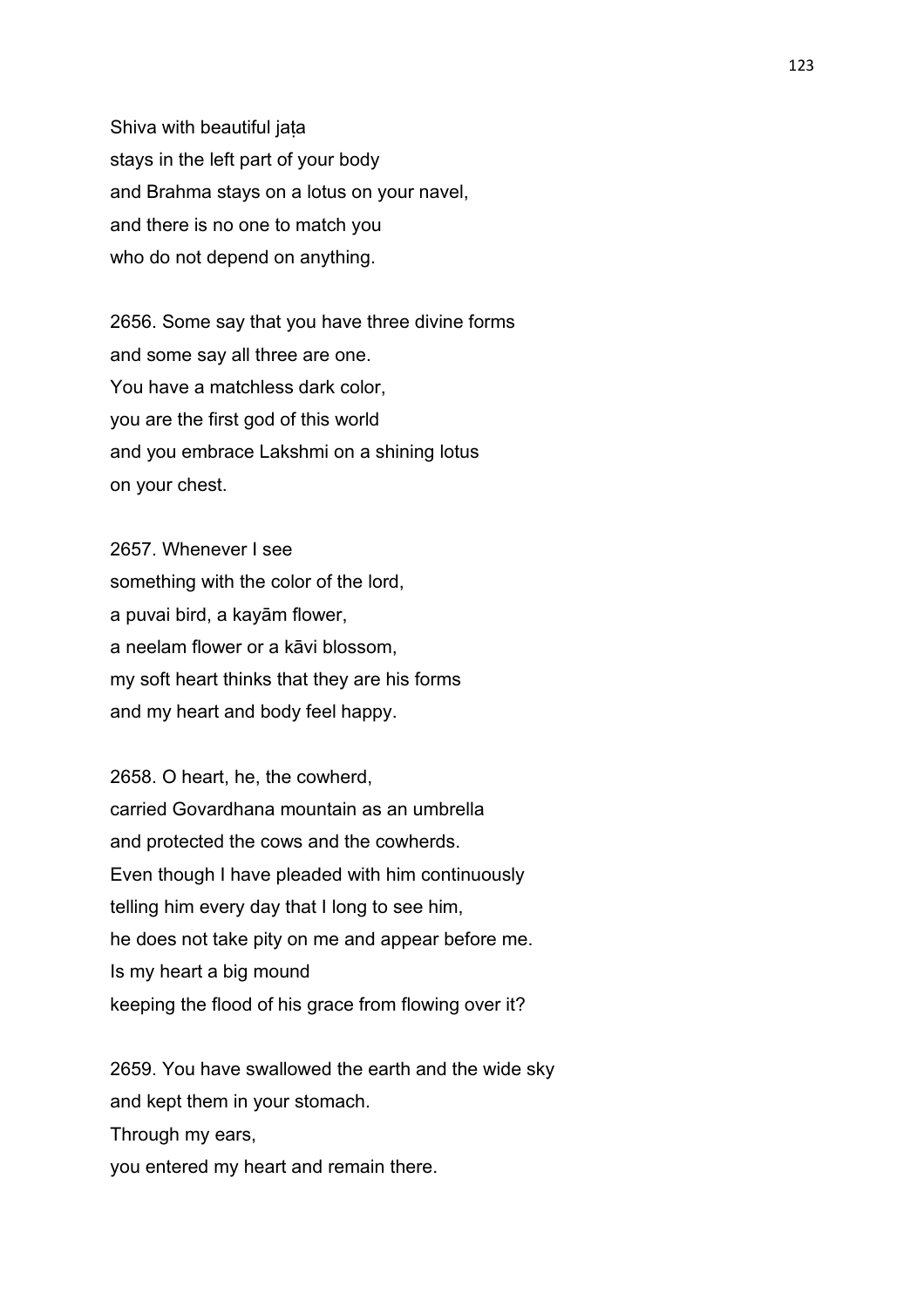You are inside me. Who is better, you or me? You carry a discus, smeared with flesh. Think about it.

2660. You have measured the world. When I think of you my heart throbs. If your grace touches my body, I will be happy and feel as if I have measured the world and the sky as you did. Tell me, what will happen to me?

2661. O father resting on the roaring ocean, my relatives say they are very close to me, but see, there is no one for me but you. You are my only help in life and the companion for whom I am thankful.

2662. O good heart, you feel happy that you have a large family, an ancient lineage and other friends, but none are permanent. Praise the heroism of the lord who shot arrows from his bow unceasingly and conquered all his enemies. That is how you will have strength.

2663. Even those of low birth, whose occupations are despised, if they become the devotees of the god with a discus in his beautiful hand have no need to worry about the results of their karma.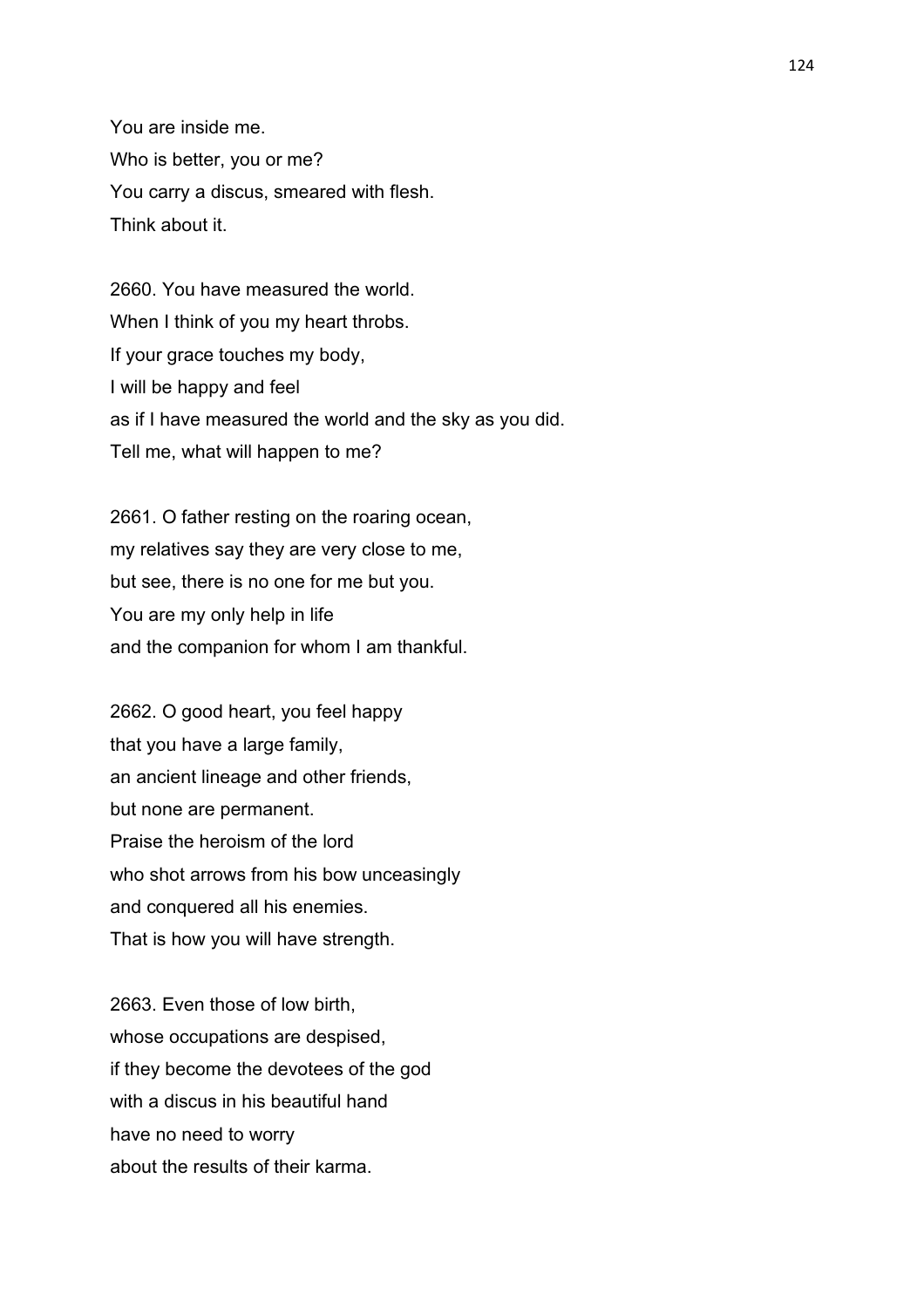This world in which they were born will be like the shining world of the gods for them there is no need for them to go to heaven.

2664. Even if I have no births, no old age and sickness, even if I am happy on this earth, I will not want any of those things. I think the days that I have not praiseed and worshiped him who measured the world at Mahbali's sacrifice are all days of sorrow.

2665. Whenever troubles come to me he will take care of me whether it is night or day. He does not think that I am bad and do not perform good deeds, that I am not fit to be his slave or that I have no one to take care of me. He rests on the flourishing ocean giving his grace to me and taking care of me.

2666. I have done bad karma and not knowing him I have passed all my days in vain. I did not follow and praise him who carries a discus in his beautiful hand.

2667. O heart, you do not want to do good things and you are tired of the results of your karma. See, I told you this. Find a way to save yourself. I am worried about myself He fought with the wrestlers and killed them. The way you will be saved is to worship him.

2668. O my heart,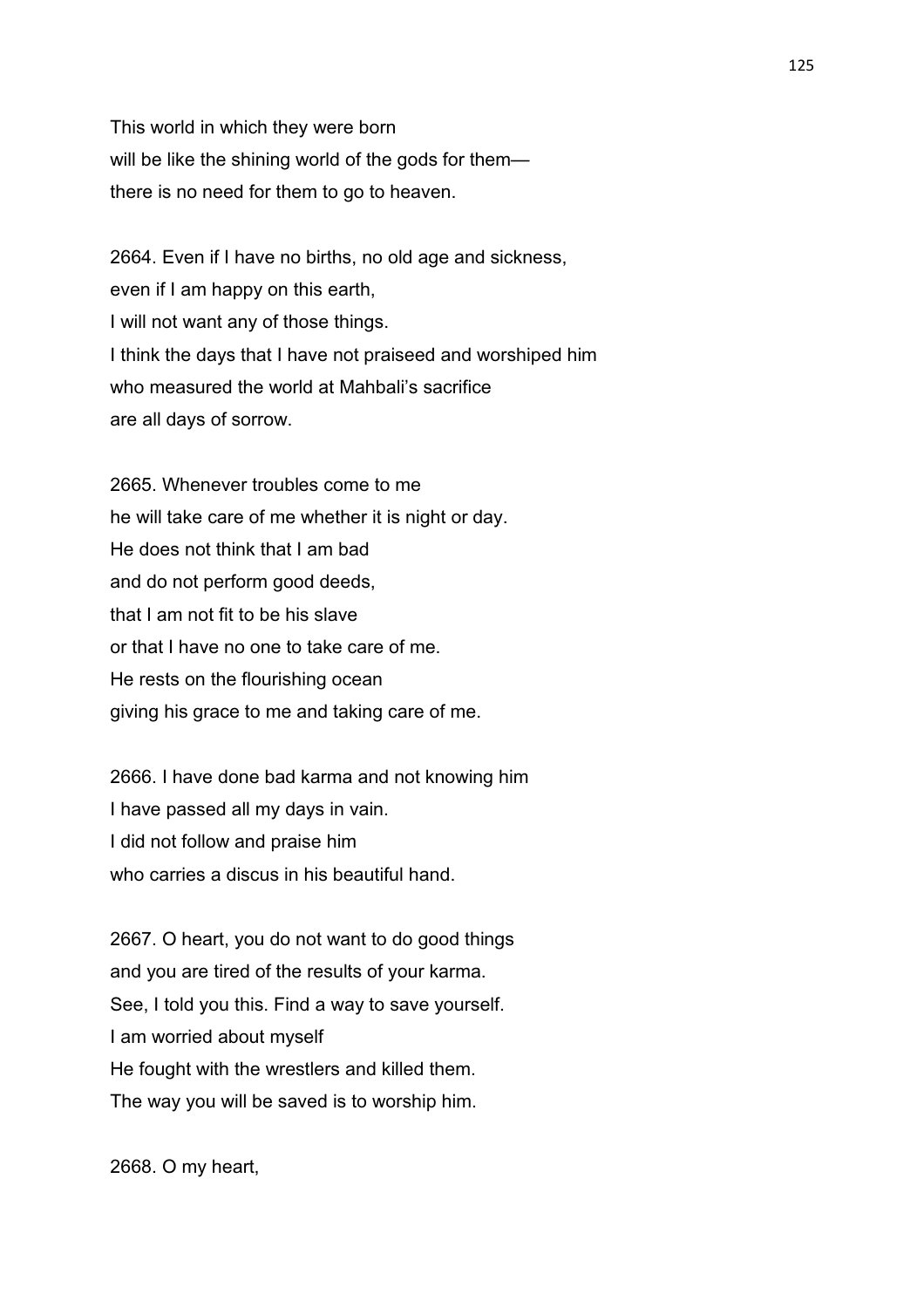I told you to bow your head, to strew flowers at his feet folding your hands, worshiping him and praising him, but you have not done that. You have not asked him, "Where did you go?" Do not be like this without worshiping him. Just worship him. That's all you need to do.

2669. The dark clouds take water from the ocean and float in the sky. Where did they go and what tapas they perform to have the lovely dark color of the lord resting on Adisesha on the milky ocean rolling with waves?

2670. The lord with a body dark as a cloud with a discus in his hand swallowed the worlds and kept them in his stomach. If people do not think of him or praise him how can the the results of their karma be removed?

2671. O my heart, whether it is now or another time, if you always praise him who carries a discus he will remove our karma. Always praise his ankleted feet.

#### SUBHAM

-------------------

## Thirumangai Azhvar - Thiruvezukurrirukkai (2672)

This is only one Pasuram.

2672. You created Brahma on a large lotus on your navel, and you shot your fiery arrows and conquered and burned Lanka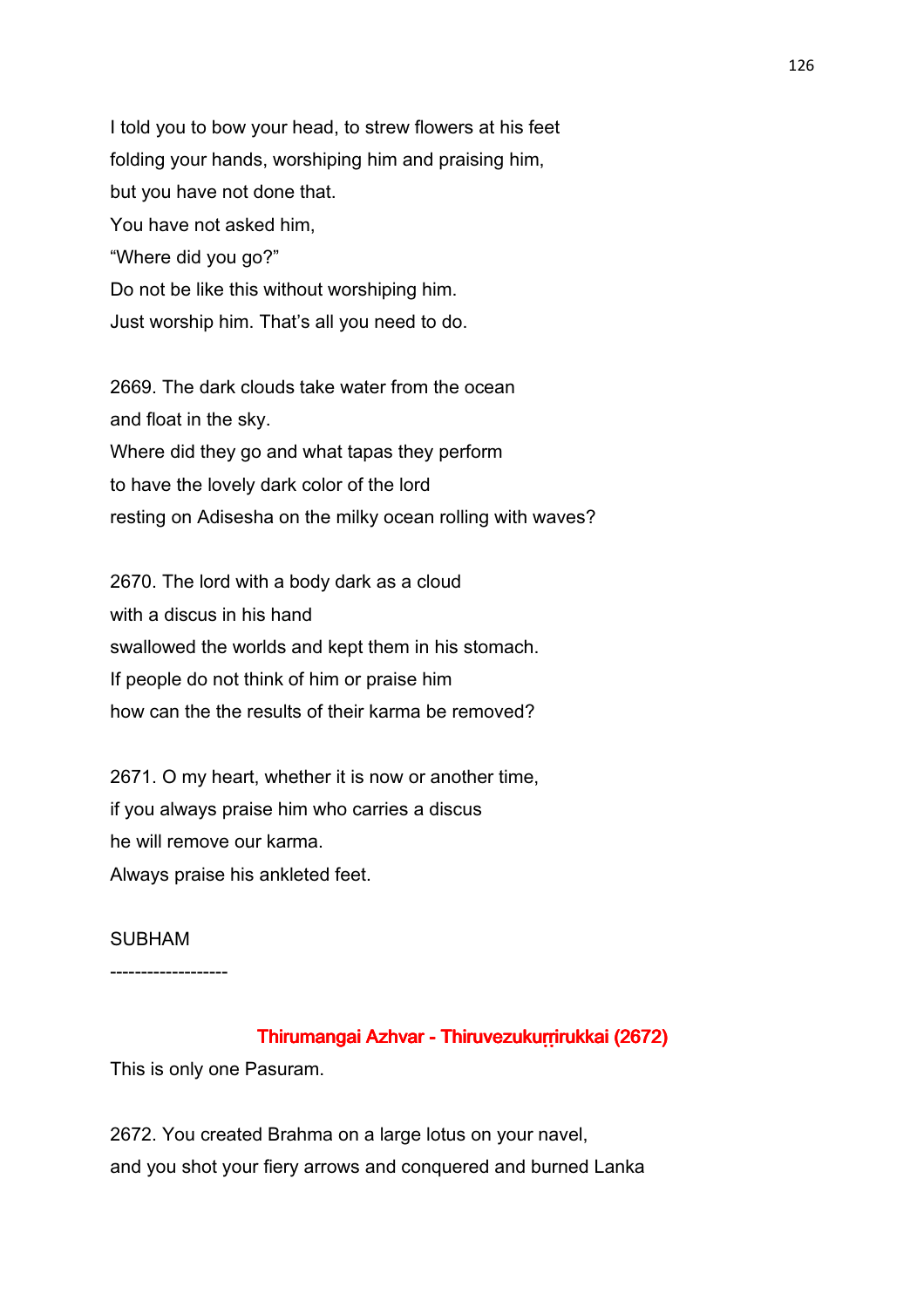surrounded with strong forts around which even the sun and moon cannot move.

You took the form of a dwarf, a Brahmin bachelor dressed in deerskin, wore a shining string on your chest and went to Mahābali's sacrifice. You asked the king for three feet of land and measured all the three worlds and the sky with your two feet.

Gajendra the elephant was caught by a crocodile and you rode on Garuḍa with beautiful wings, went to the deep pond with abundant water, making all the directions shake, and killed the crocodile and saved the long-trunked Gajendra who dripped with ichor.

You are worshipped by Vediyars who do five sacrifices with three fires, recite the four Vedas and do six deeds. Your good devotees controlling their five senses and removing desires, pride and egoism from their minds, are rid of the good and bad karma that cause future births, as they put their minds only on you. You know the nature of those who do not want to be born again.

You keep in your body the three-eyed Shiva who has four arms, is adorned with a snake, and has the Ganges flowing in his matted hair. He knows your power and worships you who swallowed all the seven worlds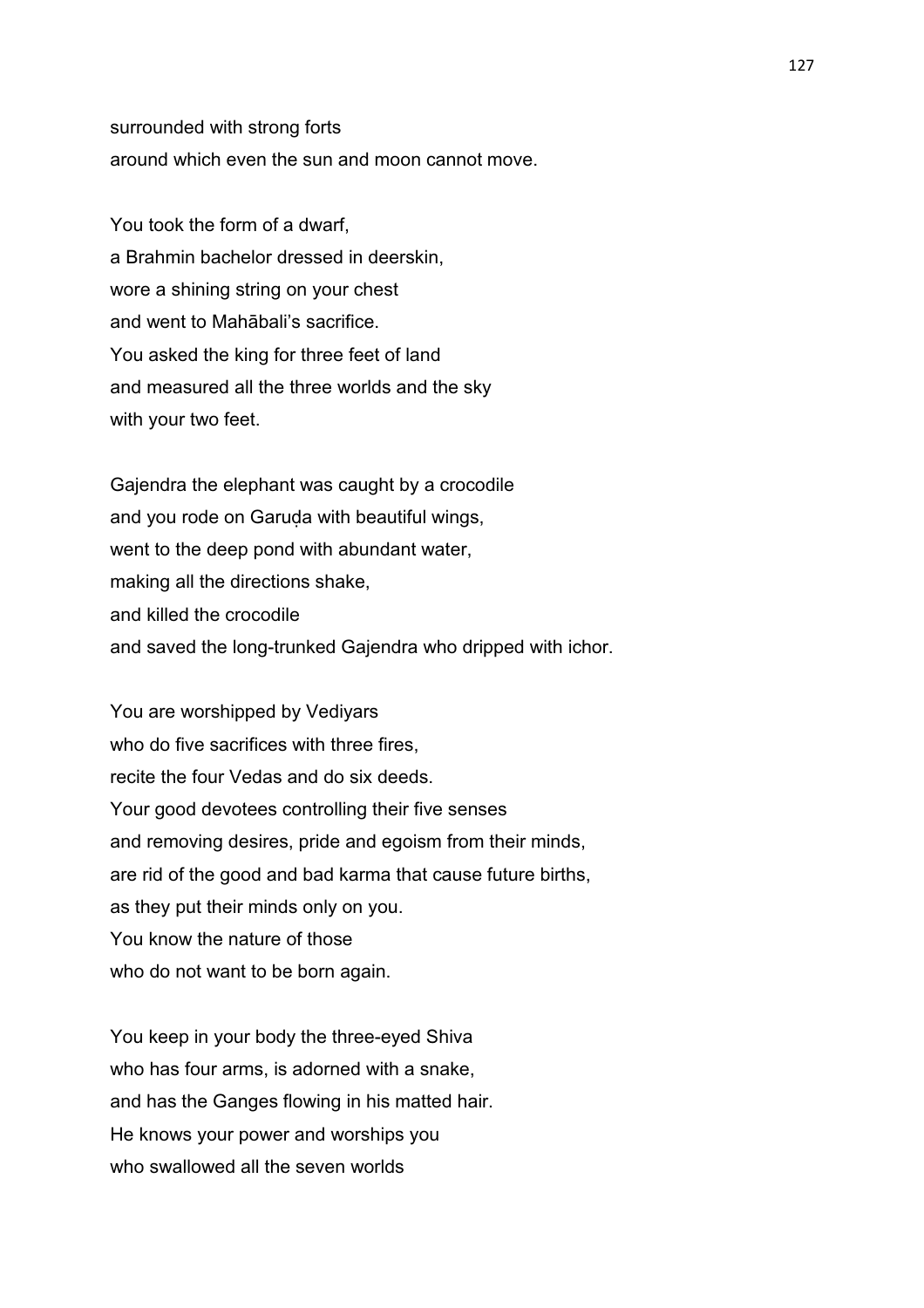#### and kept them in your stomach.

You are the six tastes-- sweet, bitter, sour, salty, astringent, pungent. You carry six shining weapons in your hands, have four arms and are colored like the dark ocean. You rest on Adisesha on the ocean. The Earth goddess and Lakshmi who have beautiful moon-like faces stay near your feet at all times of the day and caress them.

You are the four Varnas,

and the five elements–sky, fire, ocean, wind, and earth. You fought and conquered the seven bulls to marry Nappinnai whose hair swarms with six-legged bees and lovely-haired Lakshmi stays on your chest. All the six religions do not know who you are.

You are the four things–dharma, wealth, pleasure and moksha, and the three gods Shiva, Brahma and Vishnu, and you, the giver of the results of good and bad karma, are the unique god of rich Thirukkuḍandai in the south surrounded by flourishing vines and groves where flowers always bloom dripping with honey. The Kaviri river flows there with its abundant water, bringing precious jewels and leaving them on its banks, and good paddy flourishes there in beautiful fields. You are the god of Thirukkudandai where the flags on the golden places fly in the sky and touch the young crescent moon and Vediyars worship you reciting mantras. O highest lord, you rest on Adisesha, the snake bed on the ocean and you know all things. I bow to your feet.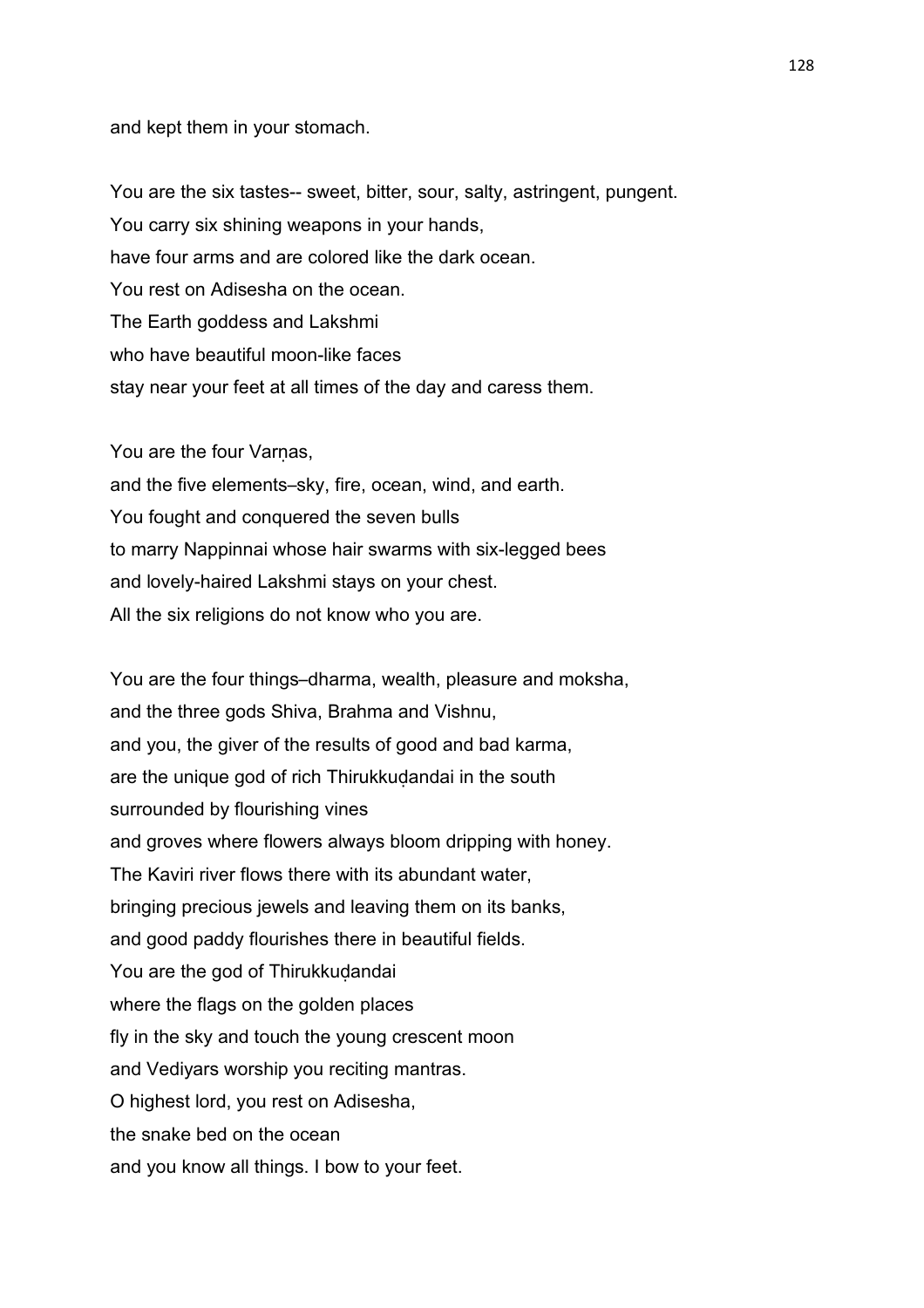Remove the results of my karma and my troubles.

SUBHAM Thiruvezhulirrirukkai ends

--------------

# Siriya thirumaḍal - Thirumangaiyāzhvār (2673 to 2712)

Numbers of the Pasurams in this section follows Venkataraghavan's text and is divided into 40 Pasurams.

# The earth goddess

1. This world says, "Hills covered with clouds are the breasts of the earth goddess, the wide oceans are her clothes the bright sun is her thilagam, wide rivers are the ornaments on her ample chest, large dark clouds are her hair, and the ocean is her boundary. She is three things, dharma, wealth and moksha."

2. Many get dharma and wealth but they are not permanent. People say there is a third thing that is higher than those two, but they speak in ignorance—I will explain why.

3. The sun god rides on a chariot yoked to seven horses and goes around the world– does he only go to the world of the gods and stay there? That would be like someone wanting to eat meat who leaves a rabbit and goes after a crow.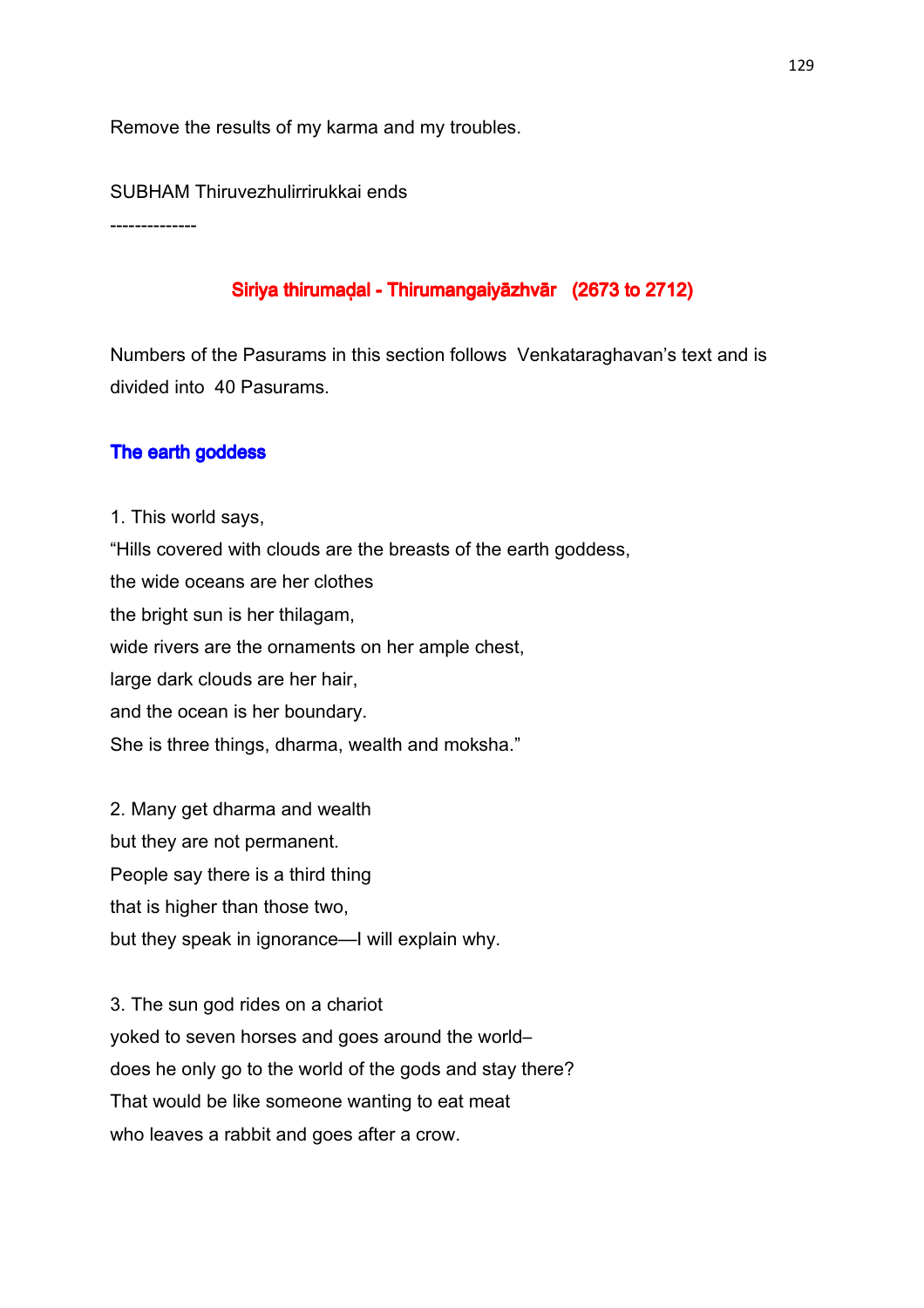4. She says,

"O friend with beautiful young breasts, listen to what happened to me. I adorned my dark hair and tied it up, put a band around my beautiful breasts a mekalai around my waist, and put kohl on my sharp spear-like eyes. I was playing ball happily.

5. "Thirumāl with eyes like beautiful lotuses blooming in the water came there carrying a lovely pot and danced on the rich streets as drums played. People saw him and felt happy.

6. "My friends, my brothers and others came to me and told me, 'Come, let us go and see him,' and I went with them. It was my fate. Suddenly my body grew pale and the bangles on my hands became loose and fell and I couldn't find them. Whatever others said to me, I didn't listen to them.

7. "I was confused, and became weak and pale. My loving mother with a voice as sweet as a parrot's, seeing me suffering, was concerned and put vibhuti on my forehead to protect me.

8. "She worshipped the god and asked for a boon, saying, 'I will give you a lovely fragrant garland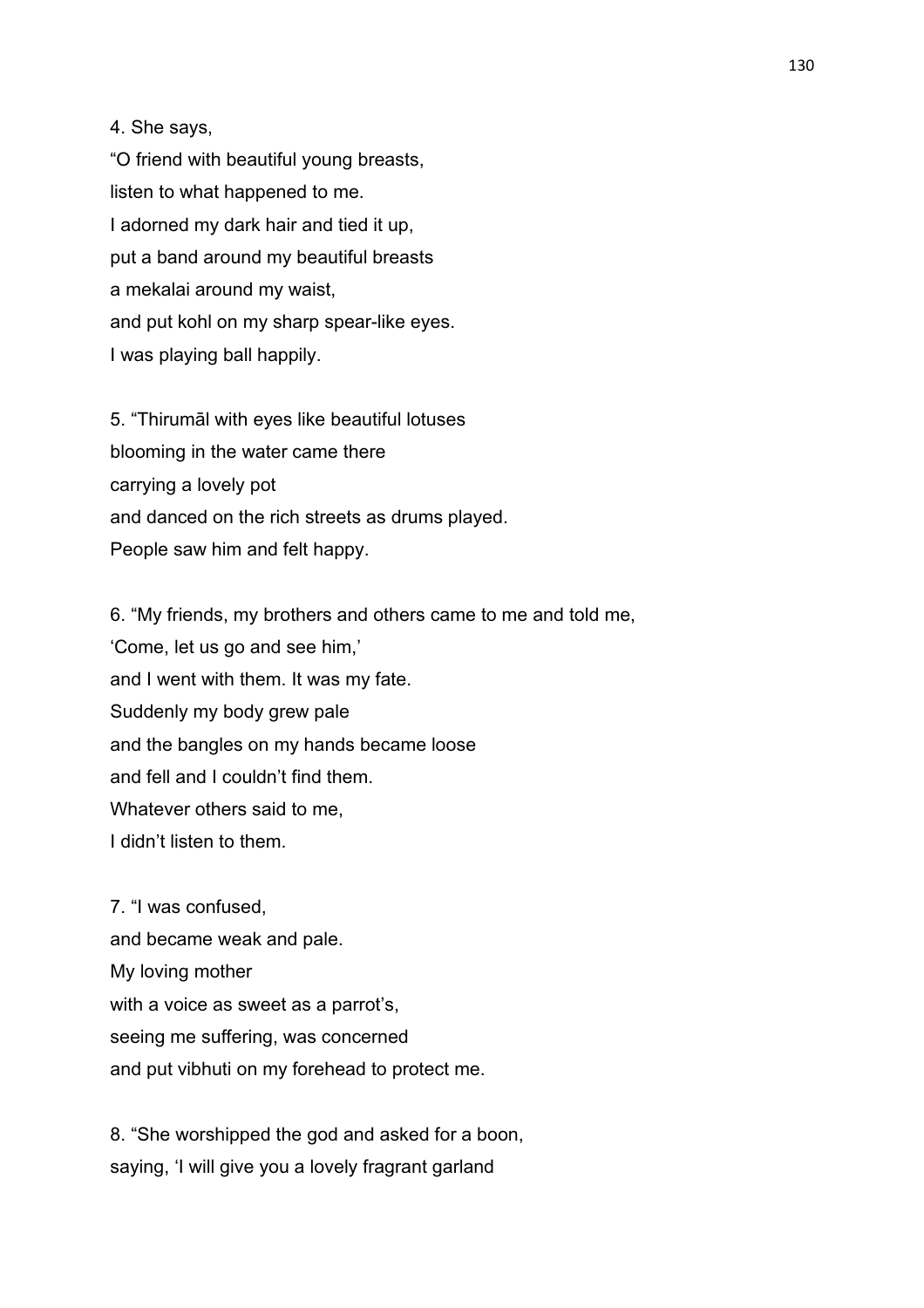strung with Kurinji flowers. Please take away my daughter's sorrow.'

9. "But whatever my mother did, it didn't remove the sorrow from my mind or the pain of my love. Some older mothers who saw how I suffered how my body grew pale advised her, 'Take her to a fortune teller who can tell you how to remove her sickness. She may tell you the truth.'

10, 11, 12. "When my mother summoned her, the fortune teller with dark, tied-up hair worshipped the god and was possessed. She threw the paddy that my mother gave her on a winnowing fan, sweated and trembled and said, 'The thousand-named god has caused her sickness. He has a dark cloud-colored body, carries a valampuri conch in his hand and is adorned with fragrant thulasi garlands. O you with sharp spear-like eyes, do not worry. I know who gave this sickness to your daughter and I will tell you who he is. He measured this earth with his feet, shattered Lanka into pieces, and protected the cows and the cowherds from the storm with Govardhana mountain.

13, 14, 15. "'He churned the milky ocean to get nectar for the gods, he grazed the cows.

and he swallowed all the worlds, kept them in his stomach and spat them out. But that was not enough for him.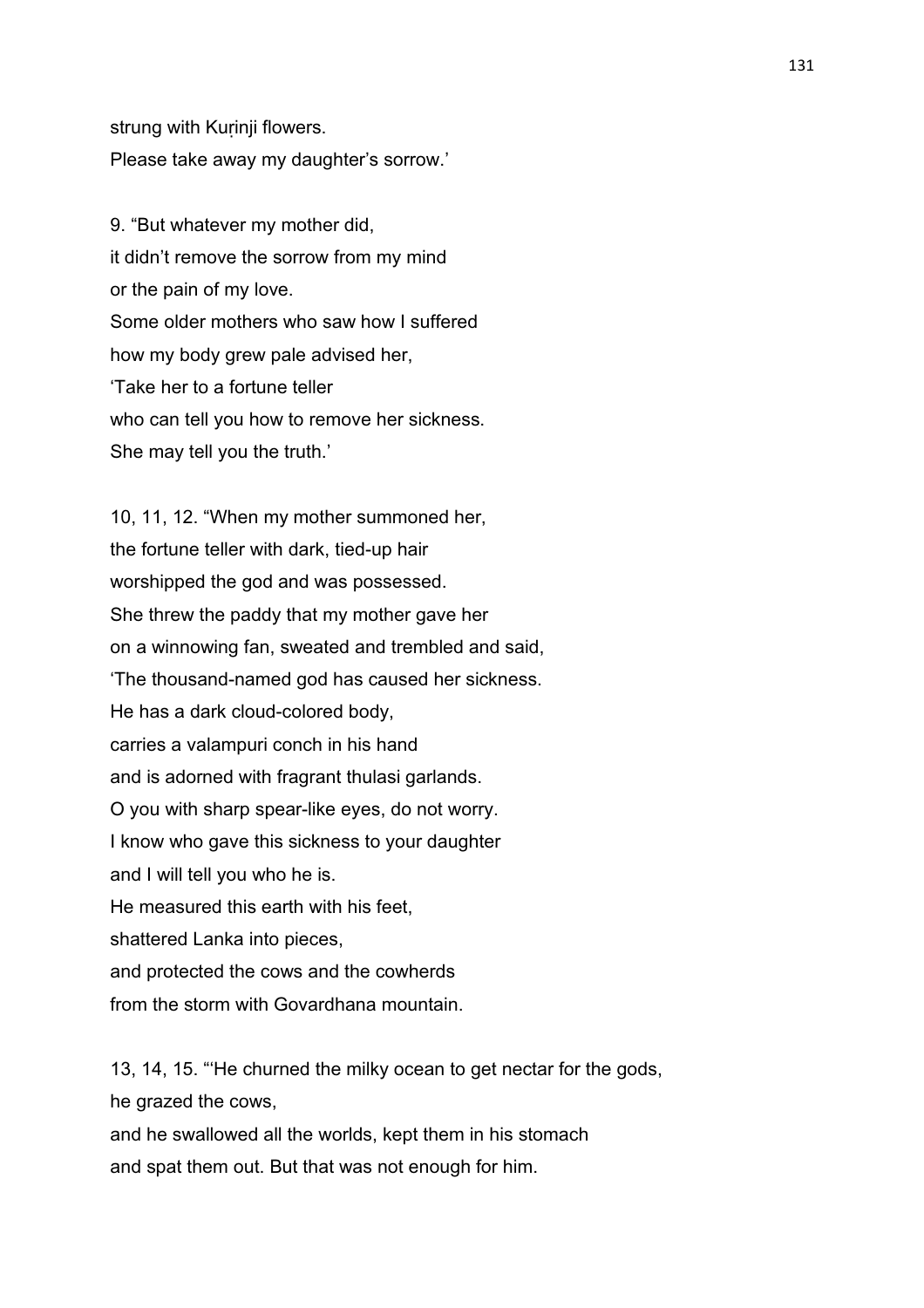One day in cowherd village lovely-waisted Yashoda, with beautiful feet, amred coral mouth and round breasts tied with a band spent a long time churning good yogurt with a churning stick. Sweating as her beautiful waist hurt, she took the butter and carefully put it in a pot on the uṛi hanging on a rope. He pretended as if he were sleeping until Yashoda with a shining forehead had left. Then he raised up his long arms as high as possible took gobs of butter and swallowed it.

14. "'He rolled the pots on the floor and again pretended to be sleeping. When Yashoda came back she saw him acting as if he didn't know anything, and she saw the pots rolling on the ground but could not see any of the butter.

15. "'She hit herself on her stomach and said, "Who could have done this except this naughty one?" She asked Kannan, "Did you do this?" She got very angry, shouted at him, took a long rope, tied him to the mortar and spanked him as the villagers looked on. He didn't stop her.

16. "'Do you know who he is? He is the lord who jumped into the deep pond, stirred up its abundant water and fought the cruel thousand-headed snake Kaalingan.

17. "'With his sharp sword he cut off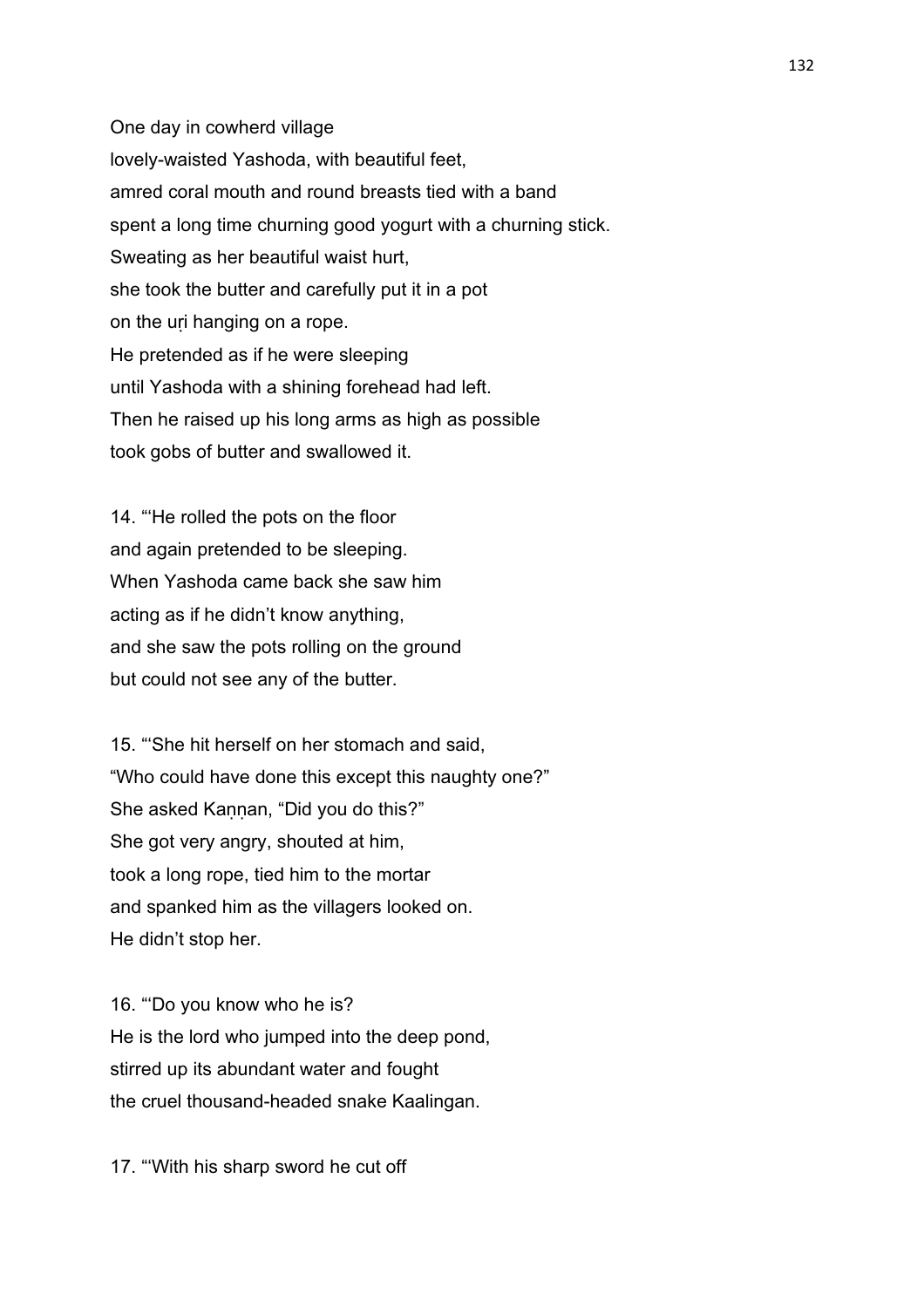the nose and ears of Raksasi Surpanaha who told Rama that she was as beautiful as Sita. He fought with Karan, the brother of Surpanaha with his bow and made him suffer as if he were in hell.

18, 19, 20. "'When handsome broad-armed Rāvaṇa took Sita whose lovely breasts were tied with a band to Lanka, Rama went there, fought with Rāvana, drew his bow and cut off his ten heads. As a man-lion he split open with his sharp claws the chest of of Hiranyan, the long-speared fighter, and wore his intestines on his chest as a garland, striking his red kumkumam-smeared arms with his hands, standing and shouting, while Hiranyan lay in a flood of red blood.

21. "'When he took the form of a dwarf and went to the king Mahābali, asking for three feet of land, that king assented, pouring water on the dwarf's hands. Then, tricking him, the god took a tall form and measured the world and the sky with his two feet.

22. "'He churned the milky ocean with the gods and the Asuras using Mandara mountain for a churning stick and the snake Vasuki for a rope.

23. "'The elephant Gajendra, large as a dark mountain, who would go to a pond every day to get a lotus flower to worship the god, was caught by a crocodile one day. He raised his long trunk screamed out calling the god, "Nārāyaṇā, you with the color of a diamond who rest on Adisesha,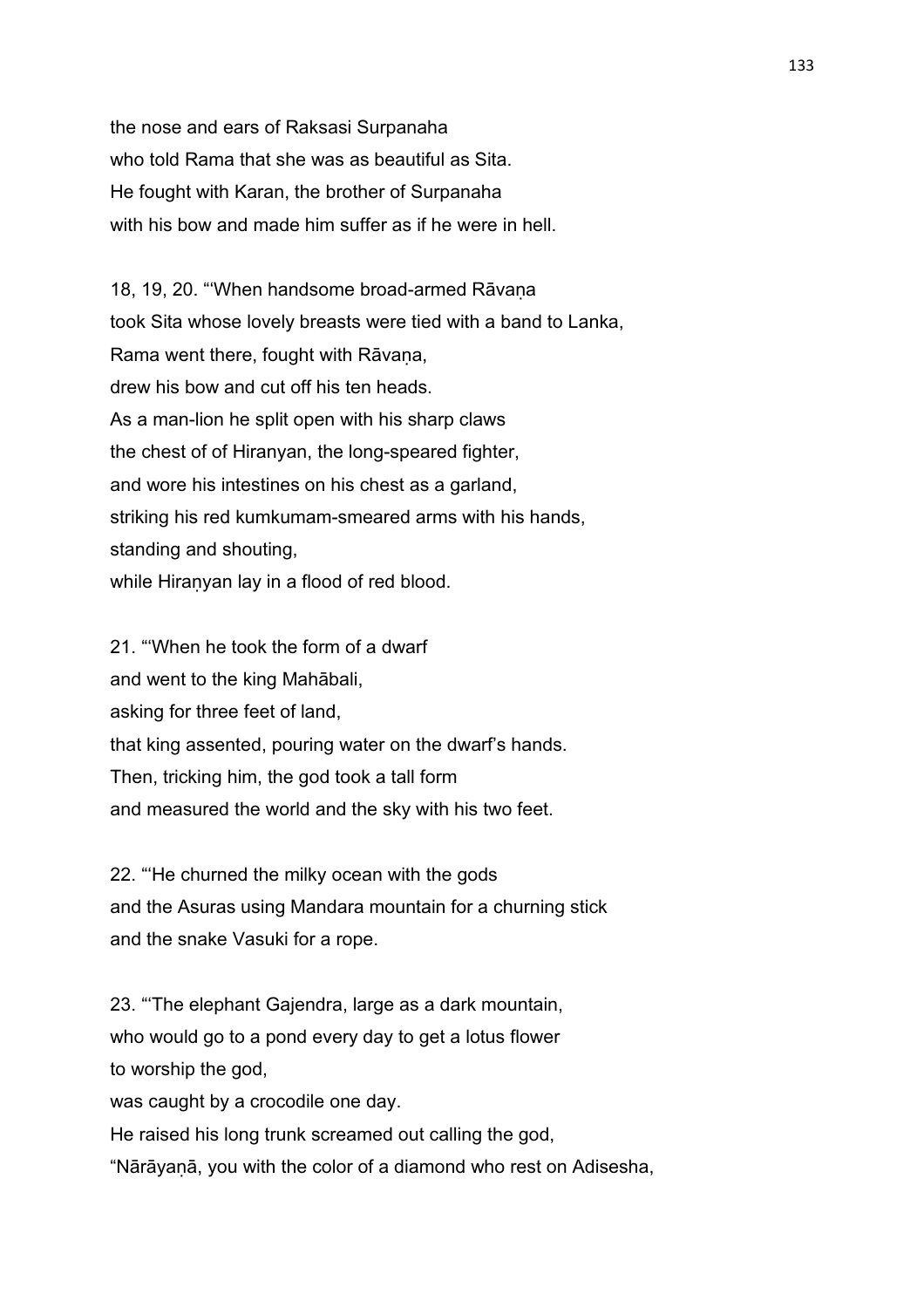come, remove my terrible distress."

24. "'Our lord came to Gajendra and, enraged at the crocodile, cut it in two pieces with his discus and saved Gajendra. It is the thousand-named lord who has given this love sickness to your daughter, making her crazy about him.'

25. The fortune teller told all these things to her mother and she was pleased because her daughter had not been hurt. She understood that she had fallen in love with the lord adorned with a fresh thulasi garland and realized that her daughter was crying with tears falling from her beautiful spear-like eyes because she had become his slave and was not in love with anyone else.

26, 28. The daughter says,

"I prattle on because I saw his dark cloud-like body. I wander not knowing what to do when the cool wind blows giving me pain. The curly-haired women are gossiping about me, but I can't stop them and keep quiet.

29. "I told my heart,

'O heart, go to the sapphire-colored god and ask him if he will give me his thulasi garland. Speak to him when my enemies are not there otherwise they will give me trouble. If he doesn't answer you, just come back." But when I said that, my heart that went to him who has the dark color of the ocean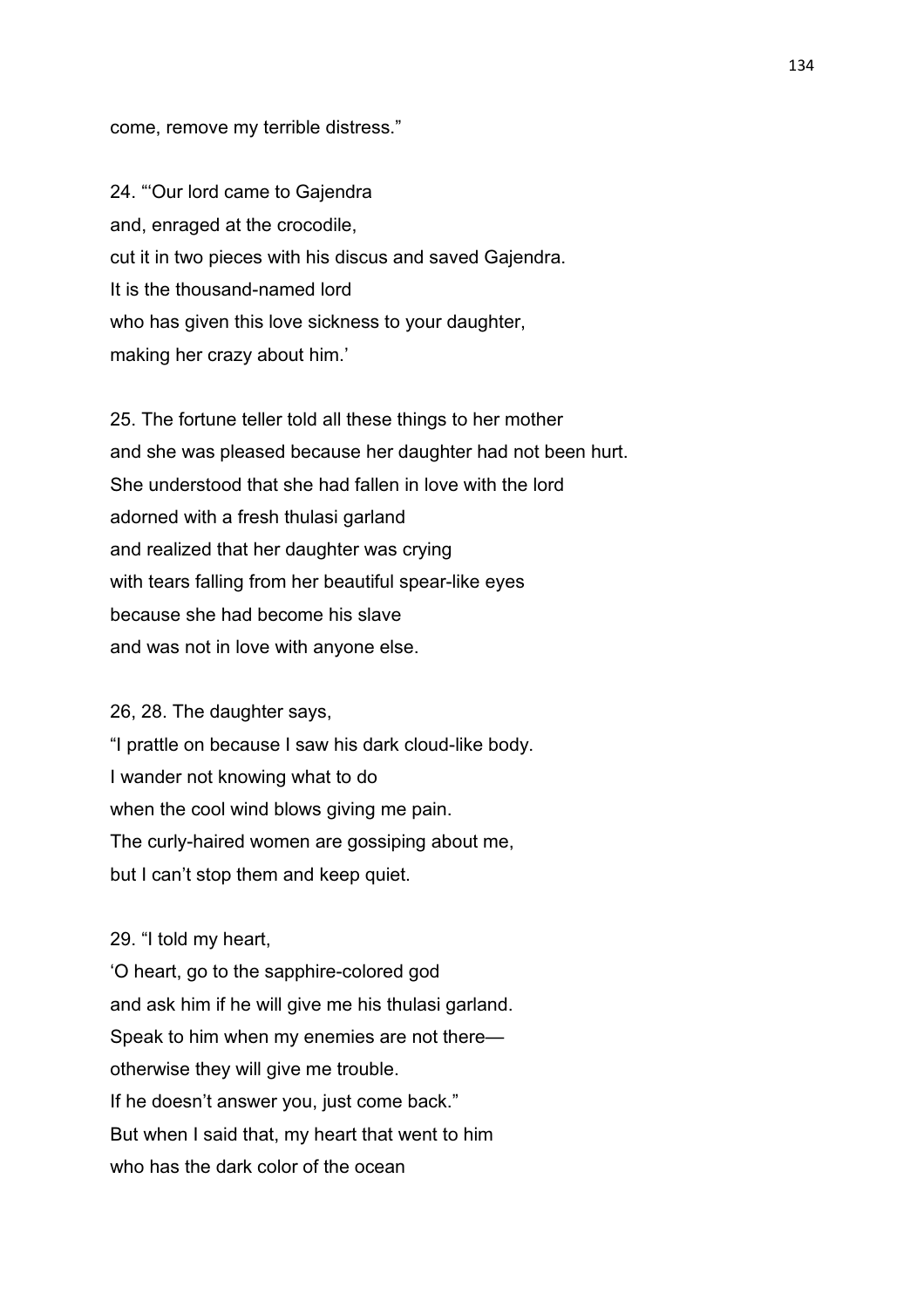did not come back and forgot me.

30.- 33. "I have done bad karma. The villagers are making fun of me and there is no one to help me.

My life melts like a candle near a fire.

My long eyes don't sleep even if the whole village sleeps and I prattle on saying the thousand names of the good lord. When people fall in love it is like plunging into a dark ocean they don't know the trouble it will bring. Let that be."

The daughter says,

34. "Let me tell you about a woman whose love is known to eveyone. Her name is Vāsavadathathai. Once she left all her friends and went along the wide street behind her broad-armed garlanded beloved. The villagers gossiped saying mean things about her. Here is what I am going to do.

35 - 40. "I have decided to go to temples to see the dark one. I will go to beautiful Thiruvenkaṭam, Thirukkovalur, strong-walled Kachi, Thiruvuragam, Thirupperagam, Veḷḷaṛai, temple of the god who walked through the large marudam trees and destroyed the Asurans, Thiruvekka, Thiruvaali, Thiruthangaal, Thirunaṛaiyur surrounded with water, Thiruppuliyur, Srirangam surrounded with groves, Thirukkannamangai, beautiful jewel-like Thirukkannanur, Thiruvinnagaram, famous Thirukkannapuram, Thirucheṛai, Thiruvazhundur, Thirukkuḍandai, Thirukkaḍigai, Thirukkaḍalmallai, Thiruviḍavendai, Thiruneermalai,

the famous Thirumālirunjolai, Thirumohur,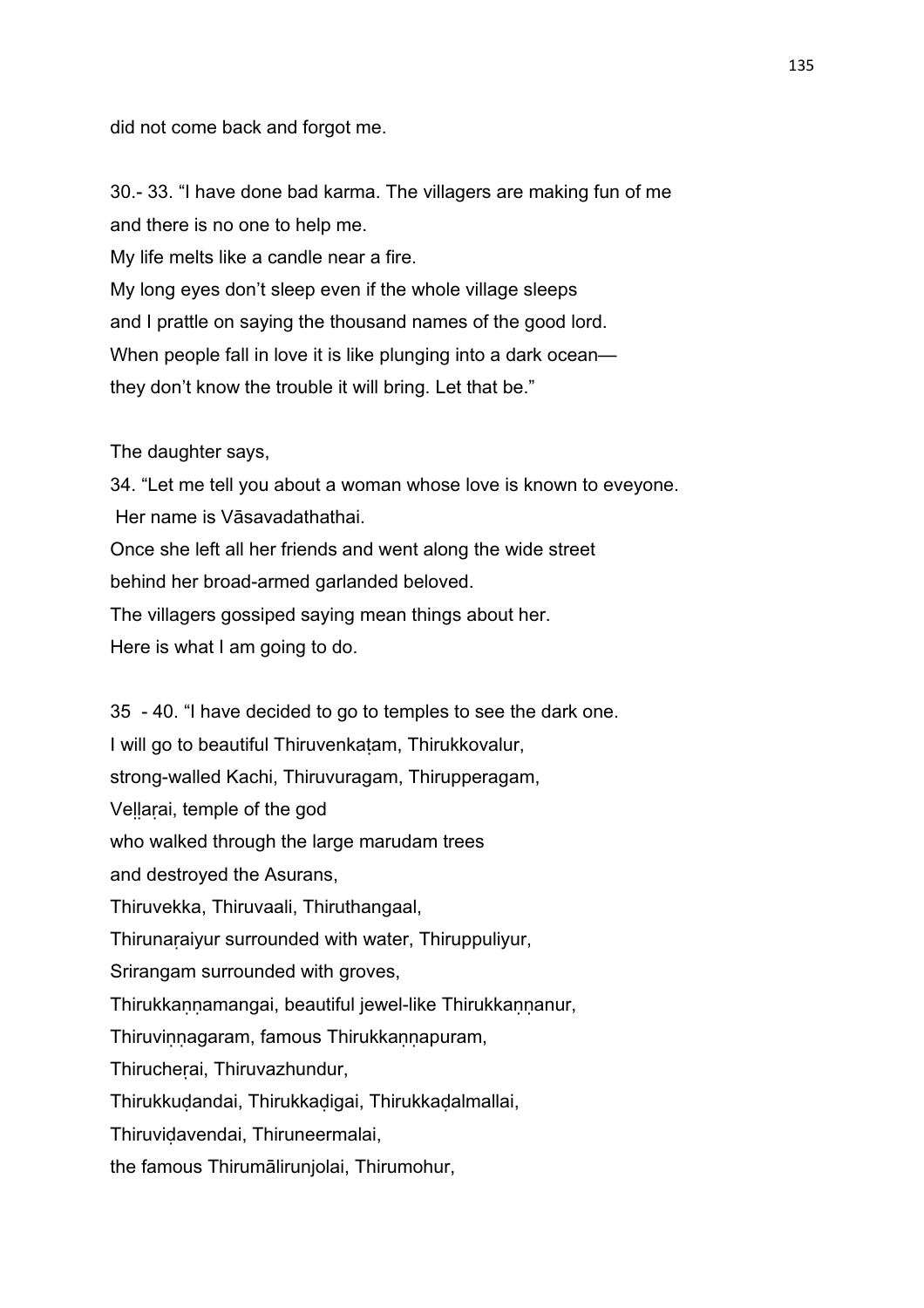Thiruvadari praised by all, northern Madurai and all other places of the god without missing any. I prattle on saying the thousand names of the famous, lotus-eyed god adorned with thulasi garlands dripping with honey who broke the tusk of the elephant and saved Gajendra from the crocodile, Even if the villagers say nasty things about me I will surely ride on a horse made of palm leaves.

## SUBHAM SUBHAM.

-------------------.

## Periyathirumaḍal - Thirumangai (2713 -2790)

(78 Pāsurams)

### God in his yogic sleep on the ocean.

As his bright emerald earrings throw out light, the lord is like a large mountain resting on the dotted snake Adisesha with shining jewels on his thousand divine heads The crowded stars in the sky shine and cover him like an umbrella.(1)

The sun and moon are his lights and the waves of the ocean fan him. (2)

### The Earth goddess

At Mahābali's sacrifice with his divine lotus feet he measured the earth goddess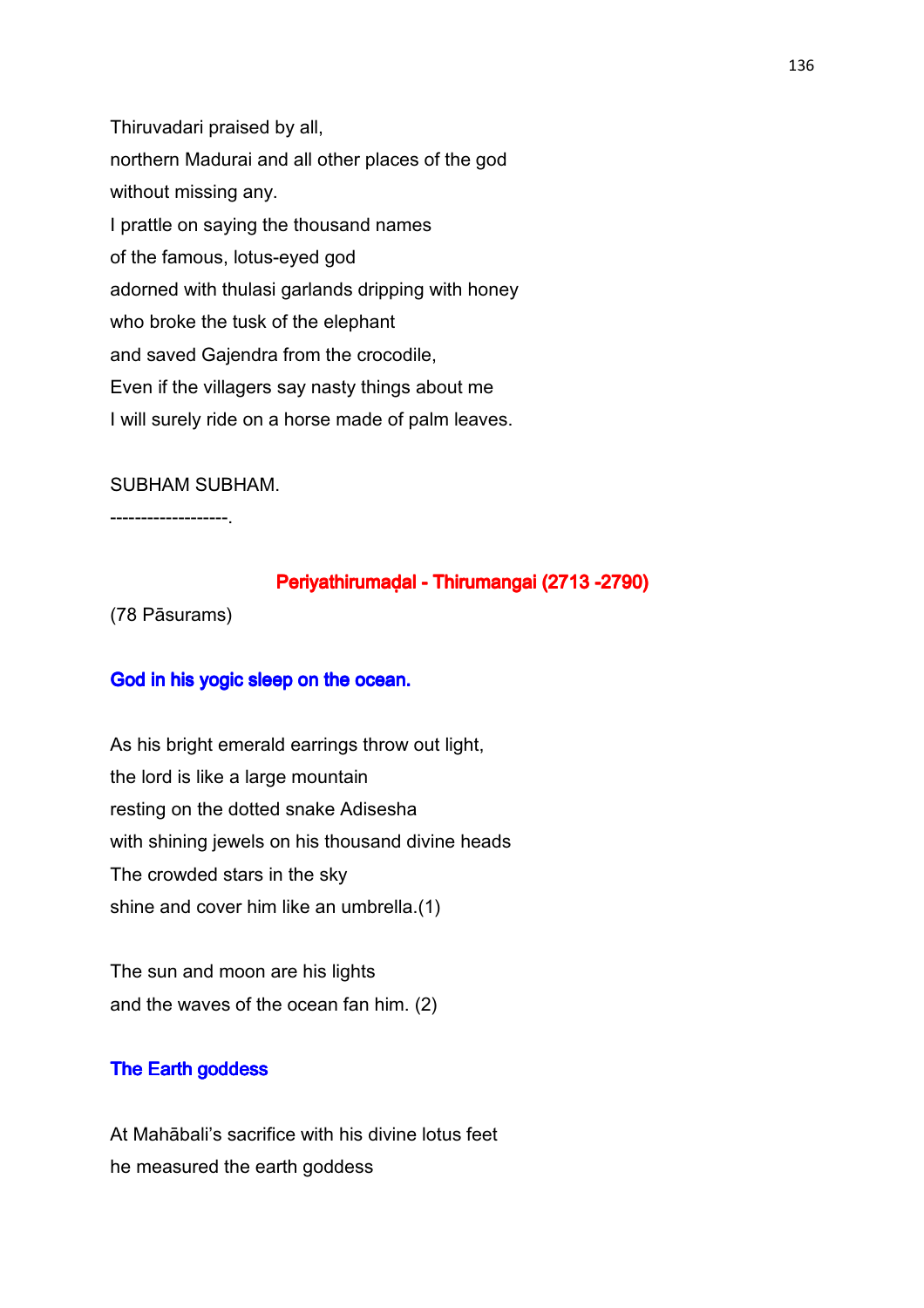whose hair is the clouds. and the stars are the flower garlands that decorate it.(3)

The tall hills of the Pandya king and the divine northern Himalayas are her breasts, and she walks like a swan. (4) As the lord sleeps in deep yoga her beautiful hands caress his feet.

# **Sages in Moksha**

The god created a shining lotus on his navel and the four-headed Brahma on it. (5) Brahma created the four Vedas that show the path to dharma, poruḷ and happiness on the earth and moksha. (6) Moksha can only be attained after the body has gone to the other world. Those who want to reach it should eat fallen fruits, dried leaves, make their bodies thin, sleep in a hut roofed with leaves (7) and do tapas standing in the heat of the sun and plunging into the water in ponds. One can only say that these are the people who could reach moksha. This is what one knows. No one can tell others could reach moksha by any other way unless they see them there. (8) 9-10. If you know any people who have reached moksha, crossing the world of heat (9) tell us who they are. Without knowing their names

just to say that we know that they reached moksha

shows that they are ignorant.

We will talk about them later.

The sages enter Indra's world and enjoy it. (11 - 22)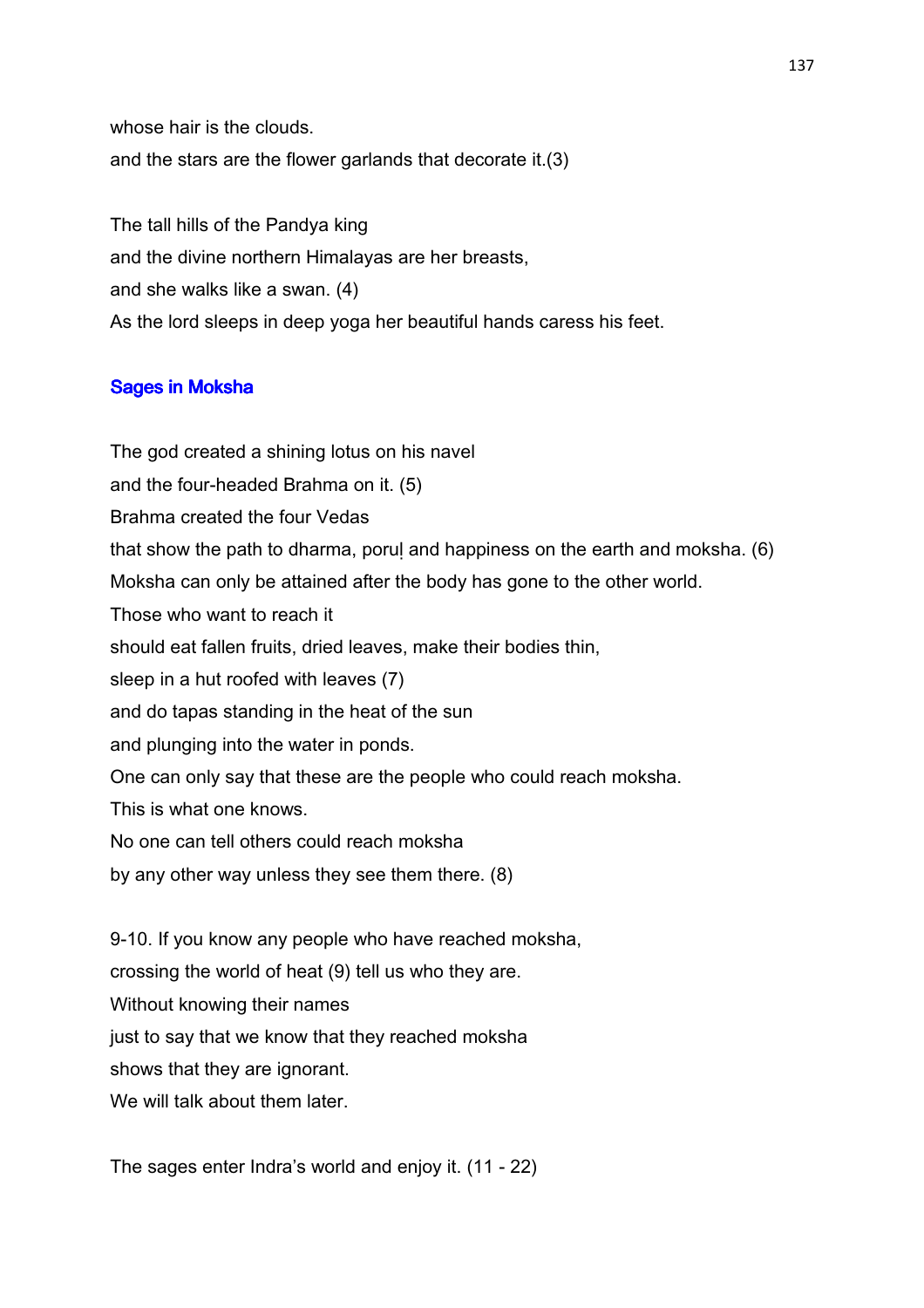Let us look at the life of sages. As the gods praise them, they enter the golden world of Indra, the thousand-eyed king of the gods. They sit on shining thrones (11 and 12) where young women with long sword-like eyes fan them and a fresh breeze blows on them. (13) There gentle doe-eyed women with waists as thin as lightning smile with their white teeth that shine like the rising crescent moon. The sages see the karpaga forest glittering like gold where bees in the groves sing sweetly and the honey from the blossoms of the Mandaram trees that grow everywhere and they play in that world with the dark-eyed Apsaras with waists thin as lightning and beautiful as peacocks . (14) They stay in the golden diamond-studded mandapam whose marble shines and with coral pillars and there they listen contentedly to the sweet music that the Aparasas play on their yāzhs. (15)

## Indra's Palace (16 -22)

The sages stay in palaces that shine like lightning as the clouds float above them. The moon shines from the sky and many bright lamps hang in the rooms where they stay(16). Women with lovely cool eyes, wearing flowers that drip honey in their hair, spread beds and open the doors for them. ((17) There men wear fragrant mandaram flower garlands on their arms and bees from the karpaga flowers swarm around them.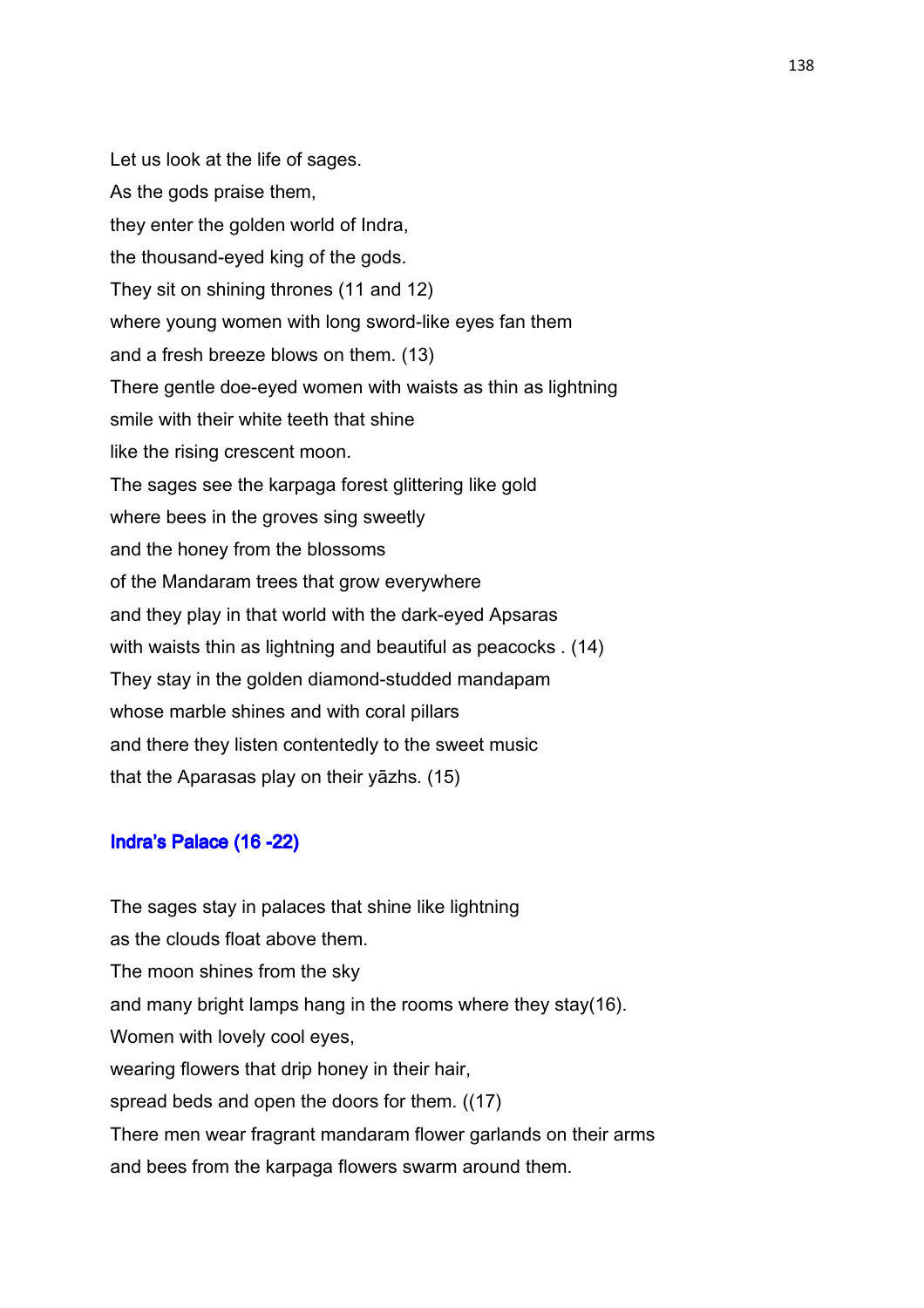Swans wander in the garden. The sweet fresh breeze enters their room and dries the fragrant sandal paste that the Apsarasas have smeared on their young breasts. (18) The men joyfully put their hands on the lightning-like waists and the ornaments on the women's breasts make noise.(19) The sound of their jewels give joy to the hearts of the men. They drink the nectar from the mouths of the women with large eyes that never blink, enjoying their doe-like look and lovely smiles. (20)

Such is the result of their penance, which at best achieves only passion. I have described (21) Doe-eyed women who walk like swans will not ride on madal when they love men even if others gossip about them. I have heard this and know it from the southern tradition, but I don't want to worry about that.

I haveonly described what the northern tradition says. (22)

23 - 28. Those who do not want to follow the northern tradition will not know the coolness of the sandal paste from the Podiyam hills of Pandyan kings. (23) They will not understand the beauty of the sweet music of the flutes of the cowherds, or the suffering of women when hear the bells of the cows returning home in the evening. (24) When they hear the sorrowful sound of the calling of the andril birds on the palm tree separated from their mates, they will not feel pain. (25) When the shining moon in the sky sends its cool rays, their bodies will not burn. (26)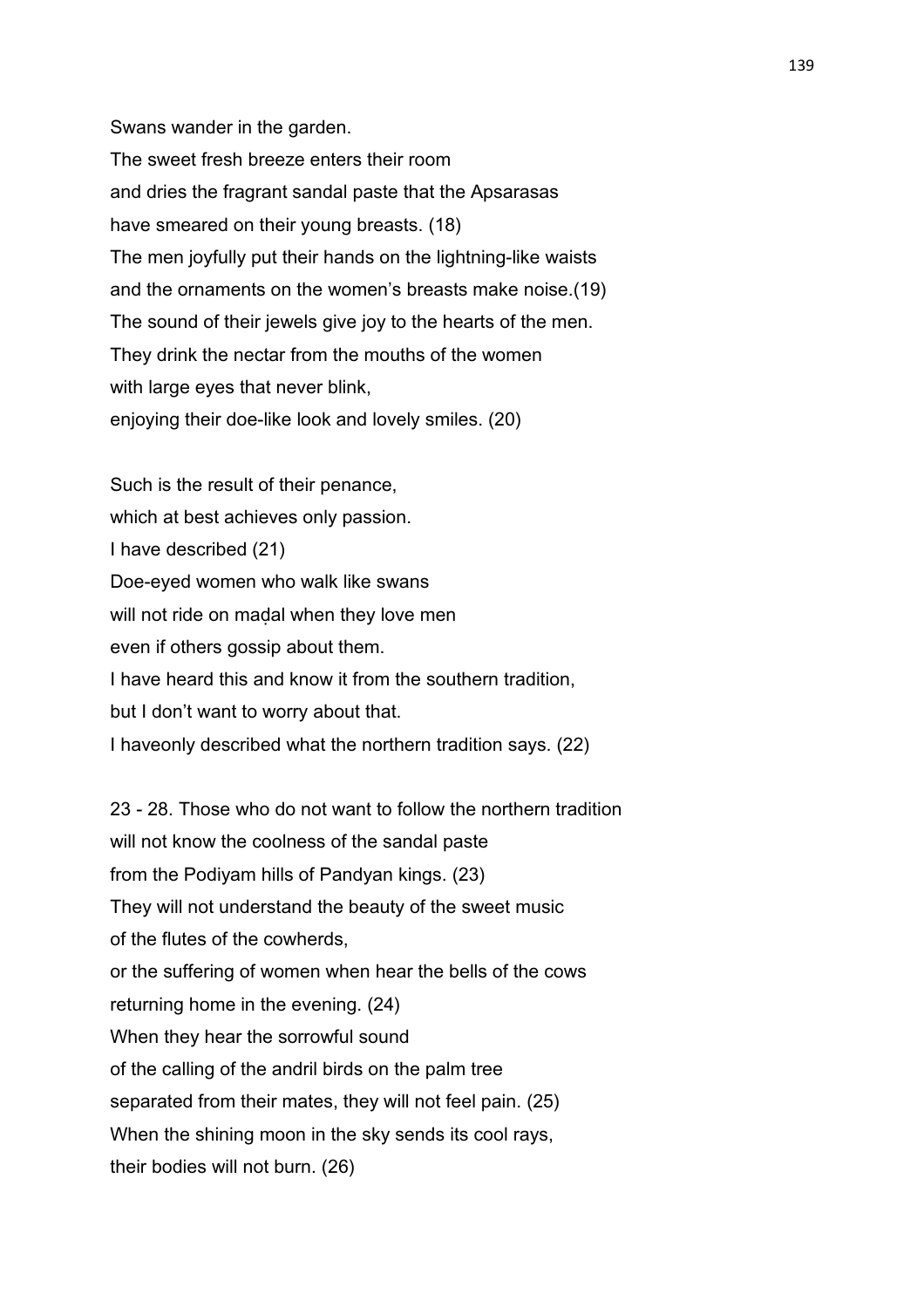When Kama shoots his flower arrows from his everlasting bow they will not die and go to the golden street in heaven. (27) They will stay on their flower beds with women whose hair is decorated with flowers as a breeze caresses their waists and soft breasts, and they will sleep with those women who are precious like gold. Let them enjoy themselves. (28)

### Women who suffered to find and follow their beloveds.

Vaidehi.

Rama going to the forest with Vaidehi.

Rama obeyed his father, the heroic king Dasaratha, gave up the rich kingdom making all the people of the kingdom suffer and left his country. (29) He went fast as lightning in a bright chariot, wandered in a hot forest where murderous hungry peys wandered. The paths there were filled with stones and bamboo plants were broken and burned, and the wind blew wildly (30) Vaidehi, his beautiful wife, went with him, walking like a swan on her soft cotton-like feet on stone paths where the cruel sun's strong heat burned the earth. (31)

### Vegavathi searching for her beloved.

When Vegavathi, a young girl with a waist as thin as lightning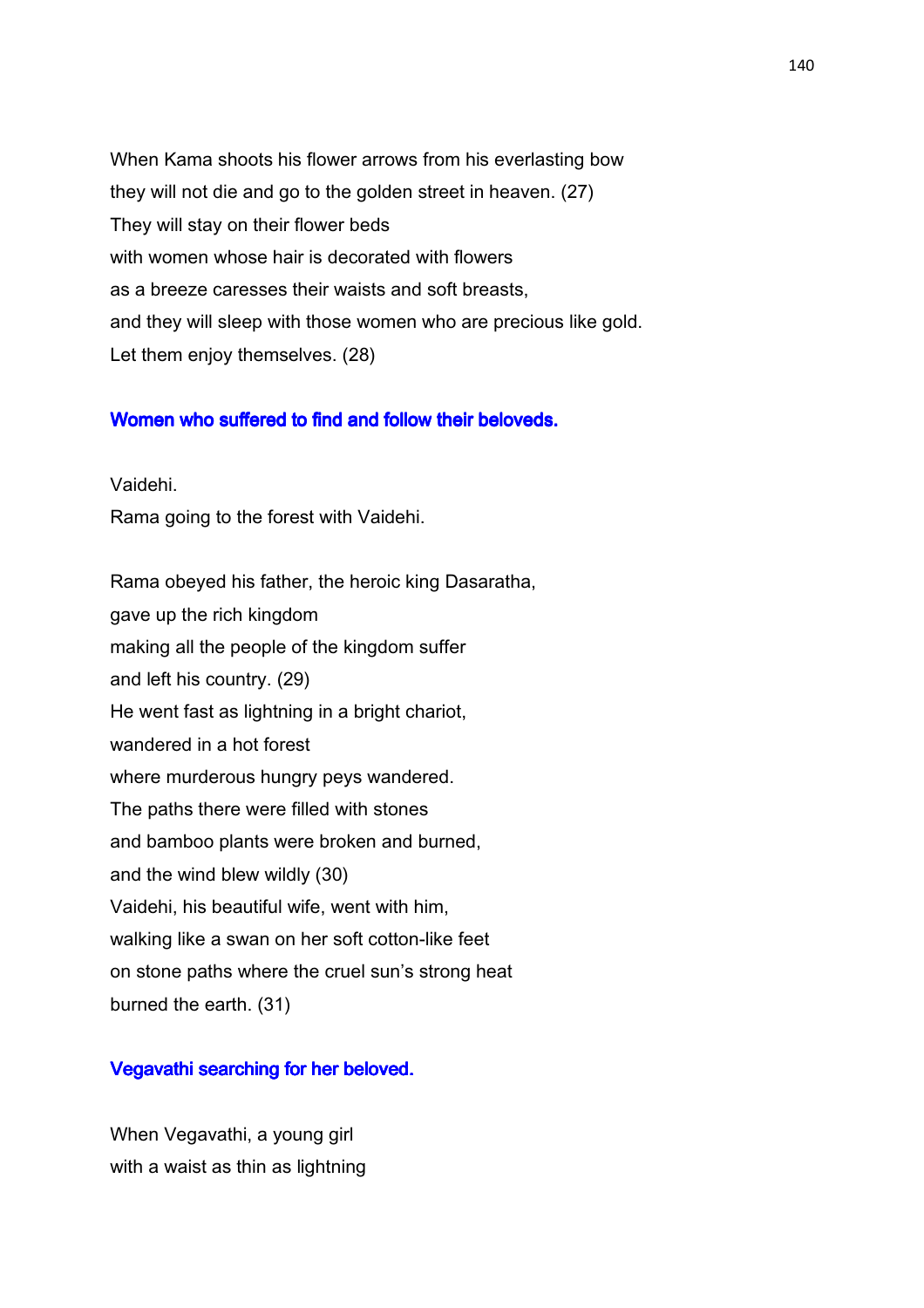lost her husband as dear as her life, she went with her elder brother to find him. They searched and finally found him who was strong as a bull, with mighty arms like stone and she embraced his golden chest. (32)

#### The daughter of Nagarajan of the snake world finding Arjuna.

Arjuna the matchless hero, whose shining long spear killed his enemies, was the son of Guru, the king of the famous country where the Ganges flows with abundant water. The beautiful daughter of the king of snakes without shyness, fear or modesty embraced him, crushing her breasts on his mountain-like golden chest and took him to the snake world where she loved him and they lived happily. Haven't we heard that story? (33 -36)

## Usha, Vāṇan's daughter and Māyavan.

Vāṇan, the king of the Asurans with a shining sword ruled a golden country that was like Indra's world and conquered the whole earth surrounded by the oceans. His daughter was more beautiful than any other woman. (37) Her dear friend obtained the thulasi garland of the lord Māyavan with lovely mountain-like arms and gave it to Usha. Then she brought the god Māyavan to her so that he could be happy with her. O friends, haven'ṭ you heard this story? (37 -39)

# Parvathi doing tapas to marry Shiva.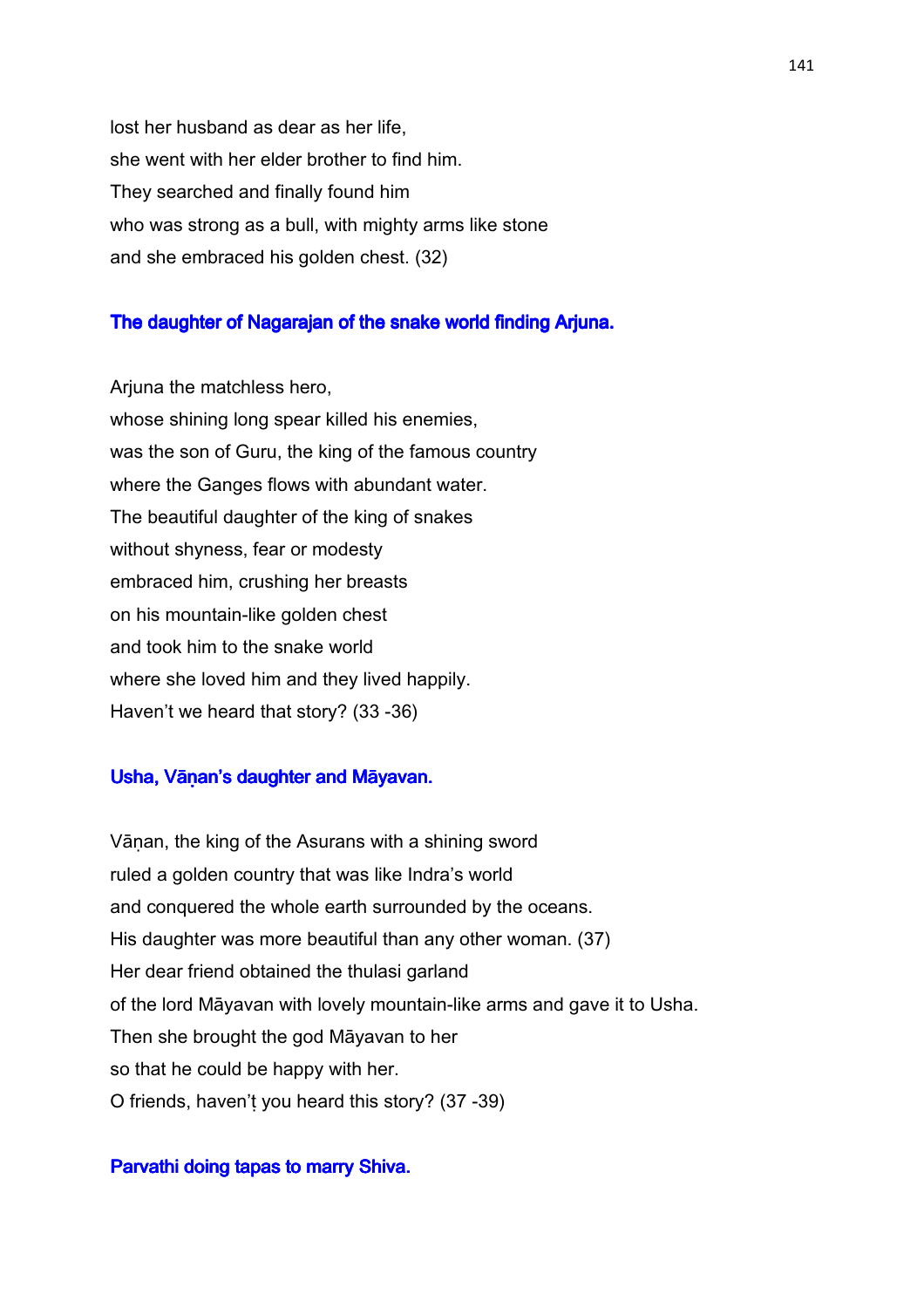O, beautiful girls, what more can I say? Uma, the precious daughter of the king of Himalayas, was as divine as a goddess, with teeth like shining jewels and a red mouth, a soft waist and the walk of a swan. As she did tapas to see Shiva, wearing her hair as matted locks her golden body withered and she controlled all her senses.

Shiva came to the forest where she was doing tapas, extending his thousand arms and hands in all the eight directions and shining like fire. His feet adorned with heroic anklets crossed all the seven precious worlds and went to the sky. The gods in the sky worshiped the lord and the everlasting mountains, the wind and the stars whirled around the dancer Shiva adorned with vibhuthi. She praised the trident of the dancing lord that destroys Asurans and embraced him.

She says,

"Don't you know that I have done bad karma and have not received the grace of the god like they have? If I begin to tell all the stories of wonderful women it will be endless like the Bharatham. (40 -42)

"I will tell how I suffer from love—listen. I entered the golden door of the palace studded with diamonds, as large as the mountain in Thirunaṛaiyur surrounded with thick groves where good Vediyars recite the Vedas (43) and I saw the lord there and my eyes rejoiced. His divine chest, mouth, feet, beautiful hands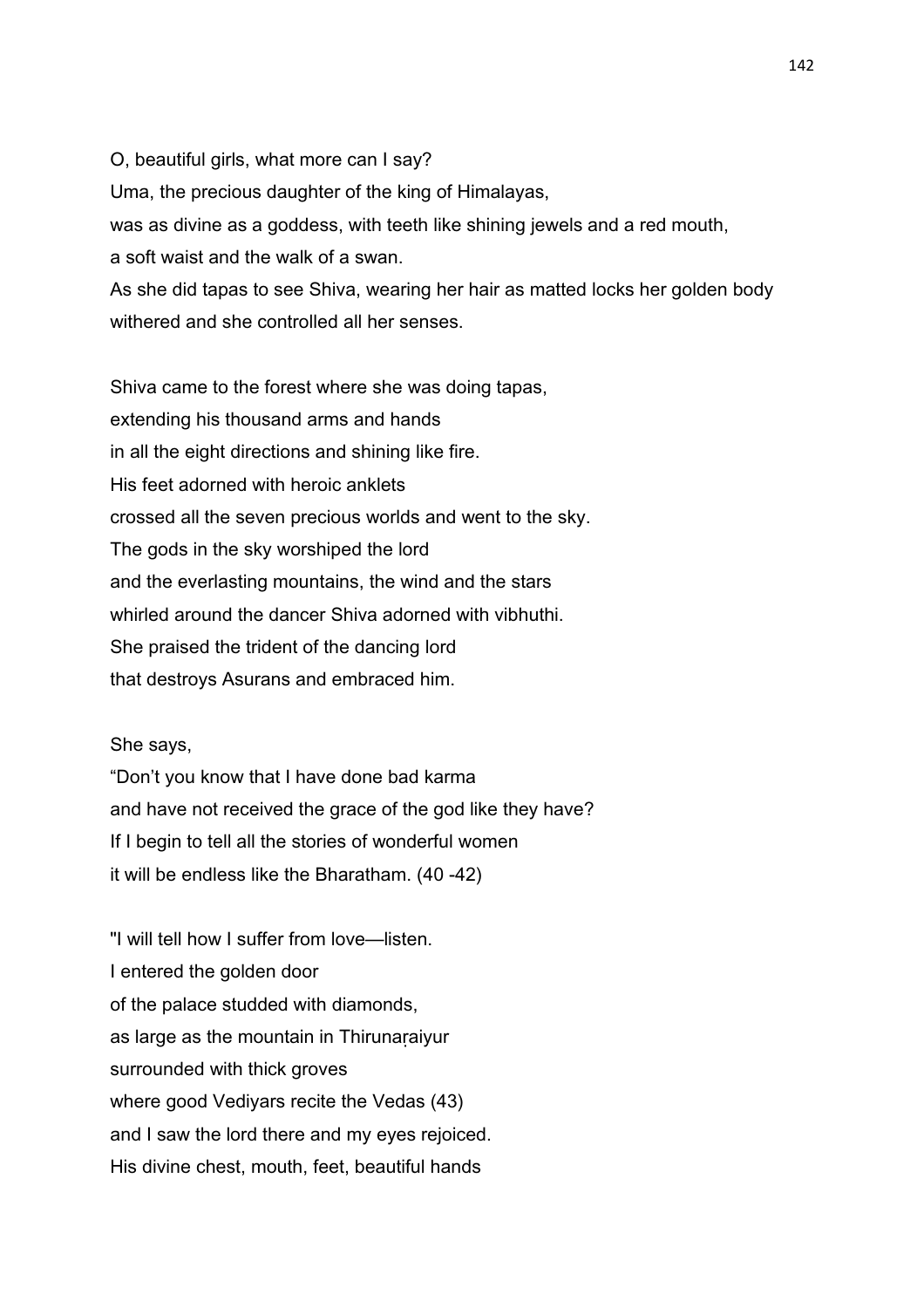and eyes shone like flowers blooming in a forest on a golden mountain. His chest is adorned with a long thread and he wears arm bracelets, shining earrings, chains, a tall crown and a Sulamani ornament that shines like the bright sun as he shines like an emerald hill. (45)

## **She describes Lakshmi**

Lakshmi his wife, like a beautiful young vanji creeper stays near him. Her walk is like a swan's, her eyes are innocent like a doe's, she is lovely as a peacock and shines like lightning. Her arms are like young bamboo, her breasts are like two pots, her mouth is red like a thondai fruit and her eyes are like two kendai fish. Divine, she stood near him but I did not see her as she stood there.

She says, "My heart and my mind grew weak, the bracelets on my hands and the golden mekalai on my waist grew loose. The roaring of the ocean increases the pain of my love. (46) and the cool moon sheds its hot rays on me. How is it their nature has changed? The sweet breeze carrying the fragrance of the blossoms on the southern king Pandiyan's mountain Pothiyam, mingled with the smell of sandal wood and the pollen of flowers blows making all the people of the world happy. But to me that fresh breeze is as if burning air were streaming on me.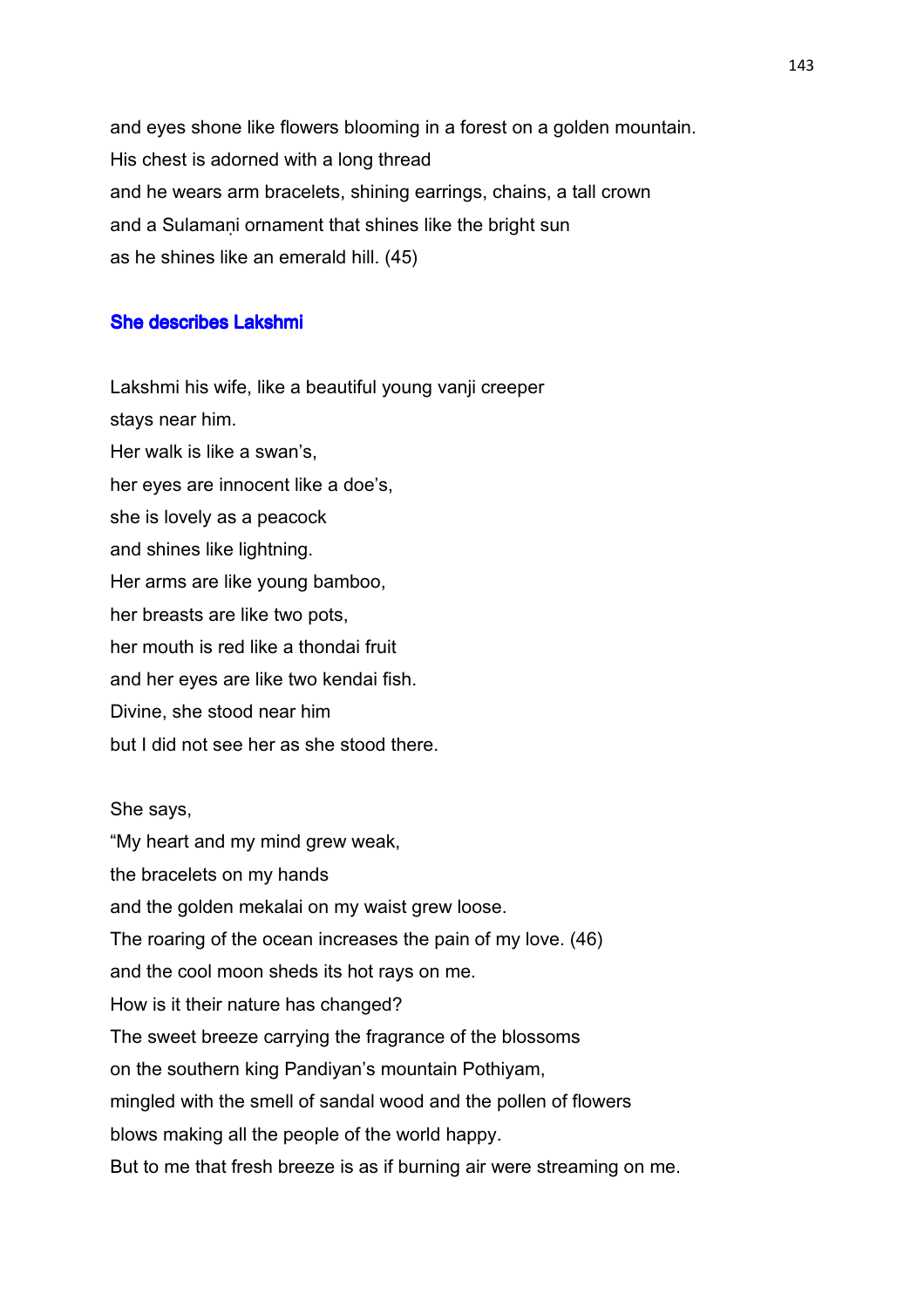As the andril bird in a nest made of screw pine flower on a palm tree calls her beloved male bird with her small voice it is like a sword splitting open my chest. What can I do? "

### She says,

"Kama has a sugarcane bow in his arms that are strong as stone. He bends it, flexing his arms, and shoots flower arrows (47) at me with my chest as his target. There is no one to protect me from him." (48)

## She says,

"I am innocent. What is the use of my being a woman, my beauty and my breasts if I cannot embrace the golden chest of the lord who shines like a golden hill and is the beloved of Lakshmi?

If my breasts do not embrace the lord of Thirukannapuram my breasts and my beauty will become like a blooming creeper that withers spreading its fragrance in vain in a stony forest in a dry land

All these things are burden for me. Is there anyone who knows a remedy to stop this pain of love that keeps increasing?( 49, 50)

The sound of the bells tied on the necks of the cows in the evening is sweet for most people, (51) but to my ears it is as cruel as the sound of a killing spear. Tell me how I can save myself from this pain, tell me. (52) The cloud-colored lord whose chest is adorned with a fragrant thulasi garland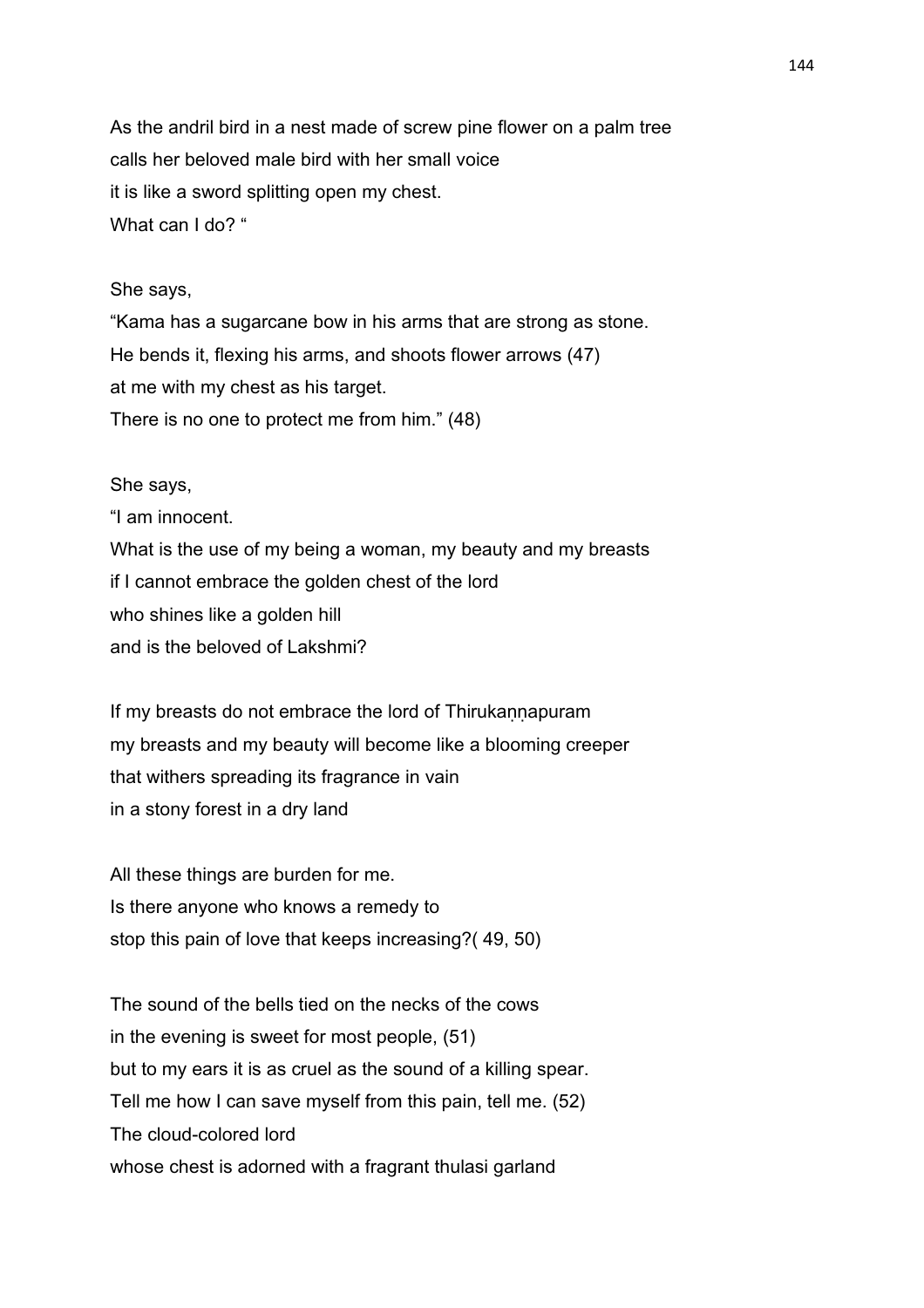gave me this love sickness." (53)

The heroism of the Lord and how she riding on madal after telling the power of Thirumāl. (54 - 78)

### She says,

"He released the beautiful crescent moon from his curse, built a bridge on the ocean to go to Lanka, shot his arrows and fought with king Rāvana in a cruel battle made his ten heads decorated with golden crowns fall to the ground and sent him to the golden world in the sky." (54).

## Hiranyan and the man-lion.

She says, "Hiraṇyan with his strong hands fought with thousand-eyed Indra, king of the gods and the gods and took over Indra's world and the golden world of the gods. Our god with a discus in his mighty hand took the form of a lion (55) went to Hiranyan with fiery eyes and fought with him, pulling the Asuran by the hair, sitting him on his thigh, and splitting open his chest with his sharp claws.

#### God in the form of a boar

"When the earth goddess was hidden in the bottom of the ocean by an Asuran, our god, the dancer, took the form of a boar, went into the ocean and brought up the earth goddess on his sharp murderous tusks. (56)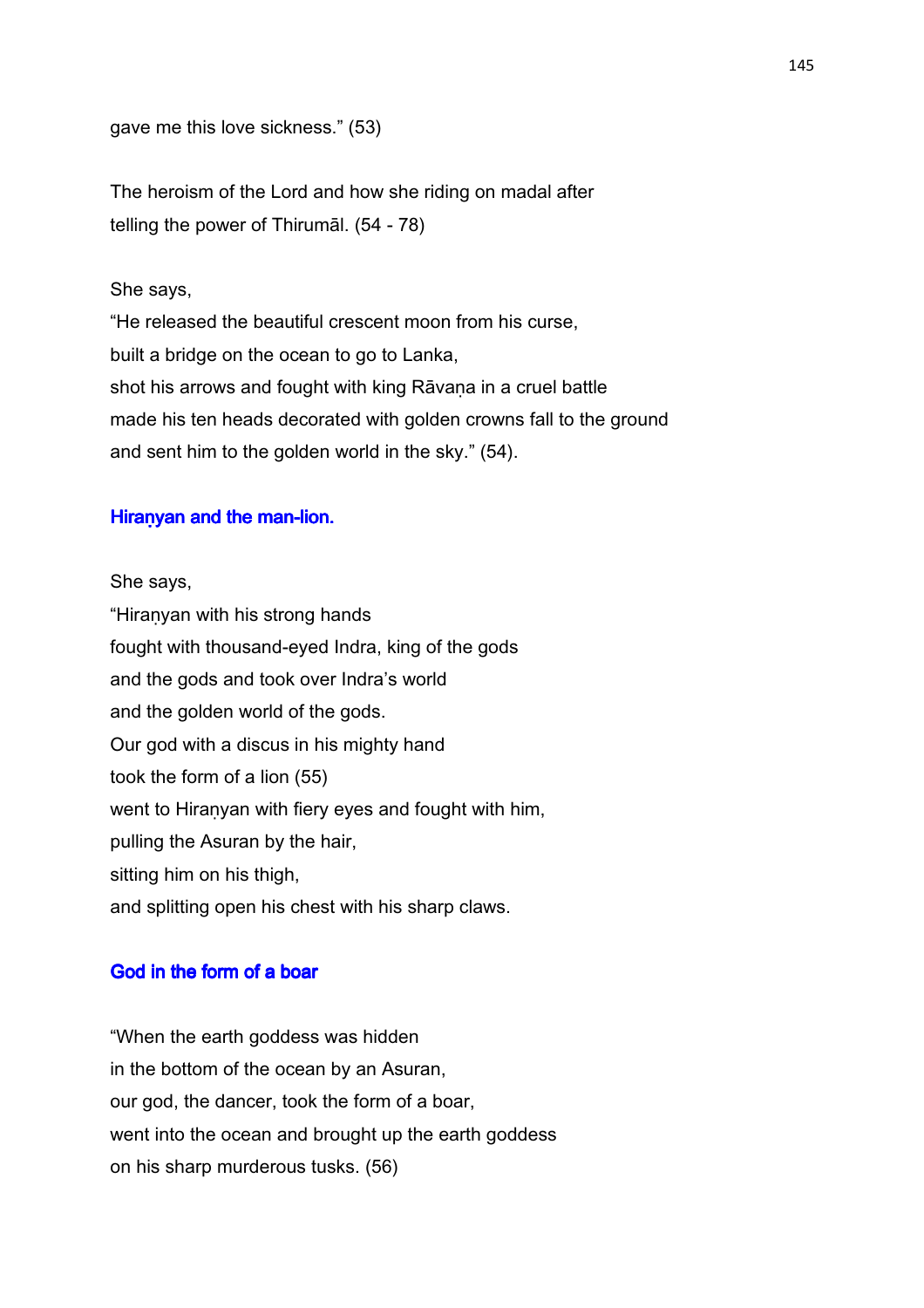# Thirumāl churning the milky ocean with gods and Asurans.

"Using Mandara mountain as a churning stick and the snake Vasuki as the rope, he churned the milky ocean and the bright sun, moon and all shining things in the sky swirled around as he churned. The generous god took the sweet nectar from the ocean, gave it to the gods in the sky and removed their affliction. (57)

#### God in the form of a dwarf

"Taking the form of a dwarf whom no one could recognize he went as a bachelor to the golden sacrifice of king Mahābali. (58) He cheated the heroic king, melted his heart by pretending to be a sage. He asked the king, 'O king, I want three feet of land and I will measure the distance with my feet.' Before the dwarf could finish speaking, the king said, 'I have already given that.' At those words, (59) the god grew tall and his crown, shining like lightning, touched the sky and his ankleted feet crossed over all the seven worlds.(60) All the gods and the Asurans saw him and trembled as his feet went upwards and took over the wide world and the sky. He cheated Mahābali with his feet and made all the world his own." (61)

### She praises the Divyadesams where the god stays and worships him

"He, the beloved of the goddess with a lighting-like waist, fights in the war like a bull.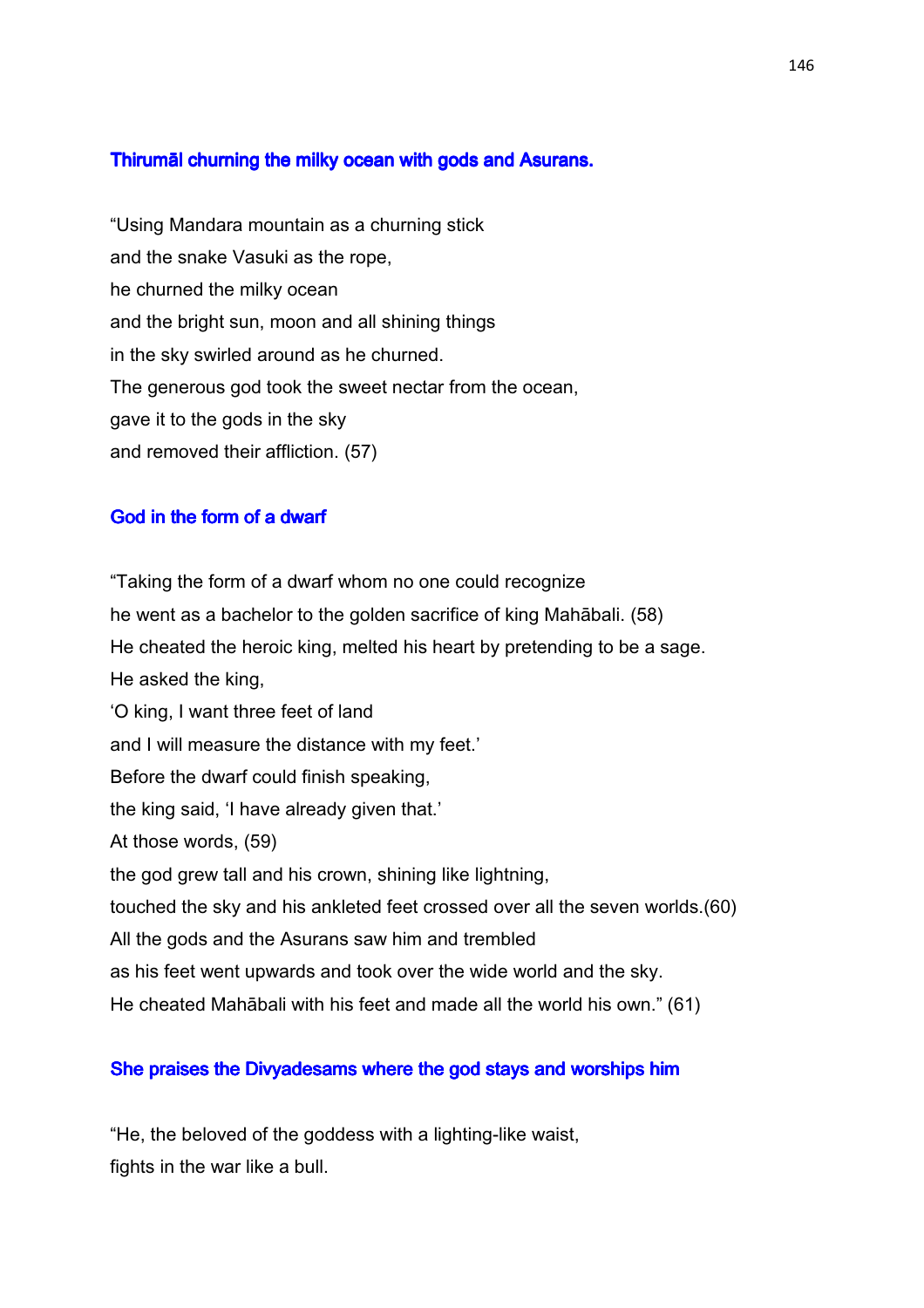He stays on the golden mountain of Thiruvinnagar and he is the god of the flourishing Kudandai where the Ponni river brings jewel and leaves them on its banks. Majestic as a red coral hill, he is the god of Thirukkkurungudi in the Pandiyan country. He is the generous god of Thiruthancherai. (62) my sweet nectar and the god of Thiruvayalāli surrounded with beautiful water where swans sleep. Strong as a mountain, he is the god of Thiruyevvuḷ, and generous as the kaṛpagam tree, and the god of Thirukkannamangai surrounded with strong forts. He is lightning, the bright sun and moon and the god of Thiruveḷḷaṛai. As precious as gold, he is the god of Thirukkallarai. Gold and emerald, a fighting bull, he is the god of Thiruputkuzhi. He, the god of everlasting Srirangam shines like a precious diamond. (63)

He, the beloved of Lakshmi, stays in Thiruvallavāzh. Never born, he is the god of Thirupperur. He lies on Adisesha on the ancient ocean, He is a faultless shining jewel and he stays in my mind always. He is the lord of Thiruvidaventhai. the Māyavan, the god of Thirukkaḍalmallai, (64) worshipped by the gods in the sky

He is the strong god of Thiruthangāl, the essence known by no one, a pearl. He took the form of a swan, fish, man-lion and he is the divine Vedas whose meaning no one knows. He swallowed all the worlds in ancient times. (65) He is the god of everlasting Thiruvidaikkazhi who drank the milk from Putana as she screamed, (66)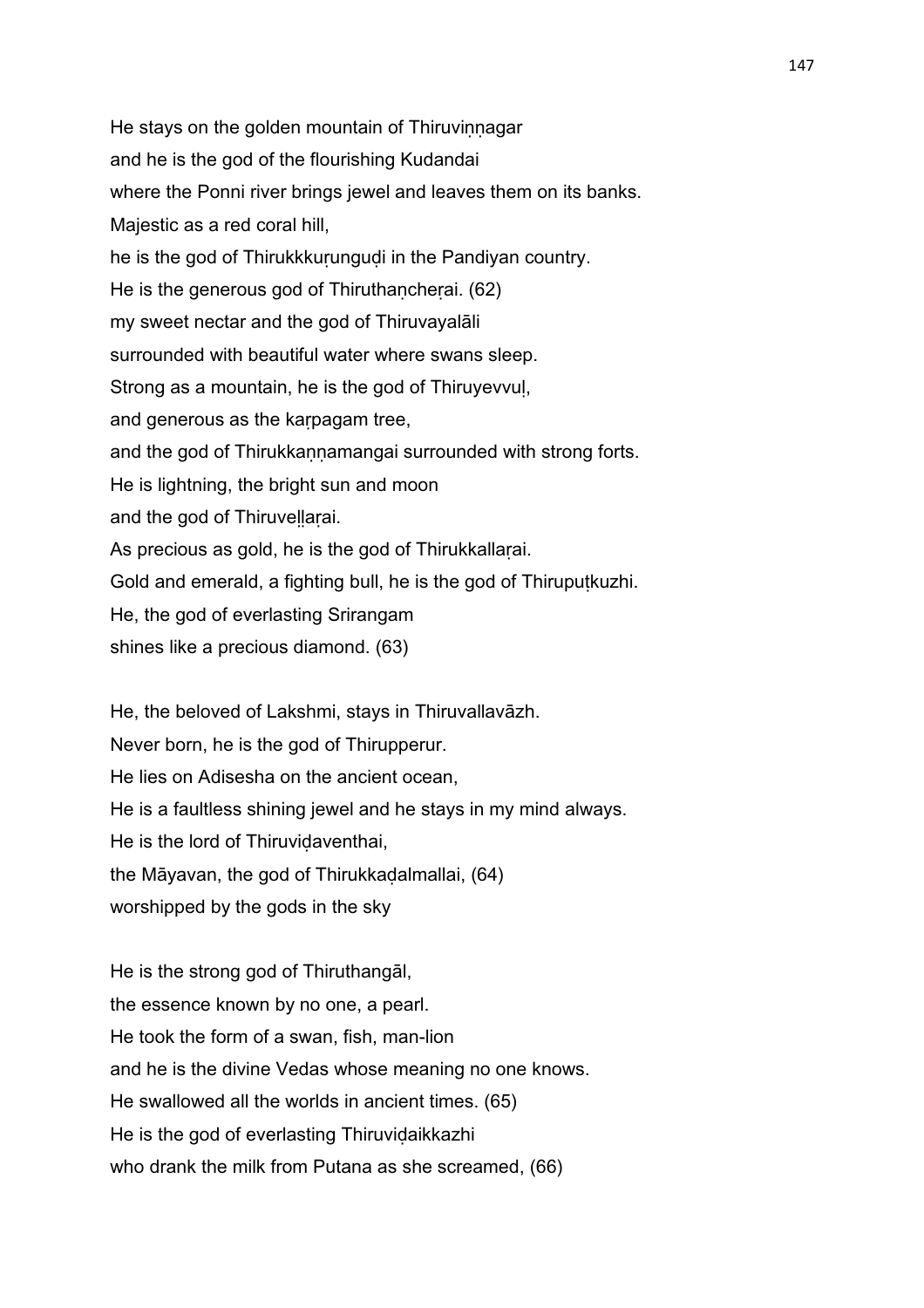the shining god of Thiruvazhundur where swans look for food in the wet mud. He, my dear lord, stays in south Thillaichithrakuḍam, (67) the clever god of Thiruvenkatam where clouds move with lightning. He, a king and the beloved of Lakshmi, stays in Thirumālirunjolai carrying a discus that kills his enemies. (68) He has the form of a man-lion in Thirukkottiyur, a flood of sweet nectar and the god of Thirumeyyam, the good Andanan of Thiruvindalur, the man-lion of Thiruveḷukkai in Thirukkachi surrounded with strong forts. He is the young god of Thiruppāḍagam, (69) the god of Thiruvekkaa sunk in deep yoga. He is the god of Thiruvuragam, the strong bull of Thiruvattapuyagaram and the Esan who stays in my heart. (70)

He, the god of the gods,

is the light of Thirumuzhikkalam

and the god of Thiruvādanur giving food to all.

He is past, present and future, (71)

the god of Thiruneermalai and the four everlasting Vedas.

He is Tamizh flourishing in Thiruppullani in the Pandiyan country and he is Sanskrit. He is the beloved of Lakshmi and shines like the moon, the god of Manimādakkoyil in Naagai, and the god of Thiruchengāḍu surrounded by the ocean. (72) I worship the god Kannan, the lord of Thirukkannapuram and of Manimādakkoyil in southern Thirunaraiyur."

She says,

"He is as strong as a bull with arms like mountains.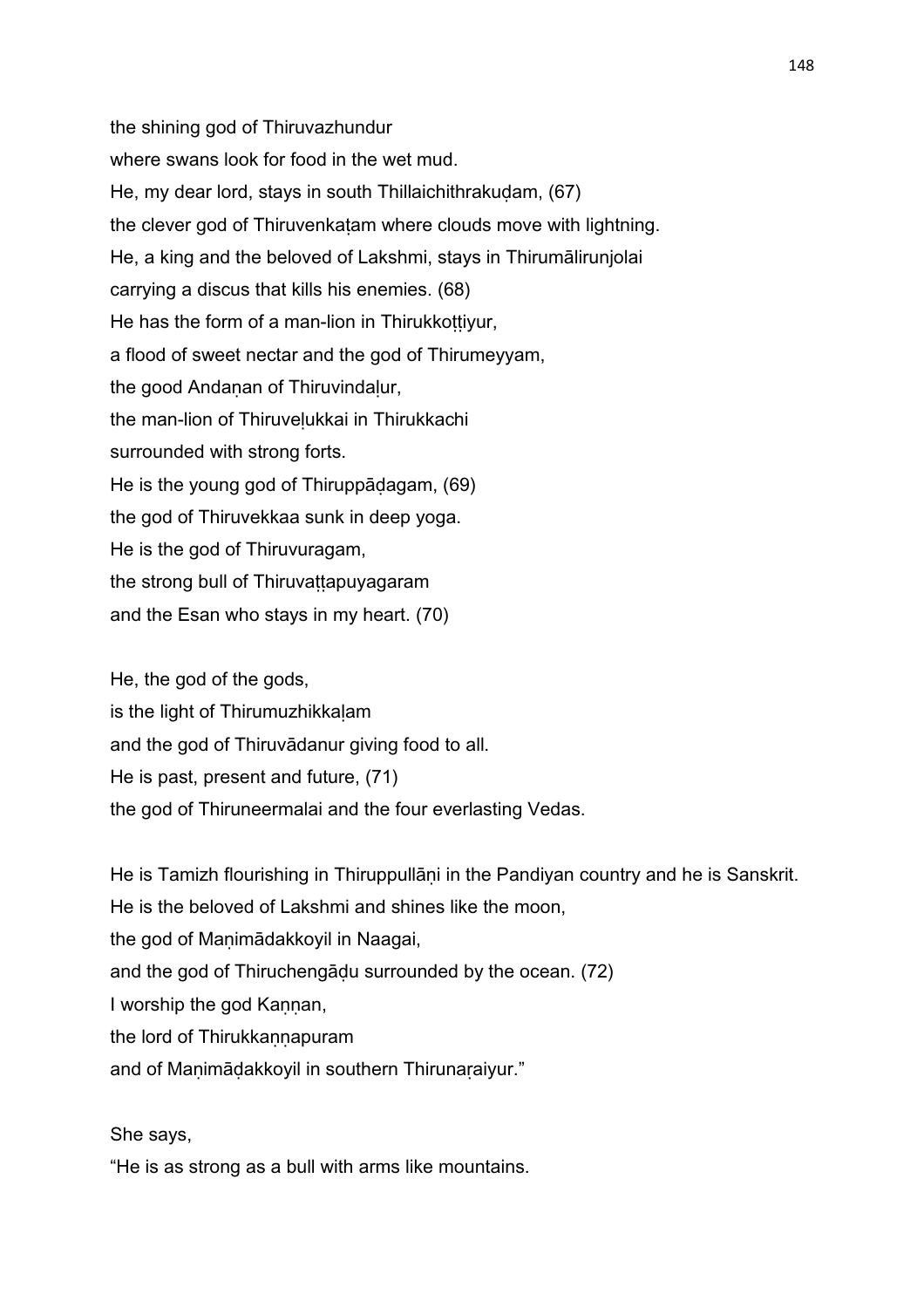I will go and see him, folding my hands and worshiping him. I will tell him how I feel, if my dear lord does not give his grace holding me close to his chest, (73)

I will go to the villages where girls with lightning-thin waists, Vediyars and sages live and tell the kings with spears that kill enemies in battles and all the crowds of people and the people who live in all countries about all the things he has done to me." (74) .

#### She says,

"When he went to the cowherd village, stole butter and yogurt churned and kept by beautiful fish-eyed cowherd women, and ate them and filled his stomach full, the women caught him and tied him to a mortar. When he took the form of a bhudam and ate all the food that the cowherds had kept for Indra, (75) Indra grew angry, brought a storm, and the lord carried Govardhana mountain as an umbrella and protected the cowherds and the cows from the storm.

When Kannan went to Duriyodhana's assembly for the Pandavas as a messenger, he was disgraced by the Kauravas. He danced on a pot as drums were beaten and beautiful women saw looked on in enjoyment, exclaiming, 'How could he dance so wonderfully?'

When Surpankaha, the princess of Lanka, Ravana's sister,